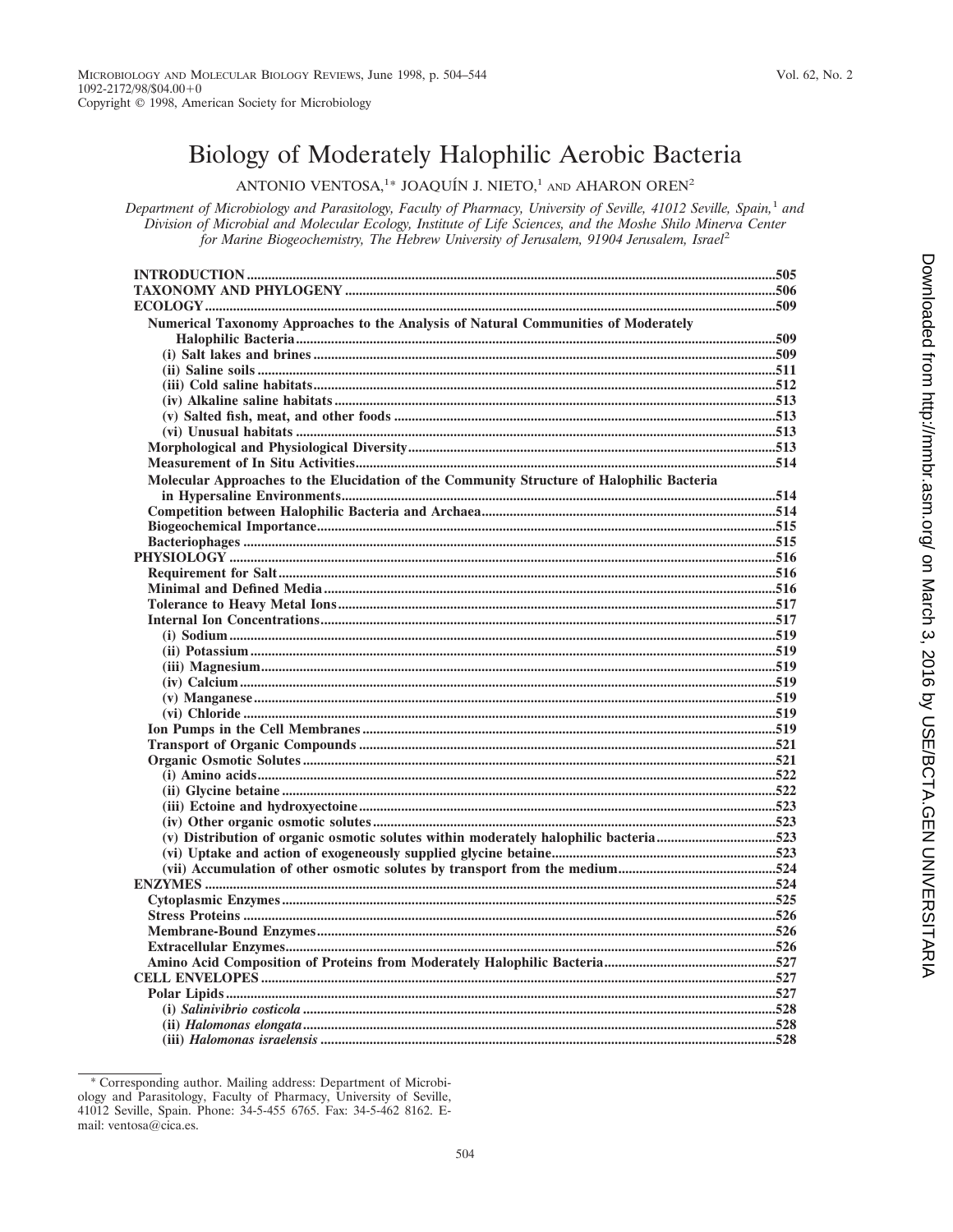# **INTRODUCTION**

Compared to the extensive literature on the physiology, biochemistry, and ecology of the aerobic red halophilic archaea (family *Halobacteriaceae*), the aerobic halophilic bacteria have been relatively little studied. Research on the halophilic and halotolerant bacteria often seems to be less glamorous than the study of the archaea, with their unique adaptations, including a highly saline cytoplasm, specialized salt-requiring proteins, and the unique light-driven proton and chloride pumps bacteriorhodopsin and halorhodopsin (171). During early research on the microbiology of hypersaline environments, the halophilic bacteria were often neglected, even though they inhabit a wide range of habitats such as saline lakes, saltern ponds, desert and hypersaline soils, and salted foods, a range much less restricted than the habitats in which the halophilic archaea thrive (276, 284, 285).

However, Kushner (168) clearly states: "Though they are less exciting at first glance than the extreme halophiles the moderately halophilic bacteria, and solute-tolerant microorganisms in general, pose quite sufficiently interesting questions, especially those implied by their ability to grow over wide ranges of solute concentrations. Further work on these relatively little-studied microorganisms may be expected to bring dividends in the form of insight on the relation of internal and external solute concentrations, and on the state of cell-associated ions within the cytoplasm. If the last decade has been that of the extreme halophiles, we can hope that the next one will see their more modest, moderate cousins (in the spiritual sense only) take their proper place in the scientific canon." The moderately halophilic bacteria pose specific questions to the scientist, many of them related to their adaptability to a wide range of salinities. Thus, species such as *Salinivibrio costicola* and *Halomonas halodenitrificans* are able to grow over a range of water activities between 0.98 (close to freshwater) to 0.86 (close to saturated NaCl) (168). This in itself is a feat that may be much more difficult to achieve than the rigid, salt-requiring metabolism of the halophilic archaea, which lyse the moment the salt concentration in their environment drops below 10 to 15%.

The occurrence of nonpigmented halotolerant bacteria was probably first mentioned in 1919 by LeFevre and Round in their study of the microbiology of cucumber fermentation brines. One of the bacterial groups isolated grew in 0 to 15% NaCl, whereas other bacteria studied exhibited growth over the range of 5 to 25% (178). An early classic study of halophilic bacteria is the work of Hof (127), who inoculated salt mud from a solar salt facility on Java onto a variety of media of different salinities. In addition to red archaeal types, different types of white colonies were isolated, including endosporecontaining *Bacillus* species able to grow at 24% NaCl. Using media containing between 12 and 18% salt, she isolated a *Pseudomonas*-type bacterium from salted beans preserved in brines varying in salt concentration from 6 to 29%. This organism, designated *Pseudomonas beijerinckii*, grew from 3 to 18% salt but not at 0.5%, showing its obligate halophilic character. To quote from Hof's paper: "it may be concluded that most of the important groups of bacteria are able to live in concentrations up to about 15% salt and that many groups are physiologically active even at much higher salt concentrations."

To describe microorganisms according to their behavior toward salt, different classification schemes have been devised. Although several classifications or categories have been proposed (274, 329, 351), the most widely used is that of Kushner, who defined moderate halophiles as organisms growing optimally between 0.5 and 2.5 M salt (168). Bacteria able to grow in the absence of salt as well as in the presence of relatively high salt concentrations (e.g., 8% in the case of *Staphylococcus aureus*) are designated halotolerant (or extremely halotolerant if growth extends above 2.5 M). A rare case of a bacterium that requires 2 M salt at least (optimal growth at 3.4 M), such as is exemplified by the actinomycete *Actinopolyspora halophila* (95), is considered a borderline extreme halophile (137, 168).

It should be pointed out that the salt requirement and tolerance of many species vary according to growth conditions such as temperature and medium composition. The growth temperature should be specified, especially for the definition of the lower salt range enabling growth. Thus, *Marinococcus halophilus* grows at NaCl concentrations as low as 0.01 M at 20°C but at least 0.5 M is required at 25°C (228). Similarly, *S. cos-*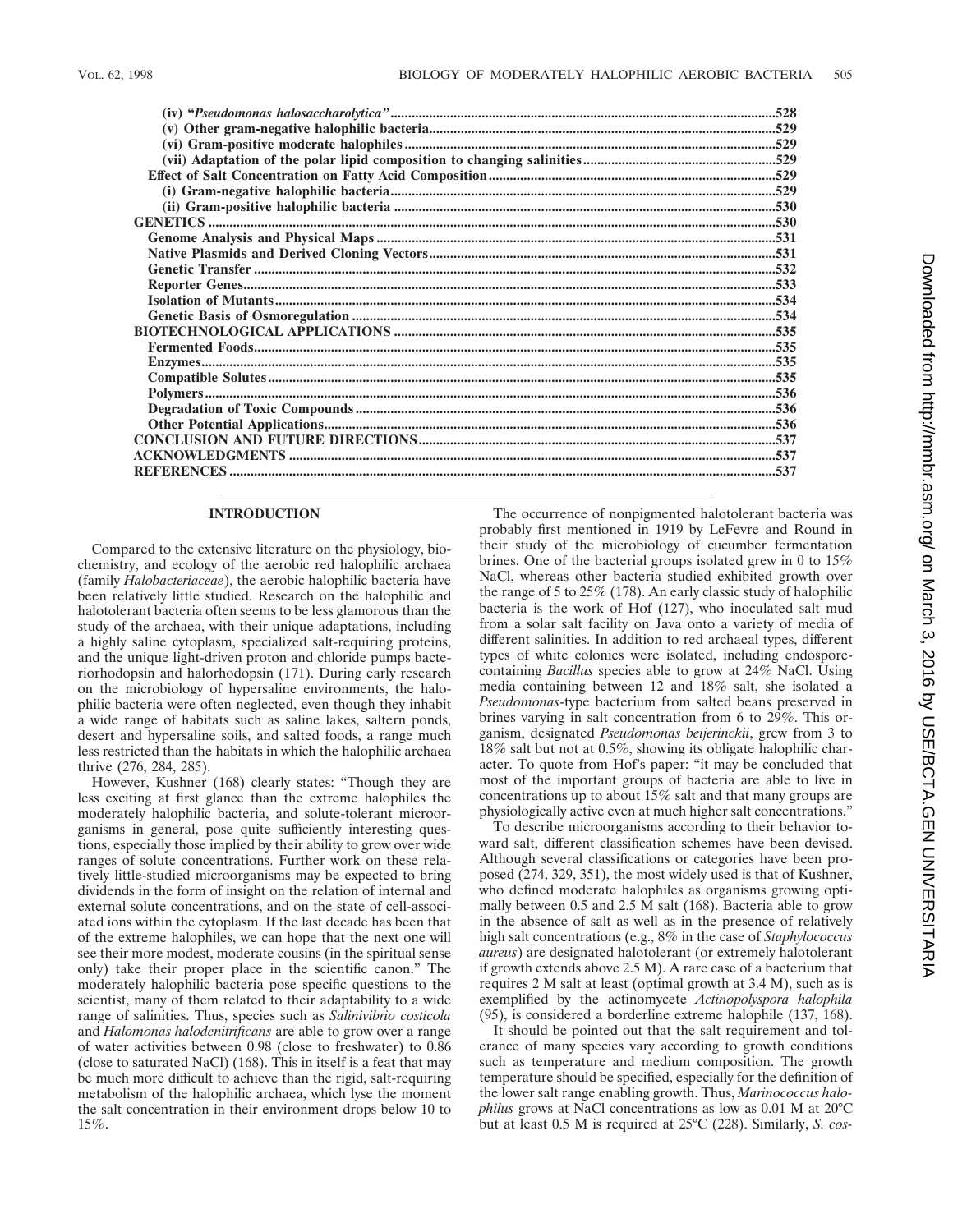| Feature                                     | H. elongata<br>(357)              | H. subglaciescola<br>(74)                  | H. halodurans<br>(115)            | H. halmophila<br>(54)           | H. eurihalina<br>(200, 266)                | H. halophila<br>(269)             |
|---------------------------------------------|-----------------------------------|--------------------------------------------|-----------------------------------|---------------------------------|--------------------------------------------|-----------------------------------|
| Morphology                                  | Rods                              | Rods                                       | Rods                              | Rods                            | Short rods                                 | Rods                              |
| Size $(\mu m)$                              | ND                                | $0.5 - 1.1 \times 5 - 10$                  | $0.4 - 0.6 \times 1.5 - 2.0$      | $0.3 - 0.6 \times 0.9 - 1.3$    | $0.8 - 1.0 \times 2.0 - 2.5$               | $0.5 - 0.7 \times 1.5 - 2.0$      |
| Pigmentation                                | None                              | Cream                                      | None                              | Cream                           | Cream                                      | Cream                             |
| Motility                                    | $^{+}$                            | $+$                                        | $+$                               | $^{+}$                          | $\overline{\phantom{0}}$                   | $+$                               |
| Facultative anaerobe                        | $+$                               |                                            | $\frac{1}{2}$                     | $\overline{\phantom{0}}$        | $\overline{\phantom{0}}$                   | $\equiv$                          |
| Oxidase                                     | $+$                               | $+$                                        | $+$                               | $+$                             | $\overline{\phantom{0}}$                   | $+$                               |
| NaCl range $(\%)$                           | $3.5 - 20$                        | $0.5 - 20$                                 | $3.5 - 20$                        | $0.5 - 20$                      | $5 - 20$                                   | $2 - 30$                          |
| NaCl optimum $(\%)$                         | $3.5 - 8$                         | <b>ND</b>                                  | 8                                 | <b>ND</b>                       | 7.5                                        | 7.5                               |
| Temp range $(^{\circ}C)$                    | $15 - 45$                         | $0 - 25$                                   | $4 - 37$                          | <b>ND</b>                       | $15 - 45$                                  | $15 - 45$                         |
| pH range                                    | $5 - 9$                           | $5 - 9$                                    | $5.5 - 8.5$                       | <b>ND</b>                       | $5 - 10$                                   | $5 - 10$                          |
| Acid production from:                       |                                   |                                            |                                   |                                 |                                            |                                   |
| Arabinose                                   | -                                 |                                            | $^{+}$                            | <b>ND</b>                       | $\equiv$                                   |                                   |
| Glucose                                     | $^{+}$                            | $^{+}$                                     | $+$                               | $\! + \!\!\!\!$                 | -                                          | $+$                               |
| Lactose                                     |                                   | $+$                                        | $\equiv$                          | $\equiv$                        |                                            | ÷.                                |
| Trehalose                                   | <b>ND</b>                         | ND                                         | <b>ND</b>                         | <b>ND</b>                       |                                            | <b>ND</b>                         |
| Mannitol                                    |                                   |                                            | $\frac{1}{2}$                     | $^{+}$                          |                                            | $\equiv$                          |
| Hydrolysis of:                              |                                   |                                            |                                   |                                 |                                            |                                   |
| Gelatin                                     | d                                 |                                            |                                   |                                 | $^{+}$                                     |                                   |
| Casein                                      |                                   | d                                          | <b>ND</b>                         |                                 |                                            |                                   |
| Starch                                      |                                   |                                            | $\equiv$                          |                                 |                                            |                                   |
| Esculin                                     |                                   |                                            | $^{+}$                            |                                 | $^{+}$                                     | $^{+}$                            |
| Tween 80                                    |                                   |                                            | <b>ND</b>                         |                                 | $^{+}$                                     |                                   |
| <b>DNA</b>                                  |                                   |                                            | <b>ND</b>                         | $+$                             | $^{+}$                                     |                                   |
| $H2S$ production                            |                                   |                                            | $\equiv$                          | <b>ND</b>                       | $^{+}$                                     | $^{+}$                            |
| Nitrate reduction                           | $^{+}$                            | $\ddot{}$                                  |                                   | $\overline{\phantom{0}}$        | $^{+}$                                     | $+$                               |
| Nitrite reduction                           | $+$                               |                                            |                                   |                                 | —<br>—                                     | $\equiv$                          |
| Phosphatase                                 | <b>ND</b>                         |                                            |                                   |                                 | $^{+}$                                     | $+$                               |
| Type strain                                 | <b>ATCC 33173</b>                 | <b>UOM 2927</b>                            | <b>ATCC 29686</b>                 | <b>ATCC 19717</b>               | <b>ATCC 49339</b>                          | <b>CCM 3662</b>                   |
| Habitat                                     | Salterns                          | Antarctic saline lakes                     | Estuarine water                   | Dead Sea                        | Saline soils, salterns                     | Saline soils                      |
| $G+C$ content (mol%)<br>Phylogenetic branch | 60.5<br>Gamma Proteo-<br>bacteria | $60.9 - 62.9$<br>Gamma Proteo-<br>bacteria | 63.2<br>Gamma Proteo-<br>bacteria | 63<br>Gamma Proteo-<br>bacteria | $59.1 - 65.7$<br>Gamma Proteo-<br>bacteria | 66.7<br>Gamma Proteo-<br>bacteria |

TABLE 1. Main characteristics of moderately halophilic gram-negative members of the *Halomonadaceaea*

 $a$  +, positive; -, negative; d, differs among strains; ND, not determined.

*ticola* can grow between 0.5 and 4 M NaCl at 30°C but can grow down to 0.2 M at 20°C (168).

# **TAXONOMY AND PHYLOGENY**

Moderately halophilic bacteria constitute a heterogeneous physiological group of microorganisms which belong to different genera. Our current knowledge of the taxonomic status of these bacteria contrasts with early studies, since in 1980 only six moderately halophilic species were included in the *Approved Lists of Bacterial Names* (312) and most strains used in physiological and biochemical studies were isolated from salted cured foods or unrefined salt or were even laboratory culture contaminants. These moderate halophiles were *Vibrio* (*Salinivibrio*) *costicola* (314), *Micrococcus* (*Nesterenkonia*) *halobius* (237), *Paracoccus* (*Halomonas*) *halodenitrificans* (159), *Flavobacterium* (*Halomonas*) *halmephilum* (60), *Planococcus* (*Marinococcus*) *halophilus* (228), and *Spirochaeta halophila* (103).

During the last decade, the extensive studies on hypersaline environments that have been carried out in many geographical areas have permitted the isolation and taxonomic characterization of a large number of moderately halophilic species. Thus, moderate halophiles are represented by several methanogenic archaea as well as strictly anaerobic bacteria that have been reviewed recently (182, 232) and are not included in this article. However, most species are gram-negative or gram-positive aerobic or facultatively anaerobic moderately halophilic bacteria (340, 341). Although some gram-negative species were considered members of different genera (*Halomonas*, *Deleya*,

*Volcaniella*, *Flavobacterium*, *Paracoccus*, *Pseudomonas*, *Halovibrio*, or *Chromobacterium*), phenotypic and phylogenetic data support their close relationship, and they are currently included in the family *Halomonadaceae* as members of two genera: *Halomonas* and *Chromohalobacter* (53, 76). Table 1 shows the features that differentiate the validly published moderately halophilic species included in these two genera.

Besides members of the family *Halomonadaceae*, several other gram-negative strictly aerobic or facultatively anaerobic species have been described as moderate halophiles belonging to genera that include nonhalophilic species as well, such as *Pseudomonas*, *Flavobacterium*, or *Spirochaeta*, while others are placed in genera represented, at least until now, exclusively by halophilic species: *Salinivibrio*, *Arhodomonas*, or *Dichotomicrobium*. The differential features of these species are shown in Table 2.

Three organisms have been extensively used in physiological and biochemical studies dealing with the mechanisms of haloadaptation and adaptability: *Salinivibrio costicola*, *Halomonas elongata*, and *Halomonas israelensis.*

*S. costicola* was originally isolated from rib bones in a sample of Australian bacon (91, 314). Similar strains have been isolated from saltern ponds near Alicante (96) and other locations in Spain and the Canary Islands (91).

*H. elongata* was isolated from a solar salt facility on Bonaire, Netherlands Antilles. It is an extremely versatile organism, able to grow at a very wide range of salt concentrations. It can also grow anaerobically with nitrate as the electron acceptor,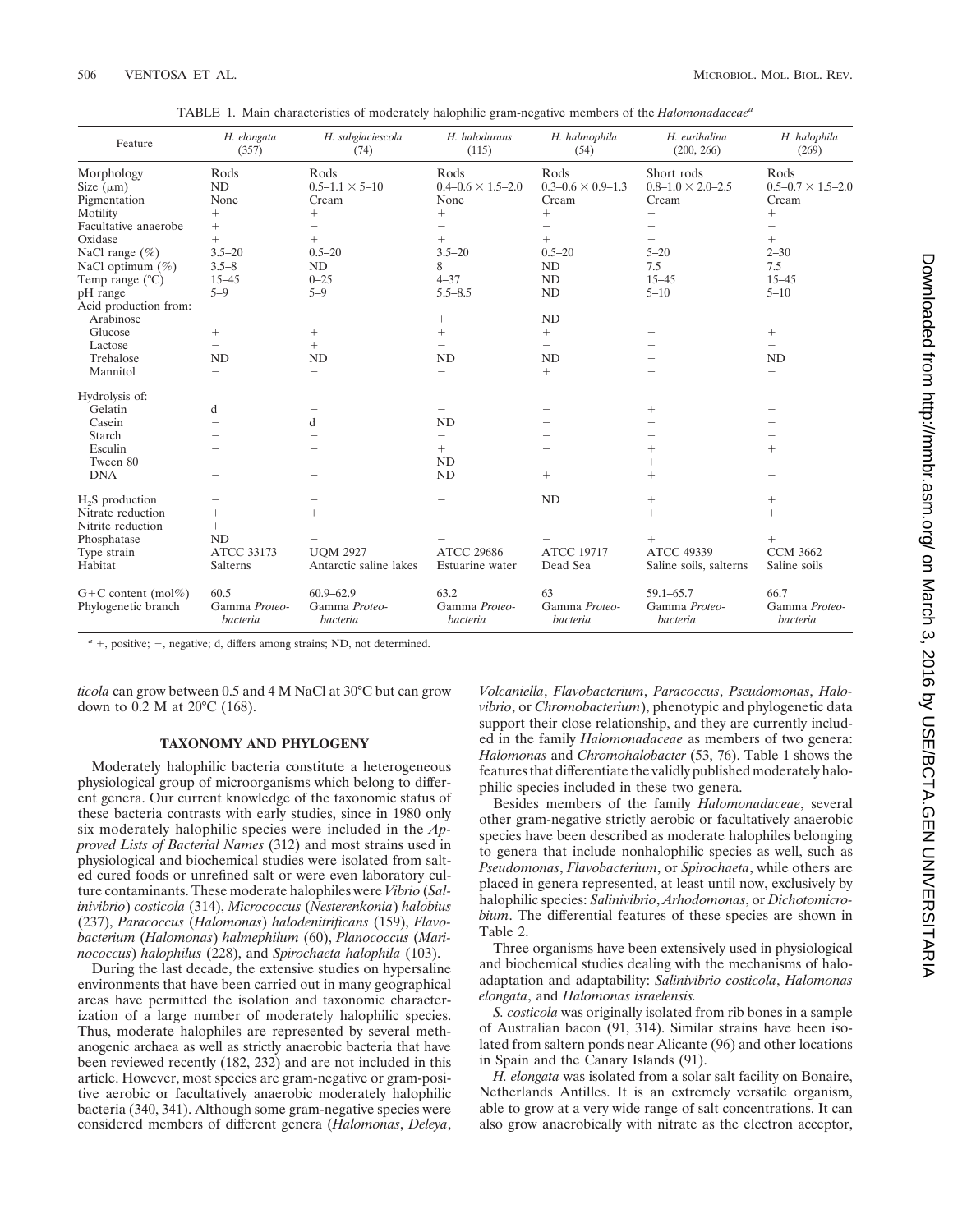| H. salina<br>(53, 336)       | H. halodenitrificans<br>(53, 159) | H. variablis<br>(53, 65)     | H. canadensis<br>(128)     | H. israelensis<br>(128)  | H. pantelleriense<br>(290)   | Chromohalobacter<br>marismortui (344) |
|------------------------------|-----------------------------------|------------------------------|----------------------------|--------------------------|------------------------------|---------------------------------------|
| Short rods                   | Short rods                        | Curved rods                  | Rods                       | Rods                     | Rods                         | Rods                                  |
| $0.7 - 0.8 \times 2.0 - 2.5$ | $0.5 - 0.9 \times 0.9 - 1.2$      | $0.5 - 0.8 \times 1.0 - 3.0$ | <b>ND</b>                  | N <sub>D</sub>           | $0.4 - 0.7 \times 1.4 - 2.6$ | $0.6 - 1.0 \times 1.5 - 4.0$          |
| Yellowish or cream           | Cream                             | Cream                        | White                      | Cream                    | Cream-pink                   | Brown-yellow                          |
|                              |                                   | $\overline{\phantom{0}}$     | $^{+}$                     | ND                       | $\! + \!\!\!\!$              | $\! + \!\!\!\!$                       |
|                              |                                   |                              | $\overline{\phantom{0}}$   | $\overline{\phantom{0}}$ |                              |                                       |
| $\! + \!\!\!\!$              | $^{+}$                            | $^{+}$                       | $\overline{\phantom{0}}$   | $\overline{\phantom{0}}$ |                              |                                       |
| $2.5 - 20$                   | $3 - 20$                          | $7 - 28$                     | $3 - 25$                   | $3.5 - 20$               | $1.2 - 15$                   | $1 - 30$                              |
| 5                            | $5 - 9$                           | 10                           | 8                          | 8                        | 10                           | 10                                    |
| $15 - 40$                    | $5 - 32$                          | $15 - 37$                    | $15 - 30$                  | $15 - 45$                | $10 - 44$                    | $5 - 45$                              |
| $6 - 10$                     | ND                                | $6.5 - 8.4$                  | $5 - 9$                    | $5 - 9$                  | $7.5 - 11$                   | $5 - 10$                              |
|                              | ND                                | <b>ND</b>                    | ND                         | ND                       | ND                           | $^{+}$                                |
|                              |                                   | <b>ND</b>                    | <b>ND</b>                  | N <sub>D</sub>           | N <sub>D</sub>               |                                       |
|                              | ND                                | <b>ND</b>                    | $\equiv$                   | $\equiv$                 | N <sub>D</sub>               | $\! + \!\!\!\!$                       |
|                              | ND                                | <b>ND</b>                    | <b>ND</b>                  | <b>ND</b>                | N <sub>D</sub>               | $+$                                   |
|                              | N <sub>D</sub>                    | <b>ND</b>                    | <b>ND</b>                  | <b>ND</b>                | <b>ND</b>                    | <b>ND</b>                             |
|                              |                                   |                              |                            |                          |                              |                                       |
|                              |                                   |                              |                            | N <sub>D</sub>           |                              |                                       |
|                              | <b>ND</b>                         | <b>ND</b>                    |                            | <b>ND</b>                |                              |                                       |
|                              |                                   |                              | $\equiv$                   | <b>ND</b>                |                              |                                       |
|                              |                                   | $^{+}$                       | <b>ND</b>                  | ND                       | <b>ND</b>                    |                                       |
|                              |                                   | <b>ND</b>                    | <b>ND</b>                  | <b>ND</b>                | <b>ND</b>                    |                                       |
|                              | <b>ND</b>                         | <b>ND</b>                    | <b>ND</b>                  | ND                       | <b>ND</b>                    |                                       |
| $^{+}$                       |                                   |                              |                            |                          | <b>ND</b>                    |                                       |
| $^{+}$                       | $^{+}$                            |                              | $^{+}$                     | $^{+}$                   | $^{+}$                       | $^{+}$                                |
|                              | $^{+}$                            |                              | $\equiv$                   | $\overline{\phantom{0}}$ | <b>ND</b>                    |                                       |
|                              |                                   | <b>ND</b>                    | <b>ND</b>                  | ND                       | N <sub>D</sub>               |                                       |
| <b>ATCC 49509</b>            | <b>ATCC 13511</b>                 | <b>DSM 3051</b>              | <b>ATCC 43984</b>          | <b>ATCC 43985</b>        | <b>DSM 9661</b>              | <b>ATCC 17056</b>                     |
| Saline soils, salterns       | Meat-curing brines                | Great Salt Lake              | Unknown (con-<br>taminant) | Dead Sea                 | Alkaline saline lake         | Dead Sea, salterns                    |
| $60.7 - 64.2$                | $64 - 66$                         | 61                           | 57                         | 64                       | 65                           | $62.1 - 64.9$                         |
| Gamma Proteo-<br>bacteria    | Gamma Proteo-<br>bacteria         | Gamma Proteo-<br>bacteria    | <b>ND</b>                  | <b>ND</b>                | Gamma Proteo-<br>bacteria    | Gamma Proteo-<br>bacteria             |

TABLE 1—*Continued*

forming nitrite, and it has also been reported to grow fermentatively on glucose (357). However, glucose fermentation was not confirmed in later studies (83).

*H. israelensis* (previously designated strain Ba<sub>1</sub>) was originally obtained from unrefined solar salt obtained from the Dead Sea (272, 273) and was only recently assigned a species name (128).

The gram-positive moderately halophilic aerobic bacteria, with the exception of two *Bacillus* species, belong to genera that include only species with halophilic requirements: the genera *Halobacillus*, *Marinococcus*, *Salinicoccus*, *Nesterenkonia*, and *Tetragenococcus*. The validly described species currently accepted as moderate halophiles and their characteristics are shown in Table 3. Finally, there are some moderately halophilic actinomycetes that have been recently isolated from different saline soil samples and have been characterized as species of the genera *Actinopolyspora* or *Nocardiopsis*. Table 4 shows the differential characteristics of these four moderately halophilic species.

Besides these moderately halophilic species that have been characterized taxonomically and, according to the rules of the code of nomenclature of bacteria, are considered validly described species, there are several other moderately halophilic aerobic bacteria that have been used for other purposes, including physiological, biochemical, and biotechnological studies, but have not been studied taxonomically in detail. Typical examples are "*Pseudomonas halosaccharolytica*" (120, 121) and "*Micrococcus varians* subsp. *halophilus*" (241).

Recent studies based on 16S rRNA sequence analysis have

permitted a determination of the phylogenetic position of most moderately halophilic bacteria. During last decade, the old technique of comparison of 16S rRNA oligonucleotide catalogs showed that *Spirochaeta halophila* belongs to the spirochete phylum and that some *Halomonas* and *Deleya* species are members of the gamma subclass of the *Proteobacteria* (341). They were placed in a new family, *Halomonadaceae* (76). More recently, complete 16S rRNA sequence analysis confirmed that *Spirochaeta halophila* is within the *Spirochaeta* cluster of the spirochete phylum, related to *Spirochaeta isovalerica*, *S. litoralis*, *S. bajacaliforniensis*, and *S. aurantia* (average similarity, 87.4%) (253). In addition, several studies have identified the phylogenetic position of most gram-negative moderately halophilic aerobic species currently described. Members of the genera *Halomonas*, *Deleya*, *Halovibrio*, and *Volcaniella*, as well as *Paracoccus halodenitrificans*, form a monophyletic group within the gamma subclass of the *Proteobacteria* (53, 56, 200, 204, 290). The levels of 16S rRNA sequence similarity among these species ranged from 91.5 to 100%; although several subgroups, which might represent separate genera, were resolved, they could not be differentiated on the basis of phenotypic or chemotaxonomicfeatures.Forthesereasons,DobsonandFranzmann (53) proposed placing all members of the above four genera and *P. halodenitrificans* in a single genus, the genus *Halomonas*, and emended the description of the family *Halomonadaceae*. This family now comprises the species of *Halomonas* and *Zymobacter* and the moderate halophile, originally isolated from the Dead Sea, *Chromohalobacter marismortui* (200). All have 15 signature characteristics in their 16S rRNA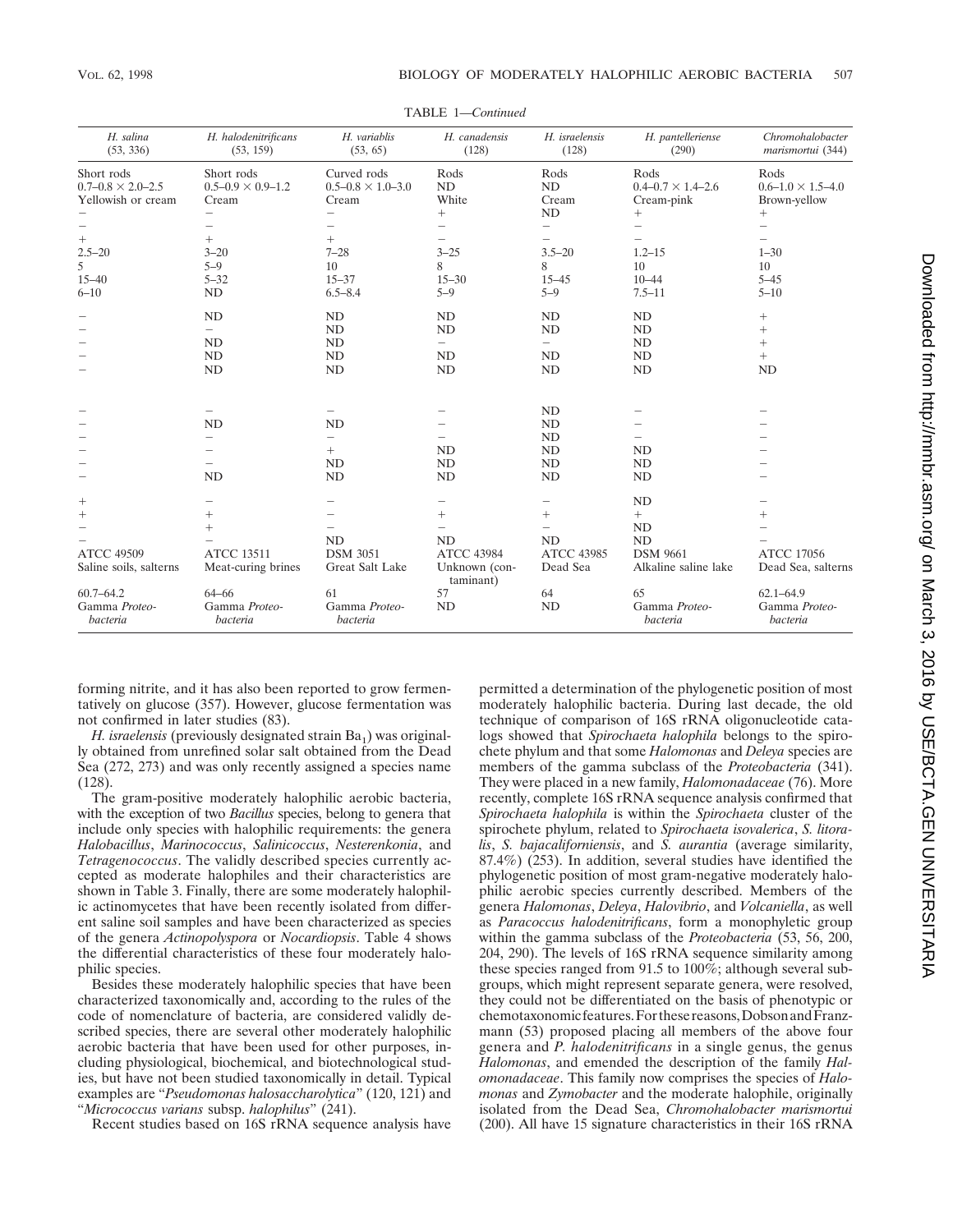| Feature               | Salinivibrio costicola<br>(91, 201) | Pseudomonas<br>halophila<br>(65) | Flavobacterium<br>gondwanense<br>(52) | Flavobacterium<br>salegens<br>(52)    | Arhodomonas<br>aquaeolei<br>(4)        | Spirochaeta<br>halophila<br>(103) | Dichotomicrobium<br>thermohalophilum<br>(124) |
|-----------------------|-------------------------------------|----------------------------------|---------------------------------------|---------------------------------------|----------------------------------------|-----------------------------------|-----------------------------------------------|
| Morphology            | Curved rods                         | Rods                             | Rods                                  | Rods                                  | Short rods                             | Helicoidal                        | Prosthecate                                   |
| Size $(\mu m)$        | $0.5 \times 1.5 - 3.2$              | $0.8 - 1.0 \times 1.5 - 5.0$     | $0.4 - 0.8 \times 1.7 - 11.7$         | $0.5 - 0.8 \times 1.2 - 11.5$         | $0.8 - 1.0 \times 2.0 - 2.5$           | $0.4 \times 15 - 30$              | $0.8 - 1.8 \times 0.8 - 2.0$                  |
| Pigmentation          | Cream                               | Reddish-brown                    | Orange                                | Yellow                                | None                                   | Red                               | Reddish-brown                                 |
| Motility              | $^{+}$                              | $^{+}$                           |                                       |                                       | $+$                                    | $^{+}$                            |                                               |
| Facultative anaerobe  | $^{+}$                              |                                  |                                       | $\overline{\phantom{0}}$              |                                        | $^{+}$                            |                                               |
| Oxidase               | $^{+}$                              | $^{+}$                           | $^{+}$                                | $^{+}$                                | $^{+}$                                 | ND                                | $^{+}$                                        |
| NaCl range (%)        | $0.5 - 12$                          | $0.1 - 20$                       | $0 - 5$                               | $0 - 20$                              | $6 - 20$                               | $0.5 - 8$                         | $0.8 - 22$                                    |
| NaCl optimum $(\%)$   | 10                                  | 5                                | 5                                     | 5                                     | 15                                     | 5                                 | $8 - 14$                                      |
| Temp range (°C)       | $5 - 45$                            | $4 - 37$                         | $0 - 30$                              | ND                                    | $20 - 45$                              | $25 - 40$                         | $20 - 60$                                     |
| pH range              | $5 - 10$                            | $4.5 - 9.6$                      | $5 - 9$                               | $5 - 9$                               | $6 - 8$                                |                                   | $5.8 - 9.5$                                   |
| Acid production from: |                                     |                                  |                                       |                                       |                                        |                                   |                                               |
| Arabinose             |                                     | <b>ND</b>                        |                                       | $^{+}$                                |                                        | ND                                | ND                                            |
| Glucose               | $^{+}$                              | ND                               |                                       | $^{+}$                                |                                        | $+$                               | $\overline{\phantom{0}}$                      |
| Lactose               | $\overline{\phantom{0}}$            | ND                               | $\overline{\phantom{a}}$              | $^{+}$                                |                                        | <b>ND</b>                         | ND                                            |
| Trehalose             | $+$                                 | <b>ND</b>                        | ND                                    | ND                                    |                                        | <b>ND</b>                         | ND                                            |
| Mannitol              | $^{+}$                              | ND                               | ND                                    | $^{+}$                                |                                        | <b>ND</b>                         | ND                                            |
| Hydrolysis of:        |                                     |                                  |                                       |                                       |                                        |                                   |                                               |
| Gelatin               | $^{+}$                              | $^{+}$                           | d                                     | $^{+}$                                |                                        | <b>ND</b>                         |                                               |
| Casein                | $^{+}$                              | $^{+}$                           |                                       |                                       |                                        | <b>ND</b>                         |                                               |
| Starch                |                                     |                                  | $+$                                   | $+$                                   |                                        | <b>ND</b>                         |                                               |
| Esculin               | $^{+}$                              | $^{+}$                           | $^{+}$                                | $^{+}$                                |                                        | ND                                | ND                                            |
| Tween 80              | d                                   | ND                               |                                       | $^{+}$                                | $^{+}$                                 | ND                                | ND                                            |
| <b>DNA</b>            | d                                   | <b>ND</b>                        | $+$                                   | $^{+}$                                |                                        | <b>ND</b>                         |                                               |
| $H2S$ production      | d                                   |                                  |                                       |                                       |                                        | <b>ND</b>                         |                                               |
| Nitrate reduction     |                                     |                                  |                                       |                                       | $\ddot{}$                              | $^{+}$                            |                                               |
| Nitrite reduction     |                                     |                                  |                                       |                                       |                                        | <b>ND</b>                         |                                               |
| Phosphatase           |                                     | <b>ND</b>                        |                                       |                                       |                                        | <b>ND</b>                         | ND                                            |
| Type strain           | NCIMB <sub>701</sub>                | <b>DSM 3050</b>                  | <b>DSM 5423</b>                       | <b>DSM 5424</b>                       | <b>ATCC 49307</b>                      | <b>ATCC 29478</b>                 | <b>DSM 5002</b>                               |
| Habitat               | Salterns                            | Great Salt Lake                  | <b>Hypersaline Antarctic</b><br>lake  | <b>Hypersaline Antarctic</b><br>lake  | Petroleum reservoir<br>producing fluid | Solar Lake                        | Solar Lake                                    |
| $G+C$ content (mol%)  | $49.4 - 50.5$                       | 57.0                             | $35 - 39$                             | $39 - 41$                             | 67                                     | 62                                | $62 - 64$                                     |
| Phylogenetic branch   | Gamma Proteobacteria                | ND                               | Flavobacterium-<br><b>Bacteroides</b> | Flavobacterium-<br><b>Bacteroides</b> | Gamma Proteobacteria                   | Spirochetes                       | ND                                            |

TABLE 2. Main characteristics of other aerobic or facultatively anaerobic gram-negative moderately halophilic bacteria*<sup>a</sup>*

 $a<sup>a</sup>$  +, positive;  $-$ , negative; d, differs among strains; ND, not determined.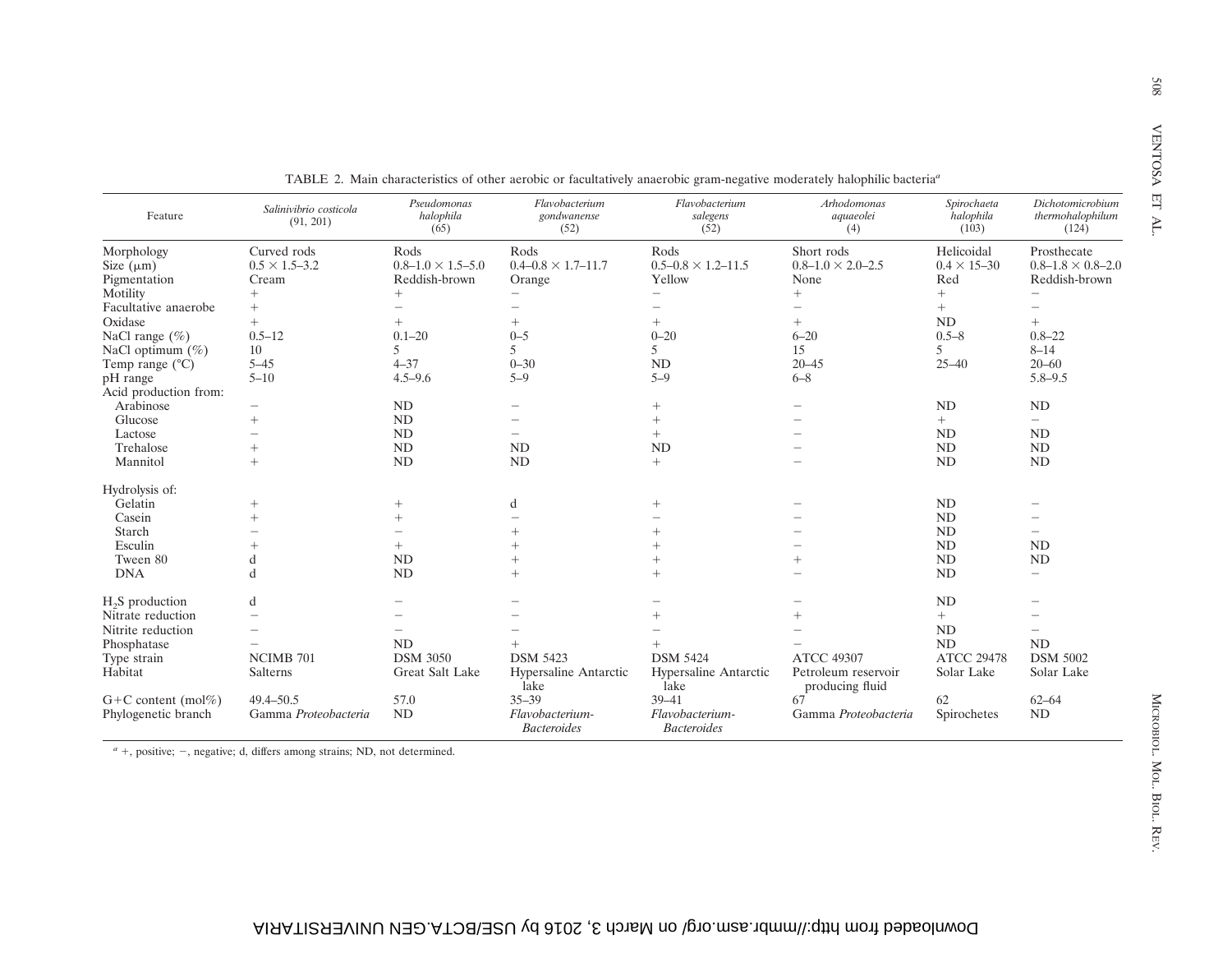sequences, including a distinctive cytosine residue at position 486 (53). *Arhodomonas aquaeolei* represents a deeply branching lineage in the gamma subclass of the *Proteobacteria*, most closely related to purple sulfur bacteria (particularly species of the genera *Ectothiorhodospira* and *Chromatium*). The 16S rRNA sequence analysis supports the placement of this single species in a separate genus  $(4)$ .

Very recently, the phylogenetic position of six (*Salini*)*vibrio costicola* strains revealed that this moderate halophile constitutes a monophyletic branch that is distinct from other *Vibrio* species and from other species belonging to the gamma subclass of the *Proteobacteria* (202). Since other phenotypic and genotypic data supported these differences, placement of this species in a separate genus, *Salinivibrio*, has been proposed (201).

The 16S rRNA sequences of *Flavobacterium gondwanense* and *F. salegens*, two moderate halophiles isolated from a hypersaline Antarctic lake, contain the definitive flavobacterial signatures that unequivocally place them in the *Flavobacterium-Bacteroides* phylum (52). These species cluster with a group of organisms that contains the type species of the genus *Flavobacterium*, *F. aquatile* (with 89 and 90% sequence similarity between them and this species) (52).

Recent studies have determined the phylogenetic relationships of moderate halophiles within the gram-positive branch. Farrow et al. (64) showed that *Marinococcus halophilus* (formerly *Planococcus halophilus*) forms a distinct line of descent and is only distantly related to the genera *Planococcus*, *Sporosarcina*, and *Bacillus*. The 16S rRNA sequence data confirm the placement of *M. halophilus* in a separate genus. In addition, they indicated that *Sporosarcina halophila*, an endospore-forming motile gram-positive moderate halophile, was not closely related to *Sporosarcina ureae*, the type species of this genus. Later studies permitted the placement of *S. halophila* in a new genus, *Halobacillus*, as *H. halophilus*, closely related to other moderately halophilic species isolated from the Great Salt Lake, *H. litoralis* and *H. trueperi* (315). This study also confirmed the placement of *Salinicoccus roseus* in a separate genus, since it constitutes a deep branch not closely related to other gram-positive bacteria. *Bacillus salexigens* is closely related to *Bacillus pantothenticus*, a species that belongs to phylogenetic group I of the genus *Bacillus*, as well as to *Halobacillus halophilus*, *H. litoralis*, and the halotolerant species *Bacillus dipsosauri* (89). *Tetragenococcus muriaticus*, a recently described species isolated from a traditionally fermented Japanese fish sauce, is closely related to the halotolerant species *Tetragenococcus halophilus* (formerly *Pediococcus halophilus*), which showed a closer phylogenetic relationship to other lactic acid bacteria of the enterococci and lactobacilli than to pediococci (304).

While all these moderately halophilic species belong to the low-G+C group of the gram-positive phylum, only *Nesterenkonia halobia* (formerly *Micrococcus halobius*) is within the high-G+C group (218, 316), constituting a cluster that is clearly separate from other species of the genera *Micrococcus*, *Arthrobacter*, and *Kocuria.*

The recent phylogenetic studies of moderate halophiles have been based on the comparison of 16S rRNA sequence data. These studies have been very helpful for improving the classification of moderate halophiles according to a natural (phylogenetic) approach. In particular, results show that they are represented in many of the major bacterial phyla: spirochetes, *Proteobacteria, Flavobacterium-Bacteroides, and low-G+C and* high-G+C gram-positive organisms. A recent study of African soda lakes showed a wide phylogenetic diversity within the alkaliphilic (and in some cases halophilic) isolates (58). As with the moderate halophiles, these authors concluded that the alkaliphile phenotype is also polyphyletic and might have evolved many times (58).

## **ECOLOGY**

## **Numerical Taxonomy Approaches to the Analysis of Natural Communities of Moderately Halophilic Bacteria**

**(i) Salt lakes and brines.** The communities of moderately halophilic bacteria in thalassohaline (seawater-derived) hypersaline environments, such as saltern ponds for concentrating seawater, may to a large extent resemble the communities present in seawater. This is not too surprising, since many marine bacteria have a broad salt tolerance. It was even reported that the majority of 30 isolates of marine aerobic heterotrophic bacteria tested could grow at up to 20% NaCl and that some could even multiply in media containing 30% NaCl (72). Moderately halophilic bacteria could also be enriched from seawater by gradual salinity increases: when seawater was periodically amended with salt and nutrients, moderately halophilic bacteria outcompeted the slightly halophilic marine bacteria, which completely disappeared above 15% salt (347). A variety of halophilic bacteria were also isolated from sea sands and seaweeds (235). Thus, the sea contains many moderately halophilic or at least extremely halotolerant bacteria. In a study of Spanish saltern ponds of intermediate salinity (between 15 and 30% sea salts) (Alicante on the Mediterranean coast, Huelva on the Atlantic coast), the dominant types of colonies developing on agar plates were assigned by numerical taxonomy to the genera *Salinivibrio*, the *Pseudomonas-Alteromonas-Alcaligenes* group, *Acinetobacter*, and *Flavobacterium* (284– 286). Most of these isolates should probably be reclassified in the family *Halomonadaceae*. Most isolates grew optimally at about 10% salts (the concentration that also yielded the largest number of CFU on agar plates) and could be found at salt concentrations up to about 25%. (*Salinivibrio* species dominated below 15% salt, while bacteria assigned to the *Pseudomonas-Alteromonas-Alcaligenes* group were especially abundant above 15%. *Flavobacterium* and *Acinetobacter* were found in smaller numbers and were evenly distributed up to 30%, while gram-positive cocci were found mostly above 25% salt (286). Most of the 140 isolates from the Huelva salterns clustered in eight phenons, two of which were identified as *Halomonas* (*Deleya*) (53), four resembled *S. costicola*, and the others were tentatively assigned to the genera *Flavobacterium* and *Acinetobacter* (187). Similar *Acinetobacter*-like bacteria (probably to be assigned to the *Halomonadaceae*) have been found in other hypersaline habitats (265).

Numerical taxonomic studies have been performed in inland, athalassohaline salterns near Granada, Spain (39, 41, 274), and Chile (262). The La Malá saltern near Granada is fed by brines from a subterranean well which is lower in  $Cl^-$  and higher in Mg<sup>2+</sup>, Ca<sup>2+</sup>, and K<sup>+</sup> than seawater. Of the 174 strains isolated, 74 were assigned to the genus (*Salini*)*vibrio*, 22 were assigned to *Alteromonas*, 43 were assigned to *Halomonas* (*Deleya*) (53), 7 were assigned to *Acinetobacter*, 13 were assigned to *Pseudomonas*, and 9 were assigned to *Flavobacterium* (37). An even more unusual inland saltern is the Salar de Atacama, Chile, located in the Atacama desert at 2,700 m above sea level. The most abundant isolates obtained from this environment were (*Salini*)*vibrio* strains, followed by *Acinetobacter*, *Marinomonas*, and *Alteromonas* (262).

Lake Assal in Djibouti (French Somaliland) contains 27.7% salts in its surface layers, increasing to 39.8% at a depth of 20 m. Of the 164 isolates obtained, 11 were moderate halo-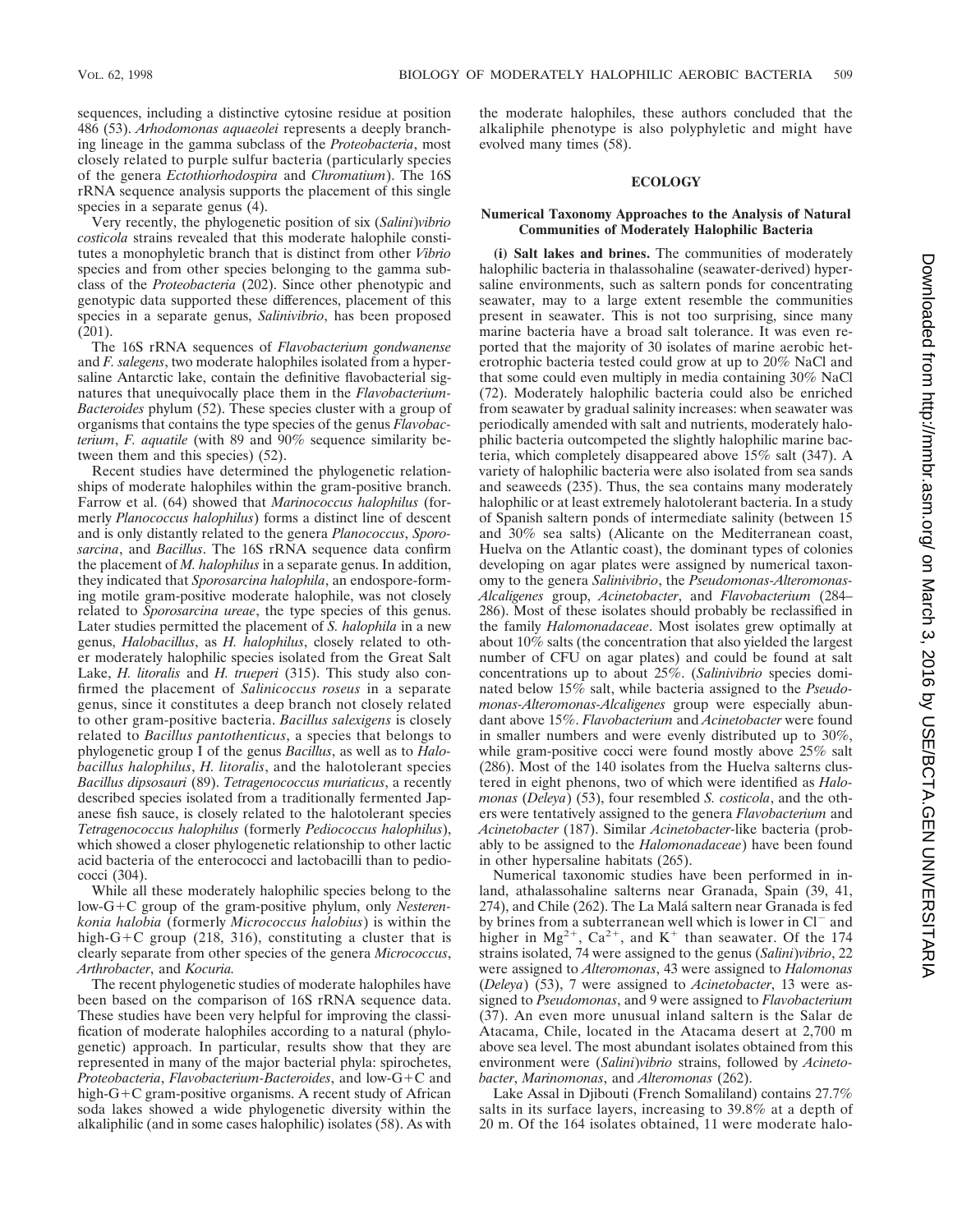| Feature<br>H. halophilus<br>H. litoralis<br><b>B.</b> halophilus<br><b>B.</b> salexigens<br>H. trueperi<br>(33, 315)<br>(315)<br>(315)<br>(342)<br>(89)<br>Rods<br>Rods<br>Rods<br>Coccoid<br>Rods<br>$1.0 - 2.0 \times 2.0 - 3.0$<br>$0.7-1.1 \times 2.0-4.5$<br>$0.7 - 1.4 \times 2.0 - 4.5$<br>$0.5 - 1.0 \times 2.5 - 9.0$<br>$0.3 - 0.6 \times 1.5 - 3.5$<br>Pigmentation<br>None<br>None<br>Orange<br>Orange<br>Orange<br>S<br>E/S<br>E/S<br>E<br>E<br>$\mathbf C$<br>ST/C<br>C/ST<br>C/ST<br>C/ST<br>Sporangium swollen<br><b>ND</b><br><b>ND</b><br>$\overline{\phantom{0}}$<br>$+$<br>$\overline{\phantom{0}}$<br>Motility<br>$^{+}$<br>$^{+}$<br>$^{+}$<br>$^{+}$<br>Facultative anaerobe<br>$\overline{\phantom{0}}$<br>$\overline{\phantom{0}}$<br>$\overline{\phantom{0}}$<br>$^{+}$<br>$^{+}$<br>Oxidase<br>$^{+}$<br>$^{+}$<br>$^{+}$<br>NaCl range (%)<br>$0.5 - 30$<br>$2 - 20$<br>$0.5 - 25$<br>$3 - 30$<br>$7 - 20$<br>15<br>NaCl optimum $(\%)$<br>10<br>10<br>10<br>10<br>$15 - 40$<br>$10 - 44$<br>$15 - 45$<br>Temp range $(^{\circ}C)$<br>$10 - 43$<br>$15 - 50$<br>$7 - 9$<br>$6 - 9.5$<br>$6 - 9.5$<br>$6 - 8$<br>$6 - 11$<br>pH range<br>Acid production from:<br>Arabinose<br><b>ND</b><br>ND<br>ND<br>$\overline{\phantom{0}}$<br>-<br>$^{+}$<br>Glucose<br>$^{+}$<br>$^{+}$<br>$^{+}$<br>-<br><b>ND</b><br><b>ND</b><br>Lactose<br>ND<br>$\overline{\phantom{0}}$<br>$\overline{\phantom{0}}$<br>Trehalose<br>$^{+}$<br>$^{+}$<br>$^{+}$<br>Mannitol<br>$^{+}$<br>$+$<br>$\equiv$<br>-<br>Gelatin<br>$^{+}$<br>$^{+}$<br>$^{+}$<br>$^{+}$<br>Casein<br>$^{+}$<br>$^{+}$<br>$\overline{\phantom{0}}$<br>Starch<br>$^{+}$<br>Esculin<br>$^{+}$<br>$^{+}$<br><b>ND</b><br>Tween 80<br><b>DNA</b><br>$^{+}$<br>$^{+}$<br>$^{+}$<br>$^{+}$<br>$+$<br>$H2S$ production<br>ND<br><b>ND</b><br>ND<br>$^{+}$<br>Nitrate reduction<br>$\overline{\phantom{0}}$<br>d<br>d<br>$\overline{\phantom{0}}$<br>Voges-Proskauer<br>$\overline{\phantom{0}}$<br>$\overline{\phantom{0}}$<br>÷<br>÷<br>$MK-7$<br><b>ND</b><br><b>ND</b><br>$MK-7$<br><b>ND</b><br>Menaquinone system<br>$Orn-D-Asp$<br>$Orn-D-Asp$<br>$Orn-D-Asp$<br>$m$ -Dpm<br>$m$ -Dpm<br><b>DSM 2266</b><br><b>DSM</b> 10405<br><b>DSM</b> 10404<br><b>ATCC 49085</b><br>ATCC 700290<br>Great Salt Lake<br><b>Great Salt Lake</b><br>Unknown (rotting<br>Saline soils, salterns<br>Salterns, saline soils<br>wood from seawater)<br>$40.1 - 40.9$<br>42<br>43<br>51.5<br>$36.3 - 39.5$<br><b>ND</b><br>Low- $G+C$ gram-<br>Low- $G+C$ gram-<br><b>ND</b><br>Low- $G+C$ gram-<br>positive<br>positive<br>positive |                      | Halobacillus | <b>Bacillus</b> |  |  |
|------------------------------------------------------------------------------------------------------------------------------------------------------------------------------------------------------------------------------------------------------------------------------------------------------------------------------------------------------------------------------------------------------------------------------------------------------------------------------------------------------------------------------------------------------------------------------------------------------------------------------------------------------------------------------------------------------------------------------------------------------------------------------------------------------------------------------------------------------------------------------------------------------------------------------------------------------------------------------------------------------------------------------------------------------------------------------------------------------------------------------------------------------------------------------------------------------------------------------------------------------------------------------------------------------------------------------------------------------------------------------------------------------------------------------------------------------------------------------------------------------------------------------------------------------------------------------------------------------------------------------------------------------------------------------------------------------------------------------------------------------------------------------------------------------------------------------------------------------------------------------------------------------------------------------------------------------------------------------------------------------------------------------------------------------------------------------------------------------------------------------------------------------------------------------------------------------------------------------------------------------------------------------------------------------------------------------------------------------------------------------------------------------------------------------------------------------------------------------------------------------------------------------------------------------------------------------------------------|----------------------|--------------|-----------------|--|--|
|                                                                                                                                                                                                                                                                                                                                                                                                                                                                                                                                                                                                                                                                                                                                                                                                                                                                                                                                                                                                                                                                                                                                                                                                                                                                                                                                                                                                                                                                                                                                                                                                                                                                                                                                                                                                                                                                                                                                                                                                                                                                                                                                                                                                                                                                                                                                                                                                                                                                                                                                                                                                |                      |              |                 |  |  |
|                                                                                                                                                                                                                                                                                                                                                                                                                                                                                                                                                                                                                                                                                                                                                                                                                                                                                                                                                                                                                                                                                                                                                                                                                                                                                                                                                                                                                                                                                                                                                                                                                                                                                                                                                                                                                                                                                                                                                                                                                                                                                                                                                                                                                                                                                                                                                                                                                                                                                                                                                                                                | Morphology           |              |                 |  |  |
|                                                                                                                                                                                                                                                                                                                                                                                                                                                                                                                                                                                                                                                                                                                                                                                                                                                                                                                                                                                                                                                                                                                                                                                                                                                                                                                                                                                                                                                                                                                                                                                                                                                                                                                                                                                                                                                                                                                                                                                                                                                                                                                                                                                                                                                                                                                                                                                                                                                                                                                                                                                                | Size $(\mu m)$       |              |                 |  |  |
|                                                                                                                                                                                                                                                                                                                                                                                                                                                                                                                                                                                                                                                                                                                                                                                                                                                                                                                                                                                                                                                                                                                                                                                                                                                                                                                                                                                                                                                                                                                                                                                                                                                                                                                                                                                                                                                                                                                                                                                                                                                                                                                                                                                                                                                                                                                                                                                                                                                                                                                                                                                                |                      |              |                 |  |  |
|                                                                                                                                                                                                                                                                                                                                                                                                                                                                                                                                                                                                                                                                                                                                                                                                                                                                                                                                                                                                                                                                                                                                                                                                                                                                                                                                                                                                                                                                                                                                                                                                                                                                                                                                                                                                                                                                                                                                                                                                                                                                                                                                                                                                                                                                                                                                                                                                                                                                                                                                                                                                | Spore shape          |              |                 |  |  |
|                                                                                                                                                                                                                                                                                                                                                                                                                                                                                                                                                                                                                                                                                                                                                                                                                                                                                                                                                                                                                                                                                                                                                                                                                                                                                                                                                                                                                                                                                                                                                                                                                                                                                                                                                                                                                                                                                                                                                                                                                                                                                                                                                                                                                                                                                                                                                                                                                                                                                                                                                                                                | Spore position       |              |                 |  |  |
|                                                                                                                                                                                                                                                                                                                                                                                                                                                                                                                                                                                                                                                                                                                                                                                                                                                                                                                                                                                                                                                                                                                                                                                                                                                                                                                                                                                                                                                                                                                                                                                                                                                                                                                                                                                                                                                                                                                                                                                                                                                                                                                                                                                                                                                                                                                                                                                                                                                                                                                                                                                                |                      |              |                 |  |  |
|                                                                                                                                                                                                                                                                                                                                                                                                                                                                                                                                                                                                                                                                                                                                                                                                                                                                                                                                                                                                                                                                                                                                                                                                                                                                                                                                                                                                                                                                                                                                                                                                                                                                                                                                                                                                                                                                                                                                                                                                                                                                                                                                                                                                                                                                                                                                                                                                                                                                                                                                                                                                |                      |              |                 |  |  |
|                                                                                                                                                                                                                                                                                                                                                                                                                                                                                                                                                                                                                                                                                                                                                                                                                                                                                                                                                                                                                                                                                                                                                                                                                                                                                                                                                                                                                                                                                                                                                                                                                                                                                                                                                                                                                                                                                                                                                                                                                                                                                                                                                                                                                                                                                                                                                                                                                                                                                                                                                                                                |                      |              |                 |  |  |
|                                                                                                                                                                                                                                                                                                                                                                                                                                                                                                                                                                                                                                                                                                                                                                                                                                                                                                                                                                                                                                                                                                                                                                                                                                                                                                                                                                                                                                                                                                                                                                                                                                                                                                                                                                                                                                                                                                                                                                                                                                                                                                                                                                                                                                                                                                                                                                                                                                                                                                                                                                                                |                      |              |                 |  |  |
|                                                                                                                                                                                                                                                                                                                                                                                                                                                                                                                                                                                                                                                                                                                                                                                                                                                                                                                                                                                                                                                                                                                                                                                                                                                                                                                                                                                                                                                                                                                                                                                                                                                                                                                                                                                                                                                                                                                                                                                                                                                                                                                                                                                                                                                                                                                                                                                                                                                                                                                                                                                                |                      |              |                 |  |  |
|                                                                                                                                                                                                                                                                                                                                                                                                                                                                                                                                                                                                                                                                                                                                                                                                                                                                                                                                                                                                                                                                                                                                                                                                                                                                                                                                                                                                                                                                                                                                                                                                                                                                                                                                                                                                                                                                                                                                                                                                                                                                                                                                                                                                                                                                                                                                                                                                                                                                                                                                                                                                |                      |              |                 |  |  |
|                                                                                                                                                                                                                                                                                                                                                                                                                                                                                                                                                                                                                                                                                                                                                                                                                                                                                                                                                                                                                                                                                                                                                                                                                                                                                                                                                                                                                                                                                                                                                                                                                                                                                                                                                                                                                                                                                                                                                                                                                                                                                                                                                                                                                                                                                                                                                                                                                                                                                                                                                                                                |                      |              |                 |  |  |
|                                                                                                                                                                                                                                                                                                                                                                                                                                                                                                                                                                                                                                                                                                                                                                                                                                                                                                                                                                                                                                                                                                                                                                                                                                                                                                                                                                                                                                                                                                                                                                                                                                                                                                                                                                                                                                                                                                                                                                                                                                                                                                                                                                                                                                                                                                                                                                                                                                                                                                                                                                                                |                      |              |                 |  |  |
|                                                                                                                                                                                                                                                                                                                                                                                                                                                                                                                                                                                                                                                                                                                                                                                                                                                                                                                                                                                                                                                                                                                                                                                                                                                                                                                                                                                                                                                                                                                                                                                                                                                                                                                                                                                                                                                                                                                                                                                                                                                                                                                                                                                                                                                                                                                                                                                                                                                                                                                                                                                                |                      |              |                 |  |  |
|                                                                                                                                                                                                                                                                                                                                                                                                                                                                                                                                                                                                                                                                                                                                                                                                                                                                                                                                                                                                                                                                                                                                                                                                                                                                                                                                                                                                                                                                                                                                                                                                                                                                                                                                                                                                                                                                                                                                                                                                                                                                                                                                                                                                                                                                                                                                                                                                                                                                                                                                                                                                |                      |              |                 |  |  |
|                                                                                                                                                                                                                                                                                                                                                                                                                                                                                                                                                                                                                                                                                                                                                                                                                                                                                                                                                                                                                                                                                                                                                                                                                                                                                                                                                                                                                                                                                                                                                                                                                                                                                                                                                                                                                                                                                                                                                                                                                                                                                                                                                                                                                                                                                                                                                                                                                                                                                                                                                                                                |                      |              |                 |  |  |
|                                                                                                                                                                                                                                                                                                                                                                                                                                                                                                                                                                                                                                                                                                                                                                                                                                                                                                                                                                                                                                                                                                                                                                                                                                                                                                                                                                                                                                                                                                                                                                                                                                                                                                                                                                                                                                                                                                                                                                                                                                                                                                                                                                                                                                                                                                                                                                                                                                                                                                                                                                                                |                      |              |                 |  |  |
|                                                                                                                                                                                                                                                                                                                                                                                                                                                                                                                                                                                                                                                                                                                                                                                                                                                                                                                                                                                                                                                                                                                                                                                                                                                                                                                                                                                                                                                                                                                                                                                                                                                                                                                                                                                                                                                                                                                                                                                                                                                                                                                                                                                                                                                                                                                                                                                                                                                                                                                                                                                                |                      |              |                 |  |  |
|                                                                                                                                                                                                                                                                                                                                                                                                                                                                                                                                                                                                                                                                                                                                                                                                                                                                                                                                                                                                                                                                                                                                                                                                                                                                                                                                                                                                                                                                                                                                                                                                                                                                                                                                                                                                                                                                                                                                                                                                                                                                                                                                                                                                                                                                                                                                                                                                                                                                                                                                                                                                |                      |              |                 |  |  |
|                                                                                                                                                                                                                                                                                                                                                                                                                                                                                                                                                                                                                                                                                                                                                                                                                                                                                                                                                                                                                                                                                                                                                                                                                                                                                                                                                                                                                                                                                                                                                                                                                                                                                                                                                                                                                                                                                                                                                                                                                                                                                                                                                                                                                                                                                                                                                                                                                                                                                                                                                                                                |                      |              |                 |  |  |
|                                                                                                                                                                                                                                                                                                                                                                                                                                                                                                                                                                                                                                                                                                                                                                                                                                                                                                                                                                                                                                                                                                                                                                                                                                                                                                                                                                                                                                                                                                                                                                                                                                                                                                                                                                                                                                                                                                                                                                                                                                                                                                                                                                                                                                                                                                                                                                                                                                                                                                                                                                                                | Hydrolysis of:       |              |                 |  |  |
|                                                                                                                                                                                                                                                                                                                                                                                                                                                                                                                                                                                                                                                                                                                                                                                                                                                                                                                                                                                                                                                                                                                                                                                                                                                                                                                                                                                                                                                                                                                                                                                                                                                                                                                                                                                                                                                                                                                                                                                                                                                                                                                                                                                                                                                                                                                                                                                                                                                                                                                                                                                                |                      |              |                 |  |  |
|                                                                                                                                                                                                                                                                                                                                                                                                                                                                                                                                                                                                                                                                                                                                                                                                                                                                                                                                                                                                                                                                                                                                                                                                                                                                                                                                                                                                                                                                                                                                                                                                                                                                                                                                                                                                                                                                                                                                                                                                                                                                                                                                                                                                                                                                                                                                                                                                                                                                                                                                                                                                |                      |              |                 |  |  |
|                                                                                                                                                                                                                                                                                                                                                                                                                                                                                                                                                                                                                                                                                                                                                                                                                                                                                                                                                                                                                                                                                                                                                                                                                                                                                                                                                                                                                                                                                                                                                                                                                                                                                                                                                                                                                                                                                                                                                                                                                                                                                                                                                                                                                                                                                                                                                                                                                                                                                                                                                                                                |                      |              |                 |  |  |
|                                                                                                                                                                                                                                                                                                                                                                                                                                                                                                                                                                                                                                                                                                                                                                                                                                                                                                                                                                                                                                                                                                                                                                                                                                                                                                                                                                                                                                                                                                                                                                                                                                                                                                                                                                                                                                                                                                                                                                                                                                                                                                                                                                                                                                                                                                                                                                                                                                                                                                                                                                                                |                      |              |                 |  |  |
|                                                                                                                                                                                                                                                                                                                                                                                                                                                                                                                                                                                                                                                                                                                                                                                                                                                                                                                                                                                                                                                                                                                                                                                                                                                                                                                                                                                                                                                                                                                                                                                                                                                                                                                                                                                                                                                                                                                                                                                                                                                                                                                                                                                                                                                                                                                                                                                                                                                                                                                                                                                                |                      |              |                 |  |  |
|                                                                                                                                                                                                                                                                                                                                                                                                                                                                                                                                                                                                                                                                                                                                                                                                                                                                                                                                                                                                                                                                                                                                                                                                                                                                                                                                                                                                                                                                                                                                                                                                                                                                                                                                                                                                                                                                                                                                                                                                                                                                                                                                                                                                                                                                                                                                                                                                                                                                                                                                                                                                |                      |              |                 |  |  |
|                                                                                                                                                                                                                                                                                                                                                                                                                                                                                                                                                                                                                                                                                                                                                                                                                                                                                                                                                                                                                                                                                                                                                                                                                                                                                                                                                                                                                                                                                                                                                                                                                                                                                                                                                                                                                                                                                                                                                                                                                                                                                                                                                                                                                                                                                                                                                                                                                                                                                                                                                                                                |                      |              |                 |  |  |
|                                                                                                                                                                                                                                                                                                                                                                                                                                                                                                                                                                                                                                                                                                                                                                                                                                                                                                                                                                                                                                                                                                                                                                                                                                                                                                                                                                                                                                                                                                                                                                                                                                                                                                                                                                                                                                                                                                                                                                                                                                                                                                                                                                                                                                                                                                                                                                                                                                                                                                                                                                                                |                      |              |                 |  |  |
|                                                                                                                                                                                                                                                                                                                                                                                                                                                                                                                                                                                                                                                                                                                                                                                                                                                                                                                                                                                                                                                                                                                                                                                                                                                                                                                                                                                                                                                                                                                                                                                                                                                                                                                                                                                                                                                                                                                                                                                                                                                                                                                                                                                                                                                                                                                                                                                                                                                                                                                                                                                                |                      |              |                 |  |  |
|                                                                                                                                                                                                                                                                                                                                                                                                                                                                                                                                                                                                                                                                                                                                                                                                                                                                                                                                                                                                                                                                                                                                                                                                                                                                                                                                                                                                                                                                                                                                                                                                                                                                                                                                                                                                                                                                                                                                                                                                                                                                                                                                                                                                                                                                                                                                                                                                                                                                                                                                                                                                | Nitrite reduction    |              |                 |  |  |
|                                                                                                                                                                                                                                                                                                                                                                                                                                                                                                                                                                                                                                                                                                                                                                                                                                                                                                                                                                                                                                                                                                                                                                                                                                                                                                                                                                                                                                                                                                                                                                                                                                                                                                                                                                                                                                                                                                                                                                                                                                                                                                                                                                                                                                                                                                                                                                                                                                                                                                                                                                                                | Phosphatase          |              |                 |  |  |
|                                                                                                                                                                                                                                                                                                                                                                                                                                                                                                                                                                                                                                                                                                                                                                                                                                                                                                                                                                                                                                                                                                                                                                                                                                                                                                                                                                                                                                                                                                                                                                                                                                                                                                                                                                                                                                                                                                                                                                                                                                                                                                                                                                                                                                                                                                                                                                                                                                                                                                                                                                                                |                      |              |                 |  |  |
|                                                                                                                                                                                                                                                                                                                                                                                                                                                                                                                                                                                                                                                                                                                                                                                                                                                                                                                                                                                                                                                                                                                                                                                                                                                                                                                                                                                                                                                                                                                                                                                                                                                                                                                                                                                                                                                                                                                                                                                                                                                                                                                                                                                                                                                                                                                                                                                                                                                                                                                                                                                                |                      |              |                 |  |  |
|                                                                                                                                                                                                                                                                                                                                                                                                                                                                                                                                                                                                                                                                                                                                                                                                                                                                                                                                                                                                                                                                                                                                                                                                                                                                                                                                                                                                                                                                                                                                                                                                                                                                                                                                                                                                                                                                                                                                                                                                                                                                                                                                                                                                                                                                                                                                                                                                                                                                                                                                                                                                | Cell wall type       |              |                 |  |  |
|                                                                                                                                                                                                                                                                                                                                                                                                                                                                                                                                                                                                                                                                                                                                                                                                                                                                                                                                                                                                                                                                                                                                                                                                                                                                                                                                                                                                                                                                                                                                                                                                                                                                                                                                                                                                                                                                                                                                                                                                                                                                                                                                                                                                                                                                                                                                                                                                                                                                                                                                                                                                | Type strain          |              |                 |  |  |
|                                                                                                                                                                                                                                                                                                                                                                                                                                                                                                                                                                                                                                                                                                                                                                                                                                                                                                                                                                                                                                                                                                                                                                                                                                                                                                                                                                                                                                                                                                                                                                                                                                                                                                                                                                                                                                                                                                                                                                                                                                                                                                                                                                                                                                                                                                                                                                                                                                                                                                                                                                                                | Habitat              |              |                 |  |  |
|                                                                                                                                                                                                                                                                                                                                                                                                                                                                                                                                                                                                                                                                                                                                                                                                                                                                                                                                                                                                                                                                                                                                                                                                                                                                                                                                                                                                                                                                                                                                                                                                                                                                                                                                                                                                                                                                                                                                                                                                                                                                                                                                                                                                                                                                                                                                                                                                                                                                                                                                                                                                |                      |              |                 |  |  |
|                                                                                                                                                                                                                                                                                                                                                                                                                                                                                                                                                                                                                                                                                                                                                                                                                                                                                                                                                                                                                                                                                                                                                                                                                                                                                                                                                                                                                                                                                                                                                                                                                                                                                                                                                                                                                                                                                                                                                                                                                                                                                                                                                                                                                                                                                                                                                                                                                                                                                                                                                                                                | $G+C$ content (mol%) |              |                 |  |  |
|                                                                                                                                                                                                                                                                                                                                                                                                                                                                                                                                                                                                                                                                                                                                                                                                                                                                                                                                                                                                                                                                                                                                                                                                                                                                                                                                                                                                                                                                                                                                                                                                                                                                                                                                                                                                                                                                                                                                                                                                                                                                                                                                                                                                                                                                                                                                                                                                                                                                                                                                                                                                | Phylogenetic branch  |              |                 |  |  |
|                                                                                                                                                                                                                                                                                                                                                                                                                                                                                                                                                                                                                                                                                                                                                                                                                                                                                                                                                                                                                                                                                                                                                                                                                                                                                                                                                                                                                                                                                                                                                                                                                                                                                                                                                                                                                                                                                                                                                                                                                                                                                                                                                                                                                                                                                                                                                                                                                                                                                                                                                                                                |                      |              |                 |  |  |

TABLE 3. Main characteristics of aerobic gram-positive moderately halophilic bacteria*<sup>a</sup>*

<sup>a</sup> S, spherical; E, ellipsoidal; C, central; ST, subterminal. +, positive; -, negative; d, differs among strains; ND, not determined. MK-9, MK-8, MK-7, MK-6, menaquinone with nine, eight, seven, and six isoprene units, respectively. *m*-Dpm, *meso*-diaminopimelic acid.

philes requiring 3 to 15% salt, 7 were extremely halophilic archaea, 2 did not tolerate salt, and the great majority were slightly halophilic, requiring 1 to 5% NaCl (16). The authors concluded that "it is clear that the bacteria were, on the whole, common bacteria belonging to the same species which are currently isolated from large and small rivers and from seawater." This result is unexpected in view of the high salt concentrations prevailing in Lake Assal and the high temperature of the water (33 to 34°C), which seem more suitable to the development of extremely halophilic archaea than of marine-type slightly or moderately halophilic bacteria. Regretably, additional studies of this interesting but poorly accessible environment have not been reported.

A sadly neglected hunting ground for interesting new types of moderately halophilic bacteria is the Great Salt Lake, Utah, which has seen drastic changes in its salinity during the last decades. Most studies of its microbiology have centered around the red halophilic archaea and the *Dunaliella* communities (244, 258, 261). Attempts to enumerate viable bacteria in com-

plex medium with 5, 13, and 20% NaCl yielded  $3.6 \times 10^5$ ,  $9.3 \times$  $10^5$ , and 2.4  $\times$  10<sup>6</sup> CFU/ml, respectively, with surface water from the north arm of the lake (22% salt), and 7.5  $\times$  10<sup>5</sup>, 1.1  $\times$  $10^5$ , and  $1.5 \times 10^3$  cells/ml, respectively, when surface water from the south arm (8.5% salt) served as the inoculum (65). The data presented do not allow a differentiation between colorless bacteria and red archaea, but it was stated that moderately halophilic bacteria make up the predominant population in the south arm whereas extremely halophilic archaea predominate in the north arm. The Great Salt Lake yielded a number of new species: *Pseudomonas halophila*, *Halomonas variabilis* (53, 65), *Halobacillus litoralis*, and *Halobacillus trueperi* (315).

Although halophilic bacteria can easily be isolated from the Dead Sea by means of enrichment cultures (242, 349), no systematic studies have been performed on their abundance in this extremely hypersaline (presently around 34%), athalassohaline (around 1.8 M  $Mg^{2+}$ , 1.7 M Na<sup>+</sup>, 0.4 M Ca<sup>2+</sup>, and 0.14  $M K<sup>+</sup>$ ) chloride lake. The first prokaryotes isolated from the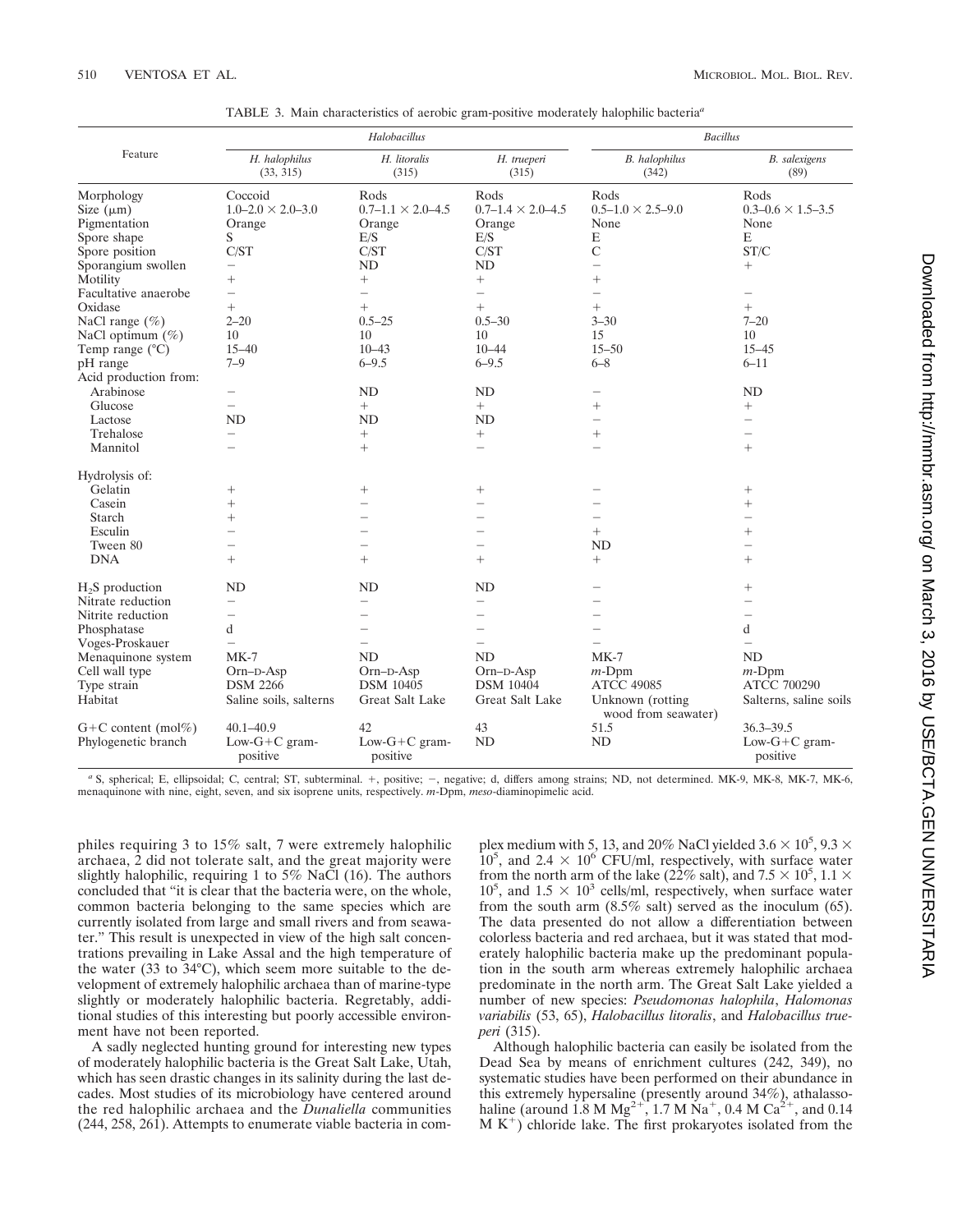| Marinococcus                          |                              |                                  | Salinicoccus                           |                                     | Tetragenococcus                |  |
|---------------------------------------|------------------------------|----------------------------------|----------------------------------------|-------------------------------------|--------------------------------|--|
| M. halophilus<br>(111, 189)           | M. albus<br>(111)            | S. roseus<br>(344)               | S. hispanicus<br>(188, 345)            | Nesterenkonia halobia<br>(218, 316) | muriaticus (304)               |  |
| Cocci<br>$1.0 - 1.2$<br>Yellow-orange | Cocci<br>$1.0 - 1.2$<br>None | Cocci<br>$1.0 - 2.5$<br>Pink red | Cocci<br>$1.0 - 2.0$<br>Reddish-orange | Cocci<br>ND<br>None or yellow       | Cocci<br>$0.5 - 0.8$<br>White  |  |
|                                       | $\overline{\phantom{0}}$     | $\overline{\phantom{0}}$         | $\overline{\phantom{0}}$               |                                     | $\overline{\phantom{0}}$       |  |
|                                       |                              |                                  |                                        |                                     | $\overline{\phantom{0}}$       |  |
|                                       |                              |                                  |                                        |                                     |                                |  |
| $^{+}$                                | $^{+}$                       |                                  |                                        |                                     |                                |  |
|                                       |                              |                                  |                                        |                                     | $^{+}$                         |  |
|                                       | $\! + \!\!\!\!$              | $^{+}$                           | $^{+}$                                 | $^{+}$                              |                                |  |
| $2 - 25$                              | $2 - 25$                     | $0.9 - 25$                       | $0.5 - 25$                             | $3 - 25$                            | $1 - 25$                       |  |
| 10                                    | 10                           | 10                               | 10                                     | 10                                  | $7 - 10$                       |  |
| $15 - 37$                             | $15 - 37$                    | $15 - 40$                        | $15 - 37$                              | $20 - 40$                           | $15 - 40$                      |  |
| <b>ND</b>                             | <b>ND</b>                    | $6 - 9$                          | $5 - 9$                                | $5 - 10$                            | $5 - 9.6$                      |  |
|                                       |                              |                                  |                                        |                                     |                                |  |
| $\! + \!\!\!\!$                       |                              |                                  | $^{+}$                                 | $^{+}$                              | $^{+}$                         |  |
| $\overline{\phantom{0}}$              |                              |                                  |                                        |                                     | -                              |  |
| $\! + \!\!\!\!$                       |                              |                                  |                                        |                                     | $^{+}$                         |  |
|                                       |                              |                                  | $^{+}$                                 |                                     | $^{+}$                         |  |
| $^{+}$                                |                              | $^{+}$                           | $^{+}$                                 | $^{+}$                              | <b>ND</b>                      |  |
| $^{+}$                                |                              | $^{+}$                           |                                        | $^{+}$                              | <b>ND</b>                      |  |
|                                       |                              | $^{+}$                           |                                        | $^{+}$                              | ND                             |  |
| $^{+}$                                |                              |                                  | $^{+}$                                 | $^{+}$                              | ND                             |  |
|                                       |                              | $^{+}$                           |                                        | -                                   | ND                             |  |
|                                       | $^{+}$                       | $^{+}$                           | $^{+}$                                 | $^{+}$                              | ND                             |  |
|                                       |                              |                                  |                                        |                                     | <b>ND</b>                      |  |
|                                       | $^{+}$                       |                                  | $^{+}$                                 |                                     |                                |  |
|                                       |                              |                                  | $^{+}$                                 |                                     |                                |  |
|                                       |                              | $^{+}$                           | d                                      |                                     | ND                             |  |
|                                       |                              |                                  |                                        |                                     | ND                             |  |
| $MK-7$                                | $MK-7$                       | $MK-6$                           | $MK-6$                                 | MK-9, MK-8, MK-7                    | ND                             |  |
| $m$ -Dpm                              | $m$ -Dpm                     | $L$ -Lys-Gly <sub>5</sub>        | $L$ -Lys-Gly <sub>5</sub>              | L-Lys-Gly-L-Glu                     | $Lys-D-Asp$                    |  |
| <b>ATCC 27964</b>                     | <b>CCM 3517</b>              | <b>ATCC 49258</b>                | <b>ATCC 49259</b>                      | <b>ATCC 21727</b>                   | <b>JCM</b> 10006               |  |
| Salterns, saline soils                | Salterns                     | Salterns                         | Salterns, saline soils                 | Salterns                            | Fermented squid liver<br>sauce |  |
| 46.4                                  | 44.9                         | 51.2                             | 45.6-49.3                              | <b>ND</b>                           | 36.5                           |  |
| Low- $G+C$ gram-<br>positive          | ND                           | Low- $G+C$ gram-<br>positive     | <b>ND</b>                              | High- $G+C$ gram-<br>positive       | ND                             |  |

TABLE 3—*Continued*

lake (which at the time contained 28 to 29% salt) were probably colorless bacteria (362). Some of the early isolates were characterized further and described as *Chromohalobacter* (originally *Chromobacterium*) *marismortui* (343), "*Pseudomonas halestorgus*" (subsequently lost), and *Halomonas* (originally *Flavobacterium*) *halmophila* (54, 60, 350). Another colorless isolate from the Dead Sea is *Halomonas israelensis* (also known as strain  $Ba_1$ ) (128, 170).

Subterranean brines have also been subject to microbiological studies. Several euryhaline microorganisms belonging to the *Halomonadaceae*, possibly including some novel species, were isolated from Permian underground salt formations in the United States which were penetrated by meteoric waters which slowly solubilize the salt (356). A subterranean brine associated with an oil field in Oklahoma yielded *Arhodomonas aquaeolei*, an aerobic, organic acid-metabolizing, gram-negative, motile rod, growing in the range of 6 to 20% NaCl with an optimum of  $15\%$  (4).

**(ii) Saline soils.** The soil habitat is inherently inhomogeneous, and it can be expected that a wide range of salinities might be present in any one saline soil (101). Saline soils appear to yield mostly halotolerant rather than halophilic microorganisms, presumably reflecting adaptation to periodic episodes of relatively high dilution (267, 268). One early study stated that microorganisms may be unable to multiply in saline soil and that the microbiota of saline soil habitats are passive inhabitants brought by the wind. In this study, soils near the Red Sea, with a salt content varying from 25 to 30% on the surface to 1.5 to 2% at a depth of 50 cm, were examined. The highest bacterial counts were obtained in surface soil, using media without NaCl. The numbers obtained were much smaller than those commonly found in nonsaline soils. The authors stated that "the accepted assumption about the widespread distribution of salt-resistant and halophilic microorganisms in saline soils requires reconsideration" (116).

Later studies have unequivocally confirmed the abundance of halophilic bacteria in saline soils. The species composition in soils differs greatly from that of the aquatic environments discussed above: while *Salinivibrio* abounds in salt lakes and salterns, the dominant types encountered in saline soils belong to genera such as *Bacillus*, *Pseudomonas*, *Alcaligenes* (last two probably to be reclassified as members of the *Halomonada-*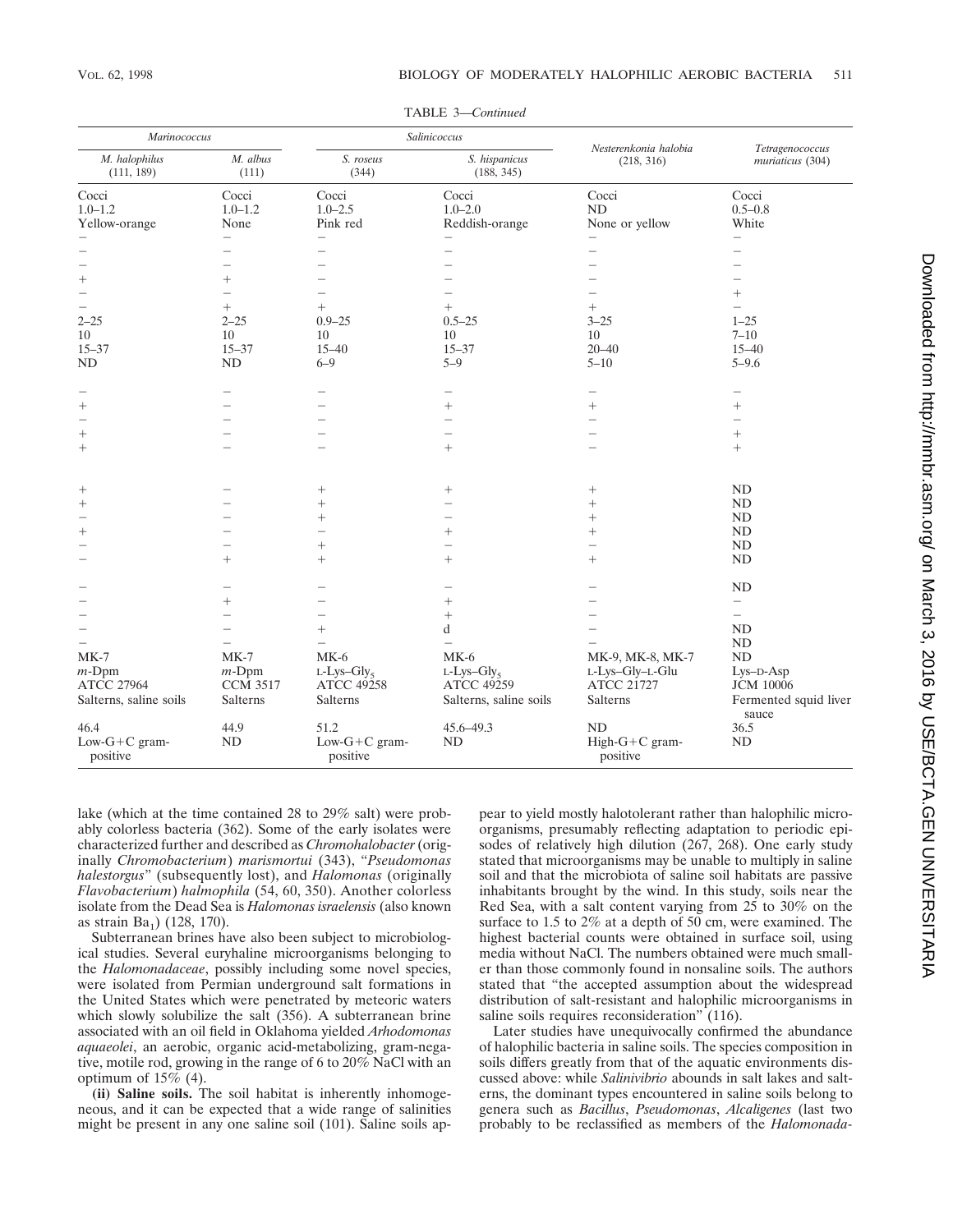|                                        |                                            | Actinopolyspora                            | Nocardiopsis             |                               |  |
|----------------------------------------|--------------------------------------------|--------------------------------------------|--------------------------|-------------------------------|--|
| Feature                                | A. mortivallis (374)                       | A. iraquiensis (292)                       | N. lucentensis (371)     | N. halophila (6)              |  |
| Spore chain morphology<br>Pigmentation | Short (no more than 10)<br>Yellowish white | Short (no more than 15)<br>Yellow-brownish | Short<br>Yellowish brown | Very long<br>Yellow-coral red |  |
| Spore                                  | Oval to cylindrical                        | Spheroidal                                 | Cylindrical              | Cylindrical                   |  |
| NaCl range $(\%)$                      | $5 - 30$                                   | $5 - 20$                                   | ND                       | $5 - 20$                      |  |
| NaCl optium $(\%)$                     | $10 - 15$                                  | $10 - 15$                                  | $5 - 10$                 | 15                            |  |
| Temp range $(^{\circ}C)$               | $10 - 50$                                  | $16 - 40$                                  | <b>ND</b>                | $16 - 40$                     |  |
| Acid production from:                  |                                            |                                            |                          |                               |  |
| Glucose                                | $^{+}$                                     | <b>ND</b>                                  | $^{+}$                   |                               |  |
| Mannitol                               | -                                          | $^{+}$                                     | $^{+}$                   | $^{+}$                        |  |
| Xylose                                 | $^{+}$                                     |                                            |                          | $^{+}$                        |  |
| Nitrate reduction                      |                                            | <b>ND</b>                                  | $^{+}$                   | <b>ND</b>                     |  |
| Hydrolysis of:<br>Gelatin              | $^{+}$                                     | <b>ND</b>                                  | $^{+}$                   | <b>ND</b>                     |  |
| Casein                                 | $^{+}$                                     | <b>ND</b>                                  | $^{+}$                   | ND                            |  |
| Esculin                                | <b>ND</b>                                  |                                            | $^{+}$                   |                               |  |
| Starch                                 | <b>ND</b>                                  | $^{+}$                                     | $^{+}$                   |                               |  |
| Tyrosine                               | <b>ND</b>                                  | $^{+}$                                     | $^{+}$                   |                               |  |
| Tween 80                               | $^{+}$                                     | $^{+}$                                     | <b>ND</b>                | $^+$                          |  |
| Urea                                   | -                                          |                                            |                          | $^{+}$                        |  |
| Xanthine                               | $^{+}$                                     | $^{+}$                                     | $^{+}$                   | $^{+}$                        |  |
| Menaquinone system                     | MK-9 ( $H_4$ ), MK-10 ( $H_4$ )            | MK-9 $(H_4)$                               | MK-10 $(H8)$             | MK-10 $(H_6, H_8)$            |  |
| Cell wall type                         | IV                                         | IV                                         | Ш                        | Ш                             |  |
| Phospholipid type                      | PIII                                       | PIII                                       | PIII                     | PIII                          |  |
| Mycolic acids                          |                                            |                                            |                          |                               |  |
| Type strain                            | <b>JCM 7550</b>                            | A.S.4.1193                                 | <b>DSM 44048</b>         | A.S.4.1195                    |  |
| Habitat                                | Saline soil                                | Saline soil                                | Saline soil              | Saline soil                   |  |

TABLE 4. Main characteristics of moderately halophilic actinomycete species*<sup>a</sup>*

 $a$  +, positive;  $-$ , negative; ND, not determined. MK-10 (H<sub>8</sub>, H<sub>6</sub>, and H<sub>4</sub>), octa-, hexa-, and tetrahydrogenated menaquinones with 10 isoprene units; MK-9 (H<sub>4</sub>), tetrahydrogenated menaquinone with 9 isoprene units.

*ceae*), and *Micrococcus* (possibly *Nesterenkonia*) (268, 285). A saline soil near Alicante, Spain, with a  $Cl^-$  content between 2.4 and 12.7% yielded a high proportion of nonmotile rods on media containing 10 or 20% salt; this type of bacterium is only rarely isolated from aquatic hypersaline environments (265). The most abundant types were assigned to the genera *Alcaligenes*, *Acinetobacter*, *Flavobacterium*, and *Pseudomonas*. Many halotolerant gram-positive bacteria were also found. Facultative anaerobes were rare. Most isolates required moderately high salt (5 to 10%) for optimal growth but were also able to grow at low salinities (0.5 to 2%) (267). This probably reflects the ecological difference between water and soil environments, with water being relatively homogeneous and constant and soil being heterogeneous and affected by factors such as rainfall (267, 268). A study was made of the rhizosphere soil near xerophytic plants growing in hypersaline soils (5 to 10.7% NaCl) near Alicante, showing that the range of salt concentrations allowing growth of the organisms isolated did not correlate with the salinity of the soil from which they were isolated. Most isolates showed salt optima between 5 and 15% NaCl, but about half of the strains also grew at 0.9% NaCl. Plating on agar media containing 10% salt yielded mostly gram-positive rods, whereas gram-negative rods dominated between 10 and 20% salt and Gram-positive cocci developed above 20% salt. The gram-positive bacteria thus isolated were assigned to the genera (in order of abundance) *Bacillus*, *Micrococcus*, *Arthrobacter*, *Staphylococcus*, *Planococcus*, *Corynebacterium*, *Nocardia*, and *Actinomyces* (268).

Saline soils have been somewhat neglected compared to hypersaline aquatic environments. The recent isolation of novel halophilic *Actinopolyspora* and *Nocardiopsis* species from salty

soils in Death Valley (Calif.), Alicante, and Iraq (6, 291, 370, 373) suggests that a wealth of interesting unknown halophilic microorganisms may be present in these soils.

**(iii) Cold saline habitats.** Extensive microbiological studies in the Antarctic, especially the cold saline lakes in the Vestfold Hills region and the saline soils of the Dry Valleys, have contributed some interesting insights into the extreme conditions under which halophilic bacteria may occur and thrive.

The Vestfold Hills region is a coastal, ice-free area in east Antarctica, which contains in excess of 300 lakes and ponds. These are relics of seawater catchments isolated some 6,000 years ago by uplift and trapped in valleys and depressions. Some of these lakes are hypersaline; the most saline lakes have a total salt concentration of up to 28%. Salinity may show seasonal variations due to meltstream influx and ice cover melt in the Austral summer. The best studied is Organic Lake, a meromictic lake with a maximum depth of 7.5 m. The lake is stratified, with salt concentrations increasing from 0.8 to 21%, and is anoxic below a depth of 4 to 5 m. The ice cover excludes wind-induced turbulence throughout winter. Thermal profile and the increasing salinity with depth prevent turnover in the ice-free summer period. Temperatures range from  $-14$  to  $+15^{\circ}$ C (73, 195, 196).

Many strains of moderate halophiles, belonging to genera including *Halomonas*, *Flavobacterium*, and *Cytophaga*, were isolated from the lake. Hexadecane- and phenanthrene-degrading bacteria were also found (196). Most isolates were able to grow from 0.5 to 20% NaCl and at temperatures as low as 0 to 5°C (55, 74). The species isolated include *Halomonas subglaciescola*, growing at salt concentrations between 0.5 and 20%, with a predicted minimum temperature of  $-3.3$  to  $-9.2$ °C, an op-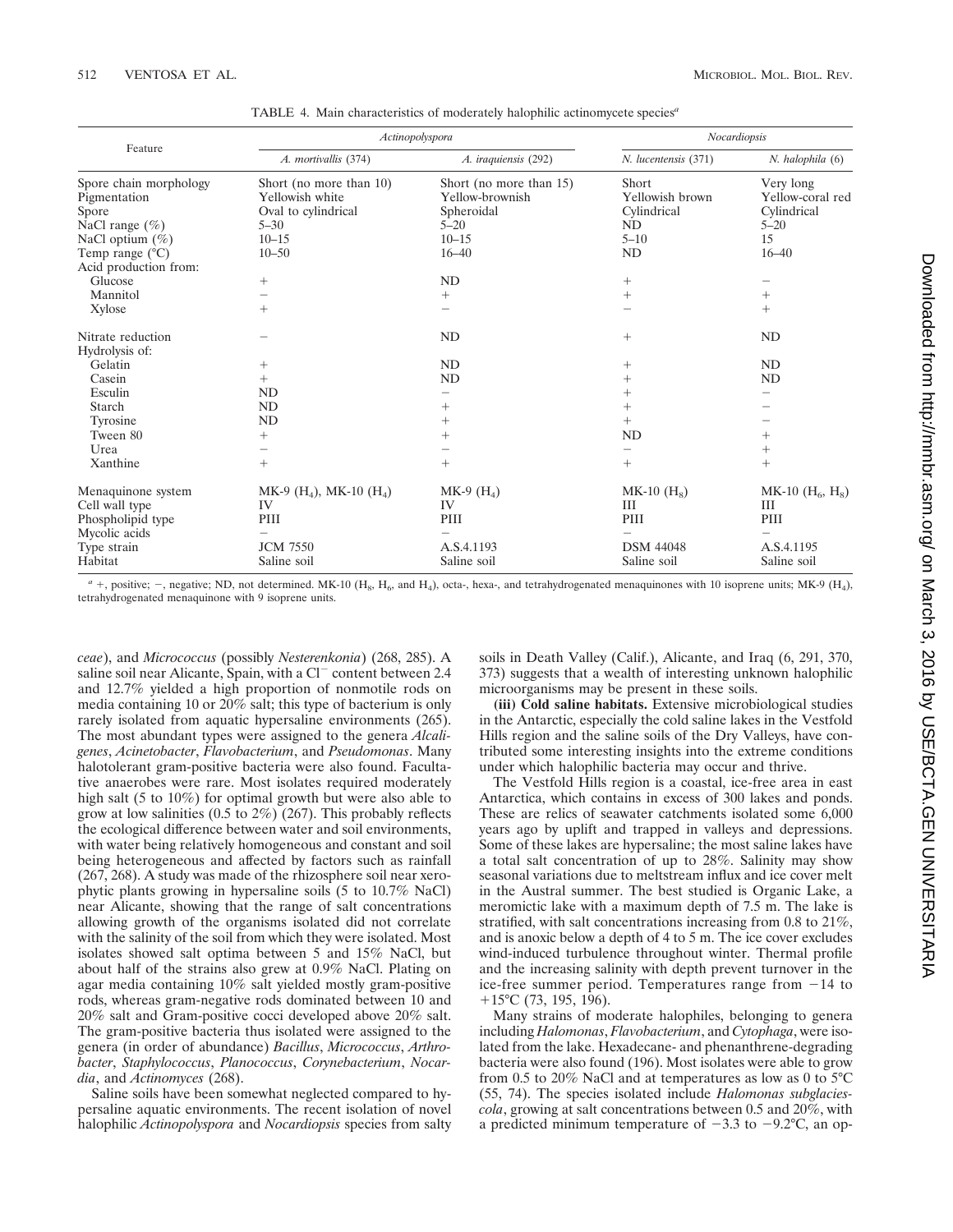timum at 20.0 to 23.4°C, and a maximum growth temperature of 29.7 to 32.3°C (74) (the observed minimum temperature was 25.4°C) (196); *Halomonas meridiana*, with two varieties: biovar I grows optimally at 1 to 3% NaCl and 28 to 40°C and tolerates NaCl up to 20 to 25% and temperatures up to 45°C, while biovar II grows best at 0.5 to 3% NaCl and 34 to 38°C and tolerates up to 25 to 30% NaCl and 47°C but is also able to grow at  $-5^{\circ}\text{C}$  (134); and two yellow-orange isolates, named *Flavobacterium gondwanense* and *F. salegens*, both showing optimal growth at 5% NaCl and growing at up to 15 to 20% NaCl  $(52, 55)$ .

The bacteria of Antarctic saline environments display an ability to grow at reduced temperatures compared with their taxonomic counterparts from tropical and temperate environments (195). It was postulated that since the saline lakes of the Vestfold Hills are geologically young, the resident bacteria have not yet evolved mechanisms that may enable them to grow in these environments in winter when temperatures fall below their minimum required for growth and that, given further evolution, organisms that can exploit these environments more fully may develop (73).

Also, the soils of the Antarctic Dry Valleys have yielded some interesting salt-tolerant bacteria, such as a halotolerant *Planococcus* that grows from 0 to 40°C in the presence of 0 to 2 M NaCl (207). Additional halotolerant gram-positive cocci were obtained from saline soils in geothermal regions in Antarctica. One such isolate, tentatively assigned to the genus *Micrococcus*, tolerates NaCl concentrations between 0 and 4.2 M (221). Since this strain originated from a thermal area with in situ temperatures of up to 40°C, it is not surprising that it does not share the psychrophilic or psychrotolerant properties of the other strains mentioned above: its optimum temperature is 37°C, and no growth was observed below 20°C.

**(iv) Alkaline saline habitats.** Stable alkaline hypersaline environments are not common and are the result of an unusual combination of geological, geographical, and climatic conditions (102). Most studies on the alkaline saline environments have concentrated on lakes such as Lake Magadi, Kenya, and the Wadi Natrun lakes, Egypt, which are dominated by extremely halophilic archaea.

A novel representative of the *Halomonas* group was recently isolated from sand of Venere Lake, Pantelleria Island, Italy. This aerobic pleomorphic rod, designated *Halomonas pantelleriense*, grows optimally at pH 9 (range, 7.5 to 11) and 10% NaCl (range, 1.25 to 15%) (290). Some interesting gram-negative halophilic bacteria were obtained from the alkaline (pH 9.8), saline (9% total salts) Mono Lake, Calif. One strain was isolated on a medium containing glycine betaine as the major carbon and energy source. Others were isolated on a medium containing dimethylsulfoniopropionate (DMSP). All isolates grew at NaCl concentrations from 1.5 to 3 M, and growth was much better at pH 9.7 than at pH 7. Glycine betaine is degraded by sequential demethylation via dimethylglycine to sarcosine, which is excreted into the medium. DMSP is either cleaved to dimethyl sulfide and acrylate or degraded by demethylation, with 3-methiolpropionate as the intermediate, yielding methanethiol (32, 51). Glycine betaine and DMSP may be found as substrates for bacterial degradation in Mono Lake, since they are produced by cyanobacteria and eukaryotic phytoplankton as osmotic solutes.

A haloalkaliphilic gram-positive bacterium was isolated from Lake Gabara in the Wadi Natrun, Egypt, and named *Bacillus haloalkaliphilus*; this isolate tolerates up to 4 M NaCl but grows best from 0.5 to 3 M (327, 361). Additional strains assigned to the species *B. haloalkaliphilus* have been isolated from brine, dried soil, mud and dung samples from the Wadi Natrun (78).

**(v) Salted fish, meat, and other foods.** Although moderately halophilic bacteria are often found on salted fish, meat, and other food products and regardless of their possible involvement in microbial spoilage at high salt concentrations, systematic studies on the occurrence of such bacteria on fish and meat products have rarely been performed.

Moderate halophiles can easily be isolated from materials such as salted and dried fish, fish intestines, soy sauce mashes, and other similar materials (235, 307). Recently, 128 strains of moderate halophiles were isolated from bachalao (dried salted codfish) and from fresh cod and curing salt used in its preservation. In fully cured wet and dry bachalao (which contains about 19% salt), between  $10^3$  and  $10^7$  moderate halophiles were found per g. Two primary colony types, smooth and rough, dominated in wet and dry bachalao, respectively. The bacteria forming the smooth colony type are similar to *Halomonas salina* and grew in 0.1 to 4.5 M NaCl at 15 to 37°C (348). In the curing of anchovies, *Pediococcus halophilus* became the dominant bacterium at the end of the curing process; this organism develops under both aerobic and anaerobic conditions. It showed optimum growth at 6.5 to 10% NaCl and tolerated over 15% NaCl (349).

**(vi) Unusual habitats.** Moderately halophilic bacteria may be found in some unusual environments, such as on desert plants and desert animals.

*Atriplex halinus* (family *Chenopodiaceae*) is a desert plant widespread in the Negev Desert, Israel, and in other desert environments. The leaves excrete salt through salt glands, the number and size of which depend on the amount of salt present during growth of the plant. Salt (predominantly NaCl) crystallizes on the leaves when the salt gland bladders burst. During the dry season, significant amounts of salts and organic material coat the leaf surface. The nightly occurrence of dew causes a diurnal wetting, so that the phylloplane microorganisms experience large fluctuations in salinity and water activity, including repeated desiccation. Between  $1 \times 10^4$  and  $5 \times 10^5$ bacteria were enumerated per  $cm<sup>2</sup>$  of leaf surface. The diversity of culturable bacteria was limited, with the dominant organism being an orange pigmented bacterium, identified as a *Pseudomonas* sp., growing from 0.05% to 20% NaCl with an optimum at  $5\%$  and  $30^{\circ}$ C (311).

Even more unusual is the isolation of a halotolerant *Bacillus* sp. from the nasal cavities of desert iguanas. These animals possess salt glands in their nasal cavities that allow them to excrete a concentrated KCl brine during osmotic stress. A *Bacillus* sp. was isolated, showing excellent growth in 2.2 M KCl and with an optimum growth temperature of 45°C (50).

# **Morphological and Physiological Diversity**

The preponderance of nonspecialized heterotrophs among the known bacterial halophiles does not necessarily reflect their dominance in salt lakes, saline soils, and other saline habitats but, rather, may be due to the relative ease of culturing these bacteria (136). The halophilic property is probably widespread in the bacterial domain and may occur in a variety of morphological and physiological types. This is nicely illustrated by the studies of Hirsch, who differentiated 104 different morphotypes of bacteria in the hypersaline Solar Lake on the shore of the Sinai peninsula. This small and shallow (maximum depth, about 5 m) thalassohaline lake is stratified in winter, with an epilimnion containing 4.5 to 9% salt, increasing to about 19% at the bottom. In addition to salt stress, temperature may be an important selective factor, since in the upper hypolimnion heliothermal heating can increase the temperature to about 60°C in winter. During the summer season, the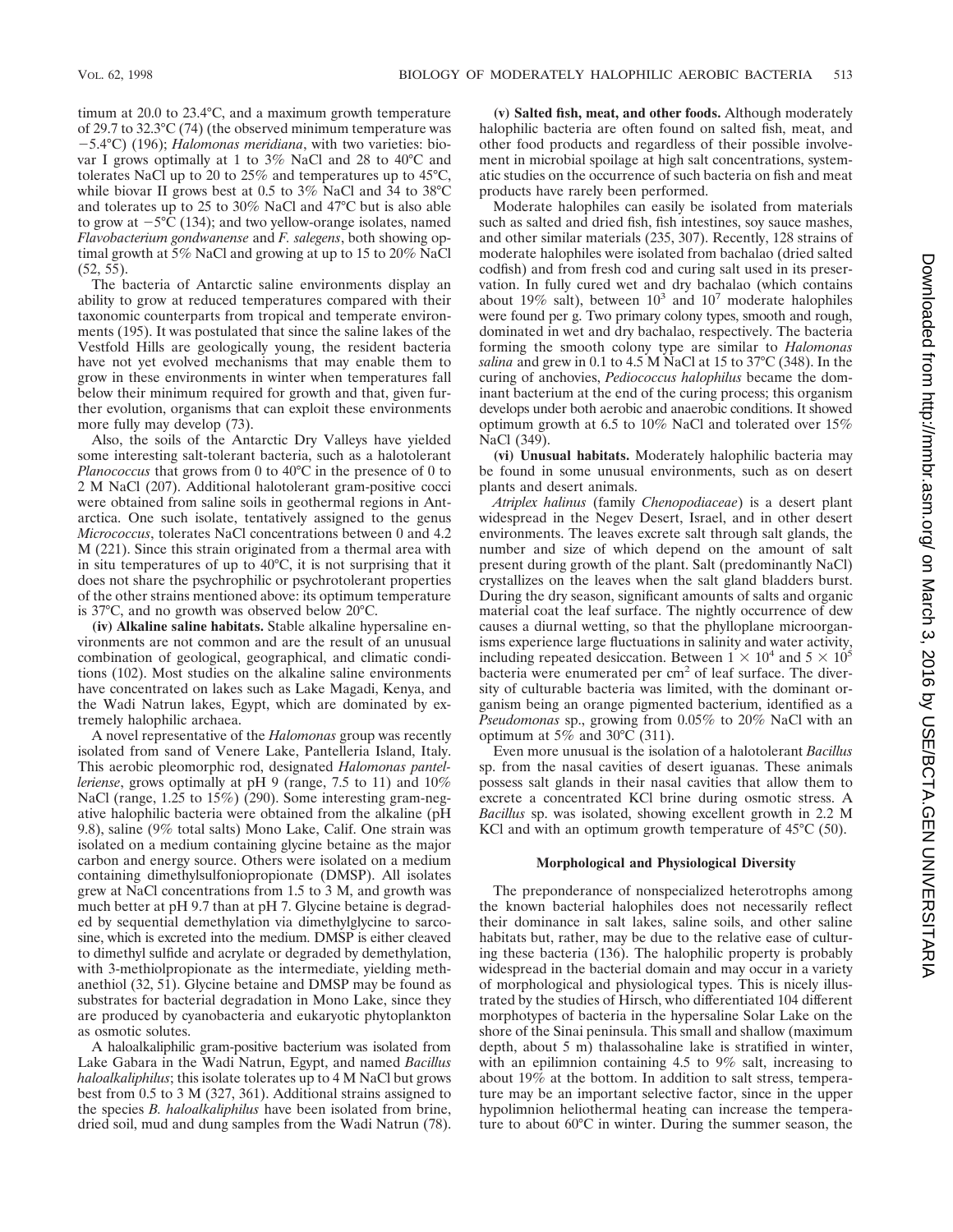lake is mixed and hypersaline (18 to 19%). Morphologically diverse bacteria were observed by direct examination of samples, in enrichments, and in pure cultures; they included cocci, rods, apple-shaped budding bacteria, long flexible filaments, spindle-shaped bacteria, short pointed filaments, and branched hyphae (123). A budding prosthecate bacterium with branching hyphae was obtained in culture and described as *Dichotomicrobium thermohalophilum* (124). Similar strains have been isolated from a coastal saline lake in Brazil. The nearly tetrahedral mother cells produce up to four hyphae at the tips, on which nonmotile buds are formed. The isolates grow from 0.8–4 to 18–22% salt, depending on the strain, with an optimum at 8 to 14%, and are moderately thermophilic (growing at up to 52 to 65°C). Their metabolism is strictly aerobic, and organic acids are used as carbon and energy sources. However, these bacteria were also found at greater depths in Solar Lake and could be isolated from the anaerobic hypolimnion at a depth of 3.5 m (123, 124). Solar Lake was also the source from which the facultative aerobe *Spirochaeta halophila* was isolated  $(103)$ 

Many of the aerobic moderately halophilic bacteria can use nitrate as an alternative electron acceptor. Thus, *Halomonas elongata* can grow anaerobically by reducing nitrate to nitrite (357). Other well-known nitrate reducers are *H. halodenitrificans* and *Bacillus halodenitrificans*. The latter was isolated from a solar saltern in the south of France by enrichment in medium containing  $1.06$  M NaNO<sub>3</sub>. It grows at NaCl concentrations between  $0.35$  to  $4.25$  M (optimum,  $0.5$  to  $1.35$  M) and is unusually tolerant to nitrite: growth is possible in 0.58 M NaNO<sub>2</sub>. Since nitrous oxide reductase is absent,  $N_2O$  is the sole product of nitrate and nitrite reduction (49).

Considerable diversity also exists with respect to the carbon and energy sources used. Hydrocarbons can be used up to quite high salinities. A series of enrichment cultures successfully produced mineral oil degraders by using water from the Great Salt Lake, Utah, as an inoculum at salinities up to 17.2%. Experiments with radiolabeled hexadecane showed decreasing degradation rates with increasing salinity (360).

Aromatic compounds such as benzoate may be degraded by versatile halophilic bacteria such as *H. halodurans*, which cleaves aromatic rings by *ortho* cleavage (290). Even more exotic compounds may be utilized at high salinities, as illustrated by strain JD6.5, an *Alteromonas* type of organism growing at 2 to 24% salt and degrading several highly toxic organophosphorus compounds (38). Another *Halomonas* isolate degraded formaldehyde and proved highly tolerant to high formaldehyde concentrations (8, 250, 251).

Many additional metabolic functions may exist within the highly diverse group delineated by the common denominator "aerobic, halophilic bacteria". Thus, the moderately halophilic *Thiobacillus halophilus*, isolated from a Western Australian hypersaline lake (Lake O'Grady North), grows at salt concentrations of up to 4 M. It is a chemoautotroph that oxidizes reduced sulfur compounds (365). Aerobic halophilic methylotrophic bacteria were described as well (57). Many species of cyanobacteria are also moderate halophiles. However, they will not be discussed within the framework of this review, which deals primarily with heterotrophs. Whether moderately halophilic counterparts exist for all types of bacterial metabolism that occur in freshwater and marine environments is still unknown. One function that seems to be missing in the heterotrophic bacterial communities at high salt concentrations is the ability to fix molecular nitrogen. This fact was already recognized by Hof (127), who pointed out that  $N_2$  fixers could be isolated on 0 and 3% salt but not on 6% and higher. Large numbers of bacteria able to grow in a nitrogen-free medium

could be isolated from saline soil (Granada, Spain), but nitrogenase activity was not detected (275).

It is evident that very few attempts have been made to isolate specialized and unusual types of halophilic aerobic bacteria. Therefore, one may assume that many more physiological types remain to be discovered.

## **Measurement of In Situ Activities**

Little is known about the in situ activity of halophilic bacteria in saline lakes, salterns, saline soils, and other habitats.

A few attempts have been made to assess microbial activities in the Great Salt Lake, Utah, by incubating water samples from the less saline southern part (8.5% salt) and the more saline northern half (22% salt) with  $\left[ {}^{14}C \right]$ glucose,  $\left[ {}^{14}C \right]$ glycerol, or [<sup>14</sup>C]acetate and monitoring the appearance of the radioactive label as  ${}^{14}CO_2$ . Lowered rates of breakdown of the three substrates were found at the higher salinity (66), a finding that parallels the lowered dissimilation of  $[14C]$ hexadecane by Great Salt Lake water samples with increasing salinity (360).

Measurements of [*methyl*-<sup>3</sup>H]thymidine incorporation by heterotrophic communities in increasingly saline saltern ponds in Spain showed that the growth rate was highest between 5 and 10% salt. This was much higher than in the community of archaea present in ponds with salt concentrations exceeding 20% (104). A similar finding was reported from the Eilat saltern ponds at the coast of the Red Sea, where the estimated doubling times of the bacteria in ponds of low to intermediate salinity was 1.1 to 12 days, based on the thymidine incorporation rate (245).

## **Molecular Approaches to the Elucidation of the Community Structure of Halophilic Bacteria in Hypersaline Environments**

In recent years, the characterization of 16S rRNA genes isolated directly from the environment has been used to obtain information on prokaryotic community structure. The technique has not yet been extensively applied to hypersaline environments. However, 16S rRNA genes were amplified by PCR from a saltern crystallizer pond in Spain. As expected, in view of the high salinity, archaeal sequences were recovered most frequently while bacteria represented only a minor component. One cluster of bacterial sequences showed about 82% identity to *Rhodopseudomonas marina* (alpha subclass of the *Proteobacteria*) (13, 14). To enable comparison of the prokaryotic communities in the salt concentration gradient presented by the salterns (preparation ponds of 6.4 and 9.2% salt, concentrator ponds of 13.3 and 21.6% salt, and an NaCl precipitation pond of 30.8% salt), fingerprinting of the community was performed with different restriction endonucleases. The highest similarities were found between the two concentrator ponds and between the two preparation ponds. The bacterial community decreased in complexity with increasing salinity. The bacterial genes isolated from the crystallizer pond showed little similarity to the genes isolated from the less saline ponds. Thus, it is improbable that the bacteria in the crystallizer pond represent only a carryover of inactive cells from the previous evaporation stage (13, 191).

#### **Competition between Halophilic Bacteria and Archaea**

The halophilic bacteria form a versatile group, adapted to life at the lower range of salinities and with the possibility of rapid adjustment to changes in the external salt concentration. In contrast, the halophilic archaea (family *Halobacteriaceae*) are generally found at higher salinities and their requirement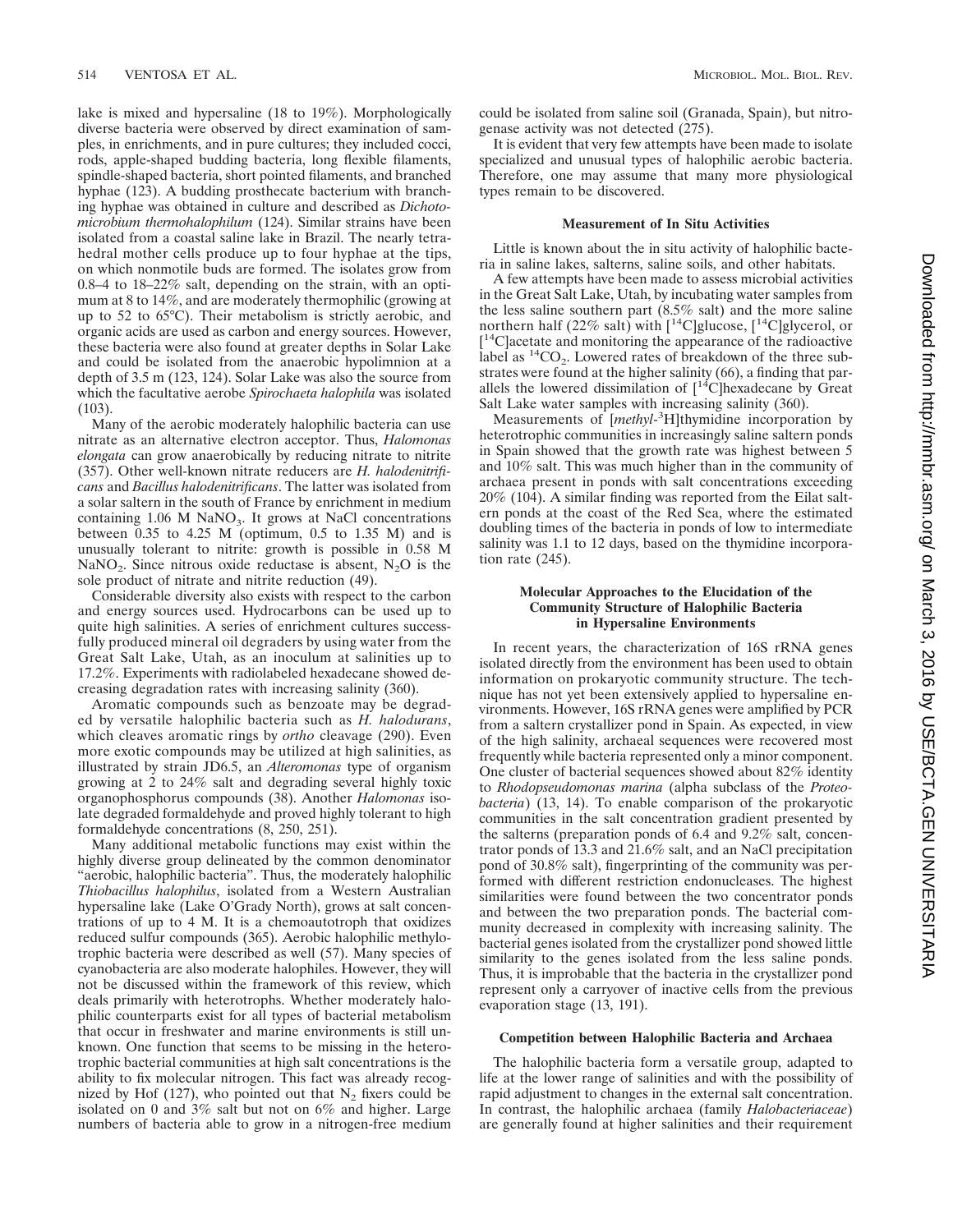for high salt concentrations for the maintenance of structural cell components makes them strictly dependent on the constant presence of high salt concentrations (3 to 4 M for most species). Accordingly, the two groups occupy different niches, which seem to overlap very little (247). When heterotrophic bacteria from Spanish saltern ponds of increasing salinity were enumerated on agar plates, only a narrow salinity range (25 to 32% total salt) was found to contain the two groups (288). A similar conclusion was reached in studies in which amino acid incorporation by the heterotrophic communities in saltern ponds in Eilat, Israel, was measured. When inhibitors specifically directed against the halophilic archaea (bile salts such as taurocholate or deoxycholate and the protein synthesis inhibitor anisomycin) or bacteria (chloramphenicol or erythromycin) were tested, the contribution of each group could be distinguished. Up to a salinity of about 25%, all amino acid incorporation activity was inhibited by the bacterial inhibitors, while above 25%, inhibitors known to act on the archaea completely inhibited all activity (243, 244, 246). Similarly, aphidicolin, an inhibitor of DNA replication in halophilic archaea, completely inhibited thymidine incorporation in saltern brines with salinities exceeding 25% (245, 246).

Competition between halophilic bacteria and archaea has also been studied in laboratory model systems. When samples from the subterranean saline well that supplies the saltern ponds of La Malá near Granada, Spain, were subjected to gradual salinity changes with additional nutrient enrichment, marine-type slightly halophilic bacteria, halotolerant types, moderate halophiles, and extremely halophilic archaea were enriched, depending on the final salt concentration achieved. Marine and moderately halophilic types were most abundant between 3 and 30% salt. At 25°C, hardly any development of extremely halophilic archaea was observed at the higher salinities, but at 35°C, dense communities of archaea were obtained at 35 and 40% salt, suggesting that temperature is an important factor in determining the outcome of the competition (40). The importance of temperature was confirmed in chemostat studies in which competition was examined in continuous culture, with a mixed natural community from a Spanish saltern as the inoculum. Salt concentration, temperature, and nutrient concentration (dilution rate) were used as variables (287). At low salt concentrations, the moderately halophilic bacteria won the competition, while at the highest salinities, the pigmented archaea outcompeted the bacteria. Within the intermediate salt concentration range (20 to 30%), temperature was the decisive factor determining the outcome, with the bacteria being favored by low temperatures. Also differences in the affinity for low concentrations of organic nutrients determined the result of the competition experiments: bacterial strains that grew slowly in batch cultures often predominated in chemostat cultures at low dilution rates thanks to their higher affinity for nutrients. In nutrient-rich batch cultures, the halophilic bacteria generally grew faster than the archaea, even at the high NaCl concentrations preferred by the archaeal types (287). The average growth rate of pigmented archaea (39 strains tested) in complex medium was  $0.02$  h<sup>-1</sup> at 25% salt, while nonpigmented bacterial strains (93 strains tested) grew much more rapidly (average optimal growth rate,  $0.06 \text{ h}^{-1}$  at  $10\%$ salt, with a broad optimum between 2 and 25%) (288).

#### **Biogeochemical Importance**

Several strains of moderately halophilic bacteria may be involved in the precipitation of  $CaCO<sub>3</sub>$  (calcite, aragonite) and other minerals (41). No direct evidence exists for the active involvement of these bacteria in the formation of mineral de-

posits in nature, either recent or ancient, but the phenomenon observed in cultures is of sufficient interest to be discussed here.

Most studies on the subject used *Halomonas halophila* as the model organism, and the minerals formed were identified by X-ray diffraction. In a test of 27 isolates, all caused the formation of  $CaCO<sub>3</sub>$  crystals as long as conditions allowed bacterial growth. Most crystals were spherical and consisted of calcite and magnesium calcite, in which  $MgCO<sub>3</sub>$  forms a significant part of the crystal (75 to 85% Ca and 25 to 15% Mg); the ratio between these minerals depended on the salinity and medium composition. High magnesium concentrations inhibited  $CaCO<sub>3</sub>$  precipitation by  $H.$  *halophila*. Growth at low salinity favored crystal formation, while at low temperature and/or at high salinity, crystal formation was repressed. The bacteria influenced the type of  $CaCO<sub>3</sub>$  crystal formed in vitro, and this effect may be species specific (42, 68, 280, 281). Calcification commences with a nucleus formed by aggregation of a few calcified bacterial cells and subsequent accumulation of more calcified cells and carbonate, which holds the bacteria together. This results in the formation of spherical bioliths of about 50  $\mu$ m in diameter (282). To what extent the precipitation of  $CaCO<sub>3</sub>$  was triggered by a local increase in pH or whether the bacteria served only as crystallization nuclei was never ascertained.

Moderately halophilic isolates assigned to the genera *Flavobacterium* and *Acinetobacter* make calcite, and *Acinetobacter* also produces aragonite. High temperatures and low ionic strengths favor crystal formation. *Flavobacterium* makes magnesium calcite with 0.04 to 0.32 mol% magnesium; *Acinetobacter* produces magnesium calcite with up to 14% aragonite at the highest salinities (69). Similarly, 63 strains of *Salinivibrio* isolated from an inland saltern in Spain were found to be involved in crystal formation (279).

#### **Bacteriophages**

Like other prokaryotes, the aerobic moderately halophilic bacteria have bacteriophages. Few attempts have been made to quantitatively assess the occurrence of phages in hypersaline environments inhabited by halophilic bacteria and to estimate their importance in the regulation of the community density of their host organisms. Studies in which these bacteriophages are exploited to investigate the genetics of their hosts are lacking altogether.

Induction of lysogenic phages by mitomycin C led to the isolation of phage F9-11 from an *H. halophila* strain obtained from soil. This phage replicates over a wide range of salinities (2.5 to 15%) (20, 92).

A water sample from Lake Chaplin, Canada, produced a bacteriophage that lysed a bacterium designated *Pseudomonas* strain G3, which is able to grow from 0.25 to over 3 M NaCl. The phage also infects *S. costicola* and two unidentified halophilic bacteria and is stable in the absence of salt (150). Another phage (designated UTAK) active against an *S. costicola* strain was isolated from the salterns of Alicante, Spain. The burst size of this phage was maximal at 1 to 2 M NaCl (80 to 105 phages per cell) and decreased to an average of only 12.5 phages per cell at 0.5 M. It was thus suggested that intracellular phage replication may be controlled by the salinity of the medium (96). Additional bacteriophages were isolated from the saltern in the course of this study, attacking morphologically different hosts, but most of these phages were not studied further.

Two phages lysing *Tetragenococcus halophilus* involved in soy sauce fermentation were characterized: phages  $\phi$ 7116, hav-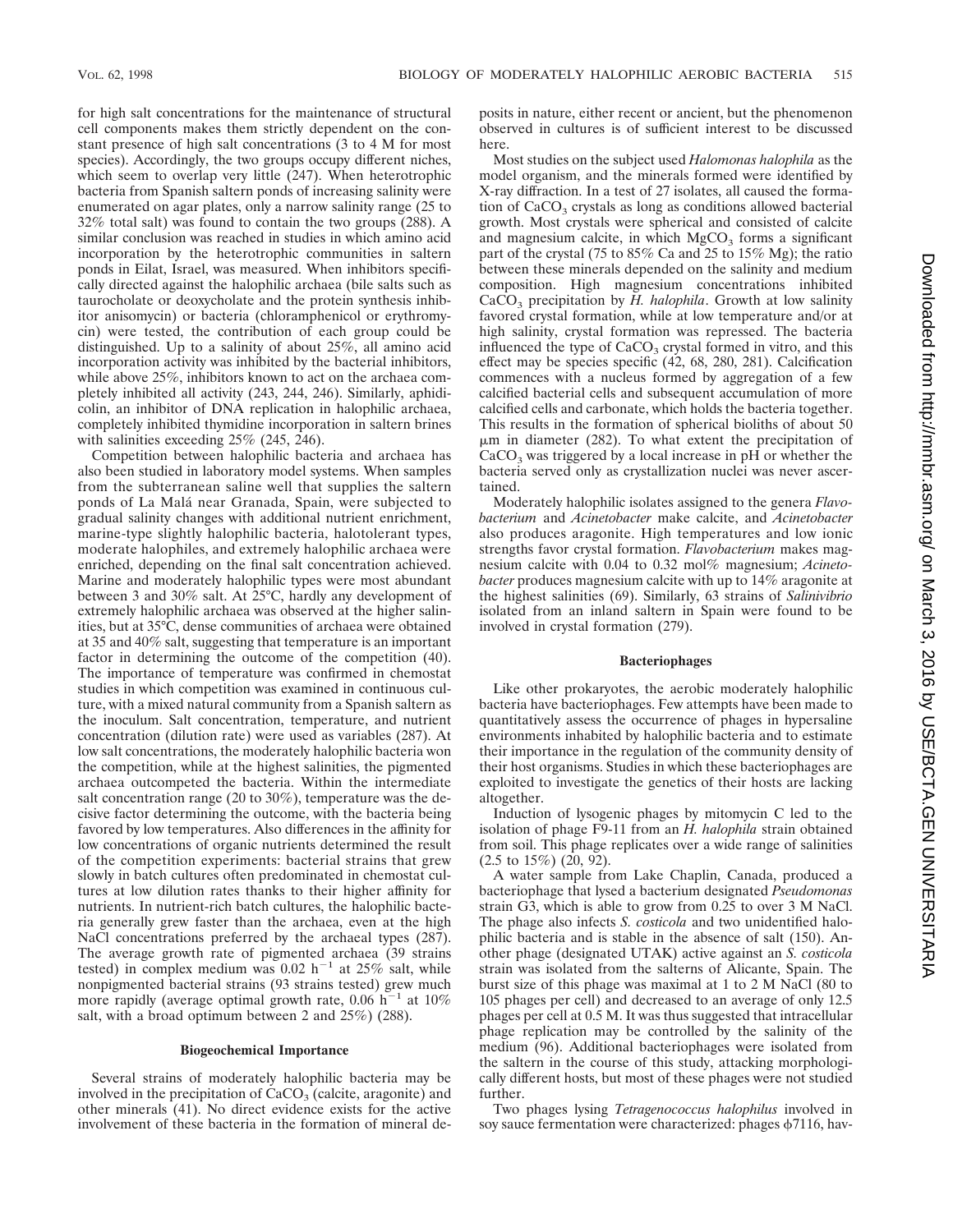ing an isometric head and a contractile tail, and  $\phi$ D-86, having an isometric head and a noncontractile tail. Both could propagate at all salinities in which their host could grow. Phage fD-86 was stable at all salinities between 0.03 and 2.6 M, while phage  $\phi$ 7116 was specifically unstable between 0.04 and 0.1 M salt while being stable in both the lower (0.01 to 0.03 M) and the higher (0.2 to 2.6 M) salt range. This effect, which is known for other (nonhalophilic) phages as well, is probably due to the salting-in effect of  $Na^+$ , causing destruction of phage protein and DNA-protein complexes (331).

Cultures of *Actinopolyspora halophila* grown on low-salt media (10 to 12%, near the lower limit required for growth) showed holes resembling viral plaques (95). This phenomenon was not investigated further.

All bacteriophages isolated thus far from the moderate halophiles are double-stranded DNA phages with distinct heads and tails. Most are almost equally stable in the presence and the absence of salt and can retain infectivity for weeks in dilute solutions (151), in contrast to the halophilic archaeal phages, which, similar to their hosts, are inactivated in the absence of salt. The bacterial phages are "halophilic" only to the extent that their hosts are: the phages multiply only when the halophilic host is growing. In view of the relatively low salt concentration within the cytoplasm of halophilic bacteria compared to the outside medium (see below), the process of attachment and infection of the host cells may occur at high salt concentrations while intracellular multiplication occurs in a low-salt medium (151).

Another approach to obtain information on the role that bacteriophages may play in regulating the community sizes of halophilic bacteria in nature is based on direct electron microscopic observation and enumeration of phages in environmental samples. This approach was used in a study of Spanish salterns of different salinities (104). While many infected cells (probably of halophilic archaea) were seen at salinities above 25%, infected cells were not observed in the lower salinity range. At the lower salinities, bacterivory by protozoa was estimated to be much more important than phage lysis. In the lower salinity range (up to about 15%) around  $1 \times 10^{7}$  to 2  $\times$  $10^7$  bacterial cells and  $5 \times 10^7$  to  $7 \times 10^7$  virus-like particles, most of them with icosahedral heads, were counted per ml of brine. Viral abundance, as well as prokaryote abundance, increased with salinity. Also in the Dead Sea, virus-like particles (head and tail or spindle-shaped) were abundantly found. In view of the dominance of halophilic archaea in the lake, these virus-like particles were most probably derived from lysis of archaea, but the possibility that bacterial viruses were involved cannot be ruled out (249).

Another factor which may cause a decrease in halophilic bacterial numbers, in addition to lysis by bacteriophages and predation by protozoa, is the existence of halophilic predatory bacteria of the genus *Bdellovibrio*. With *Vibrio parahaemolyticus* and *V. alginolyticus* as hosts, halophilic *Bdellovibrio* strains that grew from 1 to 15.5% salt were isolated (303). Thus, predatory bacteria should also be considered as potential regulators of the halophilic bacterial community size in nature.

#### **PHYSIOLOGY**

#### **Requirement for Salt**

The common denominator for all moderately halophilic bacteria is their requirement for salt and their ability to tolerate high salt concentrations. Salt requirement and tolerance are highly variable among the different species. Moreover, these parameters are by no means constant, since they may vary

according to the growth temperature and the nature of the nutrients available (174). The salinity range of many isolates has been investigated in complex media. This fact led to the classification of some organisms as halotolerant rather than halophilic. Thus, *H. elongata* was originally described as extremely halotolerant (357). However, in minimal medium it requires at least 0.5 M NaCl, thus behaving like a true halophile (23). An examination of the specific requirement for  $Na^+$ and  $Cl<sup>-</sup>$  ions, as well as the tolerance toward other salts, is also necessary. In most cases, a minimum concentration of  $Na<sup>+</sup>$  is essential for growth. This may be due in part to the requirement for Na<sup>+</sup> gradients to drive transport processes in the cell membrane. Certain species may also possess a primary respiration-driven outward sodium pump (see below). *S. costicola* (optimal growth at 0.8 to 1.5 M NaCl, and growing up to 3.3 M in a peptone-based complex medium) had a minimum requirement for 0.5 M NaCl in media based on NaCl as the sole salt. Addition of high concentrations of compounds such as glucose or glycerol lowered the NaCl requirement to 0.3 M, but no further lowering of the sodium concentration required was achieved (1). Other cations may be tolerated in high concentrations. Thus, "*Micrococcus varians* subsp. *halophilus*" can grow in 1.5 to 2 M LiCl, RbCl, or CsCl in the presence of 60 mM  $Na<sup>+</sup>$  (146). There does not seem to be an absolute requirement for Cl<sup>-</sup> ions: *H. elongata* grew as well on NaBr and  $\text{NaNO}_3$  (but not on NaI or  $\text{Na}_2\text{SO}_4$ ) as on NaCl (358). *H. halophila* grew well on NaCl, NaBr,  $Na<sub>2</sub>SO<sub>4</sub>$  and  $Na<sub>2</sub>S<sub>2</sub>O<sub>3</sub>$  but not on other sodium salts (264). The moderately halophilic *Pseudomonas* sp. strain 40 can grow in 1 to 4 M NaCl, 1 to 2 M NaNO<sub>3</sub>, or 1 M Na<sub>2</sub>SO<sub>4</sub> but not in 1 to 4 M KCl (238).

Salt requirement and tolerance may be temperature dependent. In certain halophilic archaea such as *Haloferax volcanii*, the minimum and optimum salt concentrations shifted to higher values with increasing temperature (219), and a similar phenomenon was observed in halophilic bacteria as well. Thus, the optimum salt concentration for growth of *H. halophila* at 32 and 42°C was 7.5%, whereas the optimal concentration for growth at 22°C was 5% (264). *H. elongata* grew in complex medium at 20 and 30°C at salt concentrations between 0.05 and 3.4 M. At 40°C, no growth was obtained at 0.05 M, but growth was possible between 0.375 and 4.5 M. In defined medium with glucose and alanine as organic nutrients, salt tolerance was decreased, growth occurred within a narrower salt range than in complex medium, and a higher salt concentration was needed for optimum growth (358).

*Marinococcus halophilus* (NaCl range, 0 to 5.5 M; optimum, 1 M at 35°C) grew in the virtual absence of NaCl at 20°C. At 25°C, at least 0.5 M was required and could not be replaced by KCl or by nonionic solutes (168, 171, 174, 227, 228). Somewhat different behavior was observed in *S. costicola* (optimum, 1 M NaCl at  $30^{\circ}$ C): at higher or lower growth temperatures, both the optimum and the lower limit of NaCl concentrations were higher (3). While at 30°C cells grew from 0.5 to 5 M salt, at 20°C 0.2 M salt was sufficient for growth. This lower limit could not be reduced further (168, 171). Many halophiles may thus prove to grow at a wider range of NaCl concentrations when tested at a greater range of temperatures.

# **Minimal and Defined Media**

Many of the moderately halophilic bacteria have simple growth requirements, and minimum growth requirements have been determined for several species. Thus, *H. halophila* grows well on a medium containing inorganic salts, including nitrate as the nitrogen source, and glucose as the only carbon and energy source (264). *H. halodenitrificans* could grow aerobi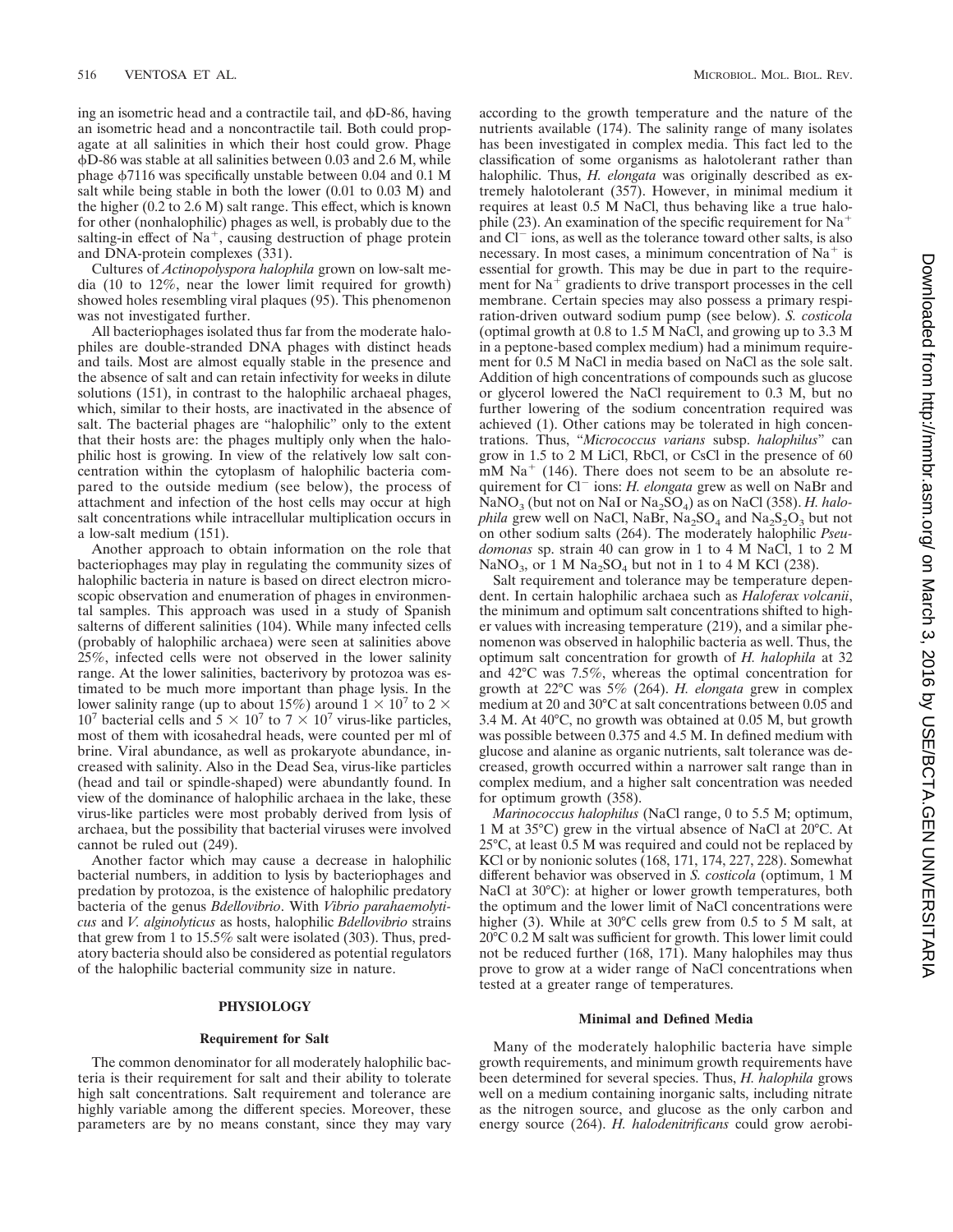cally on any of a number of organic carbon sources in the presence of thiamine. Under anaerobic conditions (with nitrate as the electron acceptor), methionine had to be supplied as well. Methionine could be replaced by glycine betaine or by vitamin  $B_{12}$  but not by dimethylglycine. It was suggested that the bacterium may be deficient in the cobalamine-dependent path for methionine synthesis and is therefore unable to produce glycine betaine anaerobically (126). However, *H. halodenitrificans* also produces ectoine as compatible solute anaerobically and cannot synthesize glycine betaine de novo (83); hence, this explanation for the effect of methionine may not be valid. *S. costicola* has more complex growth requirements. The earliest designed synthetic medium contained glucose, L-cysteine or cystine, glutamate, arginine, valine, isoleucine, and salts (70). Glucose, cyst(e)ine, and NaCl were essential, and omission of any of the other components led to decreased growth. A simpler formulation was based on glucose, glutamate, two vitamins (biotin and thiamine), choline (as a precursor of glycine betaine), and salts (148).

Most moderate halophiles have more demanding nutritional requirements at high salt concentrations. Complex media stimulate growth at high salt concentrations. The effect may be due to the presence of compatible solutes or their precursors that can be accumulated or to the fact that other growth factors may be synthesized more slowly under the high-salt conditions (136). Thus, the salt tolerance of *S. costicola* in defined medium could be extended by including 2% sodium glutamate (148), and its growth in 4 M (but not in 3 M) salt required the presence of nutrients such as glycine betaine (296). The widest salt range for growth was found in proteose peptone and tryptone medium, Casamino Acids alone gave a narrower range (0.4–2.5 M), while in a defined medium no growth was obtained above 2.2 to 2.3 M (71).

### **Tolerance to Heavy Metal Ions**

Surveys of heavy metal sensitivity and tolerance to 10 heavy metal ions in moderate halophiles (224), both from culture collection strains and from fresh isolates, showed a very heterogeneous response among the taxonomic groups (the *Halomonas* group, *Acinetobacter*, *Flavobacterium*, moderately halophilic cocci), as well as among the strains included in each group. All were sensitive to mercury, silver, and zinc and tolerant to lead. The response to arsenic, cadmium, chromium, and copper was very heterogeneous. *Acinetobacter* strains proved the most metal tolerant, and *Flavobacterium* strains were the most sensitive. The influence of salinity and yeast extract concentrations in the test medium on the toxicity of the heavy metals tested was also examined. In general, lowering the salinity led to enhanced sensitivity to cadmium and, in some cases, to cobalt and copper. However, increasing the salinity resulted in a decrease only in the cadmium, copper, and nickel toxicities. Reduction in the yeast extract concentration resulted in an increased sensitivity to all metals, but only a slight decrease in the toxicities of nickel and zinc was found when the yeast extract concentration was increased (224).

Different *S. costicola* strains were compared for heavy metal tolerance. All proved sensitive to cadmium, copper, silver, zinc, and mercury. All tolerated lead, and most were also tolerant to nickel and chromium, so that multiple tolerance to the three metal ions chromium, nickel, and lead emerged as the major pattern (90). On the basis of these studies, several metal concentrations were proposed to discriminate between heavy metal-tolerant strains and those that were sensitive (222), thereby facilitating the isolation of metal-tolerant strains from polluted hypersaline habitats. In a recent study, the isolation and taxonomic characterization of a large number of heavy metal-tolerant halophilic strains from different geographical sites in Spain has been attempted. A total of 222 metal-tolerant (to mercury, cadmium, copper, chromium, or zinc) moderately halophilic strains were selected for a detailed taxonomic analysis. Most isolates were assigned to the genus *Halomonas*, and approximately 30% of the strains displayed multiple resistances (278).

Salinity-dependent cadmium tolerance was documented in *Pseudomonas* sp. strain 40. In 1 M NaCl, poor growth was obtained in the presence of 2 mg of  $CdCl<sub>2</sub>$  per ml and no growth was possible at 2.5 mg/ml. However, in 2 to 4 M NaCl and 2.5 mg of CdCl<sub>2</sub> per ml, moderate growth was observed. NaNO<sub>3</sub> and  $Na<sub>2</sub>SO<sub>4</sub>$  enhanced cadmium toxicity. Cadmium ions react with chloride ions to form complexes whose nature depends on the chloride concentration: at 1 M NaCl, most of the cadmium appears as a mixture of CdCl<sub>2</sub> (35%) and CdCl<sub>3</sub><sup>-</sup> (45%); at 2 M N<sub>2</sub>Cl the anionic complexes CdCl<sup>-</sup> (47%) and CdCl<sup>2-</sup> 2 M NaCl, the anionic complexes  $CdCl<sub>3</sub><sup>-</sup> (47%)$  and  $CdCl<sub>4</sub>$ (33%) predominate and are probably less toxic (238).

# **Internal Ion Concentrations**

To cope with the high and often changing salinity of their environment, the aerobic halophilic bacteria, similar to all other microorganisms, need to balance their cytoplasm with the osmotic pressure exerted by the external medium.

Osmotic balance can be achieved by the accumulation of salts, organic molecules, or a combination thereof. A fourth possibility, that the cell is able to control water movement in and out and maintain a hypoosmotic state of their intracellular space, has been proposed for *S. costicola* and *H. elongata* (308, 351, 359).

Much of the controversy in the literature about the nature of the real intracellular environment of the halophilic bacteria originates from the difficulties in the estimation of the cell volume. Intracellular solute concentrations are generally determined by analysis of cell pellets and thus depend on the precise assessment of what fraction of the pellet volume is occupied by the intracellular space. Volume determinations are based mostly on the distribution of radioactive marker molecules labeling the total water space, the water space excluding the cytoplasm, and the water space excluding the whole cell volume, including the outer layers and periplasmic space (133). Cell-impermeable markers that have been successfully used so far include inulin (105, 193, 308, 359), dextran (46, 203, 298), and blue dextran (146). Permeable solutes such as tritiated water or ethylene glycol are also used to calculate the total water space in the cell pellets (170). An exact determination of the intracellular and extracellular water spaces is essential. Errors are especially large for sodium and chloride, which are generally abundant in the medium, and thus a small error in the determination of the spaces results in a large error in their apparent concentrations. Accurate estimation of the cytoplasmic volume also suffers from the lack of reliable methods to differentiate between the periplasmic space and the osmotically active cytoplasmic space (133). Small molecules such as raffinose (105), sorbitol, and sucrose (308), which have been used in this type of experiment, can be expected to penetrate the outer membrane and become distributed in the periplasmic space as well. This periplasmic space can have a considerable size: in *S. costicola*, it was estimated to occupy 38% of the total cellular space (308). All calculations are based on the (not necessarily true) assumption that the molecules used as markers are not taken up and metabolized by the cells or bound to the envelopes and other cellular structures. Indeed, it was suggested that dextran and inulin may bind to cell envelopes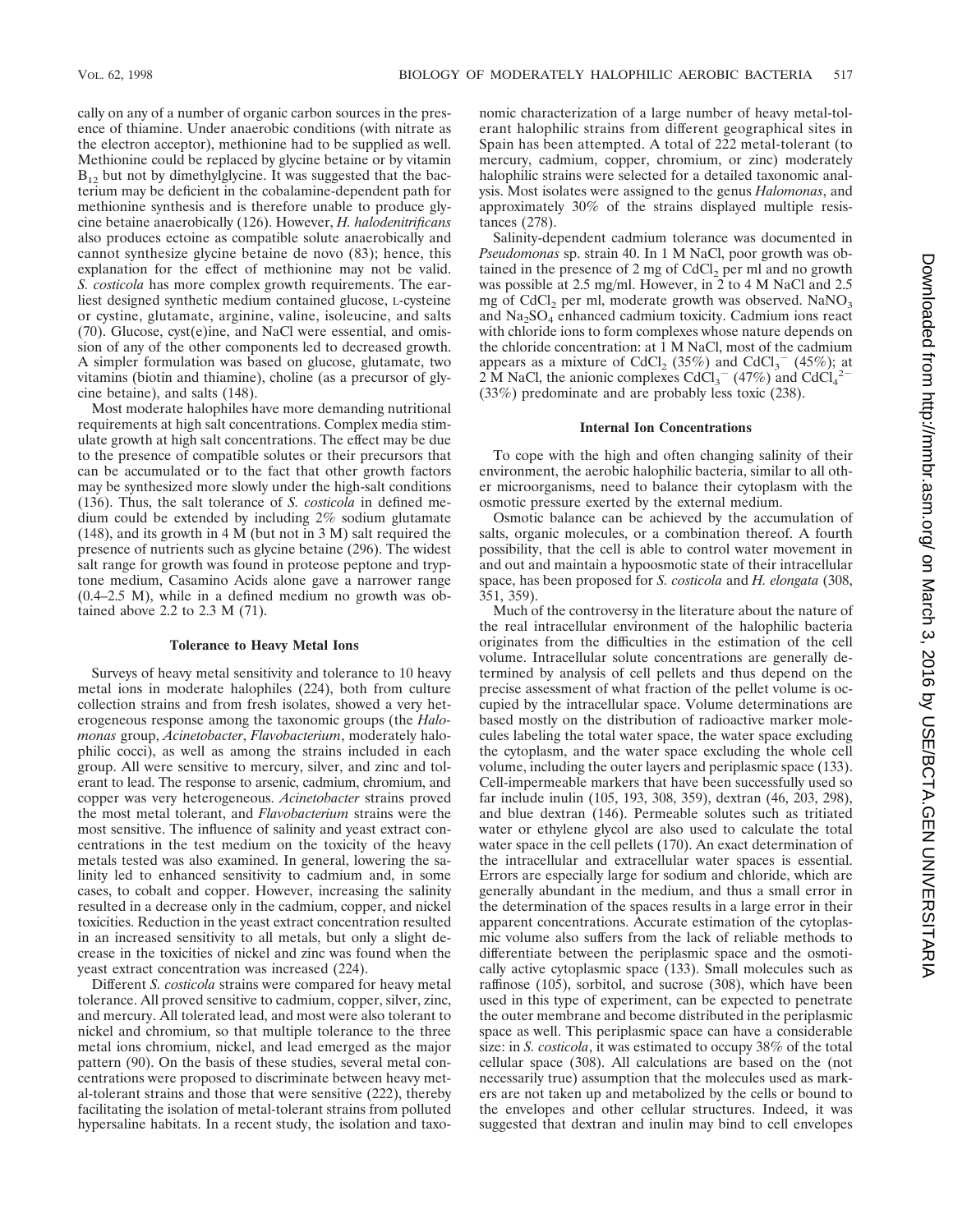(130) and that smaller fragments of unpurified dextran may be taken up by the cells, causing large errors in the calculation of the cytoplasmic solute concentrations. That a proper knowledge of the intracellular water space under different growth conditions is essential and that a comparative approach based, e.g., on the ion content per unit of cell protein is insufficient is clearly shown by the finding that in *H. elongata* the cell volume per unit of protein is inversely related to salinity, decreasing from 2.62 to 2.06  $\mu$ l/mg of protein in cells grown from 0.175 to 1.37 M NaCl (203). A similar phenomenon was observed in *H. canadensis*: cells grown at 0.6 M NaCl had a volume of 4.94  $\mu$ l/mg of protein, decreasing to 2.69  $\mu$ l/mg of protein at 4.35 M (193).

During the analysis of cell pellets obtained by centrifugation, anaerobic conditions may develop in the densely packed cells during handling and washing, potentially leading to loss of substantial amounts of potassium and gain in the amount of sodium (308). The effect is reversible: when dense cell suspensions of *S. costicola* were aerated in the presence of an energy source, potassium ions were taken up while sodium was released (168). Perhaps variations in harvesting and handling may explain the differences in the estimated intracellular ion concentrations in *H. halodenitrificans* as published by different authors (31, 298) (Table 5). Centrifugation of cells through a layer of silicone oil may avoid some of the problems involved in conventional centrifugation techniques. Oils of different densities must be used to adjust for the density of the cells, which depends on the salt concentration of the medium  $(171)$ . The method has not been widely applied in the study of moderate halophiles. A different approach toward the estimation of intracellular ion concentrations, yet to be applied to the aerobic halophilic bacteria, is the use of X-ray microanalysis in the electron microscope. This method, in which individual cells are analyzed, was recently used to measure ion contents in the halophilic anaerobe *Haloanaerobium praevalens* (252).

The phase of growth can also have a major influence on the results of the internal ion concentration measurements; stationary-phase cells may have a much higher intracellular sodium concentration than exponentially growing cells. This may also explain some of the unusually high apparent intracellular sodium concentrations reported in the literature.

Table 5 summarizes some of the reported estimates of intracellular ion concentrations of halophilic bacteria. Most analyses are limited to  $Na^+$  and  $K^+$ , intracellular  $Cl^-$  concentrations have seldom been determined, and data on divalent cations are scarce. Great variations in the intracellular ion concentrations are obvious, both among different species of moderate halophiles and within the same species, depending on the growth conditions and on the method used. A few general trends are clear, however (176). (i) The intracellular  $K^+$  concentration is generally higher than that in the medium. (ii) The  $Na<sup>+</sup>$  concentration inside the cells is generally lower (to different extents) than that outside. (iii) The apparent intracellular  $Na<sup>+</sup>$  and  $K<sup>+</sup>$  concentrations increase with increasing external NaCl concentration in a nonlinear fashion. (iv) Generally the sum of the concentrations measured is insufficient to balance the osmotic pressure of the medium. However, taking into account the presence of organic osmotic solutes as well (see below), such a balance may be achieved.

In certain gram-positive bacteria, the apparent intracellular cation concentrations are similar to those of the growth medium. This was reported for the haloalkaliphilic *Bacillus haloalkaliphilus* (361). However, the reported value of 0.37 g of intracellular water per g (dry weight) is rather high and may overestimate the cytoplasmic ion concentrations. Moreover, this strain produces ectoine and other yet unknown organic

TABLE 5. Intracellular ionic concentrations of moderately halophilic bacteria

| Species                              |      | Medium<br>concn of: |         | Intracellular<br>concn of: |       |       | Refer-   |
|--------------------------------------|------|---------------------|---------|----------------------------|-------|-------|----------|
|                                      | Na   | K                   | Cl      | Na                         | K     | Cl    | ence     |
| Halomonas elongata                   | 0.06 | 0.02                |         | 0.04                       | 0.002 |       | 359      |
|                                      | 1.38 | 0.02                |         | 0.31                       | 0.02  |       |          |
|                                      | 3.4  | 0.01                |         | 0.63                       | 0.02  |       |          |
| Halomonas canadensis                 | 0.6  | 0.04                |         | 0.05                       | 0.34  |       | 193      |
|                                      | 4.4  | 0.04                |         | 0.62                       | 0.58  |       |          |
| Stationary                           | 4.4  | 0.04                |         | 1.01                       | 0.66  |       |          |
| Halomonas israelensis                | 2.0  |                     |         | 1.14                       |       |       | 97       |
| Halomonas halodenitri-<br>ficans     |      |                     |         |                            |       |       |          |
| Exponential                          | 1.0  | 0.04                | 1.0     | 0.31                       | 0.47  | 0.055 | 31       |
| Stationary                           | 1.0  |                     | $1.0 -$ | 0.51                       | 1.01  |       |          |
| Exponential                          | 3.0  |                     | 3.0     | 1.07                       | 0.12  |       |          |
|                                      | 1.0  |                     |         | 0.11                       | 0.30  |       | 298      |
|                                      | 3.0  |                     |         | 0.13                       | 0.33  |       |          |
| "Pseudomonas halo-                   | 1.0  | 0.006               | $1.0 -$ | 0.90                       | 0.71  | 0.71  | 192      |
| saccharolytica"                      | 2.0  | 0.006               | 2.0     | 1.15                       | 0.89  | 0.98  |          |
|                                      | 3.0  | 0.006               | 3.0     | 1.04                       | 0.67  | 0.70  |          |
| Salinivibrio costicola               | 1.0  | 0.004               |         | 0.68                       | 0.22  |       | 31       |
|                                      | 0.6  | 0.008               |         | 0.51                       | 0.52  |       | 308      |
|                                      | 1.0  | 0.008               |         | 0.58                       | 0.66  |       |          |
|                                      | 1.6  | 0.008               |         | 1.09                       | 0.59  |       |          |
|                                      | 2.0  | 0.008               |         | 0.90                       | 0.57  |       |          |
|                                      | 0.6  |                     |         | 0.65                       | 0.72  |       | 351      |
|                                      | 2.0  |                     |         | 1.29                       | 0.55  |       | 308, 359 |
| (molal)                              | 1.0  | 0.009               |         | 0.89                       | 0.82  |       | 308      |
| Defined medium                       | 2.0  | 0.009               |         | 1.29                       | 0.55  |       |          |
| Complex medium                       | 3.0  | 0.009               |         | 1.78                       | 0.37  |       |          |
| Stationary                           | 1.0  | 0.04                | 1.0     | 0.68                       | 0.22  | 0.14  |          |
| "Micrococcus varians                 | 1.0  |                     |         | 1.17                       | 0.03  |       | 28       |
| subsp. halophilus"                   | 4.0  |                     |         | 2.11                       | 0.03  |       |          |
| Exponential                          | 3.0  | 0.012               |         | 2.88                       | 0.21  |       | 146      |
| Bacillus haloalkaliphilus<br>(molal) | 3.4  |                     |         | 3.52                       | 0.31  | 2.7   | 361      |

osmotic solutes (83). In "*Micrococcus varians* subsp. *halophilus*," the apparent intracellular Na<sup>+</sup> concentration was approximately equal to that in the medium over the range from 1 to 2 M, while in cells grown at 4 M NaCl, 2.1 M  $Na<sup>+</sup>$  was measured intracellularly (28). The presence of high intracellular  $Na<sup>+</sup>$  concentrations in this organism was confirmed by Kamekura and coworkers, who also showed that other monovalent cations added to the growth medium  $(K^+, Li^+, Rb^+,$ and  $Cs^+$ ) were not excluded from the cytoplasm (146, 176).

In many *Halomonas* species (*H. elongata*, *H. canadensis*, and *H. halodenitrificans*), the sum of the apparent intracellular  $Na<sup>+</sup>$ and  $K^+$  concentrations is much lower than the medium concentration. In *H. halodenitrificans*, the sum of intracellular Na<sup>+</sup> and  $K^+$  concentrations remained low and constant (about 0.1) M Na<sup>+</sup> and 0.3 M K<sup>+</sup> in exponentially growing cells) over a wide range of medium NaCl concentrations. In stationaryphase cells, a drastic increase in the intracellular  $Na<sup>+</sup>$  concentration was observed (up to 0.5 and 1.1 M in cells grown in 1 and 3 M NaCl, respectively) and the intracellular  $K^+$  concentration decreased to about 0.1 M (298). In *H. canadensis*, the intracellular  $Na<sup>+</sup>$  concentration increased when the cells reached the stationary phase (193). In "*Pseudomonas halosac-*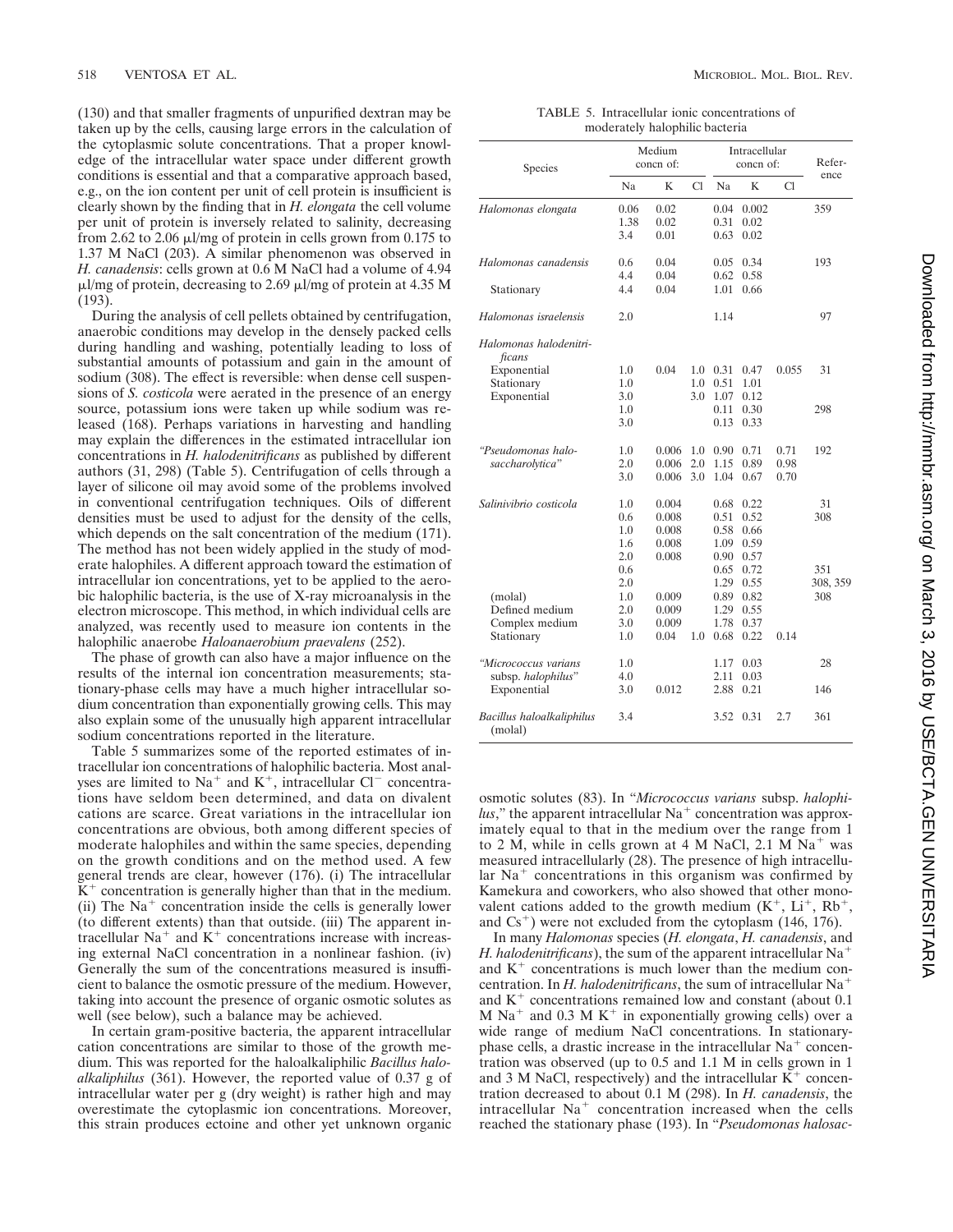*charolytica*," the apparent internal salt concentration was relatively independent of the salt concentration in which the cells were grown, but in this organism the measured sum of the intracellular concentrations was quite high (1.4 to 1.9 M  $\mathrm{Na}^+$ )  $+ K^+$  in cells grown between 1 and 3 M NaCl) (192). In *S. costicola*, the intracellular  $Na<sup>+</sup> + K<sup>+</sup>$  concentration was significantly lower than outside only at the highest medium salinities. However, upon treatment with cetyltrimethylammonium bromide, the cellular  $Na^+$  and  $K^+$  concentrations did not equilibrate with the external medium, possibly indicating that the ions may partially occur in a bound state (308).

Below we summarize a few data on the intracellular abundance of individual ions.

 $(i)$  **Sodium.** The apparent intracellular  $Na<sup>+</sup>$  concentrations are often far too high to enable the generally salt-sensitive cytoplasmic enzymes to be active (see below). However, the assessment of the true intracellular  $Na<sup>+</sup>$  concentration is problematic, as discussed above. In addition,  $Na<sup>+</sup>$  and other ions may be bound to the outer cell layers, in amounts increasing with external salinity (133). It was thus suggested that much of the cell-associated Na<sup>+</sup> in "*P. halosaccharolytica*" is not cytoplasmic (192).

(ii) Potassium. In most halophilic bacteria,  $K^+$  is accumulated to a few tenths of 1 M (133). *H. elongata* seems to be an exception, with  $K^+$  concentrations as low as 20 mM (359). In any case, in contrast to some archaeal halophiles, cytoplasmic potassium contributes relatively little to the achievement of an osmotic balance.

(iii) Magnesium. Intracellular  $Mg^{2+}$  concentrations have been determined only seldom in halophilic bacteria. In *H. elongata* grown in medium containing  $24 \text{ mM } Mg^{2+}$ , the intracellular  $Mg^{2+}$  concentrations varied from 9 to  $2\overline{3}$  mM depending on the growth conditions (359), which is not particularly high compared to 30 mM in *Escherichia coli* and 102 mM in *Halobacterium salinarum* (*cutirubrum*) (45, 46).

**(iv) Calcium.** *H. elongata*, growing in media with 0.7 mM  $Ca^{2+}$  and in the presence of 0.05 to 3.4 M NaCl, was reported to contain between 3.1 and 12 mM  $Ca^{2+}$  intracellularly, most of it probably bound (353).

(v) Manganese. A single measurement of intracellular  $Mn^{2+}$ concentrations in *S. costicola* (by using <sup>54</sup>Mn added to the medium as label) gave a value of  $0.6$  mM Mn<sup>2+</sup>/kg of cell water (46).

**(vi) Chloride.** Estimations of intracellular chloride concentrations within cells of moderately halophilic bacteria are greatly variable, from relatively low values (55 and 139 mM in *H. halodenitrificans* and *S. costicola*, respectively, grown in 1 M NaCl) (31) to values as high as 0.7 to 1 M in "*P. halosaccharolytica*" grown at NaCl concentrations between 1 and 3 M (192). The measured intracellular  $Cl^-$  concentrations are in most cases much lower than the combined  $Na<sup>+</sup>$  and  $K<sup>+</sup>$  concentrations (133). Thus, *S. costicola* grown in 1 M NaCl and 6 mM KCl will have a combined intracellular  $Na<sup>+</sup>$  and  $K<sup>+</sup>$  concentration of about 0.6 M but only about 0.1 to 0.2 M  $Cl^-$ (171). When the cells are grown at higher salt concentrations, the apparent intracellular  $Cl^-$  concentration may be increased  $(1.5 M)$  in cells grown in 3 M)  $(141)$ . The old assumption that  $Cl^-$  is the main counterion for the intracellular cations in moderate halophiles is not necessarily true, and since no other anions have been detected at high concentrations within the cells, it has been speculated that most of the cellular cations may be associated with negative charges present on proteins, cell envelopes, and other macromolecules (170–172).

To verify the theory that part of the  $Na<sup>+</sup>$  and other cations may be tightly bound to different cellular structures, bulk analysis of ions is insufficient (160). Indications that a significant

fraction of the intracellular  $Na<sup>+</sup>$  does not occur freely dissolved in the cytoplasm but is rather strongly bound, came from a number of studies in which  $23$ Na nuclear magnetic resonance spectroscopy (NMR) was used to obtain information on the state of the  $Na<sup>+</sup>$  ions. Sodium NMR relaxation times can indicate changes in the intracellular environment in which the  $Na<sup>+</sup>$  is embedded. The need for thick cell suspensions, easily leading to the development of anoxic conditions, is a problem inherent in this method (94). By using NMR to probe the ionic environment inside *H. israelensis* cells, three types of cell-associated  $Na<sup>+</sup>$  were detected. One fraction (about 40% of the total) is free, dissolved in the cytosol, and can exchange with the extracellular  $Na<sup>+</sup>$ . The other 60% is bound; part of it could exchange with the "free" intracellular  $Na<sup>+</sup>$ , while another part could not exchange and was "invisible" to the NMR. Since the shift reagent [dysprosium bis(tripolyphosphate)] used to discriminate between extracellular and cell-associated  $Na<sup>+</sup>$  was not effective at the highest NaCl concentrations, the approach could be applied up to about 2 M salt only. In the concentration range tested, the "NMR-visible" intracellular  $Na<sup>+</sup>$  concentration never exceeded 15 to 20% of the medium concentration (97, 299). It should be noted that the use of shift reagents may lead to faulty results as they form complexes and therefore disturb the equilibrium across the membrane.

The state of intracellular lithium was also investigated by NMR. Li<sup>+</sup> can replace part of the intracellular Na<sup>+</sup>. The interaction of  $Li<sup>+</sup>$  ions with the bacteria is different in cells grown in high salt and in low salt: in low salt (0.5 M), almost all  $(92\%)$  of the Li<sup>+</sup> was "seen" by the NMR, while in 3 M salt-grown cells, only 55% of the  $Li<sup>+</sup>$  was detected. Goldberg et al. suggested that three types of  $Li<sup>+</sup>$  ions existed: free, weakly bound, and strongly bound (98).

NMR methods were also applied to study *S. costicola* grown at NaCl concentrations between 0.6 and 2 M. Apparent intracellular  $Na<sup>+</sup>$  concentrations (excluding strongly bound  $Na<sup>+</sup>$ which is not detected by the NMR) were always below 25% of the medium concentration (94). It was calculated that the fraction of the free intracellular  $Na<sup>+</sup>$  was about 40% of the total, which yielded an estimate of the total intracellular  $Na<sup>+</sup>$ concentrations as being between 0.14 and 0.435 M (94), much lower than those obtained by bulk analyses in cell pellets (308).

Additional evidence for a substantial binding of  $Na<sup>+</sup>$  ions to cellular structures came from a study in which cell envelopes of "*P. halosaccharolytica*" were incubated in 2 M NaCl and 5.5 mM KCl. It was found that 149 mg of Na<sup>+</sup> and 14 mg of  $K^+$ were bound per g of protein, about twice as much  $\tilde{Na}^+$  and eight times less  $K^+$  as found per gram of protein in whole cells (192).

It has often been speculated whether the exclusion of salt and the maintenance of a steep ionic gradient by the moderately halophilic bacteria is achieved through the constant pumping of ions by active, energy-dependent mechanisms (see below) or by tightening of the permeability barrier of the membrane. This important question does not seem to have been pursued in depth. Continuous-culture experiments with *H. elongata* strongly indicate that the maintenance energy of these organisms is relatively independent of the salinity of the medium, providing evidence in favor of an ion-tight membrane (82).

#### **Ion Pumps in the Cell Membranes**

A low intracellular ionic environment can be achieved only by energy-dependent mechanisms. This was recognized as early as 1954 by Baxter and Gibbons: "...adaptation at the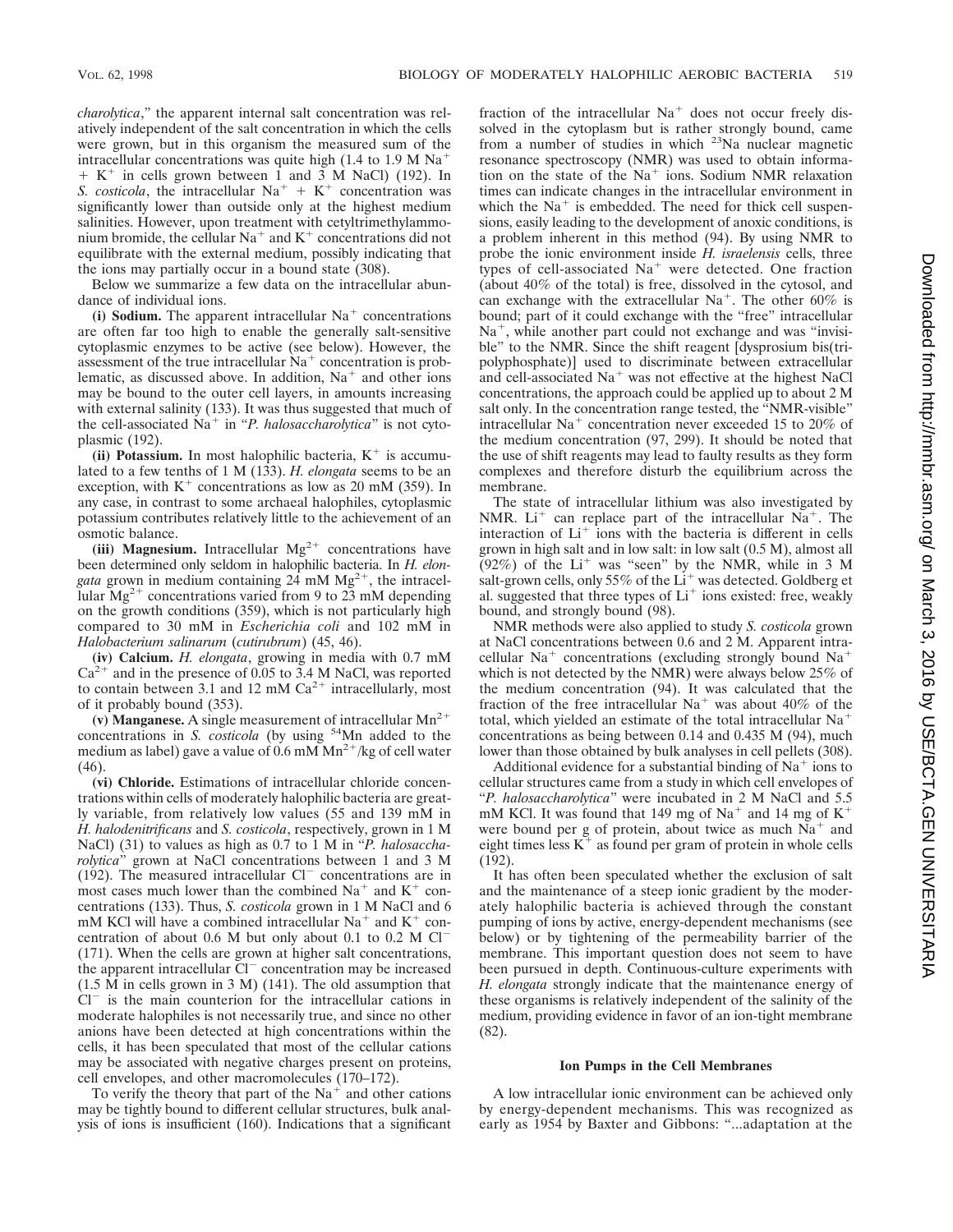cellular level, in a mechanism that is probably energy-dependent that maintains the intracellular salt concentration at a level considerably below that of the environment" (9).

To achieve low intracellular  $Na<sup>+</sup>$  ion concentrations against a constant influx of  $Na<sup>+</sup>$  ions leaking inside through a not completely impermeable membrane, in addition to  $Na<sup>+</sup>$  entering the cells during cotransport with amino acids and other substrates (see below), mechanisms of  $Na<sup>+</sup>$  extrusion have to be present in the cell membrane. Two possible mechanisms have been suggested: activity of  $Na^+/H^+$  antiport and presence of a primary respiration-driven  $Na<sup>+</sup>$  pump. It is generally accepted that  $Na<sup>+</sup>/H<sup>+</sup>$  antiport activity is an important mechanism for maintaining low intracellular sodium concentrations. The  $Na^+/H^+$  antiporter activity of *S. costicola* has been relatively well studied (105, 106, 332). However, there is still considerably controversy about the occurrence and relative importance of primary  $Na<sup>+</sup>$  pumps in different representatives of the very heterogeneous group of moderate halophiles. *S. costicola* cells maintain a proton motive force (the combined action of the pH gradient over the membrane and the membrane potential) varying from 170 to 100 mV (inside negative) in cells grown at pH values varying from 5.7 to 9.0. Cells maintain their intracellular pH close to 7.5, and thus the reversed pH gradient is compensated at least in part by an increased membrane potential at high medium pH. The primary respiration-driven outward proton pump supplies the driving force for the  $Na^{+}/$  $H^+$  antiport activity for Na<sup>+</sup> efflux. Protonophores, such as carbonyl cyanide *m*-chlorophenylhydrazone (CCCP) and  $3,3',4',4$ tetrachlorosalicylanilide (TCS), respiration inhibitors, and monensin, which facilitates  $Na^+/H^+$  exchange, dissipate the proton motive force, thereby abolishing  $\text{Na}^+\text{/H}^+$  antiport activity (105). When *S. costicola* cells, kept anaerobically at pH 6.5, were given a pulse of oxygen, protons were extruded, both in the presence and in the absence of  $Na<sup>+</sup>$  ions. At pH 8.5, an acidic response was observed in absence of  $Na<sup>+</sup>$  but alkalinization was noted in its presence, suggesting that an  $Na^+/H^+$ antiport mechanism is functional at pH 8.5 and that the establishment of an  $Na<sup>+</sup>$  gradient participates in pH homeostasis. All these effects are abolished by protonophores. At pH 8.5, growth is prevented by CCCP (at the rather high concentration of 50  $\mu$ M [see below]) and by TCS (106). During growth on lactate as the energy source, Na<sup>+</sup> translocation in *S. costicola* was inhibited by CCCP but little affected by valinomycin. Amiloride, an inhibitor of the eukaryotic  $Na<sup>+</sup>/H<sup>+</sup>$  antiporter system, inhibited lactate-dependent  $Na<sup>+</sup>$  translocation. It was concluded that lactate-dependent  $H^+$  extrusion enables the generation of a  $Na<sup>+</sup>$  gradient mediated by the secondary  $Na^+/H^+$  antiporter (332). All of the evidence reviewed above supports the idea that  $H^+$  extrusion is the primary process, enabling the secondary conversion of the proton motive force into a sodium motive force via the antiporter.

However, primary  $Na<sup>+</sup>$  pumps have been postulated to be involved in the extrusion of  $Na<sup>+</sup>$  from certain moderate halophiles ever since the first respiration-driven  $Na<sup>+</sup>$  pumps were identified in *Vibrio alginolyticus* and the moderate halophile *S. costicola* (328). The evidence for the existence of such a pump is based in part on the fact that growth of this organism in alkaline media is not inhibited by the protonophore CCCP. Thus, growth was postulated to occur in the absence of proton circulation across the cell membrane. The  $Na<sup>+</sup>$ -specific pump, with an optimum in the alkaline pH range, then maintains the intracellular cation environment, in addition to the  $Na^+/H^+$ antiporter, which is operative at low pH (328). The primary outward Na<sup>+</sup> pump in *S. costicola* was identified to be the NADH oxidase (NADH:quinone reductase) segment of the respiratory chain. At pH 8.5, the formation of a membrane potential was inhibited by 2-heptyl-4-hydroxyquinoline (NQNO), which inhibits the Na-motive NADH oxidase. When NADH served as electron donor,  $Na<sup>+</sup>$  translocation was resistant to CCCP and stimulated by valinomycin (as noted above, when lactate was used as the electron donor,  $Na<sup>+</sup>$  translocation was inhibited by CCCP and little affected by valinomycin). Amiloride had little effect on NADH-dependent  $Na<sup>+</sup>$  translocation (332).

In a comparative study of eight moderate halophiles, all six gram-negative species tested (*H. variabilis*, *H. halophila*, *H. canadensis*, *S. costicola*, "*P. beijerinckii*," and "*P. halosaccharolytica*") showed  $Na<sup>+</sup>$ -dependent NADH:quinone reductase activity. Buildup of a membrane potential linked to NADH oxidation in inverted membrane vesicles was not completely inhibited by CCCP alone but was abolished by a combination of CCCP and the  $Na<sup>+</sup>$ -conducting ionophore monensin. Succinate oxidation and the terminal oxidase step of the respiratory chain did not show any specific requirement for  $Na<sup>+</sup>$  ions. No  $Na<sup>+</sup>$ -dependent NADH oxidase could be demonstrated in the gram-positive *Marinococcus halophilus* and "*Micrococcus varians* subsp. *halophilus*," since in these organisms the membrane potential generated during NADH oxidation was completely dissipated by CCCP (334). However, Nikolayev and Matveyeva (225) also postulated the presence of a primary Na<sup>+</sup> pump in "*Micrococcus varians* subsp. *halophilus*," based on the low level of inhibition of alanine transport by CCCP at alkaline pH.

Extensive studies on ion metabolism in *H. israelensis* also suggested the importance of a primary  $Na<sup>+</sup>$  pump in the regulation of intracellular  $Na^+$  concentrations (152–154, 156). The presence of an uncoupler-stimulated  $Na<sup>+</sup>$  pump was postulated to explain the drop in respiration rate of up to 80% observed when the pH was increased from 6.5 to 8.5 in the absence of Na<sup>+</sup>. Catalytic amounts of Na<sup>+</sup> prevented this drop. The rate-limiting step in the electron transport at high pH was located in the NADH-oxidoreductase section of the respiratory chain, and  $Na<sup>+</sup>$  was suggested to release the kinetic control (152). In the presence of  $Na^+$ , a pH gradient of reversed polarity was formed, in both the absence and presence of the uncoupler carbonyl cyanide *p*-trifluoromethoxyphenylhydrazone (FCCP), driven by the  $N\hat{a}^+/H^+$  antiport activity. Inverted membrane vesicles responded as expected from the behavior of intact cells. It was concluded that extrusion of  $Na<sup>+</sup>$  ions is the primary event and that proton counterflow and  $Na^+$ /anion symport phenomena are secondary events which minimize the buildup of a membrane potential generated by the primary  $Na<sup>+</sup>$  pump (156). Respiration initiates efflux of Na<sup>+</sup> from preloaded cells, driven by an  $Na<sup>+</sup>$  pump insensitive to uncouplers such as FCCP and the ATPase inhibitor *N*,*N'*-dicyclohexylcarbodiimide (DCCD) (153, 154). Movement of Na<sup>+</sup> is thus directly coupled to electron transport. The uncouplerinsensitive primary  $Na<sup>+</sup>$  pump may play an important role in the regulation of intracellular salt concentrations.

When  $K^+$  ions were omitted from the medium, a shift in pH from 6.5 to 8.5 caused an increase in respiration rate in *H. israelensis*, in contrast to the above-described drop in respiration in the absence of Na<sup>+</sup>. When both Na<sup>+</sup> and K<sup>+</sup> were present, the pH did not affect the respiration rate (152). Stimulation of respiration by  $K^+$  was most pronounced at acidic pH and was accompanied by an alkalinization of the cytoplasm. The effect of  $K^+$  was observed only in intact cells. Possibly to compensate for the electrogenic entry of  $K^+$ , more protons are extruded by the primary proton pump, leading to internal alkalinization. The step in the electron flux affected by  $K^+$  has not yet been identified (152).

MacLeod (184) suggested an alternative explanation not involving a primary respiration-driven  $Na<sup>+</sup>$  pump for at least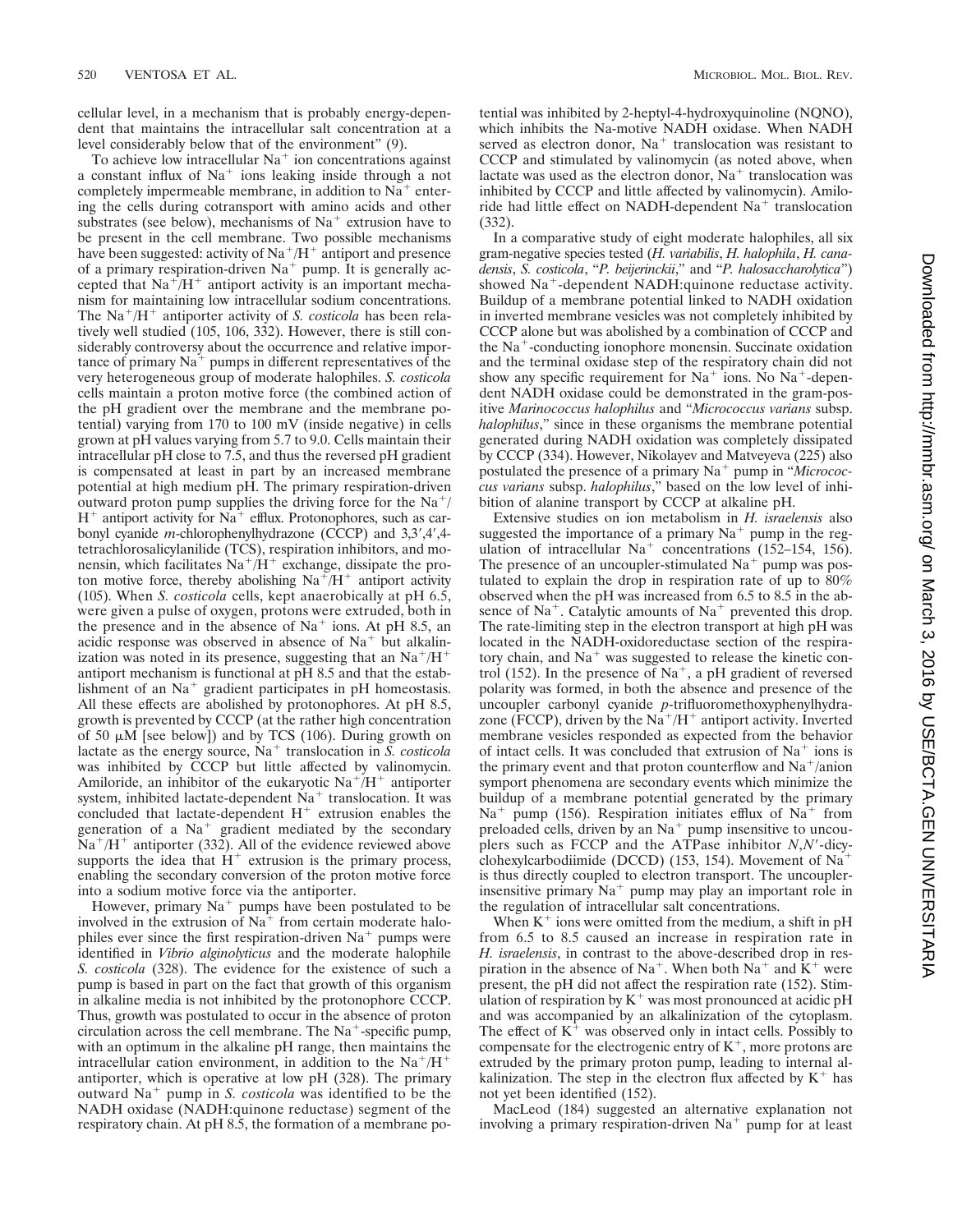part of the observations presented above. Many of the conclusions relating to the nature of the ion pumps are based on the effect of ionophores such as CCCP on cells or membrane preparations. What is often not taken into account is that CCCP functions poorly at alkaline pH and may be altogether ineffective in complex media containing such ingredients as proteose peptone and tryptone. Cells in complex media may not be inhibited by high CCCP concentrations, while  $5 \mu M$ CCCP causes complete growth inhibition in defined medium (106). The fact that CCCP causes only a partial collapse of the membrane potential in *S. costicola* at high pH (328) may thus be due to the ineffectiveness of this protonophore under the conditions used. In *S. costicola*, CCCP proved effective at higher concentrations and TCS was almost as effective at pH 8.5 as at pH 7 (106). MacLeod therefore suggested that NADH oxidation at pH 8.5 in *S. costicola* leads to proton extrusion, which drives the formation of a membrane potential through an  $Na^+/H^+$  antiporter, and he argued that no compelling evidence exists that a protonophore-resistant primary electrogenic Na<sup>+</sup> pump operates in *S. costicola* at alkaline pH (184). To our knowledge, the above studies have not been pursued recently, and therefore the question of the relative importance of  $Na^+/H^+$  antiporters and primary respiration-driven  $Na^+$ pumps in the extrusion of sodium and the maintenance of low intracellular  $Na<sup>+</sup>$  concentrations in moderately halophilic bacteria remains unanswered.

Little information is available on transport systems for other inorganic ions in the moderate halophiles. A  $K^+$  transport system was characterized in a *Halomonas* strain isolated as a contaminant from a *Dunaliella* culture, enabling cells to accumulate the necessary  $K^+$  concentration following a hyperosmotic shock. The  $K<sub>s</sub>$  of the transporter was 21.5  $\mu$ M; thus, its affinity is lower than that of the well-characterized Kdp system of *E. coli.* However, high-affinity  $K^+$  transport systems are probably not essential for *Halomonas* and other moderately halophilic bacteria, which generally live in seawater-derived brines, in which  $K^+$  can hardly be considered limiting (36). A potassium extrusion system was described in *H. israelensis*, probably based on a  $K^+/H^+$  antiporter.  $K^+$  and  $Rb^+$  ions were found to rapidly penetrate the cell membrane. Under energized conditions, a powerful pump extrudes this  $K^+$  and  $Rb^+$ . At low pH values, the presence of  $Na<sup>+</sup>$  is not required for  $K<sup>+</sup>$ extrusion. However, millimolar concentrations of  $Na<sup>+</sup>$  are needed for effective  $K^+$  and  $Rb^+$  extrusion at high pH values, again possibly pointing to the involvement of primary  $Na<sup>+</sup>$ pumps. The  $K^+$  pump was postulated to have a function in the regulation of intracellular salt concentrations and/or internal pH (310).

Little is known about the mechanisms of extrusion of anions from the cells of moderately halophilic bacteria. No information was found in the literature beyond the assumption that the membrane potential generated by  $Na<sup>+</sup>$  efflux may be the driving force causing efflux of permeant anions (153, 154).

# **Transport of Organic Compounds**

The most widely studied transport system in moderate halophiles is the transport of  $\alpha$ -aminoisobutyrate (AIB), a nonmetabolizable amino acid analog. In *S. costicola*, AIB transport is competitively inhibited by Gly, Ala, and to a lesser extent Met (107, 108). In *H. elongata*, competition was observed with Ala, Gly, Ser, D-Ala, L-homoserine, and D-Ser and to a lesser extent with Met, Leu, Phe, and His (190). The transport activity is  $Na<sup>+</sup>$  dependent. Sodium at concentrations below 0.2 M increased the apparent affinity of the *S. costicola* transport system. NaCl concentrations between 0.2 and 1 M increased the

 $V_{\text{max}}$ , while at NaCl concentrations above 1 M, the  $V_{\text{max}}$  decreased without affecting the  $K_m$  (107, 108). In cells grown in the presence of 1 or 2 M NaCl, AIB transport was active at higher salinities than in cells grown in 0.5 M NaCl. Low-saltgrown cells adapted to AIB transport at high salinities after 6 h of incubation at high salt in a process independent of protein synthesis (175). A similar phenomenon was reported for *H. elongata*, which showed optimum AIB uptake at an NaCl concentration of 0.38 M in low-salt-grown cells and 1.37 M in high-salt-grown cells (190, 296). Adaptation of AIB transport in *S. costicola* to the highest salinities (4 M NaCl) required the presence of nutrients, probably related to the accumulation of compatible solutes, and glycine betaine was especially stimulatory (172, 175). Transport showed an optimum at pH 8.5 to 9 and required the presence of  $Na<sup>+</sup>$  and a membrane potential  $(107, 108, 183)$ . Na<sup>+</sup> was required for AIB transport in all the gram-negative bacteria in which a respiration-driven primary Na<sup>+</sup> pump was demonstrated (*H. halophila*, *H. canadensis*, *H. variabilis*, *S. costicola*, "*P. beijerinckii*," and "*P. halosaccharolytica*"), while two gram-positive bacteria lacking the respiration-driven Na<sup>+</sup> pump (*Micrococcus halophilus* and "*M. varians* subsp. *halophilus*") did not require  $Na<sup>+</sup>$  for AIB uptake (333).

NaCl caused a two- to threefold stimulation of the transport activity of proline in *H. israelensis*. As in the case of AIB transport in *S. costicola* and *H. elongata*, the maximum uptake rate of proline was observed at salt concentrations similar to those at which the cells were grown (257).

Transport of different amino acids was compared in a variety of moderate halophiles by Nikolayev et al. (225, 226). In *S. costicola*, *Nesterenkonia halobia*, and *H. halodenitrificans*, all amino acid transport was found to be  $Na<sup>+</sup>$  dependent, but in some cases  $Li^+$ ,  $K^+$ ,  $NH_4^+$ , or  $Cs^+$  could replace  $Na^+$ . In *S. costicola* transport of Asp in the presence of  $Li<sup>+</sup>$  was 10% of that with  $Na^+$ , while Ala transport was strictly  $Na^+$  dependent. For Arg transport,  $K^+$ ,  $NH_4^+$ , and  $Cs^+$  could replace  $Na^+$  to different degrees. In *H. halodenitrificans*, Arg transport in the presence of  $\text{Li}^+$ , NH<sub>4</sub><sup>+</sup>, or K<sup>+</sup> was only 1.5 to 2 times lower than when  $Na<sup>+</sup>$  was present. Asp, Arg, and Ala could be transported by "*M. varians* subsp. *halophilus*" at salt concentrations of up to 2 M. The transport of Asp and Arg was inhibited by NaCl, while that of Ala was stimulated (226).

#### **Organic Osmotic Solutes**

Since the intracellular ion concentrations measured in the moderate halophiles are generally insufficient to provide osmotic balance with the external medium, much effort has been dedicated to the search for organic compounds accumulated by the cells. Only relatively recently were the principal organic osmotic solutes of the moderately halophilic bacteria identified. Techniques such as natural-abundance <sup>13</sup>C-NMR and high-pressure liquid chromatography are now routinely used to probe the intracellular environment of the moderate halophiles. These techniques led to the identification of the tetrahydropyrimidines ectoine and hydroxyectoine (Fig. 1), and to the recognition of the role of glycine betaine, which is not synthesized by most representatives of the group but can be readily taken up if available in the outside medium. Before the importance of these compounds was realized, unsuccessful attempts to identify intracellular organic compounds at high concentrations led to the view that these bacteria may be able to manage without the traditional osmotic balance and may maintain a hypoosmotic cytoplasm (351). The discovery that ectoine and hydroxyectoine, two compounds that have long resisted detection, may be present inside the cells in molar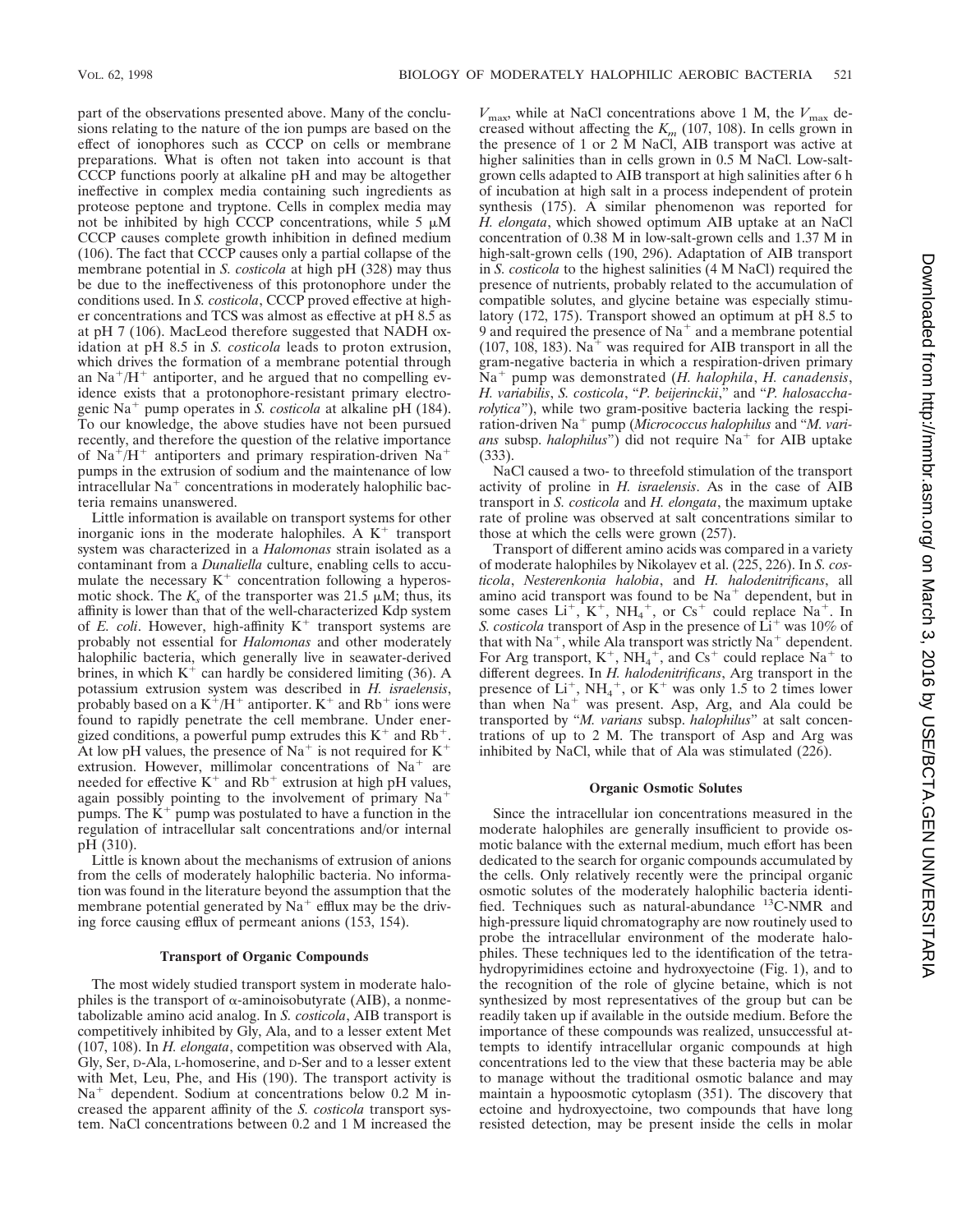

FIG. 1. Biosynthetic pathway for ectoine and hydroxyectoine based on enzymological studies. The proposed formation of hydroxyectoine (dotted line) from ectoine is still hypothetical. Modified from reference 85 with permission of the publisher.

concentrations abolished the need to hypothesize a hypoosmotic intracellular space (363). The observation that cells of *S. costicola* swelled rapidly upon treatment with penicillin (254) is also incompatible with the concept of a hypoosmotic cytoplasm, since it will not support the turgor pressure necessary for cell growth.

The organic intracellular solutes are called compatible solutes, since they provide osmotic balance without interfering with the metabolic functions of the cells (17, 132). We do not intend present here an in-depth discussion of the action of organic solutes, including the question why some are more "compatible" than others in enabling activity of salt-sensitive enzymes at low water activities. For a survey of the theories proposed, we refer the reader to the reviews by Galinski (80– 82). Compatible solutes are polar, highly soluble molecules and uncharged or zwitterionic as physiological pH. They are strong water structure formers and as such are probably excluded from the hydration shell of proteins. This "preferential exclusion" probably explains their function as effective stabilizers of the hydration shell of proteins. Water near the interfaces is structurally different (more dense), allowing the osmotic solutes to migrate toward the less dense water fraction. This phenomenon of nonspecific exclusion is often described in terms of increased surface tension of water, with the presence of solutes affecting the forces of cohesion between water, minimization of entropy, and reinforcement of the hydrophobic effect. Compatible solutes display a general stabilizing effect by preventing the unfolding and denaturation of proteins caused by heating, freezing, and drying (79–82, 85).

**(i) Amino acids.** Most early attempts to detect organic osmotic solutes in moderately halophilic bacteria were aimed at the quantitation of intracellular amino acids. The search for amino acids was to some extent inspired by the finding that in vitro protein synthesis by ribosomes of *S. costicola* is already inhibited by relatively low chloride concentrations but proceeds uninhibited or even somewhat stimulated in the presence of 0.6 M potassium glutamate (141, 173). Also, a number of tricarboxylic acid cycle enzymes are strongly inhibited by

 $Cl^-$  but function well in 1 M sodium or potassium glutamate or higher.

With the exception of a few specialized groups of grampositive bacteria that accumulate proline (see below), amino acids do not seem to be of great quantitative importance as osmotic solutes in moderate halophiles. In *H. elongata*, the total intracellular amino acid pool increased with medium salinity (16, 105, and 358 mM in cells grown in 0.05, 1.37, and 3.4 M NaCl, respectively). In the 358 mM amino acid pool, Glu was found at the highest concentration, followed by Ala and Gln (359). In *H. halophila*, intracellular Gly and Asp concentrations increased with salinity (44). However, the data presented (in micrograms of amino acid per milligram of protein) do not allow an exact calculation of cytoplasmic concentrations. Quite high glutamate concentrations were detected in *S. costicola* (428, 1,203 and 389 mM in cells grown in 0.51, 1.7, and 3.4 M NaCl, respectively) (170).

Proline is the main organic osmotic solute in certain grampositive species (*Salinicoccus roseus* and *Salinicoccus hispanicus*) (87, 306). In other gram-positive halophiles, amino acids do not contribute greatly to the osmotic balance. Thus, *Bacillus haloalcaliphilus* maintains an intracellular amino acid concentration of about 70 mmol/kg of water (361). The halotolerant *Planococcus* strain A4a, isolated from the dry valleys of Antarctica, showed an increase in the concentrations of intracellular amino acids with salinity: cells grown in 0 and 1.5 M NaCl contained intracellular Glu, Asp, and Gln concentrations of 102, 6, and 8 mM and 71, 49, and 39 mM, respectively. In 1.5 M salt-grown cells, the total intracellular amino acid concentration was about 340 mM, in addition to 605 to 640 mM  $K^+$  $(207)$ 

**(ii) Glycine betaine.** Glycine betaine was recognized in the early 1980s as the most important organic osmotic solute in photosynthetic purple bacteria and halophilic cyanobacteria. Its possible role in the osmotic stabilization of halophilic heterotrophic bacteria had been suggested as early as 1968 (273). When grown in complex growth media, most halophilic bacteria accumulate glycine betaine or its precursor, choline, from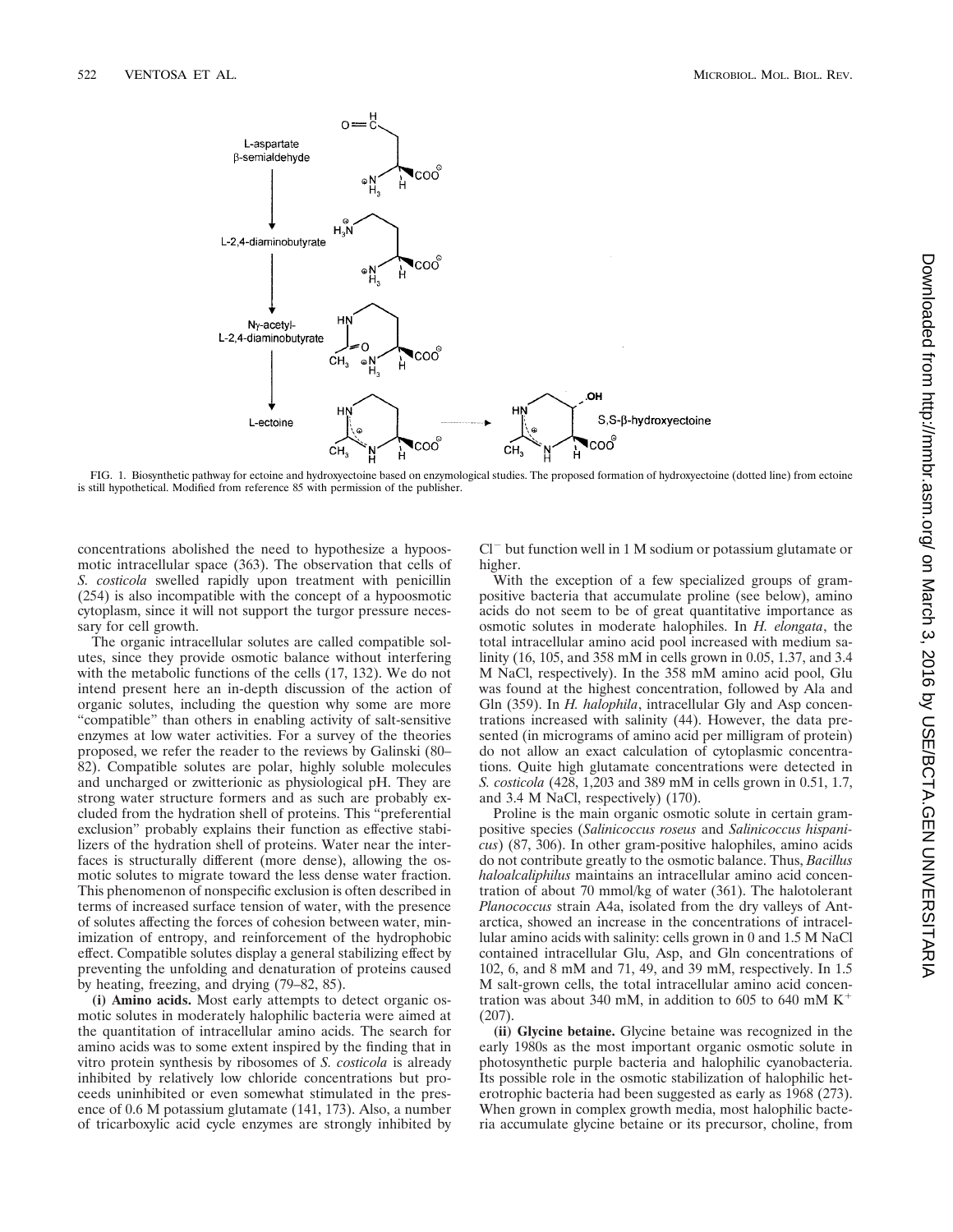the medium, and under these conditions glycine betaine is often found as the sole or main osmotic solute (131). However, with the possible exception of the actinomycete *Actinopolyspora halophila*, none of the halophilic or halotolerant heterotrophic bacteria seem to be able to synthesize the compound de novo (80).

Certain halophilic bacteria can use glycine betaine not only as an osmotic stabilizer but also as a carbon and energy source. A number of haloalkaliphilic isolates from Mono Lake, Calif., grew on glycine betaine by sequential demethylation via dimethylglycine to sarcosine, which was then excreted into the medium. At high salinities, glycine betaine catabolism was suppressed and the compound was taken up solely to serve as an osmotic solute, thereby allowing extension of the salt range, enabling growth in 2.5 to 3–3.5 M NaCl (51). An unidentified *Halomonas* sp. grew on glycine betaine as the sole carbon and energy source by oxidation via dimethylglycine and sarcosine to glycine. Growth on glycine betaine was possible only up to 2 M NaCl. For growth at higher salt concentrations, the presence of another carbon and energy source such as glucose was required, and catabolism of glycine betaine was inhibited, so that it served as an osmotic solute only (36).

**(iii) Ectoine and hydroxyectoine.** Ectoine, first detected as an osmotic solute in photosynthetic purple bacteria of the genus *Ectothiorhodospira*, is derived from N-acetylated diaminobutyrate by intramolecular dehydration to form a pyrimidine derivative. As a result of the delocalization of the  $\pi$  electrons, the amino functions are not reactive, and therefore the compound has escaped detection for a long time (82). Ectoine and its  $\beta$ -hydroxy derivative are now recognized as the most widespread compatible solutes found in the domain *Bacteria* (see Table 6).

The biosynthesis of ectoine proceeds in three enzymatic steps, starting with aspartate semialdehyde, with diaminobutyrate and  $N$ - $\gamma$ -acetyldiaminobutyrate as intermediates (259) (Fig. 1). All three enzymes, diaminobutyrate transaminase, diaminobutyrate acetyltransferase, and *N*-acetyldiaminobutyrate dehydratase ("ectoine synthetase"), have been identified in *H. elongata* (81, 259). Hydroxyectoine was hypothesized to be synthesized in a similar pathway, but the intermediates and enzymes involved are unknown (180). Some of the enzymes involved in ectoine synthesis in *H. elongata* have been isolated and partially characterized. The 2,4-diaminobutyrate transaminase has an apparent molecular mass of 260 kDa and probably consists of six subunits. The presence of  $K^+$  ions (1 to 50 mM) increased the activity threefold and also stabilized the enzyme (323). An alternative biosynthesis pathway for ectoine, starting with glutamate, was suggested to be operative in *Brevibacterium linens* (15) and in *Streptomyces parvulus* (134).

Ectoine was found in high concentrations in different *Halomonas* species and is the dominant solute in cells grown in defined medium lacking glycine betaine or its precursor, choline (24, 363). Intracellular ectoine concentrations can be sufficiently high to balance the osmotic pressure of the medium in combination with the intracellular ions and other dissolved organic compounds present. *H. elongata* grown in 10% NaCl had an estimated ectoine concentration of 2.25 M, which, in addition to about 0.4 M cations and negative counterions, would give about 3.05 M, a value close to osmotic equilibrium (363). The ectoine concentration in *H. israelensis* is probably much lower: 0.1 to 0.2 M ectoine was measured in cells grown in 1 to 2 M salt (277). Also, *S. costicola* produces ectoine, but its intracellular concentrations never approach those of the NaCl in the medium. It was estimated that the "true" intracellular environment of *H. israelensis* and *S. costicola* may osmotically balance 60 to 80% of the extracellular solute concentration (160).

**(iv) Other organic osmotic solutes.** Amino acids, glycine betaine, and the tetrahydropyrimidines are by no means the only organic compounds found in moderately halophilic bacteria. The following are also found. (i) *N*ε-acetyllysine and *N*dacetylornithine were identified by  $^{13}$ C-NMR in a number of gram-positive bacteria such as *Halobacillus halophilus* and *Planococcus* spp. The second compound is also known as an intermediate in arginine biosynthesis. Intracellular concentrations may be in the molar range (up to  $0.5 \mu$ mol/mg [dry weight]). In a strain designated M96/12b, proline is the dominant osmotic solute in the exponential growth phase and is replaced by *N*δ-acetylornithine in stationary-phase cells (364). (ii) Polyamines cannot be expected to play a significant role in osmoregulation, since they were never found in high concentrations. Certain moderately halophilic bacteria may lack polyamines altogether: no polyamines were detected in *S. costicola* (109, 139). *Halomonas* and *Chromohalobacter* contain spermidine  $(0.3 \text{ to } 2.1 \text{ }\mu\text{mol/g}$  of wet cells, which is in the concentration range generally found in nonhalophilic bacteria) (109). When grown in a complex medium, *S. costicola* can incorporate polyamines (putrescine, cadaverine, spermidine, and spermine) from the medium. The presence of these polyamines did not increase the osmotic stability of the cells upon salt downshock (139).

**(v) Distribution of organic osmotic solutes within moderately halophilic bacteria.** An overview of the occurrence of organic osmotic solutes in different moderately halophilic bacteria is given in Table 6. A few general principles emerge from this table and from additional studies (80, 82, 87, 306, 330). (i) Cells grown in 10% salts generally have an organic solute content between 0.6 and 1.3  $\mu$ mol/mg dry weight, equivalent to about 10 to 20% of the cellular dry weight. (ii) Apart from glycine betaine, all N-containing osmotic solutes are derived from the glutamate or the aspartate branch of amino acid biosynthesis. (iii) Uptake of osmotic solutes from the medium is preferred over de novo synthesis. (iv) All bacteria tested take up glycine betaine, but only *Actinopolyspora halophila* synthesizes the compound de novo. (v) Ectoine and hydroxyectoine are the predominant osmotic solutes in representatives of the gamma subclass of the *Proteobacteria* and in many gram-positive species. (vi) Charged amino acids such as glutamate never accumulate at concentrations exceeding 0.4 M. (vii) Proline, *N*δ-acetylornithine, and *N*ε-acetyllysine are found in low-G+C gram-positive bacteria such as some *Bacillus* species and the related genera *Salinicoccus* and *Halobacillus*. The interchangeability between proline and *N*<sub>0</sub>-acetylornithine probably points to a common biosynthetic pathway. (viii) In most cases, cells do not accumulate a single osmotic solute but maintain intracellular cocktails of different compounds. Glutamate is often found as a minor compound in organisms that contain primarily ectoines (36, 165). The types of osmotic solutes present in the cells may depend greatly on the growth conditions. Thus, *H. israelensis* contained mainly trehalose when grown below 0.6 M salt, but at higher salt concentrations ectoine became the major solute (277).

**(vi) Uptake and action of exogeneously supplied glycine betaine.** When grown in complex media, all heterotrophic, aerobic, moderately halophilic bacteria tested were found to contain glycine betaine at concentrations increasing from around 0.2 M to 0.65–0.85 M to over 1 M in cells grown in 3, 10, and 20% salts, respectively (131, 133). Glycine betaine is either taken up from the medium (171) or derived from choline by means of an  $O_2$ -dependent choline oxidase (producing betaine aldehyde), and an NAD-dependent betaine aldehyde dehydro-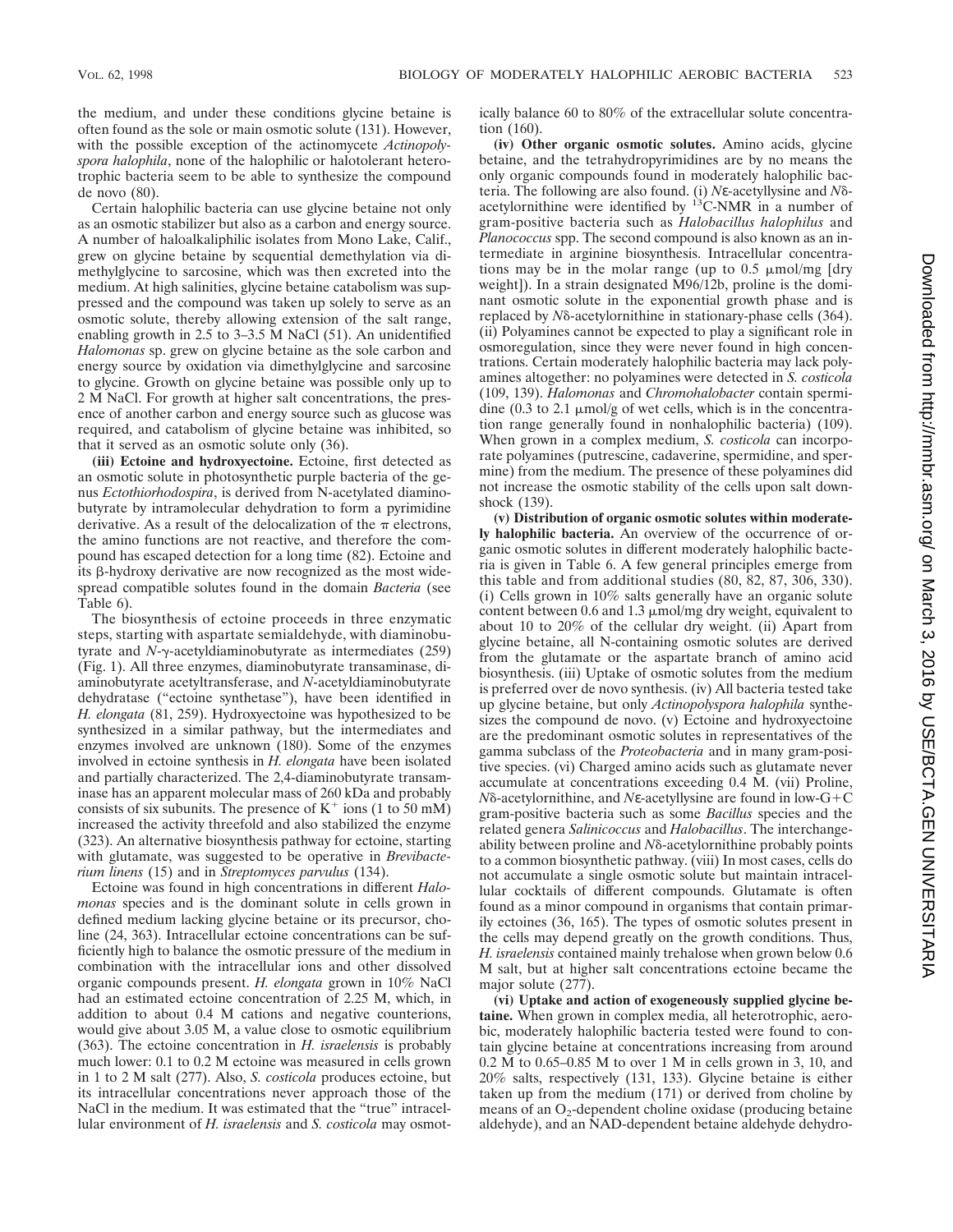| $S$ pecies <sup><math>b</math></sup>    | Glycine betaine | Ectoine | Hydroxyectoine | Trehalose | Others                                                     |
|-----------------------------------------|-----------------|---------|----------------|-----------|------------------------------------------------------------|
| Micrococcus halobius                    |                 | $++$    | $^+$           | $^{+}$    | Glucose, glutamate                                         |
| "Micrococcus varians subsp. halophilus" |                 | $++$    | $^+$           |           | Glucose, glutamate                                         |
| Marinococcus halophilus                 |                 | $++$    | $++$           |           | Glucose                                                    |
| Marinococcus albus                      |                 | $++$    | $^{+}$         |           | Alanine                                                    |
| Planococcus citreus                     |                 |         |                |           | Proline, <i>N</i> -acetylornithine, <i>N</i> -acetyllysine |
| Halobacillus halophilus                 |                 | $++$    |                |           | Proline, <i>N</i> -acetyllysine                            |
| Salinicoccus roseus*                    | $^+$            |         |                |           | Proline                                                    |
| Salinicoccus hispanicus*                | $^+$            |         |                |           | Proline                                                    |
| Halomonas halophila                     |                 | $++$    | $^{+}$         |           | Glutamate                                                  |
| Halomonas elongata                      |                 | $++$    | $^{+}$         |           | Glutamate, glucose                                         |
| Halomonas halmophila                    |                 | $++$    | $^{+}$         |           | Glutamate, alanine                                         |
| Halomonas halodenitrificans             |                 | $++$    |                |           | Glutamate, glucose                                         |
| Halomonas salina                        |                 | $++$    | $^{+}$         |           | Glutamate                                                  |
| Halomonas variabilis*                   | $++$            | $++$    | $++$           | $^{+}$    |                                                            |
| Halomonas eurihalina                    | $++$            | $^{+}$  |                |           | Glutamate                                                  |
| Salinivibrio costicola                  | $++$            |         |                |           | Glutamate                                                  |
| Chromohalobacter marismortui*           |                 | $^{+}$  | $++$           |           |                                                            |
| "Pseudomonas halosaccharolytica"        |                 | $++$    | $^{+}$         |           |                                                            |
| Bacillus haloalkaliphilus               | $^{+}$          | $++$    |                |           | N-Acetylornithine                                          |
| Bacillus halophilus                     |                 | $++$    |                |           | Proline, <i>N</i> -acetylornithine                         |

TABLE 6. Organic osmotic solutes within moderately halophilic bacteria*<sup>a</sup>*

*<sup>a</sup>* Data were derived from references 43, 87, and 306.

 $b$  + +, present in high concentrations; +, present in minor amounts; \*, yeast extract was present in the medium, enabling the accumulation of glycine betaine.

genase. *H. elongata* and *S. costicola* possess both enzymes, and hybridization experiments with specific gene probes have detected genes similar to the *betA* and *betB* genes of *E. coli* (22). The choline oxidase of *S. costicola* is membrane bound, and its activity was strongly induced by the presence of choline and inhibited by  $Cl^-$  ions. The betaine aldehyde dehydrogenase is located in the cytoplasm. Its activity was stimulated by 0.5 M NaCl, and the enzyme could function at up to 2 M salt. The intracellular glycine betaine concentration increased with external salt and with the availability of choline (29, 171). A high-affinity transport system for glycine betaine and the enzymes of the choline-betaine pathway were characterized in *H. elongata* (23). Thin-layer chromatography and <sup>13</sup>C-NMR analysis showed that exogeneous choline is taken up and transformed in *H. elongata*, demonstrating the existence of the choline-glycine betaine pathway (23).

The first indication of the importance of glycine betaine in the physiology of moderately halophilic bacteria came from a study of respiration in *H. israelensis*. Glycine betaine was found to improve the salt resistance of the respiration system and to accelerate succinate oxidation. Stimulation was more pronounced the higher the NaCl concentration of the medium (273, 309). Labeled glycine betaine was accumulated by the cells. The authors stated that, "Apparently the prerequisite for the betaine effect is that the cells be free of, or contain little of, a genuine factor associated with salt resistance, and betaine acts by replacing it. Therefore the high-salt-grown cells, not influenced by betaine, presumably contained the genuine factor, which they may have acquired either through accumulation from their environment or by a process of synthesis and retention," and, "Since it was shown that betaine accumulation was also salt-dependent, it seems that salt resistance was directly related to intracellular betaine concentration." (273). The real nature of the stimulatory effect of glycine betaine is not yet completely clear, and it was suggested to be due neither to stimulation of substrate uptake nor to counteracting of plasmolysis; instead, it seemed to involve an effect on the cytoplasmic membrane, distinct from its function as a compatible solute (296). Ken-Dror et al. (155) suggested that the effect of glycine betaine on respiration may be explained by isoosmotic

adaptation due to its accumulation in the cytosol (deplasmolysis) or by facilitation of penetration of  $Na<sup>+</sup>$  into plasmolyzed cells.  $Na<sup>+</sup>$  was found to be required for the proper functioning of the respiratory chain, and no glycine betaine accumulation was observed in the absence of  $Na<sup>+</sup>$ .

**(vii) Accumulation of other osmotic solutes by transport from the medium.** Glycine betaine is not the only compound that can be taken up from the medium and serve as an osmotic solute. Other more unusual compounds can be accumulated for the same purpose. Two haloalkaliphilic isolates from Mono Lake designated strains ML-D and ML-G, produce ectoine in minimal medium. Strain ML-D also synthesizes hydroxyectoine. Under nitrogen limitation, exogenously supplied dimethylsulfoniopropionate (DMSP) (normally produced by marine algae as an osmotic solute) substituted for ectoine in strain ML-G and became the major intracellular solute. Strain ML-D could accumulate arsenobetaine (produced by the brine shrimp in Mono Lake) for the same purpose (32). Not only can DMSP serve as an osmotic solute in heterotrophic bacteria, but also it may be catabolized. Two moderately halophilic alkaliphiles isolated from Mono Lake could grow on DMSP, one strain by cleaving it to DMS and acrylate, the other by demethylation with 3-methiolpropionate as an intermediate, yielding methanethiol. At high salinities, DMSP catabolism was suppressed and the compound was preferentially taken up and used for osmotic purposes (51).

## **ENZYMES**

When discussing enzymatic activities of moderately halophilic bacteria, and especially their relation to salt, we must discriminate three distinct categories of activities: (i) intracellular enzymes, which are not exposed to the salt concentration of the medium but sense the "true" intracellular environment—in most cases characterized by low ion concentrations and the presence of organic osmotic solutes; (ii) membrane-bound activities, including transport proteins, which sense both the intracellular environment and the outer medium; and (iii) truly extracellular enzymes, exposed to the external hypersaline con-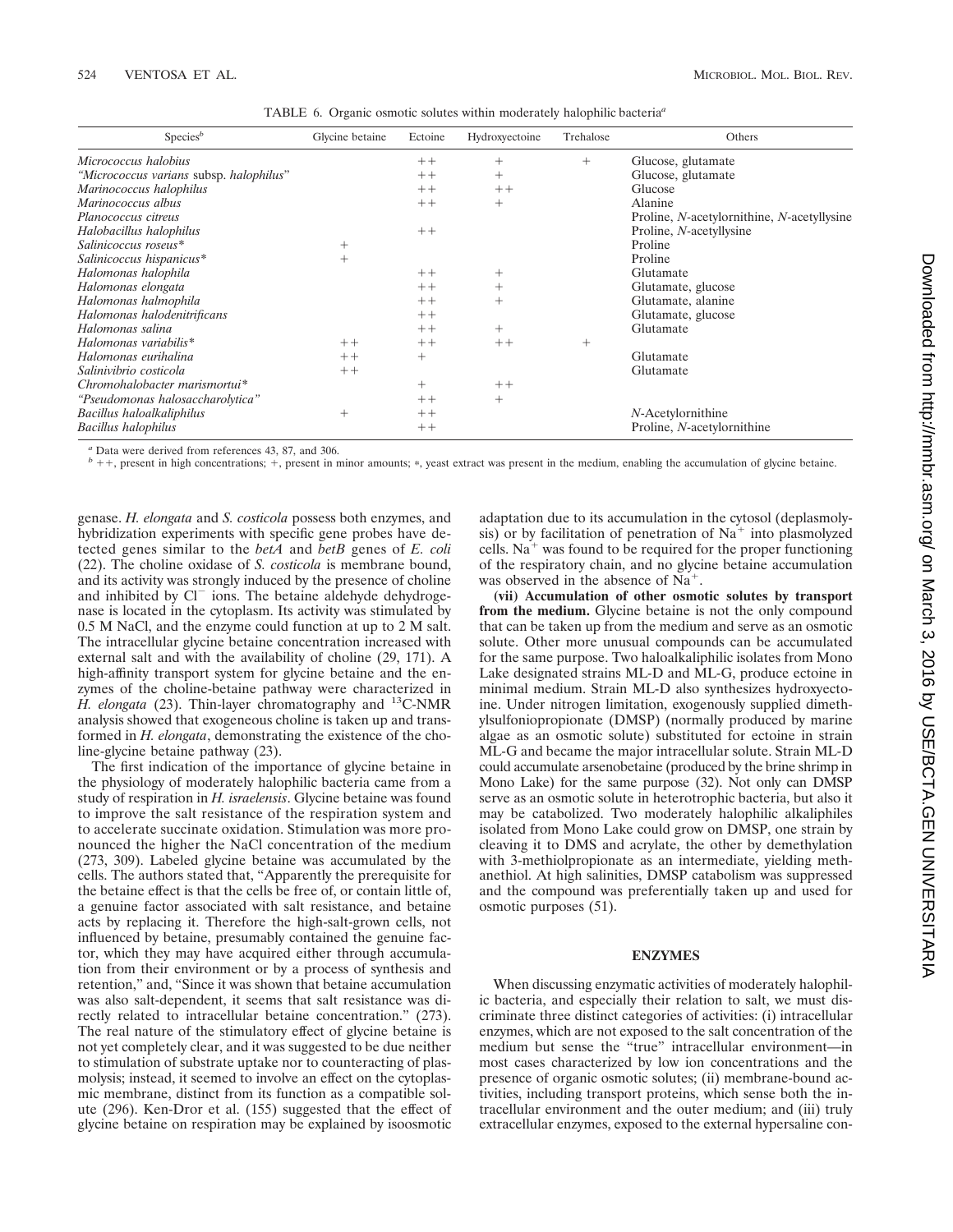ditions. For earlier reviews on the subject, we refer the reader to the papers by Cazzulo (27), Kamekura (138), and Kushner and Kamekura (176).

#### **Cytoplasmic Enzymes**

The pyruvate kinase of *S. costicola* has a high percentage of the acidic amino acids Asp and Glu and a low proportion of hydrophobic amino acids and is enriched in Gly and Ser, all typical characteristics of halophilic proteins (47, 48). Stability was improved at high salinities. However, while a low concentration (0.25 M) of NaCl or KCl was somewhat stimulatory, virtually no activity was detected above 1 M salt. This would imply that if the intracellular  $Na<sup>+</sup>$  and  $K<sup>+</sup>$  concentrations are as high as reported (Table 5), the enzyme can be expected to be strongly inhibited under physiological conditions (48), assuming no sparing effect of compatible solutes.

The phosphoenolpyruvate carboxykinase of *S. costicola* did not show a great excess of acidic over basic amino acid residues, and in this respect it resembled the enzyme from animals and yeast. However, an unusually high content of Gly and Ser was found (16.7 and 10.2%), which supposedly maintains the balance between hydrophilic and hydrophobic forces. Oxaloacetate decarboxylation and  ${}^{14}CO_2$ -oxaloacetate exchange were activated by NaCl and KCl at concentrations up to 1 M (with the activities being about 2.5 times as high as in the absence of salt), while the optimum for carboxylation of phosphoenolpyruvate was found at 0.025 to 0.05 M salt. In view of these properties, it was suggested that under physiological conditions the enzyme probably acts in the direction of phosphoenolpyruvate synthesis (300, 302).

Other enzymes from *Salinivibrio* that have been characterized are the NADP-specific malic enzyme, glycerol dehydrogenase, threonine deaminase, and aspartate transcarbamylase. The malic enzyme was found to be unstable in dilute solutions but stable in 1 M NaCl or KCl or in 25% glycerol. Maximum activation occurred by  $0.1$  M NH<sub>4</sub>Cl or KCl (not by NaCl), and higher concentrations were inhibitory, with about 23% of the optimal activity remaining at 0.85 M NaCl or KCl (301). The glycerol dehydrogenase was most active at 0.25 to 0.5 M salt, and KCl was preferred over NaCl. The enzyme was very salt tolerant, with about 60% of its maximal activity remaining in 3 M KCl. In this respect, it is not greatly different from a similar enzyme from *E. coli* (9). The threonine deaminase was most active in the absence of salt, with as little as 30% of the optimal activity remaining in 3 M NaCl or KCl. However, salts did stabilize the enzyme. Regulatory properties were not greatly influenced: feedback inhibition by isoleucine was observed both in the absence of salt and in 3 M NaCl or KCl, so this enzyme is expected to function well over a wide range of salinities (168, 169). The aspartate transcarbamylase showed much more pronounced halophilic properties: it proved stable at 1.5 M NaCl, but activity was rapidly lost at lower salt concentrations. Optimal activity was measured at 1.5 M NaCl or 1.0 M KCl, but high activity was still present at 0.15 M NaCl. The enzyme differs from its nonhalophilic (*Saccharomyces*) and halophilic archaeal (*Halobacterium salinarum* [formerly *H. cutirubrum*]) counterparts in the salt response patterns of activity and regulation: ATP and CTP were inhibitory, with the strongest inhibition in the low-salt range. Above 0.5 M salt, hardly any regulatory effect of CTP was observed. This observation is important since enzymes must not only be active but also be subject to allosteric regulation (5).

The properties of the alanine dehydrogenase of *H. elongata* depend greatly on the salt concentration at which the cells were grown. The enzyme isolated from cells grown at 50 mM

salt was optimally active at salt concentrations between 0 and 20 mM, while the enzyme isolated from 1.37 M and 3.4 M salt-grown cells had its optimum at 340 and 500 to 600 mM, respectively (19). The estimated intracellular salt concentrations of the cells grown at the respective salinities were 42, 312, and 630 mM; hence, the enzyme seems to be well adapted to the actual conditions inside the cells. No simple explanation was put forward for the phenomenon, but for cells grown at 0.05 and 1.37 M salt, two bands with alanine dehydrogenase activity were detected on native gels, while for cells grown in 3.4 M, only one band was seen (19). Experiments involving dissociation during different enzyme purification methods and sequence analyses would clarify the effect. Low salt concentrations were optimal for the functioning of isocitrate, malate, succinate and a-ketoglutarate dehydrogenases from *H. halodenitrificans*, while lactate dehydrogenase and cytochrome oxidase (being membrane-bound enzymes) were more active in the presence of salt (10). Also in the alkaliphilic *Bacillus haloalkaliphilus*, the intracellular malate dehydrogenase and isocitrate dehydrogenase were inhibited by salt, with about 20% of the optimal activity remaining above 1 to 2 M NaCl (361). Organophosphorus acid anhydrase activity was detected in a halophilic isolate (designated JD6.5, probably belonging to the genus *Alteromonas*) isolated from a warm, hypersaline (24% salt) spring near the Great Salt Lake, Utah (38). No information was given about the salt requirement or the sensitivity of the enzyme.

The complex enzymatic machinery required for protein synthesis by the ribosomes presents an excellent object for the study of the influence of salt on intracellular activities, and therefore extensive research efforts have been dedicated to in vitro protein synthesis by *S. costicola* ribosomes (30, 141, 171, 173, 368). These studies included the measurement of  $poly(U)$ directed phenylalanine incorporation and  $[14C]$ valine incorporation, with *E. coli* phage  $R_{17}$  RNA as the template, leading to the formation of a protein with the same electrophoretic mobility as the valine-rich  $R_{17}$  coat protein. Optimum activity was obtained at low salt concentrations (0.1 to 0.3 M, with ammonium glutamate being the most stimulatory). Choride salts proved especially inhibitory (with  $NH<sub>4</sub>Cl$ , KCl, and NaCl being increasingly toxic), and hardly any activity was observed in the presence of  $0.6 \text{ M Cl}^{-}$ . Choride was found to prevent the attachment of the 50S ribosomal subunit to the 30S subunitmRNA complex and also displaced already bound ribosomes. The accuracy of the translation process was not affected. However, the inhibitory effect of  $Cl^-$  could be partially reversed by glycine betaine or glutamate. When  $Cl^-$  was replaced by other anions, such as glutamate, sulfate, or acetate, excellent in vitro protein synthesis activity was found at cation concentrations as high as 0.6 M, both in *S. costicola* and in *H. canadensis* (30, 141, 171, 173, 368). Not all components of the protein-synthesizing machinery are equally chloride sensitive: the phenylalanyl-tRNA synthetase of *S. costicola* functions well at 0.5 M NaCl. The ribosomal proteins of *S. costicola* are slightly more acidic than those of *E. coli* but much less so than those of the halobacteria. The *S. costicola* ribosomes showed an unusual sedimentation behavior in sucrose gradients: association of subunits to monosomes took place only at high salt concentrations (367). A study of the binding of dihydrostreptomycin to the 30S ribosomal subunits of *S. costicola* showed more binding in cells grown at high salt concentrations, suggesting that some ribosomal properties may vary with the salt concentration in which the cells were grown (161).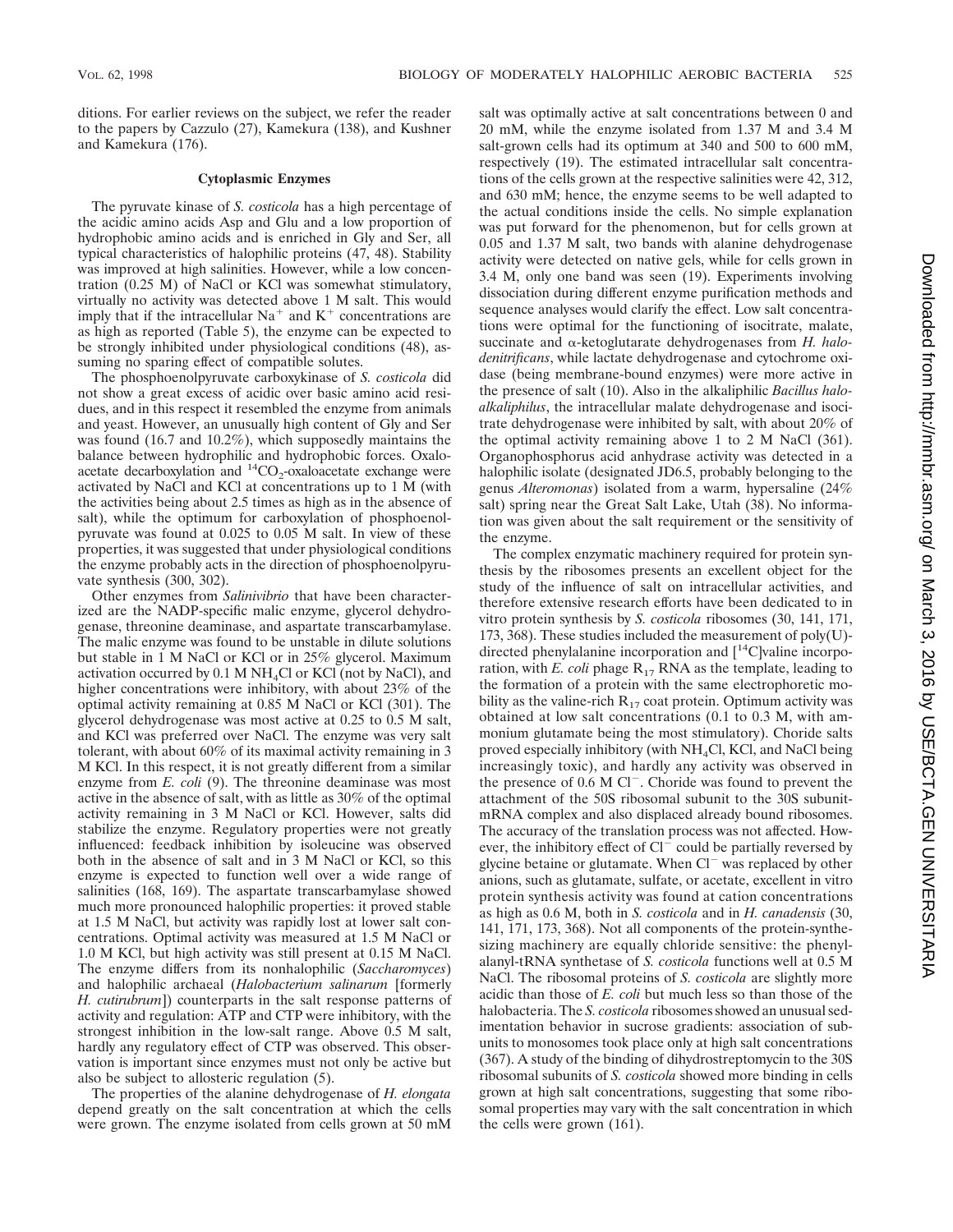#### **Stress Proteins**

Upon sudden exposure to high NaCl concentrations (2 to 2.5 M), low-salt-grown *H. halophila* cells showed a transient cessation of cell division. During the initial phase of the adaptation to the new conditions, protein synthesis and amino acid uptake were inhibited. During the adaptation period, changes in the patterns of pulse-labelled proteins were observed. Distinct changes were also seen in the protein profiles upon downshock from 2.5 to 1 M salt, but only minor changes were found upon downshock from 1 to 0.5 M (59). High-salt-related proteins of 39, 24, 20, and 15.5 kDa have been identified in *H. elongata*, and the synthesis of these proteins increased with increasing salinity. A different set of proteins (60, 42, 15, and 6 kDa) was induced under low-salt conditions (209).

A study of protein turnover in *S. costicola* by monitoring the breakdown of pulse-labeled proteins showed that in cells growing exponentially in 1 or 1.5 M NaCl the turnover is about 5% per h and in cells growing in 0.5 M NaCl the turnover is as high as 9% per h, compared with 1 to 2% per h for *E. coli*. A shift from high-salt to low-salt conditions gave rise to an increase in the turnover rate of pulse-labeled proteins. It was suggested that the low salt concentration alters the "native" protein conformation and increases the susceptibility of proteins to proteolysis. Hipkiss et al. postulated that the increased protein turnover at low salinity may set a limit to growth at such concentrations (119).

The appearance of heat shock proteins was examined in *Chromobacterium marismortui*. When cells were grown in 1 M salt, transfer to 42°C resulted in complete inhibition of the synthesis of the normal proteins and induced the formation of heat shock proteins. In cells grown in 2.5 M salt, a heat shock at 42°C still allowed the synthesis of some of the normal proteins. The higher the salt concentration at which the cells were grown, the higher the upper temperature limit at which heat shock proteins could be synthesized (150). A similar phenomenon was observed in *H. halophila* (149).

Also, the sensitivity of *H. halophila* to oxidative stress (sensitivity to  $H_2O_2$ ) depends on the NaCl concentration of the medium. Cells grown in 1 M salt were much more resistant to peroxide than were 2.5 M salt-grown cells. The effect could not be explained by differences in catalase activity. Exposure to 50  $\mu$ M H<sub>2</sub>O<sub>2</sub> resulted in the induction of several new proteins. The number of these proteins and the kinetics and extent of their induction were influenced by salinity, with the adaptive response to nonlethal concentrations of  $H_2O_2$  being faster in 1 M than in 2.5 M NaCl (220).

A manganese superoxide dismutase of *H. israelensis* was also characterized. This enzyme did not require salt for activity (373).

#### **Membrane-Bound Enzymes**

Membrane-bound enzymes are in contact with the high salt concentrations in the medium, and therefore they can be expected to be active at high salt concentrations or even to require high salt concentrations for full activity.

A membrane-bound 5'-nucleotidase of *S. costicola* was optimally active at 2 M NaCl or KCl or higher. This enzyme splits ATP, ADP, and AMP, which are dephosphorylated to adenosine, which is subsequently transported into the cells. Its activity is distinct from that of the  $F_0F_1$  ATPase also present in the membrane and can be differentiated from that of the proton channel ATPase by its higher magnesium requirement and its insensitivity to DCCD (11, 12). Also the DCCD-inhibited  $F_0F_1$ ATPase of *S. costicola* requires high salt concentrations for both activity and stability, with optimal activity reported at 0.5

M KCl. KCl concentrations of up to 3 M caused relatively little inhibition, but 3 M NaCl produced 75% inhibition (26, 117).

The NADH:quinone oxidoreductase of *H. israelensis* depends on  $Na<sup>+</sup>$  for activity.  $Na<sup>+</sup>$  ions increased the rate of quinone reduction severalfold, but oxidation of the quinol with oxygen was not affected by  $Na<sup>+</sup>$  (153). Succinate respiration in this organism was  $Na<sup>+</sup>$  dependent and showed a maximum rate between 0.2 and 0.8 M  $\text{Na}^+$  (272).

The membrane-bound nitrate reductase and nitrite reductase activities of *H. halodenitrificans* were separated by treatment with detergent and ammonium sulfate fractionation. The nitrite reductase was identified as a cd-type cytochrome (99, 100). Both a membrane-bound and a cytoplasmic nitrite reductase activity were detected. When phenazine methosulfate and ascorbate served as electron donors, the membrane-bound enzyme produced nitrous oxide and the cytoplasmic enzyme produced nitric oxide. In the presence of methyl viologen and dithionite, the cytoplasmic enzyme produced ammonia. After solubilization, the membrane-bound enzyme behaved like the cytoplasmic one and produced nitric oxide or ammonia in the presence of the above-mentioned electron donors. All activities are probably due to one *cd*-type cytochrome enzyme, whose products depend on its location and on the nature of the electron donors (186). Manometric activity measurements in resting-cell suspensions showed nitrite reduction to be optimally active at 0.38 to 0.75 M NaCl, with about 20% of the maximum activity remaining in the presence of 3 M NaCl (283). A membrane-bound assimilatory nitrate reductase was characterized in *H. israelensis*. This enzyme accepts electrons from the electron transport chain in a pathway that includes a *b*-type cytochrome and was found to be very similar to dissimilatory membrane-bound nitrate reductases known from other organisms. The assimilatory nitrite reductase was soluble, repressed by ammonium ions, and induced by nitrate, and it used reduced ferredoxin as its preferred electron donor (125).

Other membrane-associated enzymes activated by salt are the lactate dehydrogenase of *H. halodenitrificans* (optimum concentration, 0.8 M NaCl) (10, 283) and the alkaline phosphatase of "*P. halosaccharolytica*" (370). Alkaline and acid phosphatases were detected in *H. elongata*, with both enzymes being located on the cell envelope. In low-salt (50 mM)-grown cells, little activity was detected, and at higher salinities (1.4 and 3.4 M), the activities of both enzymes were optimal at the same salt concentration at which the cells were grown. These enzymes thus seem to "adapt" to the NaCl concentration in the medium in a mechanism that was not further elucidated. The effect was not due to the presence of isozymes, since only one band of each enzyme was detected on gels (18).

#### **Extracellular Enzymes**

A considerable amount of effort has been dedicated to the study of extracellular salt-tolerant enzymes of the moderately halophilic bacteria, especially toward the use of such enzymes in biotechnological processes.

Halophilic amylases were characterized from a moderately halophilic *Acinetobacter* (236), *N. halobia* (240), "*M. varians* subsp. *halophilus*" (158), and other *Micrococcus* isolates (157, 233, 234). A moderately halophilic *Acinetobacter* strain isolated from sea sand had two amylases. Both were most active at pH 7 and 50 to 55°C in 0.2 to 0.6 M NaCl or KCl. Activity was lost upon dialysis against water but could be stabilized by the addition of 10 mM CaCl<sub>2</sub>. Cells grown in 1 to 2 M NaCl made the largest amount of enzyme, and only a small amount of amylase was produced during growth in low-salt medium or at 4 M NaCl (236). An amylase was purified from *N. halobia*. It was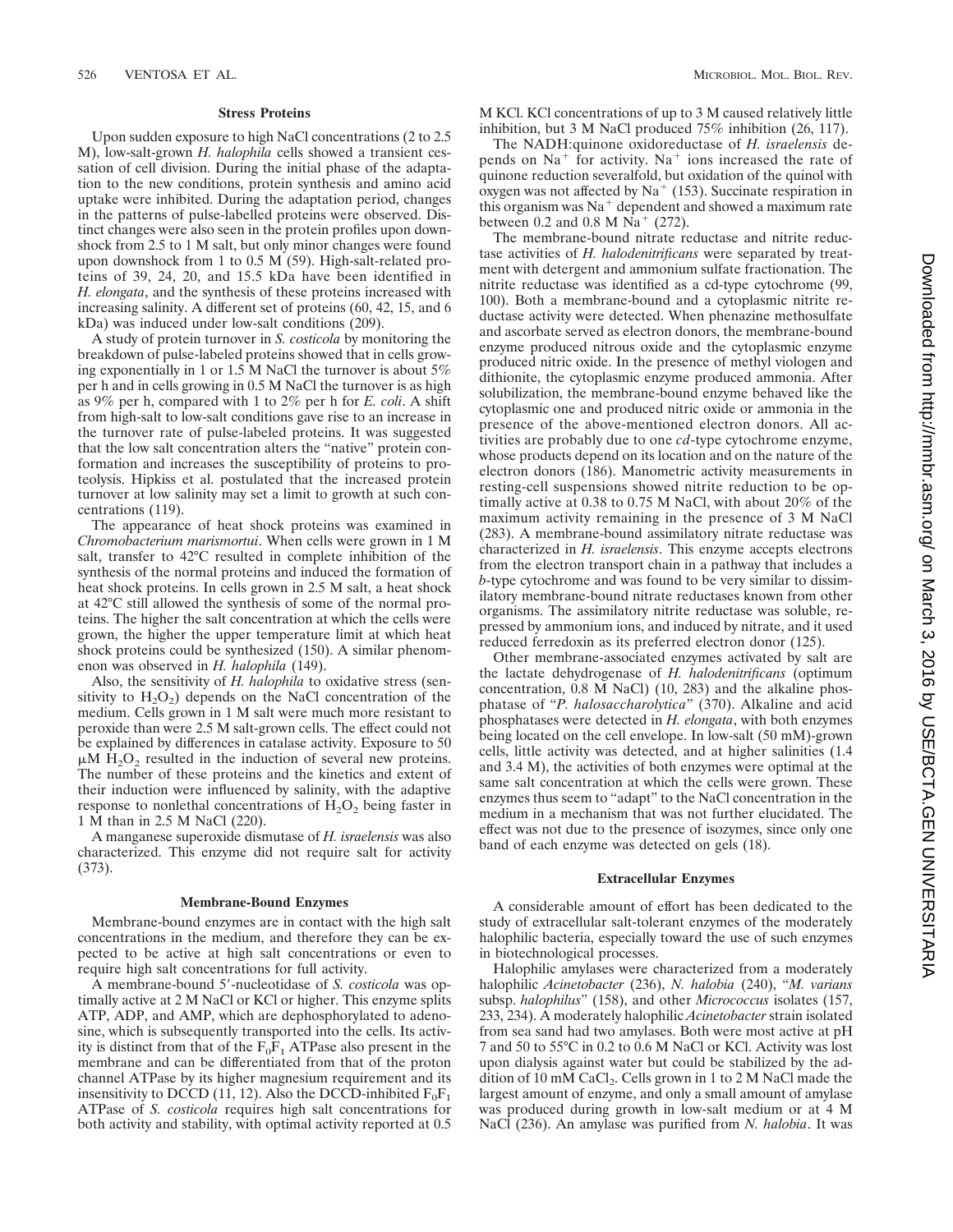optimally active at pH 6 to 7 in 0.25 M NaCl or 0.75 M KCl and at 50 to 55°C. The products of starch degradation were maltose, maltotriose, maltotetraose, and small amounts of glucose (240). "*M. varians* subsp. *halophilus*" produced the highest amylase activity when grown in 2 M NaCl. When the organism was grown at lower salt concentrations, the excreted enzyme was inactivated by the low salt concentration but could be reactivated by dialysis against 2.5 M NaCl. The enzyme was stabilized by 10 mM  $CaCl<sub>2</sub>$ . The purified amylase has two components with apparent molecular masses of 86 and 60 kDa. Both were optimally active at 0.75 to 1 M NaCl or KCl and pH 6 to 7 at 55 $\degree$ C (in the absence of CaCl<sub>2</sub>) or 60 $\degree$ C (in the presence of 50 mM  $CaCl<sub>2</sub>$ ) (158). The amylases from two other micrococci showed maximum activity in 1 M NaCl at pH 7.5 and 50°C (157) and in 1.4 to 2 M NaCl at pH 6 to 7 and 50°C (233, 234).

Little information has been published on extracellular proteases from moderately halophilic bacteria. An unidentified pseudomonad was reported to secrete a protease with a maximum activity at 18% salt (337).

"*M. varians* subsp. *halophilus*" produces a nuclease (nuclease H) when grown in  $1$  to  $4\overline{M}$  NaCl or KCl. The purified enzyme has both DNase and RNase activities. Enzyme production is maximal in media containing 2.5 to 3.5 M salt. The enzyme was also synthesized in media containing RbCl, CsCl, or  $Na<sub>2</sub>SO<sub>4</sub>$ but not in media containing LiCl, NaNO<sub>3</sub>, NaBr, or NaI (147). Activity was optimal when the organism was grown in 2.9 M NaCl or 2.1 M KCl at 40°C. Activity was lost by dialysis against water but was restored upon dialysis against buffer containing 3.4 M NaCl (142, 143). The protein had a large (21 mol%) excess of acidic over basic amino acids (145). Inclusion of high magnesium (40 mM or higher) or phosphate (over 14 mM) concentrations in the medium abolished extracellular nuclease activity and caused flocculation of the cells. Under these conditions, the enzyme was adsorbed to the surface of the flocs (144, 372). The nuclease shows considerable biotechnological potential (see below).

Another halophilic nuclease (an exonuclease, releasing 5'mononucleotides from both DNA and RNA) was produced by *Bacillus halophilus*. The enzyme was optimally active in 1.4 to 3.2 M NaCl or 2.3 to 3.2 M KCl and was stimulated by  $Mg^{2+}$ and  $Ca<sup>2+</sup>$  ions. Activity was lost by dialysis against water, but 10 mM  $Ca^{2+}$  stabilized the protein and dialysis against 3.5 M NaCl restored most of the activity. The optimum pH was 8.5, and the optimum temperature was 50 or 60°C when DNA and RNA served as the substrate, respectively (239).

#### **Amino Acid Composition of Proteins from Moderately Halophilic Bacteria**

Halophilic archaea of the family *Halobacteriaceae* contain high intracellular salt concentrations, and their proteins are adapted to the presence of molar concentrations of  $K^+$ , Na<sup>+</sup>, and  $Cl^-$ . This adaptation is reflected in the bulk amino acid composition of these microorganisms, showing a high content of acidic amino acids (Glu and Asp), and a low content of basic amino acids. A low proportion of hydrophobic amino acids is offset by a high frequency of amino acids such as Gly and Ser (177).

The aerobic halophilic bacteria tolerate high salt concentrations, but organic osmotic solutes provide most of the osmotic balance. However, the apparent intracellular salt concentrations can be fairly high (Table 5). Therefore, one should expect that extracellular and membrane-bound proteins of the halophilic bacteria may display halophilic characteristics with amino acid compositions similar to those found in the halophilic archaea, while there is little a priori reason to assume that the cytoplasmic proteins should show such adaptations. However, in view of reports of high apparent intracellular salt concentrations in certain species (Table 5), some degree of halophilic character may be expected in the intracellular enzymes as well.

Comparative studies showed that ribosomal proteins from moderate halophiles often had a slightly higher content of acidic amino acids than did the comparable proteins from *E. coli* and other nonhalophiles. Thus, the N-terminal sequences of the ribosomal A proteins of *S. costicola* and *H. canadensis* were slightly more acidic than that of the *E. coli* protein but much less so than that of the similar protein from *H. salinarum* (*cutirubrum*), with the ratios of basic to acidic amino acids being 0.36 in *S. costicola* and 0.41 in *H. canadensis*, compared to 0.54 in *E. coli* and 0.05 in *H. salinarum* (62, 63). The values for whole ribosomes of *H. canadensis* were 1.23 and 1.16, respectively, compared to 1.58 in *E. coli* and 0.69 in *H. salinarum* (61). The average hydrophobicity of the ribosomal proteins of *S. costicola* and *H. canadensis* did not differ greatly from that for *E. coli* and was much higher than that for *H. halobium* (194).

Determinations of the abundance of different amino acids in the bulk protein of *H. elongata* showed an excess of acidic amino acids and a low frequency of basic amino acids, with the values being intermediate between those for *E. coli* and the archaeon *Haloferax mediterranei*. Convergent evolution of amino acid usage was suggested to have led to this "halophilic" character of the *H. elongata* proteins (93). However, this convergent evolution did not lead to changes in the frequencies of the hydrophobic amino acids. The ratio of the occurrence of hydrophobic amino acids (Ala, Val, Leu, Ile, Phe, and Met) to that of the borderline hydrophobic amino acids (Ser and Thr) was 3.56 in *H. elongata*, compared with 3.58 in *E. coli*, 2.73 in *H. mediterranei*, and 2.46 in membranes of *H. salinarum* (248).

### **CELL ENVELOPES**

The cytoplasmic membrane forms the barrier between the cytoplasm (generally low in salt) and the environment with its high and possibly fluctuating salinity. It can thus be expected that the properties of this membrane are regulated by the outside salt concentration to adjust such functions as ion permeability and the activity of integral membrane proteins (294). The envelope of the moderate halophiles is involved in regulating the cytoplasmic ionic environment by both binding and pumping ions, and haloadaptation is at least in part a response of the cell envelope to osmotic stress (296).

Salt-dependent changes in the properties of the cell membrane have been identified on the levels both of the types of phospholipids that dominate in the membrane structure and of the types of fatty acid chains present in the lipids.

#### **Polar Lipids**

Studies of the effect of salinity on polar lipid composition of the membranes have consistently shown that the higher the salinity, the higher the content of negatively charged phospholipids at the expense of neutral phospholipids. With increased salt concentrations, the amount of phosphatidylethanolamine (PE) (uncharged) is decreased and there is a concomitant increase in the amounts of the negatively charged phosphatidylglycerol (PG) and/or diphosphatidylglycerol (cardiolipin, CL) (294, 351, 354).

To explain the shift toward a higher negative-charge density on the membrane at increasing salt concentration, it was first postulated that the increase in the amount of anionic lipids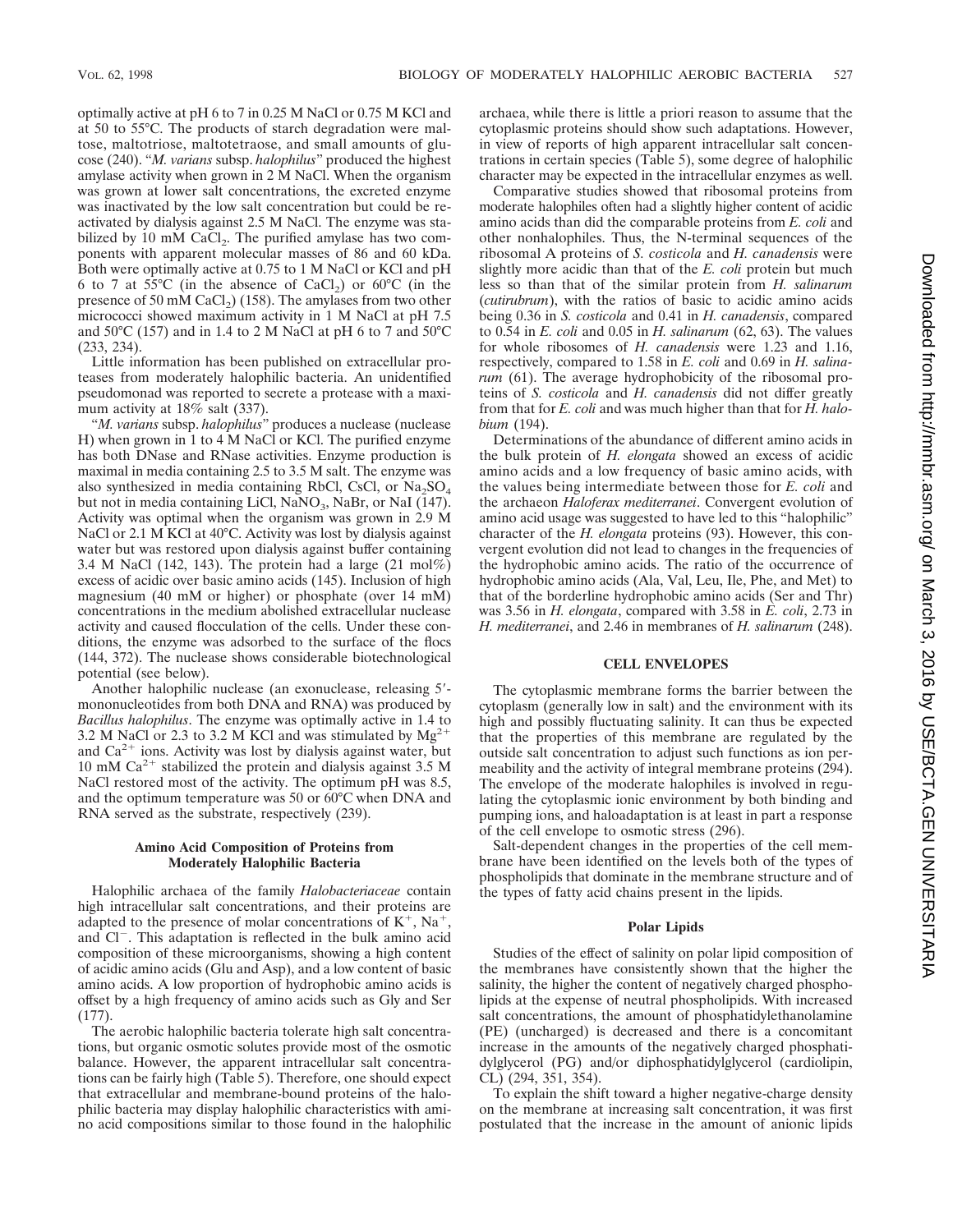served to allow charge balance at the membrane surface exposed to high  $Na<sup>+</sup>$  concentrations (121, 122). However, a simple calculation showed that millimolar concentrations of salt would suffice to provide the negative-charge shielding (296). Moreover, a similar increase in the amount of negatively charged polar lipids was observed when nonionic solutes were added to the medium to increase its osmotic value. Another idea proposed is that the high content of negative phospholipids may contribute to the regulation of the selective permeability of the membrane to cations (231). It is now assumed that the change in polar lipid composition provides a mechanism for preserving the membrane bilayer structure. PE containing unsaturated fatty acids tends to form nonbilayer phases, while PG forms bilayers. Addition of PG to PE in the appropriate amounts could suppress the formation of a hexagonal-II phase and thus counteract the effect of increased salinity. A functional membrane requires a suitable proportion of bilayer-forming and non-bilayer-forming lipids. Modification of the membrane phospholipid ratio is necessary to preserve the integrity of the membrane bilayer in the face of an increased tendency of PE to form nonbilayer phases as a consequence of raised external salinity. The tendency to form nonbilayer phases could activate specific phospholipid-synthesizing enzymes located in the membrane, resulting in a rise in the proportion of lipids such as PG that prefer the lamellar phase, to counteract the disruptive forces of the nonbilayerphase-forming lipids (293, 294, 322).

**(i)** *Salinivibrio costicola.* The major lipids of *S. costicola* are PG and PE, with lesser amounts of lyso-PE, CL, a glycolipid, and two other phospholipids, tentatively identified as lyso-CL and lyso-PG. When the medium salinity was increased over the range 0.5 to 3 M, the level of PG increased and that of PE decreased. Thus, the PG/PE ratio increased from 0.5:1 to 1:1 when the medium salinity was increased from 1 to 3 M. The growth phase of the culture had little effect on the lipid composition (110, 322). The altered salt dependence of *S. costicola* at temperatures below the optimum may be due to a modification in the membrane lipid phase behavior and stability brought about by changes in lipid composition (3).

The effect of salinity on the phase behavior of total lipid extracts from *S. costicola* was compared with the phase behavior of binary mixtures of PG and PE. Although many similarities were detected, certain differences were observed, suggesting that the minor lipid components do play a part in determining the phase behavior of the membrane (322).

Salt-sensitive mutants of *S. costicola* have been isolated with a phospholipid composition similar to the wild type when grown in 1 M NaCl but showing only a partial change in phospholipid composition upon growth at elevated salt concentrations. These data provide evidence that a correct phospholipid composition may be needed for haloadaptation (162).

High concentrations of the chaotropic anion  $SCN<sup>-</sup>$  (1 M as KSCN but not as NaSCN) caused lysis of *S. costicola*. The protective effect of  $Na<sup>+</sup>$  is probably due to specific interactions of  $Na<sup>+</sup>$  with components of the cell membrane, thereby rendering their structure resistant to the action of chaotropic anions, which act by breaking hydrophobic bonds (335).

**(ii)** *Halomonas elongata.* In cells grown at 3.4 M NaCl, the CL content was four times as high as in cells grown at 0.05 M NaCl; the change was mainly at the expense of PE, while the PG content did not change greatly. Thus, the anionic lipids PG and CL contributed 57% of the polar lipids at high salt concentrations and 45% at low salt concentrations (354).

The hydrophobic-hydrophilic cell surface character of *H. elongata* changed with medium salinity, as shown in phase partitioning studies. Mid-exponential-phase cells growing at 3.4 M NaCl were more hydrophilic than cells at 0.05 M NaCl, and high-salt-grown cells were more hydrophilic than low-saltgrown cells in all stages of growth. Surface hydrophobicity tended to increase as the cells approached the stationary phase. The hydrophobicity of the cell was not influenced by trypsin treatment, in contrast to many other microorganisms in which trypsin treatment converts hydrophobic to hydrophilic cells. The increase in the proportion of charged phospholipids at higher NaCl concentrations may in part explain the hydrophilicity. At the high salinity, the hydrophilic cell surface makes the cell more attractive to water molecules in a water-poor environment and the hydrated cell surface may help the cell obtain cytoplasmic water and thereby prevent desiccation (114). Electron microscopic studies showed that an increasing medium salinity had a profound effect on the cell envelope of *H. elongata*, with the cell wall becoming more compact internally and coherent at higher salinity (354). The cell wall peptidoglycan is unique in that it contains leucine, which contributes to the overall hydrophobicity of the cell. To study the differences in cell wall composition, rabbits were immunized with live *H. elongata* cells grown at different NaCl concentrations. Antiserum prepared against low-salt-grown cells reacted with cells grown at all salt concentrations, but antiserum against high-salt-grown cells was specific for this type of cells. Two possible explanations for the finding were put forward: either the low-salt-grown cells possessed a unique antigen, or some type of conformational change in the surface antigens caused the rabbits to respond to a determinant that was not exposed in low-salt-grown cells (355).

**(iii)** *Halomonas israelensis.* The major lipid components of *H. israelensis* are PG and PE, with  $\alpha$ -glucosyl-PG (256) and an acidic glucuronic acid-containing glycolipid (glucuronosyldiglyceride). In stationary-phase cells, the CL level was increased at the expense of PG (317). The biosynthesis of glucosyl-PG was studied in a cell-free system and was found to proceed from UDP-glucose and PG.  $Mg^{2+}$  and  $Ca^{2+}$  were required for activation, and KCl and NaCl were inhibitory, even at the low concentration of 0.1 M (319). Labeled glucuronosyldiglyceride was formed from UDP- $\int_0^{14}$ C glucuronic acid and added diglycerides in a cell-free preparation. KCl and NaCl were inhibitory, with 0.5 M causing more than 80% inhibition (318).

**(iv) "***Pseudomonas halosaccharolytica."* The major phospholipids of "*P. halosaccharolytica*" are PE, PG, CL, and an unidentified phosphoglycolipid—a glucosyl derivative of PG containing phosphate, glycerol, fatty acids, and glucose in the ratio 1:2:2:1. When grown in the lower-salinity range (0.5 to 1 M NaCl), PE was twice as abundant as PG, while at high salinity (3 M or more), the amounts of PE and PG were approximately equal (121, 122, 230, 231). At a combination of high temperature and high salt concentration, acidic phospholipids were especially abundant (73.6 mol%), due to an increase in CL and glucosyl-PG levels with a decrease in the PE level (112). Upon entering the stationary growth phase, the content of CL increased at the expense of PG. The cytoplasmic membrane contained a higher proportion of acidic polar lipids than did the outer membrane (50 and 40% respectively, in cells grown in 2 M NaCl). When 1% glucose was added to the medium, the phosphoglycolipid content increased to 25% of the total lipid. Thus, the phospholipid pattern resembled that of other moderate halophiles discussed above, with the phosphoglycolipid being possibly identical to the  $\alpha$ -glucosyl-PG identified in *H. israelensis* (230). As in *H. israelensis*, UDP-glucose served as the glucosyl donor for its biosynthesis (229). The glucuronosyldiglyceride of *H. israelensis* was not detected in "*P. halosaccharolytica*" (230).

The outer membrane proteins of "*P. halosaccharolytica*"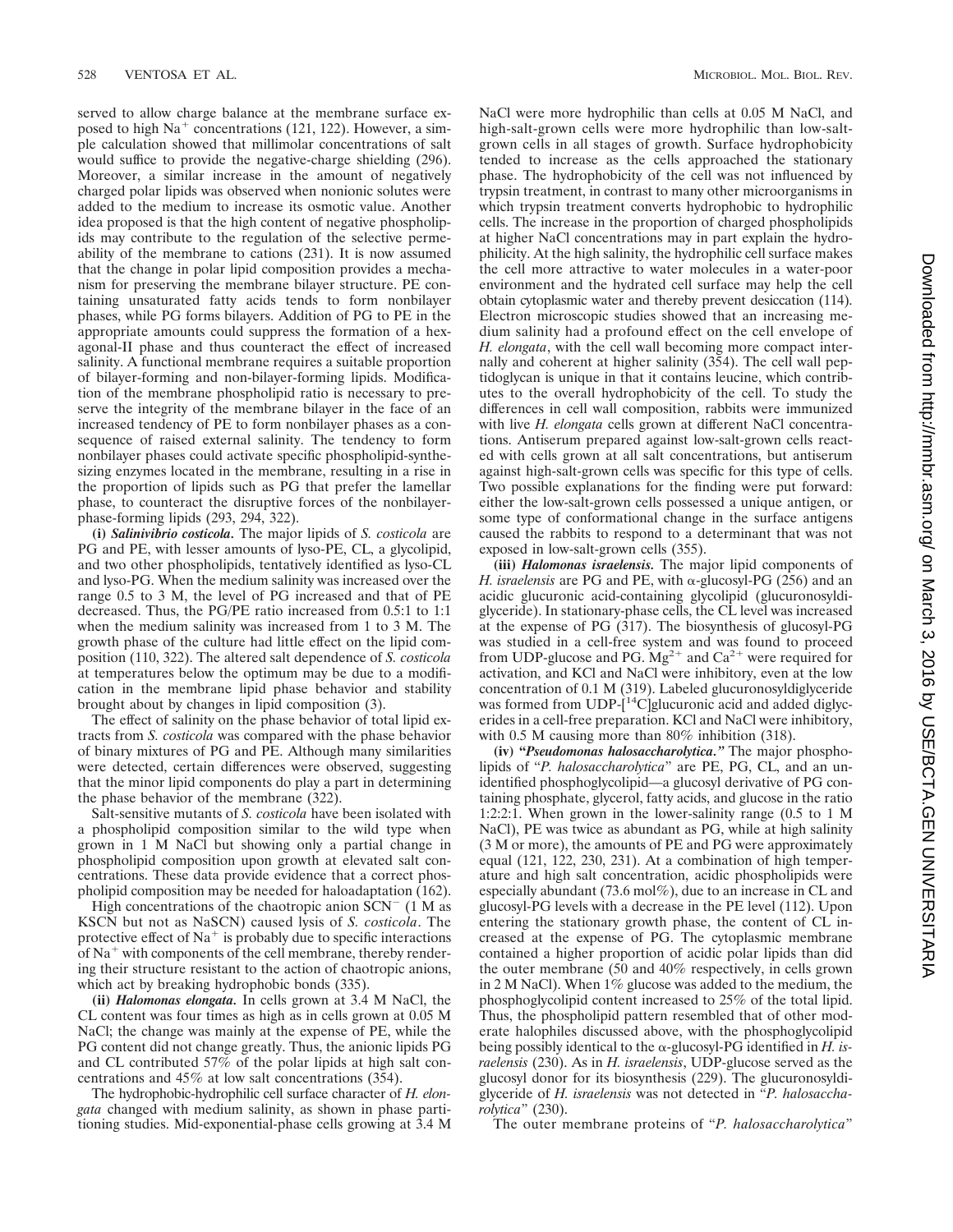show a 20 to 26 mol $\%$  excess of acidic amino acids over positively charged ones, a level similar to that found in the extremely halophilic archaea. When the medium salinity was increased from 0.85 to 2 M, there was a decrease in the level of a major 43-kDa outer membrane protein and an increase in the level of a 50-kDa protein. A shift from 2 to 3 M salt resulted in a decrease in the level of the 50-kDa protein and the appearance of a 41-kDa protein (120–122).

**(v) Other gram-negative halophilic bacteria.** The membranes of the gram-negative facultatively anaerobic halophilic rod-shaped bacterium designated *Vibrio* strain HX, now renamed *Halomonas canadensis* (128) contained PE and PG (together constituting more than 90% of all lipids) with small amounts of CL and traces of a glycolipid and other lipids. The PE/PG ratio decreased from 1.6 to 1.0 when the medium NaCl concentration was raised from 1 to 4 M (2).

**(vi) Gram-positive moderate halophiles.** In the gram-positive species, the increase in the anionic lipid fraction with salinity is generally due to an increase in the amount of CL rather than of PG. The effect may be nonspecific, since an increase in the amount of CL at the expense of PG is often associated with slowly growing cells, and growth rates are often reduced at high salt concentrations (293, 294, 296). Glyco (phospho)lipids are comparatively rare in the gram-negative bacteria but are often found in gram-positive bacteria (295). PE was reported to be absent in *Bacillus haloalkaliphilus* (327). Studies of lipid metabolism in *Planococcus* sp. strain A4a showed an increase in the amounts of anionic phospholipids and a decrease in the amount of PE in the presence of increasing salt concentrations (205). When the organisms were grown at high concentrations of monovalent cations, the CL/PG ratio was increased, while this ratio remained unchanged when  $MgCl<sub>2</sub>$ , CaCl<sub>2</sub>, or MgSO<sub>4</sub> was used to increase the medium salinity (206). Elevated temperatures and salinity had an antagonistic effect on phospholipid composition: a rise in temperature caused an increase in the PE content and a decrease in the CL content (205, 293).

**(vii) Adaptation of the polar lipid composition to changing salinities.** The effect of sudden shifts in salt concentration on lipid metabolism have been investigated in depth in *S. costicola* (1, 163, 295–297) and in "*P. halosaccharolytica*" (113, 121, 122, 231). Adaptation to the new increased salinity occurred in three phases. Within a few minutes, shrinkage of the cells with plasmolysis was observed and growth and phospholipid synthesis were severely inhibited. Within a few hours, growth resumed, as did the biosynthesis of PG, while PE synthesis remained at a low level, resulting in a decrease in the PE/PG ratio. The duration of this lag period depends on the extent of the salinity shift. Synthesis of new proteins is not required during the first two phases of the adaptation. Only when the correct membrane composition has been achieved can the organism resume growth. During the third phase, growth and lipid biosynthesis were fully adapted to the new salt concentration. The alteration in membrane phospholipid composition may be a necessary physiological response for adaptation to salinity changes (163). No phospholipid turnover is involved in the changes in lipid composition, with all changes being due to changes in the relative biosynthesis rates.

After a salt upshock from 1 to 3 M, the first increase in the concentration of PG relative to PE is observed within minutes (296). The changes are due to an up-to-30-fold decrease in PE synthesis, which recovered only slowly afterward, while PG synthesis showed only a 5-fold initial decrease and recovered rapidly (297). These changes in biosynthesis rates were found to be fully reversible when the external NaCl concentration was restored to the previous level (1).

Pulse-labeling and pulse-chase experiments with labeled acetate or phosphate showed that when a culture was shifted from 1 to 3 M salt, PG was synthesized more rapidly than PE during the lag phase, with both being lower than before the salt shift. Following a shift from 3 to 1 M, the incorporation of label into PE rose sharply within 5 min and then slowly declined while the incorporation of acetate into PG decreased to about 50% of the value for PE (297).

It was argued that part of the effects of salt upshock may be due to inhibition of fatty acid synthetase by salt entering the cell, which would starve the phospholipid biosynthesis system of a supply of fatty acyl chains. Since the phospholipid biosynthetic enzymes are located in the cytoplasmic membrane, the biosynthetic enzymes may respond directly to alterations in membrane fluidity and/or phase when the external solute concentration is suddenly changed (297). The salt upshock is probably sensed via osmotic pressure effects, since nonionic solutes such as sucrose can cause similar effects on growth and phospholipid synthesis. Glycerol, which is much more permeable than sucrose, was less osmotically stressful and did not inhibit PG biosynthesis (1, 295, 297). Thus, osmotic pressure changes, rather than alterations in ion concentrations, are responsible for triggering the haloadaptive changes in this organism.

In "*P. halosaccharolytica*," pulse-label experiments with precursors such as serine, acetate, and glycerol showed similar effects of salt on phospholipid biosynthesis. The radioactivity incorporated in PE decreased with increasing NaCl concentrations, while incorporation in PG remained constant between 0.5 and 3.5 M salt (113, 121, 122, 231; for a critical assessment of these experiments, see reference 294).

## **Effect of Salt Concentration on Fatty Acid Composition**

The adaptation to growth in different salt concentrations is often reflected in changes in the fatty acids of the membrane lipids. These changes are markedly different in gram-negative and gram-positive moderate halophiles. Since the fatty acid composition of membranes is also influenced by temperature, complex interrelations between salinity and temperature can be expected.

**(i) Gram-negative halophilic bacteria.** In gram-negative halophilic bacteria, the content of cyclopropane fatty acids and unsaturated fatty acids generally increases with salt concentration, with a decrease in the abundance of branched-chain fatty acids. The effect has been reported for such organisms as "*P. halosaccharolytica*" (231), *H. halmophila* (211), *H. halophila* (210), and *H. canadensis* (2). *S. costicola* was never shown to produce cyclopropane fatty acids. Cyclopropane fatty acids are made by the addition of a methyl group (donated by *S*adenosylmethionine) across the double bond of a monounsaturated fatty acid, which makes the central part of the acyl chain more rigid.

An increase in unsaturated and cyclopropane fatty acid content is expected to cause an increase in membrane fluidity. However, this interpretation should be taken with some caution, because in some species the major change is from unsaturated to cyclopropane fatty acids. Our understanding of the functions and properties of cyclopropane fatty acids in membranes is limited. The physical properties of cyclopropane fatty acids (e.g., 17:0 cyclo) are intermediate between the corresponding saturated fatty acid (17:0) and the unsaturated fatty acid from which it was derived (16:1). Thus, an increase in the abundance of cyclopropane fatty acids at the expense of unsaturated fatty acids would tend to decrease membrane fluidity (293, 294).

A survey of the occurrence of fatty acids among members of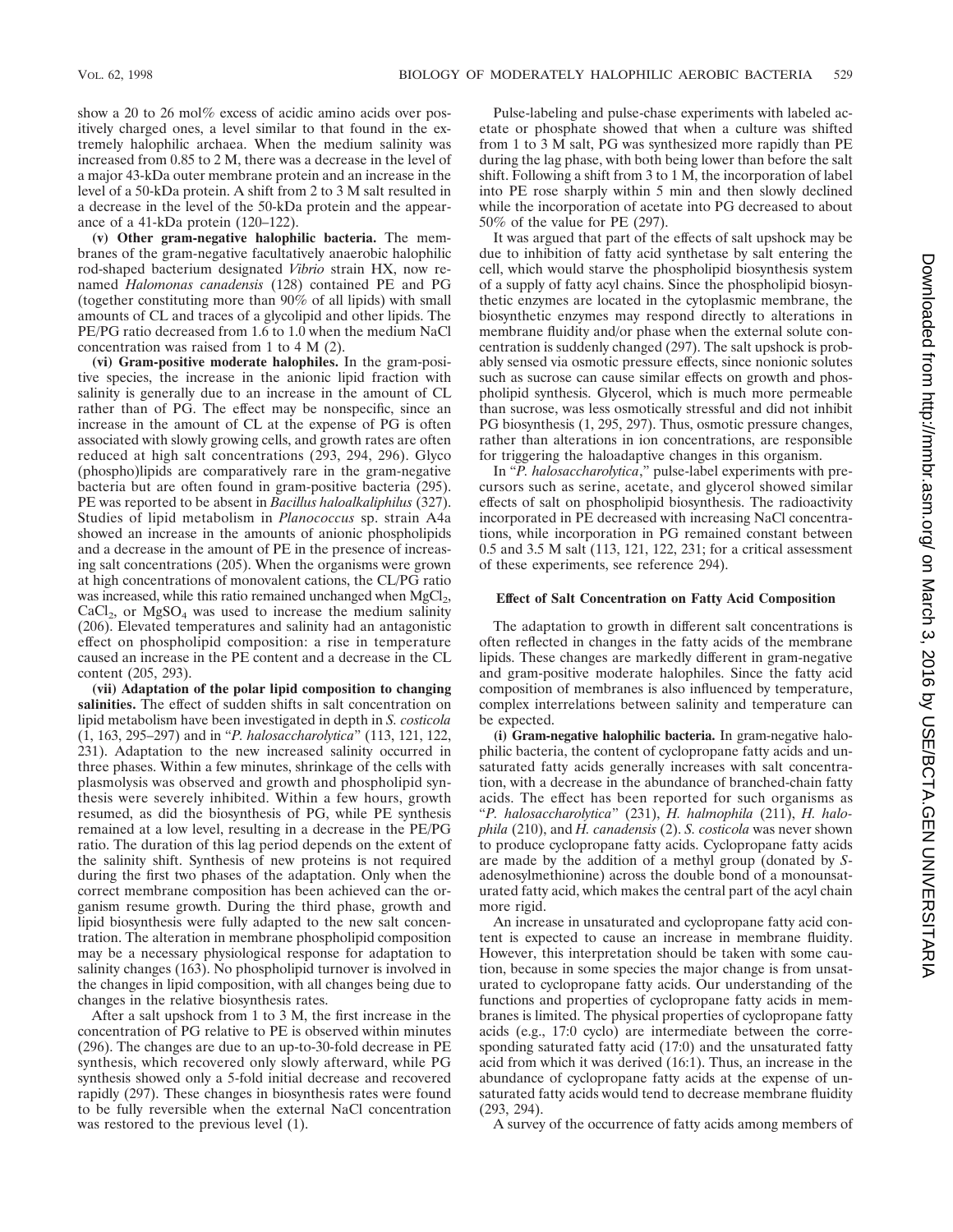the *Halomonadaceae* and the genus *Flavobacterium* showed the major fatty acids to be 18:1  $\omega$ 7c, 16:1  $\omega$ 7c, and 16:0. Cyclopropane fatty acids were found in minor amounts (313). Other studies (75, 210, 255) showed a high abundance of cyclopropane fatty acids in *Halomonas* spp. The differences may be due to variations in oxygen tension, medium composition, and age of the culture. *Flavobacterium salegens* and *F. gondwanense* from Organic Lake, Antarctica, had a high abundance of 15:0 iso, 15:0, 15:1  $\omega$ 10c iso, 15:1  $\omega$ 10c anteiso, and 16:0. The structure of the branched-chain  $C_{15}$  monounsaturated fatty acids is unusual and may be used as a taxonomic marker for these bacteria. This biomarker is to be exploited in ecological studies of Antarctic lakes (313). Another study, including *Salinivibrio*, *Halomonas*, *Alteromonas*, *Chromobacterium*, *Flavobacterium*, and *Pseudomonas* isolates, showed 16:0, 16:1, and 18:1 (the predominant fatty acid in most species examined) to be present in all the strains tested while cyclopropane fatty acids were detected in 26 of 40 strains tested (212).

*H. halophila* showed an increasing content of cyclopropane fatty acids with increasing salt concentrations (from 7 to 25% of the fatty acids when NaCl was increased from 0.5 to 3.4 M at the optimum growth temperature of 32°C), with a concomitant decrease in the content of monounsaturated fatty acids. It was suggested that the cyclopropane fatty acid synthetase is activated or induced by high levels of salt (210). When the salt concentration was raised from 5 to 15%, the content of 17:0 cyclo increased from 0 to 8.5%, that of 19:0 cyclo increased from 4.2 to 14.9%, and that of the saturated branched-chain 15:0 decreased from 42.9 to 31.9% (211). *H. canadensis* contained twice as high a concentration of cyclopropane fatty acids when grown at 4 M as at 0.7 M salt (2). When the medium NaCl concentration was raised from 1 to 3 M, the endogenous activity of cyclopropane fatty acid synthetase measured in lysates was doubled. NaCl was inhibitory to both fatty acid synthetase (82% inhibition by 3 M NaCl) and cyclopropane fatty acid synthetase (97% inhibition by 1 M NaCl), but both activities were stimulated up to 100-fold by 2 to 3 M glycine betaine (165).

The metabolism of cyclopropane fatty acids was most thoroughly studied in "*P. halosaccharolytica*" (112, 121, 122, 129, 130, 167, 214, 230, 231). This species contains 16:0, 16:1, 18:0, 18:1, and 17:0 cyclo and 19:0 cyclo as the major fatty acids (230). The content of cyclopropane fatty acids increased with salinity. A corresponding decrease occurred in the content of monounsaturated species. It was suggested that cyclopropane fatty acid synthetase was induced by high levels of NaCl (120– 122). The proportion of cyclopropane fatty acids also increased with temperature (231) and upon reaching the stationary phase (214).

The biosynthesis of cyclopropane fatty acids in "*P. halosaccharolytica*" was studied in depth by using labeled *S*-adenosylmethionine as the precursor in cell extracts (214). The cyclopropane fatty acid synthetase either is an integral membrane protein or is associated with the membrane. The activity of cyclopropane fatty acid synthetase was inhibited by NaCl or KCl but stimulated up to 12-fold by glycine betaine. Maximum activity was reached at 3 M NaCl, a phenomenon similar to that reported for *H. canadensis* (165). Shift-up experiments (from 0.7 to 2.1 M NaCl) showed that the enzyme activity responded immediately to increased glycine betaine concentrations and that enzyme induction is not required to achieve the salt-dependent alterations in cyclopropane fatty acid content observed in vivo. Other compatible solutes tested (trehalose and sucrose) were less effective than glycine betaine (ectoine was not tested because it was not available). It was

suggested that the compatible solute accumulating upon salt upshock may directly stimulate or protect enzyme activity.

Electron paramagnetic resonance studies of rotational movements of lipids in the membranes in intact "*P. halosaccharolytica*" cells, using stearic acid with *N*-oxyl spin labels at different positions in the carbon chain, showed the presence of an unusually thick (up to a depth of 12 carbons from the hydrophobic surface) viscous surface region in the membrane bilayer. At the 12th carbon from the polar surface, the viscoelastic properties changed drastically. The membrane thus has two viscous outer regions and one fluid central region, with the border of the viscous region being located near the double bonds or the cyclopropane rings located at carbon 11 to 12 of the acyl chains. Increasing the salinity caused an increase of the rigidity, i.e., of the microviscosity of the polar surface in the lipid bilayer. It was suggested that the presence of thick viscous regions may be related to the need to withstand high osmotic pressure or to the requirement for a low permeability to  $Na<sup>+</sup>$ (121, 122, 129, 130, 167).

*S. costicola* does not produce cyclopropane fatty acids. Its main fatty acids are 16:1 *cis* 9, 16:0, and 18:1 *cis* 11, with minor amounts of 14:0, 17:1, and 18:0. Unsaturated fatty acids are synthesized using the anaerobic pathway, common to most prokaryotes. The content of 16:0 was lowest at the optimal salinity and increased at the low- and high-salt extremes of growth (0.5 and 3 M); 18:1 showed an opposite trend, with the highest content of monounsaturated fatty acids being found at the optimum salinity. For this organism, the growth phase had little effect on the fatty acid composition (110, 320, 322). Doublebond positional isomeric differences were found in the fatty acid compositions of PG and PE (the presence of isomers 16:1 *cis* 11 and 18:1 *cis* 13 in phospholipids of cells grown in 3 M but not in 1 M NaCl), indicating that salinity may affect the specificity of the fatty acid synthetase. Salinity had a greater influence on the fatty acid composition of PG than of PE, suggesting that PG and PE biosynthesis are controlled separately by a selective effect of NaCl which occurs after the CDP-diacylglycerol branch point (321).

**(ii) Gram-positive halophilic bacteria.** In the genera *Marinococcus*, *Nesterenkonia*, and *Halobacillus*, branched-chain fatty acids such as 15:0 and 17:0 are dominant (215). The concentration of these branched-chain fatty acids changes with salinity (294). In *Marinococcus halophilus*, an increase in salinity caused a response similar to that found with increased temperature: an increase in the content of saturated fatty acids (mainly 18:0) and a decrease in the content of the branchedchain 15:0 anteiso. The content of the unsaturated 16:1 increased from 40.9 to 48.8% when the salt concentration was raised from 5 to 15%. Cyclopropane fatty acids were not detected (213). In *Planococcus* strain A4a (ATCC 35671), 15:0 anteiso is the major fatty acid, and the branched-chain fatty acids make up more than 85% of the fatty acid content at all salinities (205).

#### **GENETICS**

The lack of suitable genetic tools has classically hampered the genetic manipulation of moderately halophilic bacteria. This fact was stated clearly in 1993 by Kushner  $(174)$ : "... practically nothing is known about their genetics. There seems to be a silent agreement among molecular biologists, who think of halophilic bacteria at all, that these will be very close to the non-halophilic eubacteria in gene organization and expression. This implies that such attributes will not be affected by the high salt concentration around, and sometimes in, the cells. If true, this would be so strange to be worth establishing. I suspect,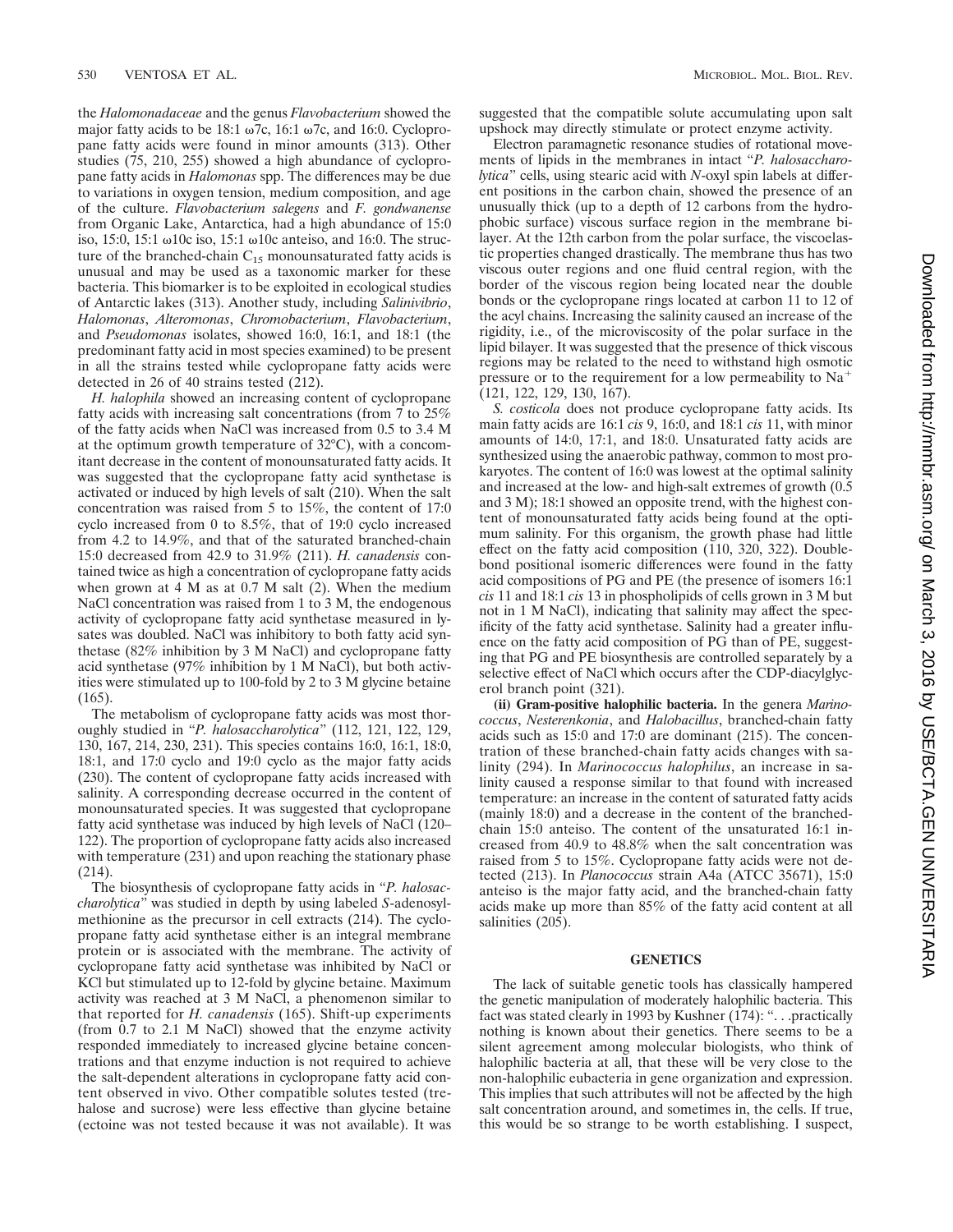however, that the halophilic eubacteria will eventually prove to have their own fascinating genetic, as well as physiological properties." Some 5 years have passed since those lines were written, and only recently were the first genetic systems developed and optimized for moderately halophilic bacteria, providing the tools to examine their genetic properties.

#### **Genome Analysis and Physical Maps**

So far, few studies on the analysis of the genome organization of moderately halophilic bacteria have been reported. In a recent study of *S. costicola* E-367, large restriction fragments of genomic DNA were separated by pulsed-field gel electrophoresis after digestion with *Sfi*I and *Mbo*I. The genome size was estimated to be 2,505 kb (*Sfi*I) or 2,259 kb (*Mbo*I), i.e., about half the size reported for *E. coli* but similar to that determined for *Vibrio cholerae* (199). The genome sizes of five other *S. costicola* strains, as determined by *Sfi*I digestion, ranged from 2,100 to 2,600 kb. Analysis of the restriction profiles led to the conclusion that strain E-367 harbored three plasmids (see below), as well as a megaplasmid. The DNA of *S. costicola* is likely to be highly methylated because digestion with *Mbo*I (which recognizes the DNA sequence GATC, and hence the dam methylase, but is inhibited by methylation) yielded very few cleavage sites. Different *Mbo*I restriction patterns were observed when the strain was grown at different salinities, suggesting that the methylation system may be affected by the salinity of the medium. The genome of 14 *Halomonas* and *Chromohalobacter* strains was analyzed by the same technique (197). The infrequently cutting restriction endonucleases *Spe*I and *Swa*I yielded characteristic fingerprints for each strain. The genome size for 11 *Halomonas* strains tested ranged from 1,170 to 2,490 kb, and that for the *Chromohalobacter* strains ranged from 1,170 to 2,210 kb. The macrorestriction fingerprint could be a useful tool to elucidate the taxonomic position of bacteria belonging to the *Halomonas-Deleya* complex.

### **Native Plasmids and Derived Cloning Vectors**

The first plasmid from a moderately halophilic bacterium (pMH1, isolated from a strain of *H. elongata* [Fig. 2]) was reported in 1992 (67). This plasmid was also found to be harbored by *H. halmophila*, *H. halophila*, and *S. costicola*. Plasmid DNA was used to transform *E. coli* on media with different antibiotics. Digestion of the plasmid DNAs from transformants resistant to the antibiotics kanamycin, neomycin, and tetracycline showed a single plasmid profile identical to that pMH1. Therefore, it was concluded that this plasmid encodes resistance to these three antibiotics. The common occurrence of pMH1 in the four strains may reflect their close relationship within the *Halomonadaceae* and their presence in the same habitats. The occurrence of pMH1 in the parent strains was confirmed by Southern hybridization analysis.

To construct cloning vectors, screening for such plasmids was carried out with members of the genus *Halomonas* (339). Eight *Halomonas* strains were examined for the presence of plasmids and megaplasmids. Three cryptic plasmids, designated pHE1 (isolated from *H. elongata* ATCC 33174), pHI1 (from *H. israelensis*), and pHS1 (from *H. subglaciescola*), were isolated (Table 7). No megaplasmids were detected.

Because of its small size, plasmid pHE1 was selected for further characterization and construction of a shuttle vector for *Halomonas* strains. Its restriction map showed 10 unique restriction sites (Fig. 2). Hybridization experiments excluded the existence of sequences homologous to pHE1 in DNA from other *Halomonas* strains, and no homology to pMH1 was found. pHE1 does not confer resistance to 10 common anti-

microbial agents, and it is unable to replicate in *E. coli*. Therefore, a number of mobilizable pHE1-derived hybrid plasmids that could be maintained both in *H. elongata* and *E. coli* were constructed. To generate chimeric pHS plasmids, an antimicrobial resistance gene suitable for selection of moderate halophiles was included by cloning the omega cassette, carrying streptomycin/spectinomycin resistance, into the *E. coli* vector pBluescript KS. To enable the mobilization from *E. coli* to *Halomonas* spp., the *oriT* of the broad-host-range IncP plasmid RK2 was incorporated, and to ensure replication in *Halomonas*, plasmid pHE1 was included. Thus, shuttle vector pHS15 was generated as the result of a *Bam*HI-*Bgl*II fusion of plasmid  $pHE1$  in a recombinant product of pBluescript and  $pKS\Omega$ oriT. The vector was readily mobilized by the RK2 derivative pRK2013 to all *Halomonas* strains tested (339).

A cryptic narrow-host-range plasmid from *C. marismortui*, designated pCM1, that contains four restriction sites, was isolated (198) (Fig. 2). Lack of a selectable marker in pCM1 precluded an attempt at direct transformation into *E. coli*. Therefore, plasmid regions competent for self-replication were identified by cloning into suicide plasmids. Three suicide vectors were constructed from R6K plasmid-based pGP704, which can replicate only in strains that produce the Pir protein, an R6K-specific essential replication protein, and the trimethoprim resistance (Tp<sup>r</sup>) gene from plasmid pAS396. Fragments of  $pCM1$  were cloned into  $Tp<sup>r</sup>$  derivatives of the suicide vector pGP704, and the resulting recombinant plasmids were used to transform *E. coli* CC118(pir). Recombinant plasmids were subsequently transferred by conjugation into different moderate halophiles and tested for their ability to propagate in the new hosts, which are not permissive for the R6K replicon of the vector. One construct, consisting of a 6.1-kb fragment of pCM1 cloned into one of the suicide vectors, was able to replicate as an autonomous  $Tp<sup>r</sup>$  replicon in the different hosts tested.

The minimal replicon of pCM1 was localized on a 1,600-bp region which includes two functionally discrete regions, the *oriV* region and the *repA* gene. The *oriV* region, located on a 700-bp fragment, contains four 20-bp direct repeats, or iterons, adjacent to a DnaA box that is indispensable for efficient replication. In addition, it requires *trans*-acting functions. The *repA* gene, encoding a replication protein of 289 residues, is similar to the genes encoding the replication proteins of other gram-negative bacteria. Figure 3 shows the deletion analysis of the pCM1 replicon. No expression products of *repA* were obtained with either a prokaryotic in vitro DNA-directed transcriptional system or an in vivo system, possibly due to product instability (198).

Novel cloning vectors have been constructed, based on the combination of the minimal replicon of pCM1 with the useful properties of plasmid pUC18 (small size, high copy number, multiple cloning sites, etc.), as well as with the  $Tp<sup>r</sup>$  gene (an antimicrobial selection marker different from that of pSH15). Conjugation mediated by the transfer machinery of plasmid RP4 is an efficient and reliable method for the introduction of foreign DNA into moderate halophiles. Two vectors, pEE3 and pEE5, were found to be suitable for use as narrow-hostrange cloning vectors. Plasmid pEE5, a relatively small (7.0-kb) shuttle vector, contains unique recognition sites for five different restrictases and permits the selection of white or blue pigmented colonies, after introduction of the alpha-peptide of LacZ from plasmid pNot18 (Fig. 2) (202).

*S. costicola* E-367 carries three plasmids designated pVC1, pVC2, and pVC3 (199) (Fig. 2). On the basis of its small size and the presence of four unique restriction sites, pVC1 is a potential candidate for the construction of cloning vectors useful for *S. costicola*. Hybridization experiments showed that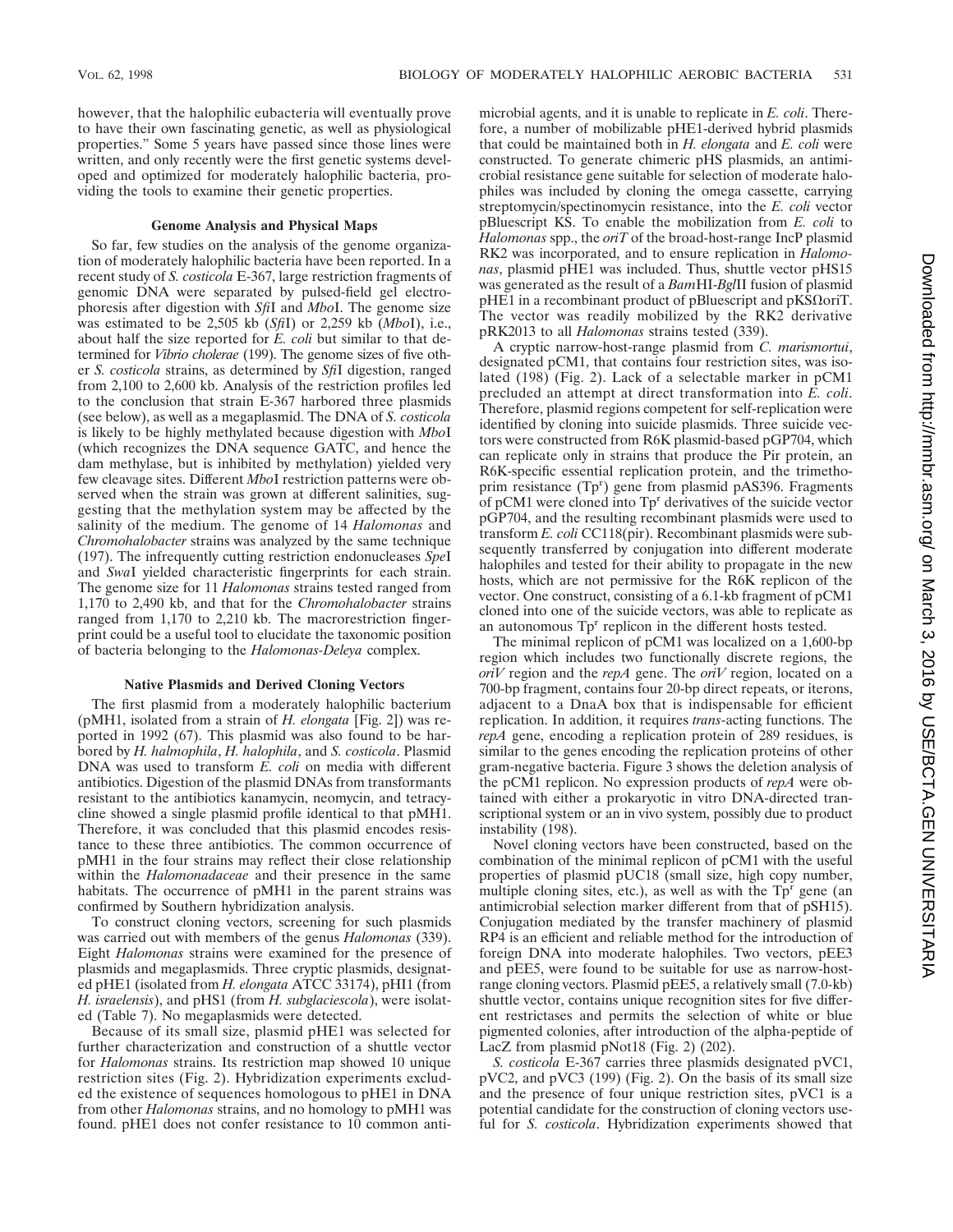

FIG. 2. Restriction maps of four plasmids and two derivative cloning vectors from the moderately halophilic bacteria *H. elongata* ATCC 33173 (A), *C. marismortui* ATCC 17056 (B), *H. elongata* ATCC 33174 (C), *S. costicola* E-367 (D), pHE1 derivative (E), and pCM1 derivative (F). Reprinted from references 67, 198, 199, 202, and 339 with permission of the publishers).

pVC1 is harbored only by *S. costicola* E-367 and is absent from 15 other *S. costicola* strains tested. No DNA homology among plasmid pVC1 and plasmids pMH1, pHE1, pCM1, and pVC1 could be detected.

### **Genetic Transfer**

So far, conjugation is the only genetic transfer mechanism described for the moderate halophiles. Natural transformation has not been reported, and approaches such as electroporation (197) or  $CaCl<sub>2</sub>$  treatment (338) have either been unsuccessful

or given nonreproducible results. Although some bacteriophages have been described for moderate halophiles, transduction methods have not yet been developed.

A major difficulty in the use of moderate halophiles for genetic transfer experiments is that at their optimal salinity they generally tolerate high concentrations of most antimicrobial agents (223, 270, 271). However, a decrease of the salinity resulted in an enhanced sensitivity of *Halomonas*, *Chromohalobacter*, and *Salinivibrio* strains to many antimicrobials (34, 166, 352). For nalidixic acid, spectinomycin, and tetracycline, the effect of salinity was less pronounced and strain dependent.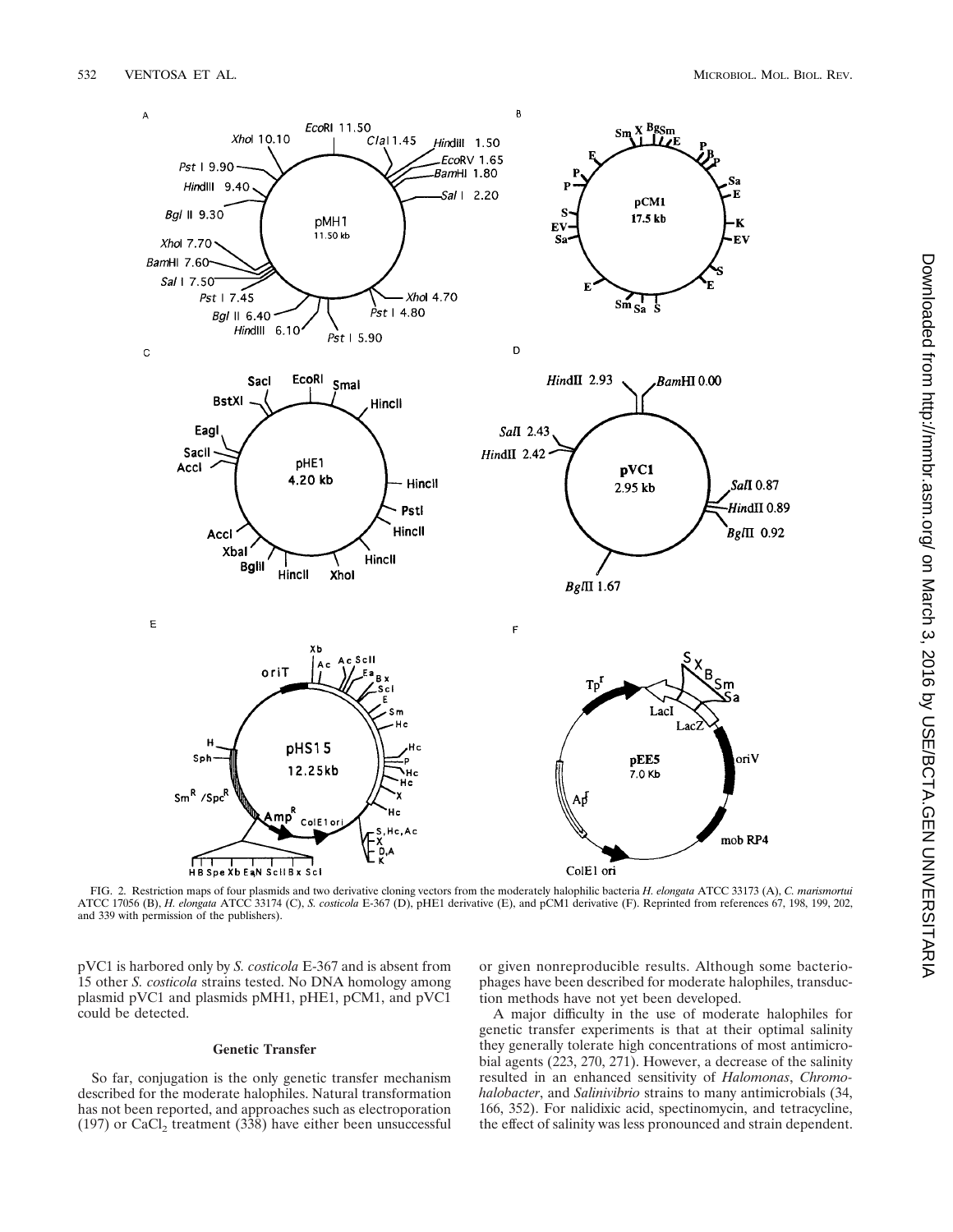| Plasmid          | Source                                                                                                | Size (kb) | Characteristics                                                 | Reference |
|------------------|-------------------------------------------------------------------------------------------------------|-----------|-----------------------------------------------------------------|-----------|
| pMH1             | H. elongata ATCC 33173<br>H. halmophila ATCC 19717<br>H. halophila CCM 3662<br>S. costicola NCIMB 701 | 11.5      | Km <sup>r</sup> , N <sup>r</sup> , Tc <sup>r</sup>              | 67        |
| pHE1             | H. elongata ATCC 33174                                                                                | 4.2       | Sequenced, RepA protein, mob genes                              | 339       |
| pHI1             | "H. israelensis" ATCC 43985                                                                           | 48        | Cryptic                                                         | 339       |
| pHS1             | H. subglaciescola UOM 2927                                                                            | ca. 70    | Cryptic                                                         | 339       |
| pCM1             | C. marismortui ATCC 17056                                                                             | 17.5      | Replication origin sequenced, RepA protein                      | 198       |
| pVC1             | S. costicola E-367                                                                                    | 2.95      | Cryptic                                                         | 199       |
| pVC <sub>2</sub> | S. costicola E-367                                                                                    | ca. 19    | Cryptic                                                         | 199       |
| pVC3             | S. costicola E-367                                                                                    | ca. 21    | Cryptic                                                         | 199       |
| pEE3             | pCM1 derivative                                                                                       | 6.6       | $pCM1$ replication functions, mobilizable, $Apr$ , $Tpr$        | 202       |
| pEE5             | pCM1 derivative                                                                                       | 7.0       | pCM1 replication functions, mobilizable, $Apr$ , $Tpr$ , $lacZ$ | 202       |
| pHS15            | pHE1 derivative                                                                                       | 12.25     | pHE1 replication functions, mobilizable, $Apr$ , $Smr$ , $Spr$  | 339       |

TABLE 7. Native plasmids and derived cloning vectors from moderately halophilic bacteria

All moderate halophiles tested showed a high sensitivity to rifampin and trimethoprim, regardless of the salt concentration (34). These findings greatly simplify the design of selection media and facilitate the use of genes encoding resistance to some antimicrobial agents, especially aminoglucosides, as genetic markers for plasmids or transposons.

Conjugation has been successfully used to transfer both native plasmid-derived vectors (198, 202, 338, 339) and broadhost-range plasmids for gram-negative bacteria (166, 338) from *E. coli* to *Chromohalobacter*, *Halomonas*, and *Salinivibrio*. Factors affecting the transfer frequency, such as cell growth phase, mating time, donor-to-recipient ratio, and composition and salinity of the mating medium, were evaluated to optimize the conditions for conjugation between *E. coli* and moderate halophiles (338). Table 8 summarizes the host range of the main cloning vectors reported. Whereas pHS15 (pHE1-derivative), pKT230 (IncQ), and pVK102 (IncP) were able to replicate in all hosts tested (338), pEE5 and pEE3 did not replicate in *S. costicola* (202), pGV1124 (IncW) was maintained only in *H. elongata*, and pCU1 (IncN) could not be established in any of the hosts tested. Since instability problems can be overcome by growing the plasmid-carrying cells under selective conditions (that is, in the presence of the antibiotic whose resistance

is encoded by the plasmid), the vectors belonging to the incompatibility groups IncQ (pKT230) and IncP (pVK102), as well as the three shuttle vectors, seem to be suitable tools for use in moderate halophiles.

Conjugation between moderate halophiles has been demonstrated by using the self-transmissible IncP plasmid RK2 (338). Transfer of this plasmid between *Halomonas* species was found at frequencies up to  $1.2 \times 10^{-3}$  to  $2.8 \times 10^{-4}$ . Intergeneric conjugation between *H. elongata* and related species such as *H. eurihalina* (transfer frequency of  $2.0 \times 10^{-5}$ ) and *H. halophila*  $(5.0 \times 10^{-5})$  on the same medium was also demonstrated.

#### **Reporter Genes**

The first gene reporter system in moderately halophilic bacteria was described in 1995 (7). The expression of the ice nucleation gene *inaZ* of the plant-pathogenic bacterium *Pseudomonas syringae*, a system that has proved useful in gramnegative bacteria, was used as a reporter for promoter activity and gene expression in several moderate halophiles. A promoterless version of *inaZ* was subcloned in vector pSH15 in both orientations and at two different restriction sites. Con-



FIG. 3. Deletion analysis of the replicon of plasmid pCM1. (A) Schematic illustration of the organization of the 1.6-kb basic replicon. (B) Consequence of deletions on replication. + able to replicate;  $+(pCM1)$ , able to replicate only in the presence of  $pCM1$ ;  $-,$  not able to replicate;  $\pm$ , defective replication. Reprinted from reference 198 with permission from the American Society for Microbiology.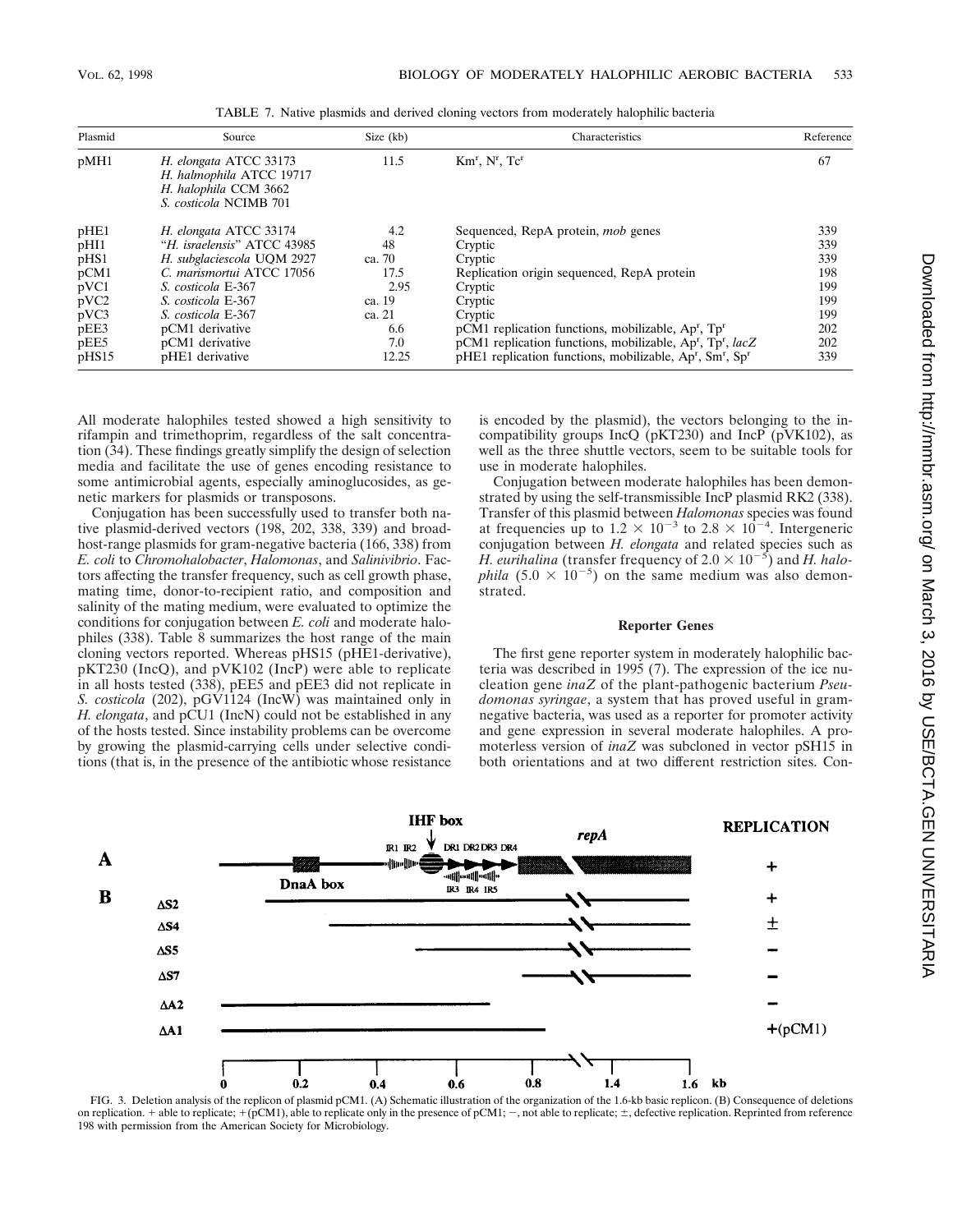|                            | Conjugation frequency (no. of transconjugants/recipient cell) of: |                     |                      |                      |                      |               |  |  |  |
|----------------------------|-------------------------------------------------------------------|---------------------|----------------------|----------------------|----------------------|---------------|--|--|--|
| Host                       | pHS15                                                             | pEE5/pEE3           | $pVK102$ (IncP)      | $pKT230$ (IncQ)      | $pGV1124$ (IncW)     | $pCU1$ (IncN) |  |  |  |
| C. marismortui ATCC 17056  | $3.2 \times 10^{-3}$                                              | $10^{-2} - 10^{-3}$ | $3.3 \times 10^{-4}$ | $7.2 \times 10^{-3}$ |                      |               |  |  |  |
| H. halophila CCM 3362      | $6.3 \times 10^{-4}$                                              | $10^{-4} - 10^{-5}$ | $8.3 \times 10^{-2}$ | $2.5 \times 10^{-1}$ |                      |               |  |  |  |
| H. canadensis ATCC 43984   | $2.9 \times 10^{-3}$                                              | $ND^a$              | $2.0 \times 10^{-3}$ | $2.4 \times 10^{-2}$ |                      |               |  |  |  |
| H. halodurans ATCC 29629   | $2.5 \times 10^{-3}$                                              | ND.                 | $6.2 \times 10^{-2}$ | $2.1 \times 10^{-1}$ |                      |               |  |  |  |
| H. israelensis ATCC 19717  | $8.3 \times 10^{-2}$                                              | $10^{-5} - 10^{-6}$ | $5.0 \times 10^{-1}$ | $3.3 \times 10^{-2}$ |                      |               |  |  |  |
| H. elongata ATCC 33173     | $1.6 \times 10^{-1}$                                              | $10^{-4} - 10^{-5}$ | $7.6 \times 10^{-2}$ | $9.5 \times 10^{-2}$ | $4.2 \times 10^{-6}$ |               |  |  |  |
| H. elongata ATCC 33174     | $4.0 \times 10^{-2}$                                              | ND.                 | $3.2 \times 10^{-3}$ | $5.0 \times 10^{-2}$ | $3.9 \times 10^{-6}$ |               |  |  |  |
| H. meridiana DSM 5425      | $1.4 \times 10^{-1}$                                              | ND.                 | $6.8 \times 10^{-3}$ | $7.4 \times 10^{-2}$ |                      |               |  |  |  |
| H. subglaciescola UOM 2927 | $1.1 \times 10^{-2}$                                              | $10^{-4} - 10^{-5}$ | $5.0 \times 10^{-2}$ | $3.9 \times 10^{-2}$ |                      |               |  |  |  |
| H. eurihalina ATCC 49336   | $4.1 \times 10^{-2}$                                              | $10^{-3} - 10^{-4}$ | $6.0 \times 10^{-3}$ | $5.0 \times 10^{-2}$ |                      |               |  |  |  |
| S. costicola NCIMB 701     | $1.7 \times 10^{-4}$                                              | $\theta$            | $7.0 \times 10^{-4}$ | $1.3 \times 10^{-3}$ |                      |               |  |  |  |

TABLE 8. Host range, among moderate halophiles, of native plasmid-derived vectors and cloning vectors of the incompatibility groups IncP, IncQ, IncW, and IncN

*<sup>a</sup>* ND, not determined.

structed plasmids were mobilized from *E. coli* to several moderately halophilic strains by triparental matings in which the RK2 *tra* genes were provided in *trans* by the helper plasmid pRK600. All moderately halophilic transconjugants harboring a pHS15 derivative expressed ice nucleation activity. One orientation of the *inaZ* constructs gave much higher activity in *H. elongata* and *H. eurihalina*, indicating that *inaZ* was possibly introduced in the correct orientation downstream of putative native promoters. Also, a significantly higher ice nucleation activity was found in a recombinant construct carrying a tandem duplication of *inaZ* in the same orientation, indicating that *inaZ* is appropriate for gene dosage studies. The gene was also transferred and expressed in *H. elongata* and *H. eurihalina* under the control of two heterologous promoters,  $P_{b1a}$  (the promoter of the  $\beta$ -lactamase of *E. coli*) and  $P_{\text{pdc}}$  (the promoter of the pyruvate decarboxylase gene of *Zymomonas mobilis*), yielding an ice nucleation activity comparable to that obtained from the expression of the native putative promoters. It was thus demonstrated that foreign genes can be introduced and expressed in moderate halophiles, facilitating genetic improvement and strain construction. It was also shown that *inaZ* can be expressed in a broad spectrum of moderate halophiles (7).

The presence of two promoters in the native plasmid pHE1 of *H. elongata*, controlling the transcription of opposite orientations, was postulated (7). By using the promoter analysis vector pKK232-8, one of these promoters was further characterized by direct subcloning, deletion analysis, and assaying for ice nucleation and chloramphenicol acetyltransferase activities (324). The sequence of the region showing promoter activity revealed the existence of two possible consensus sequences (-10 and -35) for  $\sigma^{70}$ -dependent promoters of *E. coli*. Accordingly, this putative promoter was functional in this host. The identified promoter, the first characterized from a moderate halophile, showed comparable activity to that of the known promoters  $P_{bla}$  and  $P_{pdc}$  when expressed in *H. elongata* and *H. eurihalina*. Availability of a small pHE1 DNA fragment containing a promoter sequence may be useful for the construction of expression vectors for moderate halophiles.

#### **Isolation of Mutants**

Salt-sensitive mutants of *S. costicola* unable to grow at 2.5 to 3 M NaCl were isolated following UV irradiation and penicillin selection. Some of these mutants also showed an altered temperature range (162).

A transposon mutagenesis procedure was developed for *H. elongata* (166). The suicide plasmids pSUP101 and pSUP102-

Gm were used to introduce the transposons Tn*5* and Tn*1732* into *H. elongata* via *E. coli* SM10-mediated conjugation. Tn*5* proved unsuitable for transposon mutagenesis in this moderate halophile. However, Tn*1732*, a transposon of the Tn*3* family, was useful for the isolation of mutants. Insertions occurred at different sites in the chromosome. Several auxotrophic mutants with a single requirement were generated, as well as different salt-sensitive mutants. Some of the salt-sensitive mutants were able to grow in 16% NaCl medium when supplemented with glycine betaine. It was suggested that these mutants may be defective in the genes for ectoine synthesis or its regulation (see below). One of the mutants was found to have a reduced ectoine and hydroxyectoine content (166).

The killing action and induced mutagenicity of hydroxylamine have been investigated in *H. elongata* and *H. meridiana* (25). The induced mutagenicity was assessed by measuring the frequency of appearance of mutants resistant to streptomycin (223). A number of single and double auxotrophic mutants of *H. elongata* were obtained, as well as different salt-sensitive mutants of both *H. elongata* and *H. meridiana*. Some of the mutants appeared to be affected in the synthesis of ectoine or in the genes responsible for the regulation of compatible solute synthesis, and others were probably deregulated mutants (25).

#### **Genetic Basis of Osmoregulation**

Accumulation of organic compatible solutes, either by de novo synthesis of compounds such as ectoine and hydroxyectoine or by transport of osmoprotectants from the medium, such as glycine betaine or its precursor, choline, has been studied at the genetic level (23, 35, 82).

Ectoine is produced from aspartate semialdehyde by the action of L-diaminobutyric acid transaminase, L-diaminobutyric acid acetyltransferase, and L-ectoine synthase (259) (Fig. 1). The genes encoding these enzymes have been isolated from *Halomonas* sp. strain KS-3 (208), from *H. elongata* DSM 3043 (24), and from *Marinococcus halophilus* (180). To clone the ectoine synthase gene from *Halomonas* sp. strain KS-3, Min-Yu et al. (208) amplified a 90-bp product by using primers based on the N-terminal amino acid sequence of the protein. This region was used as a probe against genomic DNA, and a 4.2-kb fragment that gave a positive hybridization signal was cloned in pBluescript II SK and the nucleotide sequence of the structural gene encoding the ectoine synthase (*ectC*) was determined. The ectoine synthesis genes of *M. halophilus* were cloned by functional expression in *E. coli*: colonies of *E. coli* XL1-Blue carrying a genomic DNA library of *M. halophilus* in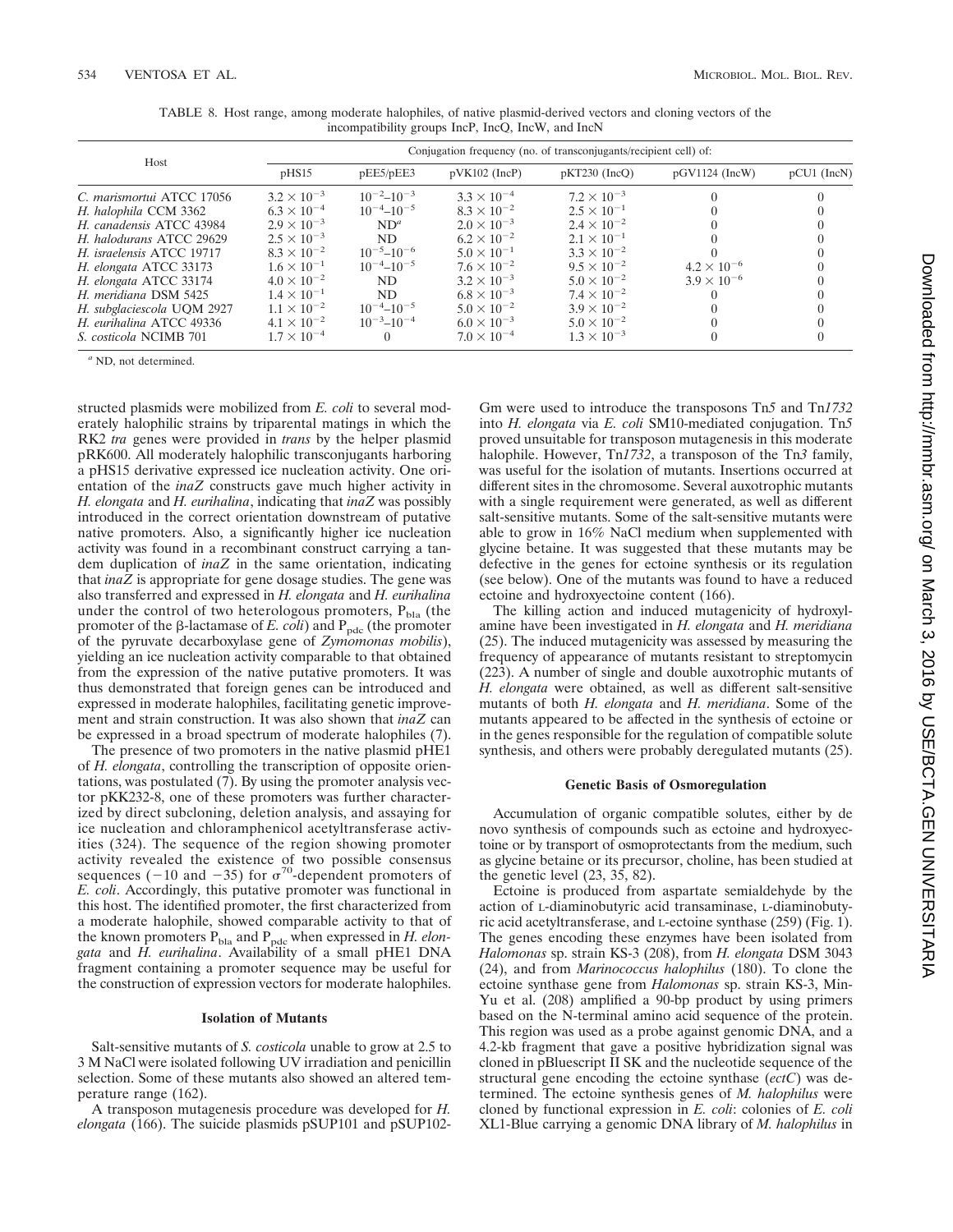the vector pHSG575 were screened on minimal medium with elevated salinity; one clone, carrying the recombinant plasmid pOSM1, was able to grow at 5% NaCl thanks to ectoine production. Sequencing of a 4.4-kb fragment of pOSM1 revealed three open reading frames involved in ectoine synthesis: *ectA*, encoding L-diaminobutyric acid acetyltransferase; *ectB*, encoding L-diaminobutyric acid transaminase; and *ectC*, encoding ectoine synthase. The *M. halophilus ectC* gene had 47% identity to the corresponding gene of *Halomonas* sp. strain KS-3 (208). The genes were osmoregulated in *E. coli*, as demonstrated by an increasing cytoplasmic ectoine concentration in response to salinity (180).

To identify the ectoine biosynthetic genes of *H. elongata* DSM 3043, Cánovas et al. (24) isolated mutants blocked in its synthesis. Two of these Tn*1732*-induced mutants accumulated ectoine precursors, as shown by 13C-NMR and mass spectroscopy. Mutant CHR62 accumulated low levels of diaminobutyric acid, while mutant CHR63 contained high concentrations of  $N$ - $\gamma$ -acetyldiaminobutyric acid, suggesting that strain CHR62 could be defective in the diaminobutyric acid acetyltransferase gene and strain CHR63 could be defective in the ectoine synthase gene. The genes were isolated by colony hybridization, using a 370-bp chromosomal fragment flanking the Tn*1732* insertion in mutant CHR63 as a probe against a genomic library of *H. elongata*. One cosmid clone thus identified was able to complement the mutations in both CHR62 and CHR63, confirming that it carried the wild-type genes encoding the enzymes for the synthesis of  $N-\gamma$ -acetyldiaminobutyric acid and ectoine. Preliminary data on the sequence of the isolated region revealed that the predicted protein encoded by the ectoine synthase gene of *H. elongata* is highly homologous to the corresponding protein sequences of *Halomonas* sp. strain KS-3 and *M. halophilus* (22). The organization of the ectoine synthesis genes in *H. elongata*, most probably contained in one operon, seems to differ from that in *M. halophilus* (22, 24).

The genes encoding the transport system for glycine betaine in *H. elongata* DSM 3043 have recently been isolated (22). For this purpose, a gene bank of this organism was transferred by conjugation to an *E. coli* strain unable to take up glycine betaine and transconjugants were selected for growth in minimal medium containing 0.75 M NaCl and 1 mM betaine. A number of cosmid clones carrying the genes for glycine betaine transport were obtained. To isolate the genes of the choline-betaine pathway of *H. elongata*, the same gene bank was used to complement *E. coli* MKH13 harboring plasmid pJB004 (carrying the *E. coli* choline transport *betT* gene). Three cosmid clones were isolated that conferred to MKH13(pJB004) the ability to oxidize choline to glycine betaine, as shown by thin-layer chromatography of cytoplasmic extracts of the transconjugants. The isolated region has been sequenced, showing that it contains three genes highly homologous to the *betI*, *betB*, and *betA* genes of *E. coli* (22).

At least in some bacteria, halotolerance may be linked to the presence of certain plasmids. Preliminary studies have indicated that when *H. elongata* was cured of its single plasmid, it lost its ability to grow in 3.4 M NaCl (351). Similarly, a euryhaline strain designated "*Spirillum luteum*" was able to grow at up to about 1.2 M salt. However, after plasmid curing by acriflavine treatment, growth could be obtained at up to about 0.7 M only. It was concluded that salt resistance in this organism is probably controlled by a plasmid (216, 217). It is to be regretted that these studies were not pursued in further depth.

## **BIOTECHNOLOGICAL APPLICATIONS**

Moderately halophilic bacteria have the potential for exciting and promising applications. Not only do many of them produce compounds of industrial interest (enzymes, polymers, and osmoprotectans), but also they possess useful physiological properties which can facilitate their exploitation for commercial purposes. First, most of them can grow at high salt concentrations (352), minimizing the risk of contamination. Second, they are easy to grow, and their nutritional requirements are simple: the majority can use a large range of compounds as their sole carbon and energy source (176). Moreover, as discussed above, many of the genetic tools developed for the nonhalophilic bacteria can be applied to the moderate halophiles, and hence their genetic manipulation seems relatively simple. In spite of all this, the moderately halophilic bacteria have not yet been used extensively for biotechnological purposes. In this section, we discuss some of the current industrial applications of these halophiles and emphasize some expected future developments.

#### **Fermented Foods**

*Tetragenococcus* strains are involved in the fermentation of soy sauce. In soy sauce manufacture, ground wheat and soy grains are suspended in water with about 19% NaCl and incubated for up to 9 months in the dark (172). Halophilic lactococci (*Tetragenococcus halophilus*) are used as starters for the fermentation and typically develop densities of up to  $10^8$  CFU/ ml in soy sauce mash with about 3 M NaCl (289, 331). *Tetragenococcus muriatianus* is involved in the preparation of fermented liver sauce (304).

In the preparation of Thai fish sauce (nam pla, a food condiment widely used in Southeast Asia), moderate halophiles and halotolerant bacteria are used (*Bacillus* spp., coryneform bacteria, and, more rarely, pseudomonads, most of these tolerating up to 20 to 30% salt). Extremely halophilic red archaea are also found during the process (326).

#### **Enzymes**

As described above, a number of extra- and intracellular enzymes from moderately halophilic bacteria have been isolated and characterized. These include hydrolases (amylases, nucleases, phosphatases, and proteases), which are currently of commercial interest. Nuclease H produced by "*M. varians* subsp. *halophilus*" may be useful for the industrial production of the flavoring agent  $5'$ -inosinic acid and  $5'$ -guanylic acid (140) by using a bioreactor system with a column of flocculated cells (241). Esterases with high affinity for short-chain esters are made by a strain of *H. elongata* growing in Danish bacon curing brines (118), and the isolation of novel *Bacillus* species such as *B. salexigens*, which produces an extracellular nuclease in saline medium (89), may also lead to the development of industrially promising processes.

#### **Compatible Solutes**

Moderate halophiles accumulate high cytoplasmatic concentrations of low-molecular-weight organic compounds to cope with the osmotic stress and to maintain positive turgor pressure. The ability to produce and accumulate high concentrations of these compounds makes moderate halophiles useful for the biotechnological production of these osmolytes. Some compatible solutes, especially glycine betaine and ectoines, have gained considerable attention in recent years, because they may be used as stress protectants (against high salinity,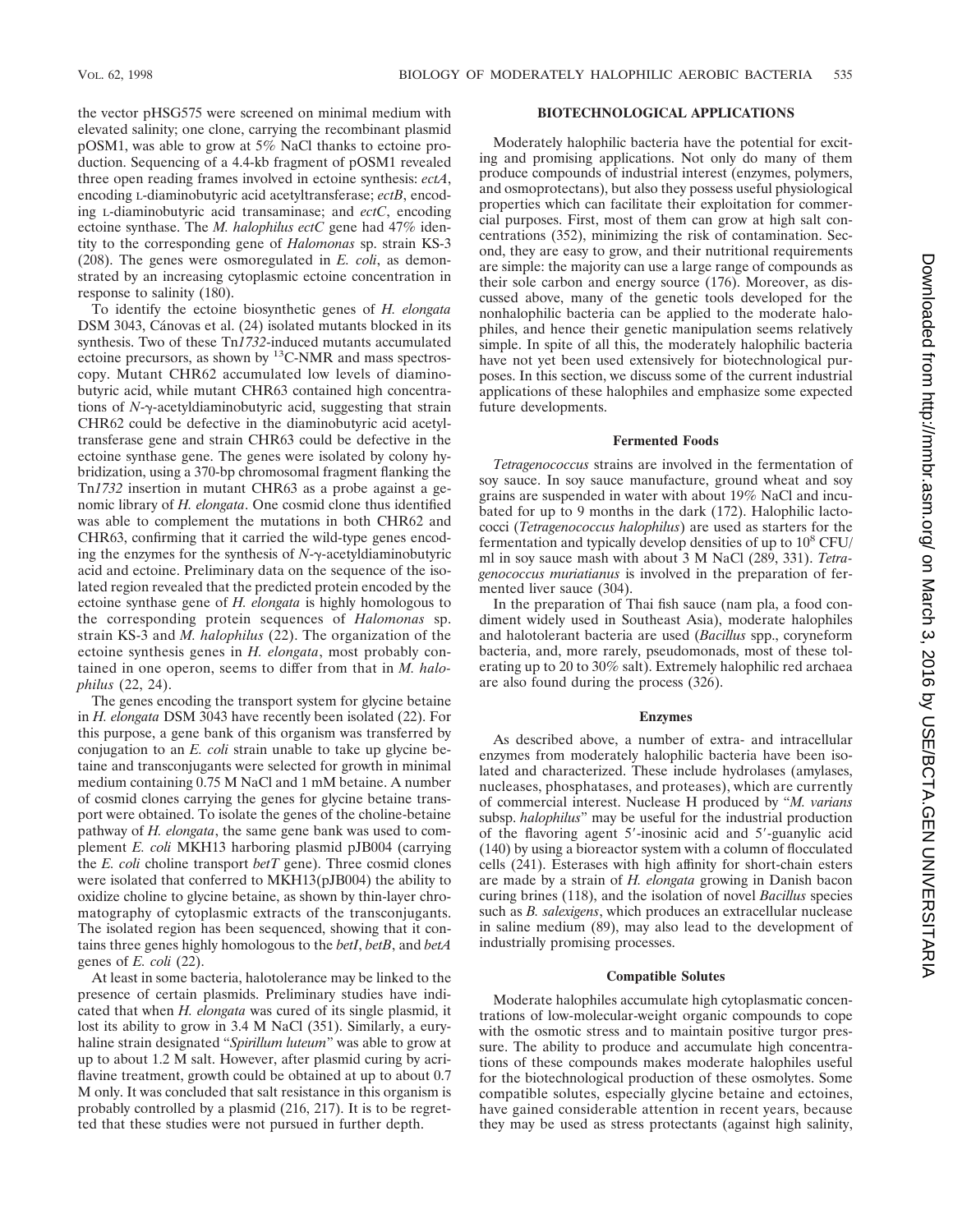thermal denaturation, desiccation, and freezing) and stabilizers of enzymes, nucleic acids, membranes and whole cells (80, 82, 181). The industrial use of these compounds in enzyme technology (biosensor technologies, PCR, etc.) and for pharmaceuticals and cosmetics is a most promising field (84–86, 346).

Ectoine and hydroxyectoine exert a remarkable protective effect on a number of labile enzymes such as lactate dehydrogenase and phosphofructokinase. In a study with several compatible solutes (glycine betaine, trehalose, glycerol, proline, ectoines, and sugars), hydroxyectoine showed the highest efficiency of protection of lactate dehydrogenase against freezethaw treatment and heat stress whereas ectoine was the most effective freeze-stabilizing agent for phosphofructokinase (80, 181). Ectoine and hydroxyectoine can as yet be produced only biologically. The production of ectoine for industrial purposes by using *H. halodenitrificans* has recently been established (325). Cells were grown in an anaerobic fed-batch fermentation process, in a synthetic medium with glycerol at high concentration as the carbon source. Once a high cell density was reached, ectoine was extracted by "bacterial milking", a process previously developed with *H. elongata*, in which an osmotic down-shock from 10 to 2% NaCl is employed, resulting in excretion of about 80% of the intracellular ectoine to the surrounding medium (88, 305). Subsequent exposure of the cells to a hyperosmotic shock (from 2 to 10% NaCl) restored the original level of ectoine in a period of 10 h. Thus, a yield of 2 g ectoine per liter of medium per day was obtained. Ectoine and hydroxyectoine can also be produced by the gram-positive moderate halophile *Marinococcus* strain M52. A maximum yield of 35.3 g per liter cell dry weight was reached (77). The use of a dialysis reactor, in which cells were grown in an inner chamber fed with fish peptone and glucose, resulted in a dramatic increase in yield: up to 132 g of cell dry weight with about 20% hydroxyectoine was obtained (164). Another organism used for the production of ectoine is the actinomycete *Nocardiopsis lucentensis* A5-1, isolated from a saline soil near Alicante, Spain (179, 371).

Advances in fermentation technology and genetic engineering of moderate halophiles will allow large amounts of these compatible solutes to become available. As stated above, the genes involved in the synthesis of ectoine and its regulation in halophilic bacteria have recently been cloned (24, 179, 207), opening the way to its overproduction. It may also enable the transfer of genes for salt and drought tolerance from moderate halophiles to agricultural crops, such as wheat, rice, and barley, enabling them to grow in more saline soils.

#### **Polymers**

Bacterial polysaccharides are of great value as enhancers of oil recovery because of their surfactant activity and bioemulsifying properties. Since the conditions in oil deposits are often saline, the use of salt-resistant surfactants may be advantageous. Pfiffner et al. (260) isolated more than 200 bacterial strains capable of producing extracellular polysaccharides from oilwells and oil well-associated environments. The predominant type was a facultative anaerobic, as yet unidentified *Bacillus* species, growing at up to 12% NaCl. It produced a polysaccharide with pseudoplastic behavior, resistant to shear and thermal degradation, and showing higher viscosities at dilute concentrations and elevated temperatures than commercial polymers such as xanthan gum. The polymer is a charged heteropolysaccharide containing glucose, arabinose, mannose, ribose, and small amounts of allose and glucosamine. Production was optimal under anaerobic conditions in media with 4 to 10% NaCl.

*H. eurihalina* F2-7 produces large amounts of an extracellular polyanionic polysaccharide (263). The polymer, consisting of 42% carbohydrates (mostly hexoses) and 15% protein, is a potent emulsifying agent, exhibiting pseudoplastic behavior. It forms gels of high viscosity at acid pH. In view of these properties, the polysaccharide (EPS V2-7) may find broad applications in pharmaceuticals, in the food industry, and in biodegradation processes (21). Having a high content in sulfate groups, this polysaccharide was shown to have remarkable in vitro immunomodulating activity, enhancing the proliferative effect of human lymphocytes as a response to the presence of the anti-CD3 monoclonal antibody in blood (258).

# **Degradation of Toxic Compounds**

Hypersaline waters and soils are often contaminated with heavy metals or other toxic compounds from anthropogenic sources. Hypersaline wastewaters are generated during the manufacture of chemicals such as pesticides, pharmaceuticals, and herbicides and during oil and gas recovery processes. Conventional microbiological treatment processes do not function at high salt concentrations, and therefore the use of moderately halophilic bacteria should be considered (250, 251).

Hydrocarbon-degrading moderate halophiles have been isolated from a variety of environments, including the Great Salt Lake (360) and Antarctic saline lakes (196). Woolard and Irvine (366) reported the utilization of a biofilm of a moderately halophilic bacterium isolated from a saltern at the Great Salt Lake, Utah, for the treatment of hypersaline wastewaters containing phenol. By using a batch biofilm reactor, more than 99% of the phenol was removed from a waste containing 15% salt. Benzoate and other aromatic compounds can be degraded by *H. halodurans* by cleavage of aromatic rings (291). A moderately halophilic bacterium isolated from a hypersaline spring in Utah degrades highly toxic organophosphorus compounds. The microorganism (strain JD6.5) grew at 2 to 24% salt and was tentatively identified as an *Alteromonas* strain (38). The enzyme responsible, organophosphorus acid anhydrase, was purified and characterized. Five additional halophilic bacteria, showing hydrolytic activity against several organophosphorus compounds and related chemicals, were isolated (37). Such enzymes may have considerable potential for the decontamination and mineralization of chemical warfare agents.

Moderate halophiles belonging to the family *Halomonadaceae* have been recently isolated from highly saline sites contaminated with the herbicide 2,4-dichlorophenoxyacetic acid; they were able to utilize chloroaromatic compounds as sources of carbon and energy. One of the isolates, strain I-18, showed high activities of catechol 1,2-dioxygenase, muconate cycloisomerase, and dienelactone hydrolase at about 1.0 M NaCl and pH 8.4 to 9.4 (185). This strain was also able to utilize other aromatic compounds including benzoic acid, 3-chlorobenzoic acid, and 4-chlorophenol.

# **Other Potential Applications**

Moderately halophilic bacteria may have numerous additional potential uses in biotechnology, yet to be exploited. (i) It has been claimed that moderate halophiles may be used to remove phosphate from saline environments, as a cheaper alternative to chemical approaches (275). (ii) Moderate halophiles could be used in the recovery of hypersaline waste brines derived from the olive oil industry and leather- or fur-curing processes. (iii) They may be screened for the production of bioactive compounds such as antibiotics. (iv) Biological surfac-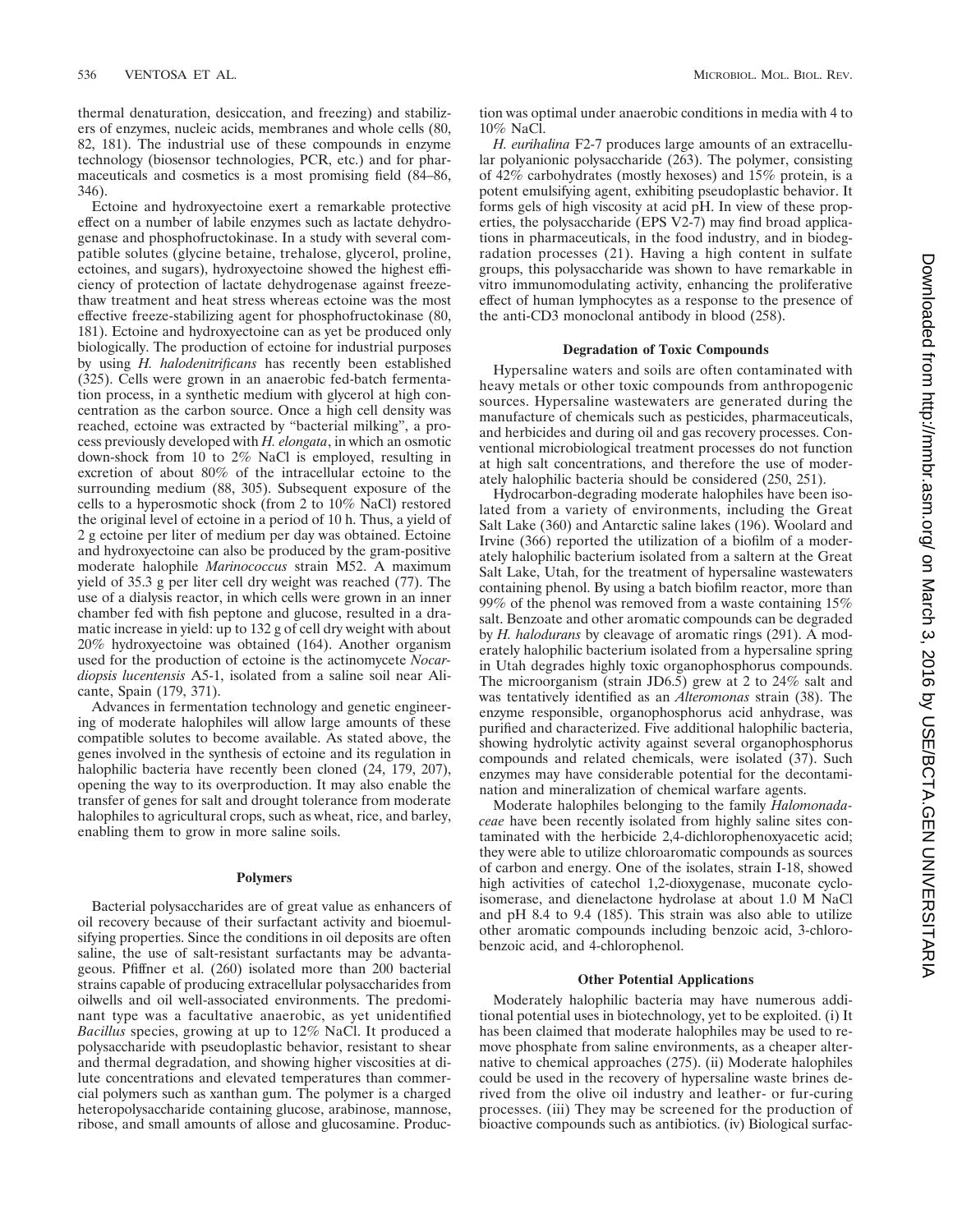tants derived from moderate halophiles may have a variety of applications in industry. Thus, Yakimov et al. (369) recently isolated a moderate halophile which synthesizes a novel glycolipid belonging to a powerful novel class of biosurfactants. The bacterium (strain MM1, a member of the *Halomonadaceae*) was isolated from saline water and sediment samples by enrichment on *n*-hexadecane. The purified surfactant is a powerful surface-active agent, showing a strong positive effect on chlorinated biphenyl degradation, probably due to the solubilization of these compounds in water. (v) New restriction endonucleases and other enzymes for molecular biological studies are expected to be present in microorganisms from hypersaline habitats and will be discovered and exploited. (vi) Many moderate halophiles produce orange or pink colonies, probably due to the production of carotenoids as a protective mechanisms against photooxidation processes. Carotenoids have major applications in the food industry as food-coloring agents and as additives in health food products. Therefore, investigations of the utilization of moderate halophiles as producers of carotenoids could be of great interest.

Finally, we may note that in the last few years, considerable economic effort has been made to facilitate the exploitation of the potentialities of extremophilic microorganisms such as moderate halophiles. Thus, in Europe, a consortium of 39 teams funded by the BIOTECH-Programme of the European Commission has recently finished a 3-year project aimed at isolating and/or selecting the extremophiles with the best potential for industry. In early 1997, a new project was initiated to utilize these microbes as cell factories for the production of commercially interesting compounds. It may be expected that the moderately halophilic bacteria will shortly be used routinely in biotechnology as their astonishing properties are increasingly exploited.

# **CONCLUSION AND FUTURE DIRECTIONS**

Studies carried out, specially during the last decade, have increased our current knowledge about different aspects of moderately halophilic bacteria, such as their physiology, ecology, taxonomy or phylogenetic relationships with other microorganisms, and, to a lesser extent, their genetics. Besides, there are several fields in which their industrial applications are more promising, and, as in the case of other extremophilic microorganisms, they have an important biotechnological potential as a source of compatible solutes, enzymes, and other compounds of industrial interest. Moreover, moderately halophilic bacteria constitute an excellent model for the molecular study of the osmoregulatory mechanisms that permit them to grow over a wide range of salt concentrations. This aspect has very exciting potentialities, such as, for instance, their possible application in agriculture to construct salt-resistant plants carrying procaryotic genes encoding enzymes for the synthesis of osmoprotective compounds. For all these studies, the availability of genetic tools and an in-depth knowledge of their molecular genetics will be necessary, and thus, this field could be identified currently as one of the most attractive for researchers.

Systematic and phylogenetic studies have defined a large number of species to be included within the moderately halophilic bacteria, distributed over at least half of the major phylogenetic branches of the bacteria. Molecular ecology techniques available nowadays should be used to determine in more detail the ecological distribution of these halophilic microorganisms and the roles they play in hypersaline environments, as well as their contribution to microbial transformation processes. The use of such techniques would enable the elucidation of the biodiversity of moderately halophilic bacteria and the identification of species that constitute the predominant populations in these extreme habitats.

## **ACKNOWLEDGMENTS**

We thank Carol D. Litchfield (Fairfax, Va.), Erwin A. Galinski (Münster), and Carmen Vargas (Seville) for critical reading of parts of the manuscript and invaluable comments. C. Vargas prepared some figures.

Work in the laboratory of A. Ventosa and J. J. Nieto was supported by grants from the Biotech Programme of the European Commission (Generic Projects "Biotechnology of Extremophiles" [grant BIO2- CT93-0273] and "Extremophiles as Cell Factories" [grant BIO4-CT96- 0488]), the Ministerio de Educación y Ciencia, Spain (grants PB93-0920 and BIO97-1876-CE), and Junta de Andalucía. A. Oren acknowledges the United States—Israel Binational Science Foundation (BSF, Jerusalem, Israel; grant 95-00027).

#### **REFERENCES**

- 1. **Adams, R., J. Bygraves, M. Kogut, and N. J. Russell.** 1987. The role of osmotic effects in haloadaptation of *Vibrio costicola*. J. Gen. Microbiol. **133:** 1861–1870.
- 2. **Adams, R. L., M. Kogut, and N. J. Russell.** 1990. The effect of salinity on growth and lipid composition of a moderately halophilic Gram-negative bacterium HX. Biochem. Cell Biol. **68:**249–254.
- 3. **Adams, R. L., and N. J. Russell.** 1992. Interactive effects of salt concentration and temperature on growth and lipid composition in the moderately halophilic bacterium *Vibrio costicola*. Can. J. Microbiol. **38:**823–827.
- 4. **Adkins, J. P., M. T. Madigan, L. Mandelco, C. R. Woese, and R. S. Tanner.** 1993. *Arhodomonas aquaeolei* gen. nov., sp. nov., an aerobic halophilic bacterium isolated from a subterranean brine. Int. J. Syt. Bacteriol. **43:**514– 520.
- 5. **Ahonkhai, I., M. Kamekura, and D. J. Kushner.** 1989. Effects of salts on the aspartate transcarbamylase of a halophilic eubacterium, *Vibrio costicola*. Biochem. Cell Biol. **67:**666–669.
- 6. **Al-Tai, A. M., and J.-S. Ruan.** 1994. *Nocardiopsis halophila* sp. nov., a new halophilic actinomycete isolated from soil. Int. J. Syst. Bacteriol. **44:**474– 478.
- 7. **Arvantis, N., C. Vargas, G. Tegos, A. Perysinakis, J. J. Nieto, A. Ventosa, and C. Drainas.** 1995. Development of a gene reporter system in moderately halophilic bacteria by employing the ice nucleation gene of *Pseudomonas syringae*. Appl. Environ. Microbiol. **61:**3821–3825.
- 8. **Azachi, M., A. Oren, P. Gurevich, S. Sarig, and Y. Henis.** 1995. Transformation of formaldehyde by a *Halomonas* sp. Can. J. Microbiol. **41:**548–553.
- 9. **Baxter, R. M., and N. E. Gibbons.** 1954. The glycerol dehydrogenases of *Pseudomonas salinaria*, *Vibrio costicolus*, and *Escherichia coli* in relation to bacterial halophilism. Can. J. Biochem. Physiol. **32:**206–217.
- 10. **Baxter, R. M., and N. E. Gibbons.** 1956. Effects of sodium and potassium chloride on certain enzymes of *Micrococcus halodenitrificans* and *Pseudomonas salinaria*. Can. J. Microbiol. **2:**599–606.
- 11. **Bengis-Garber, C., and D. J. Kushner.** 1981. Purification and properties of 5'-nucleotidase from the membrane of Vibrio costicola, a moderately halophilic bacterium. J. Bacteriol. **146:**24–32.
- 12. **Bengis-Garber, C., and D. J. Kushner.** 1982. Role of membrane-bound 59-nucleotidase in nucleotide uptake by the halophile *Vibrio costicola*. J. Bacteriol. **149:**808–815.
- 13. Bennloch, S., S. G. Acinas, A. J. Martínez-Murcia, and F. Rodríguez-**Valera.** 1996. Description of prokaryotic biodiversity along the salinity gradient of a multipond solar saltern by direct PCR amplification of 16S rDNA. Hydrobiologia **329:**19–31.
- 14. **Bennloch, S., A. J. Martı´nez-Murcia, and F. Rodrı´guez-Valera.** 1995. Sequencing of bacterial and archaeal 16S rRNA genes directly amplified from a hypersaline environment. Syst. Appl. Microbiol. **18:**574–581.
- 15. **Bernard, T., M. Jebbar, Y. Rassouli, S. Himdi-Kabbab, J. Hamelin, and C. Blanco.** 1993. Ectoine accumulation and osmotic regulation in *Brevibacterium linens*. J. Gen. Microbiol. **139:**129–136.
- 16. **Brisou, J., D. Courtois, and F. Denis.** 1974. Microbiological study of a hypersaline lake in French Somaliland. Appl. Microbiol. **27:**819–822.
- 17. **Brown, A. D.** 1976. Microbial water stress. Bacteriol. Rev. **40:**803–846.
- 18. **Bylund, J. E., J. K. Dyer, D. E. Feely, and E. L. Martin.** 1990. Alkaline and acid phosphatases from the extensively halotolerant bacterium *Halomonas elongata*. Curr. Microbiol. **20:**125–131.
- 19. **Bylund, J. E., J. K. Dyer, T. L. Thompson, and E. L. Martin.** 1991. Alanine dehydrogenase activity of the extensively halotolerant eubacterium *Halomonas elongata*. Microbios **66:**45–53.
- 20. **Calvo, C., A. G. de la Paz, V. Bejar, E. Quesada, and A. Ramos-Cormenzana.** 1988. Isolation and characterization of phage F9-11 from a lysogenic *Deleya halophila* strain. Curr. Microbiol. **17:**49–53.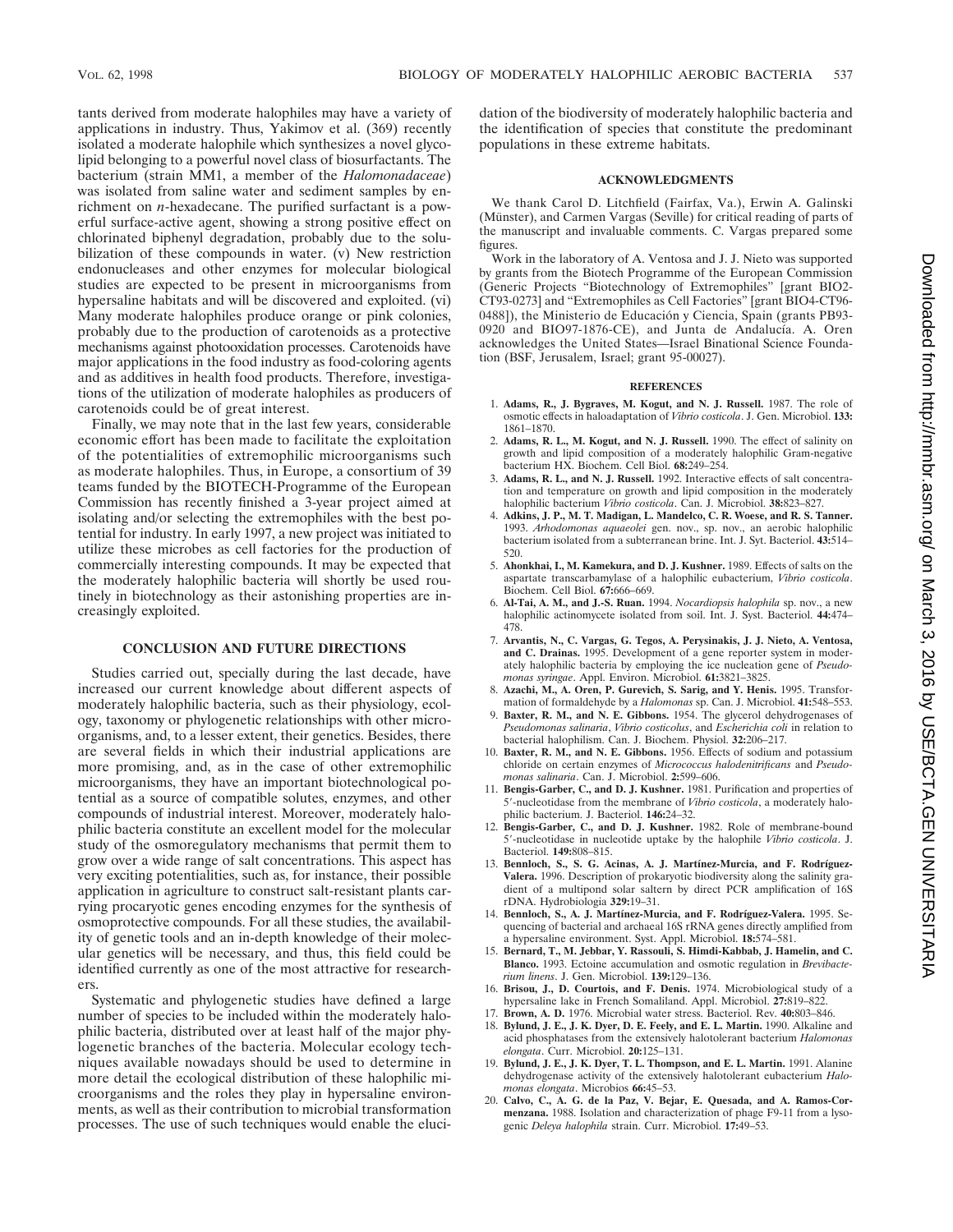- 21. **Calvo, C., M. R. Ferrer, F. Martı´nez-Chewca, V. Bejar, and E. Quesada.** 1995. Some rheological properties of the extracellular polysaccharide produced by *Volcaniella eurihalina* F2-7. Appl. Biochem. Biotechnol. **55:**45–54.
- 22. Cánovas, D. Unpublished results.
- 23. **Ca´novas, D., C. Vargas, L. N. Csonka, A. Ventosa, and J. J. Nieto.** 1996. Osmoprotectants in *Halomonas elongata*: high-affinity betaine transport system and choline-betaine pathway. J. Bacteriol. **178:**7221–7226.
- 24. **Ca´novas, D., C. Vargas, F. Iglesias-Guerra, L. Csonka, D. Rhodes, A. Ventosa, and J. J. Nieto.** 1997. Isolation and characterization of salt-sensitive mutants of the moderate halophile *Halomonas elongata* and cloning of the ectoine synthesis genes. J. Biol. Chem. **272:**25794–25801.
- 25. **Ca´novas, D., C. Vargas, A. Ventosa, and J. J. Nieto.** 1997. Salt sensitive and auxotrophic mutants of *Halomonas elongata* and *H. meridiana* by use of hydroxylamine mutagenesis. Curr. Microbiol. **34:**85–90.
- 26. **Cazzulo, J. J.** 1978. The adenosine triphosphatase from the moderate halophile, *Vibrio costicola*, p. 447–451. *In* S. R. Caplan and M. Ginzburg (ed.), Energetics and structure of halophilic microorganisms. Elsevier/ North-Holland Biomedical Press, Amsterdam, The Netherlands.
- 27. **Cazzulo, J. J.** 1979. Las bacterias halofilas moderadas. Rev. Argent. Microbiol. **11:**118–128.
- 28. **Chan, K., O. C. Leung, and L. H. Lee.** 1979. Influence of temperature on ionic sparing effect and cell-associated cations in the moderate halophile, *Micrococcus varians* var. *halophilus*. Microbios **24:**81–91.
- 29. **Choquet, C. G., I. Ahonkhai, M. Klein, and D. J. Kushner.** 1991. Formation and role of glycine betaine in the moderate halophile *Vibrio costicola*. Arch. Microbiol. **155:**153–158.
- 30. **Choquet, C. G., M. Kamekura, and D. J. Kushner.** 1989. In vitro protein synthesis by the moderate halophile *Vibrio costicola*: site of action of Cl<sup>-</sup> ions. J. Bacteriol. **171:**880–886.
- 31. **Christian, J. H. B., and J. A. Waltho.** 1962. Solute concentrations within cells of halophilic and non-halophilic bacteria. Biochim. Biophys. Acta **65:** 506–508.
- 32. **Ciulla, R. A., M. R. Diaz, B. F. Taylor, and M. F. Roberts.** 1997. Organic osmolytes in aerobic bacteria from Mono Lake, an alkaline, moderately hypersaline environment. Appl. Environ. Microbiol. **63:**220–226.
- 33. **Claus, D., F. Fahmay, H. J. Rolf, and N. Torunoglu.** 1983. *Sporosarcina halophila* sp. nov., an obligate, slightly halophilic bacterium from salt marsh soils. Syst. Appl. Bacteriol. **4:**496–506.
- 34. **Coronado, M.-J., C. Vargas, H. J. Kunte, E. A. Galinski, A. Ventosa, and J. J. Nieto.** 1995. Influence of salt concentration on the susceptibility of moderately halophilic bacteria to antimicrobials and its potential use for genetic transfer studies. Curr. Microbiol. **31:**365–371.
- 35. **Cummings, S. P., and D. J. Gilmour.** 1995. The effect of NaCl on the growth of *Halomonas* species: accumulation and utilization of compatible solutes. Microbiology **141:**1413–1418.
- 36. **Cummings, S. P., M. P. Williamson, and D. J. Gilmour.** 1993. Turgor regulation in a novel *Halomonas* species. Arch. Microbiol. **160:**319–323.
- 37. **DeFrank, J. J., W. T. Beaudry, T. C. Cheng, S. P. Harvey, A. N. Stroup, and L. L. Szafraniec.** 1993. Screening of halophilic bacteria and *Alteromonas* species for organophosphorus hydrolyzing enzyme activity. Chem. Biol. Interact. **87:**141–148.
- 38. **DeFrank, J. J., and T. Cheng.** 1991. Purification and properties of an organophosphorus acid anhydrase from a halophilic bacterial isolate. J. Bacteriol. **173:**1938–1943.
- 39. Del Moral, A., B. Prado, E. Quesada, T. García, R. Ferrer, and A. Ramos-**Cormenzana.** 1988. Numerical taxonomy of moderately halophilic Gramnegative rods from an inland saltern. J. Gen. Microbiol. **134:**733–741.
- 40. **Del Moral, A., E. Quesada, V. Bejar, and A. Ramos-Cormenzana.** 1987. Evolution of bacterial flora from a subterranean saline well by gradual salinity changes in enrichment media. J. Appl. Bacteriol. **62:**465–471.
- 41. **Del Moral, A., E. Quesada, and A. Ramos-Cormenzana.** 1987. Distribution and types of bacteria isolated from an inland saltern. Ann. Microbiol. **138:** 59–66.
- 42. **Del Moral, A., E. Roldan, J. Navarro, M. Monteoliva-Sanchez, and A. Ramos-Cormenzana.** 1987. Formation of calcium carbonate crystals by moderately halophilic bacteria. Geomicrobiol. J. **5:**79–87.
- 43. Del Moral, A., J. Severin, A. Ramos-Cormenzana, H. G. Trüper, and E. A. **Galinski.** 1994. Compatible solutes in new moderately halophilic isolates. FEMS Microbiol. Lett. **122:**165–172.
- 44. **Del Moral, A., M. J. Valderrama, M. R. Ferrer, F. Pera`n, E. Quesada, and A. Ramos-Cormenzana.** 1991. Effect of external salinity changes on cellular composition of some ions and amino acids in *Deleya halophila*. Res. Microbiol. **142:**103–107.
- 45. De Médicis, E. 1986. Magnesium, manganese and mutual depletion systems in halophilic bacteria. FEMS Microbiol. Rev. **37:**137–143.
- 46. **De Me´dicis, E., J. Paquette, J.-J. Gauthier, and D. Shapcott.** 1986. Magnesium and manganese content of halophilic bacteria. Appl. Environ. Microbiol. **52:**567–573.
- 47. De Médicis, E., and B. Rossignol. 1977. Pyruvate kinase from the moderate halophile, *Vibrio costicola*. Can. J. Biochem. **55:**825–833.
- 48. **De Médicis, E., and B. Rossignol.** 1979. The halophilic properties of pyru-

vate kinase from *Vibrio costicola*, a moderate halophile. Experientia **35:** 1546–1547.

- 49. **Denariaz, G., W. J. Payne, and J. Le Gall.** 1989. A halophilic denitrifier, *Bacillus halodenitrificans* sp. nov. Int. J. Syst. Bacteriol. **39:**145–151.
- 50. **Deutch, C. E.** 1994. Characterization of a novel salt-tolerant *Bacillus* sp. from the nasal cavities of desert iguanas. FEMS Microbiol. Lett. **121:**55–60.
- 51. **Diaz, M. R., and B. F. Taylor.** 1996. Metabolism of methylated osmolytes by aerobic bacteria from Mono Lake, a moderately alkaline environment. FEMS Microbiol. Ecol. **19:**239–247.
- 52. **Dobson, S. J., R. R. Colwell, T. A. McMeekin, and P. D. Franzmann.** 1993. Direct sequencing of the polymerase chain reaction-amplified 16S rRNA gene of *Flavobacterium gondwanense* sp. nov. and *Flavobacterium salegens* sp. nov., two new species from a hypersaline Antarctic lake. Int. J. Syst. Bacteriol. **43:**77–83.
- 53. **Dobson, S. J., and P. D. Franzmann.** 1996. Unification of the genera *Deleya* (Baumann et al. 1983), *Halomonas* (Vreeland et al. 1980), and *Halovibrio* (Fendrich 1988) and the species *Paracoccus halodenitrificans* (Robinson and Gibbons 1952) into a single genus, *Halomonas*, and placement of the genus *Zymobacter* in the family *Halomonadaceae*. Int. J. Syst. Bacteriol. **46:** 550–558.
- 54. **Dobson, S. J., S. R. James, P. D. Franzmann, and T. A. McMeekin.** 1990. Emended description of *Halomonas halmophila* (NCBM 1971T). Int. J. Syst. Bacteriol. **40:**462–463.
- 55. **Dobson, S. J., S. R. James, P. D. Franzmann, and T. A. McMeekin.** 1991. A numerical taxonomic study of some pigmented bacteria isolated from Organic Lake, an Antarctic hypersaline lake. Arch. Microbiol. **156:**56–61.
- 56. **Dobson, S. J., T. A. McMeekin, and P. D. Franzmann.** 1993. Phylogenetic relationships between some members of the genera *Deleya*, *Halomonas*, and *Halovibrio*. Int. J. Syst. Bacteriol. **43:**665–673.
- 57. **Doronina, N. V., and Y. A. Trotsenko.** 1997. Aerobic methylotrophic bacterial communities of hypersaline ecosystems. Microbiology **66:**130–136.
- 58. **Duckworth, A. W., W. D. Grant, B. E. Jones, and R. van Steenbergen.** 1996. Phylogenetic diversity of solar lake alkaliphiles. FEMS Microbiol. Ecol. **19:** 181–191.
- 59. **Economou, A., A. Roussis, D. Milioni, and P. Katinakis.** 1989. Patterns of protein synthesis in the moderately halophilic bacterium *Deleya halophila* in response to sudden changes in external salinity. FEMS Microbiol. Ecol. **62:**  $103 - 110$ .
- 60. **Elazari-Volcani, B.** 1940. Ph.D. thesis. The Hebrew University of Jerusalem, Jerusalem. (In Hebrew.)
- 61. **Falkenberg, P., A. T. Matheson, and C. F. Rollin.** 1976. The properties of ribosomal proteins from a moderate halophile. Biochim. Biophys. Acta **434:** 474–482.
- 62. **Falkenberg, P., M. Yaguchi, C. F. Rollin, A. T. Matheson, and R. Wydro.** 1979. The N-terminal sequence of the ribosomal 'A' protein from two moderate halophiles, *Vibrio costicola* and an unidentified moderate (NRCC 41227). Biochim. Biophys. Acta **578:**207–215.
- 63. **Falkenberg, P., M. Yaguchi, C. Roy, M. Zucker, and A. T. Matheson.** 1986. The primary structure of the ribosomal A-protein (L12) from the moderate halophile NRCC 41227. Biochem. Cell Biol. **64:**675–680.
- 64. **Farrow, J. A. E., C. Ash, S. Wallbanks, and M. D. Collins.** 1992. Phylogenetic analysis of the genera *Planococcus*, *Marinococcus* and *Sporosarcina* and their relationships to members of the genus *Bacillus*. FEMS Microbiol. Lett. **93:**167–172.
- 65. **Fendrich, C.** 1988. *Halovibrio variabilis* gen. nov. sp. nov., *Pseudomonas halophila* sp. nov. and a new halophilic aerobic coccoid eubacterium from Great Salt Lake, Utah. Syst. Appl. Microbiol. **11:**36–43.
- 66. **Fendrich, C., and B. Schink.** 1988. Degradation of glucose, glycerol and acetate by aerobic bacteria in surface water of Great Salt Lake, Utah, USA. Syst. Appl. Microbiol. **11:**94–96.
- 67. **Fernandez-Castillo, R., C. Vargas, J. J. Nieto, A. Ventosa, and F. Ruiz-Berraquero.** 1992. Characterization of a plasmid from moderately halophilic eubacteria. J. Gen. Microbiol. **138:**1133–1137.
- 68. **Ferrer, M. R., J. Quevedo-Sarmiento, V. Bejar, R. Delgado, A. Ramos-Cormenzana, M. A. Rivadeneyra.** 1988. Calcium carbonate formation by *Deleya halophila*: effect of salt concentration and incubation temperature. Geomicrobiol. J. **6:**49–57.
- 69. **Ferrer, M. R., J. Quevedo-Sarmiento, M. A. Rivadeneyra, V. Bejar, R. Delgado, and A. Ramos-Cormenzana.** 1988. Calcium carbonate precipitation by two groups of moderately halophilic microorganisms at different temperatures and salt concentrations. Curr. Microbiol. **17:**221–227.
- 70. **Flannery, W. L., and D. M. Kennedy.** 1962. The nutrition of *Vibrio costicola*. I. A simplified synthetic medium. Can. J. Microbiol. **8:**923–928.
- 71. **Forsyth, M. P., and D. J. Kushner.** 1970. Nutrition and distribution of salt response in populations of moderately halophilic bacteria. Can. J. Microbiol. **16:**253-
- 72. **Forsyth, M. P., D. B. Shindler, M. B. Gochnauer, and D. J. Kushner.** 1971. Salt tolerance of intertidal marine bacteria. Can. J. Microbiol. **17:**825–828.
- 73. **Franzmann, P. D.** 1991. The microbiota of saline lakes of the Vestfold Hills, Antarctica, p. 9–14. *In* F. Rodriguez-Valera (ed.), General and applied aspects of halophilic microorganisms. Plenum Press, New York, N.Y.
- 74. **Franzmann, P. D., H. R. Burton, and T. A. McMeekin.** 1987. *Halomonas*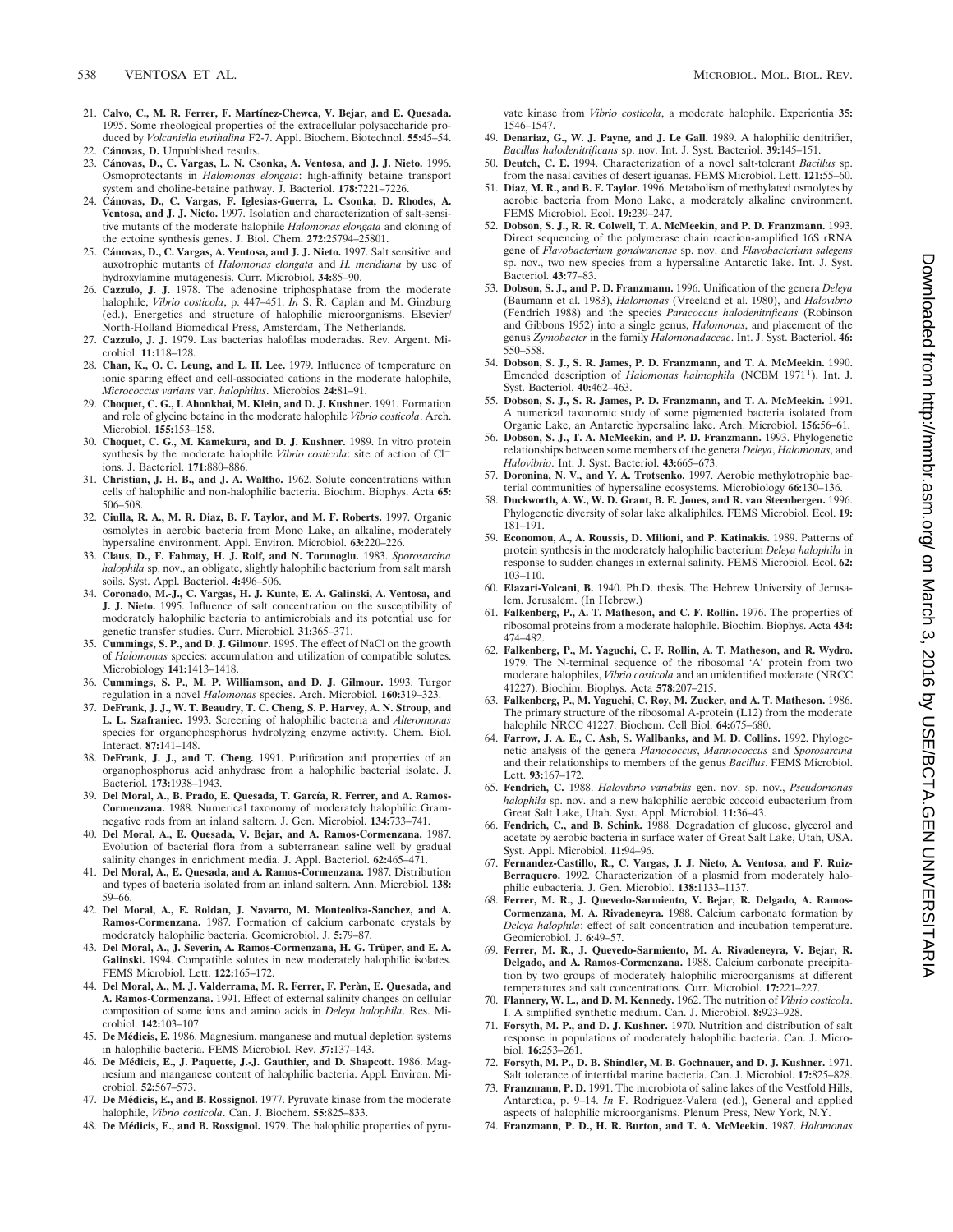*subglaciescola*, a new species of halotolerant bacteria isolated from Antarctica. Int. J. Syst. Bacteriol. **37:**27–34.

- 75. **Franzmann, P. D., and B. J. Tindall.** 1990. A chemotaxonomic study of members of the family *Halomonadaceae*. Syst. Appl. Microbiol. **13:**142–147.
- 76. **Franzmann, P. D., U. Wehmeyer, and E. Stackebrandt.** 1988. *Halomonadaceae* fam. nov., a new family of the class *Proteobacteria* to accommodate the genera *Halomonas* and *Deleya*. Syst. Appl. Microbiol. **11:**16–19.
- 77. **Frings, E., T. Sauer, and E. A. Galinski.** 1995. Production of hydroxyectoine: high cell-density cultivation and osmotic downshock of *Marinococcus* strain M52. J. Biotechnol. **43:**53–61.
- 78. **Fritze, D.** 1996. *Bacillus haloalkaliphilus* sp. nov. Int. J. Syst. Bacteriol. **46:** 98–101.
- 79. **Galinski, E. A.** 1989. The potential use of halophilic bacteria for the production of organic chemicals and enzyme protective agents, p. 375–379. *In* M. S. Da Costa, J. C. Duarte, and R. A. D. Williams (ed.), Microbiology of extreme environments and its potential for biotechnology. Elsevier Applied Science, London, United Kingdom.
- 80. **Galinski, E. A.** 1993. Compatible solutes of halophilic eubacteria: molecular principles, water-solute interaction, stress protection. Experientia **49:**487– 496.
- 81. **Galinski, E. A.** 1994. Halophile and halotolerante Eubakterien, p. 89–112. *In* K. Hausmann and B. P. Kremer (ed.), Extremophile Mikroorganismen in ausgefallenen Lebensräumen. VHC, Weinheim, Germany.
- 82. **Galinski, E. A.** 1995. Osmoadaptation in bacteria. Adv. Microb. Physiol. **37:** 273–328.
- 83. **Galinski, E. A.** Personal communication.
- 84. **Galinski, E. A., and K. Lippert.** 1991. Novel compatible solutes and their potential application as stabilizers in enzyme technology, p. 351–358. *In* F. Rodriguez-Valera (ed.), General and applied aspects of halophilic microorganisms. Plenum Press, New York, N.Y.
- 85. **Galinski, E. A., and P. Louis.** 1998. Compatible solutes: ectoine production and gene expression, p. 187–202. *In* A. Oren (ed.), Microbiology and biogeochemistry of hypersaline environments. CRC Press, Inc., Boca Raton, Fla.
- 86. **Galinski, E. A., and B. J. Tindall.** 1992. Biotechnological prospects for halophiles and halotolerant micro-organisms, p. 76–114. *In* R. A. Herbert and R. J. Sharp (ed.), Molecular biology and biotechnology of extremophiles. Blackie, Glasgow, United Kingdom.
- 87. Galinski, E. A., and H. G. Trüper. 1994. Microbial behaviour in saltstressed ecosystems. FEMS Microbiol. Rev. **15:**95–108.
- 88. Galinski, E. A., H. G. Trüper, and T. Sauer. 1993. European patent application EP93/03687 (CI,C12P1/00).
- 89. **Garabito, M. J., D. R. Arahal, E. Mellado, M. C. Ma´rquez, and A. Ventosa.** 1997. *Bacillus salexigens* sp. nov., a new moderately halophilic *Bacillus* species. Int. J. Syst. Bacteriol. **47:**735–741.
- 90. **Garcia, M. T., J. J. Nieto, A. Ventosa, and F. Ruiz-Berraquero.** 1987. The susceptibility of the moderate halophile *Vibrio costicola* to heavy metals. J. Appl. Bacteriol. **63:**63–66.
- 91. **Garcia, M. T., A. Ventosa, F. Ruiz-Berraquero, and M. Kocur.** 1987. Taxonomic study and amended description of *Vibrio costicola*. Int. J. Syst. Bacteriol. **37:**251–256.
- 92. **Garcia de la Paz, A. M., A. Perez Martinez, C. Calvo Sainz, and A. Ramos Cormenzana.** 1989. Isolation and characterisation of bacteriophages active on moderately halophilic microorganisms, p. 425. *In* M. S. Da Costa, J. C. Duarte, and R. A. D. Williams (ed.), Microbiology of extreme environments and its potential for biotechnology. Elsevier Applied Science, London, United Kingdom.
- 93. Ghandbhir, M., I. Rasched, P. Marlière, and R. Mutzel. 1995. Convergent evolution of amino acid usage in archaebacterial and eubacterial lineages adapted to high salt. Res. Microbiol. **146:**113–120.
- 94. Gilboa, H., M. Kogut, S. Chalamish, R. Regev, Y. Avi-Dor, and N. J. Russell. 1991. Use of <sup>23</sup>Na nuclear magnetic resonance spectroscopy to determine the true intracellular concentration of free sodium in a halophilic eubacterium. J. Bacteriol. **173:**7021–7023.
- 95. **Gochnauer, M. B., G. G. Leppard, P. Komaratat, M. Kates, T. Novitsky, and D. J. Kushner.** 1975. Isolation and characterization of *Actinopolyspora halophila*, gen. et sp. nov., an extremely halophilic actinomycete. Can. J. Microbiol. **21:**1500–1511.
- 96. **Goel, U., T. Kauri, H.-W. Ackermann, and D. J. Kushner.** 1996. A moderately halophilic *Vibrio* from a Spanish saltern and its lytic bacteriophage. Can. J. Microbiol. **42:**1015–1023.
- 97. **Goldberg, M., and H. Gilboa.** 1978. Sodium exchange between two sites. The binding of sodium to halotolerant bacteria. Biochim. Biophys. Acta **538:**268–283.
- 98. **Goldberg, M., M. Rizk, and H. Gilboa.** 1983. Lithium nuclear magnetic resonance measurements in halotolerant bacterium B<sub>a1</sub>. Biochim. Biophys. Acta **763:**35–40.
- 99. **Grant, M. A., S. E. Cronin, and L. I. Hochstein.** 1984. Solubilization and resolution of the membrane-bound nitrite reductase from *Paracoccus halodenitrificans* into nitrite and nitric oxide reductases. Arch. Microbiol. **140:** 183–186.
- 100. **Grant, M. A., and L. I. Hochstein.** 1984. A dissimilatory nitrite reductase in

*Paracoccus halodenitrificans*. Arch. Microbiol. **137:**79–84.

- 101. **Grant, W. D.** 1991. General view of halophiles, p. 15–37. *In* K. Horikoshi and W. D. Grant (ed.), Superbugs. Microorganisms in extreme environments. Japan Scientific Societies Press, Tokyo, Japan.
- 102. **Grant, W. D., and W. E. Mwatha.** 1989. Bacteria from alkaline, saline environments, p. 64–67. *In* T. Hattori, Y. Ishida, Y. Maruyama, R. Y. Morita, and A. Uchida (ed.), Recent advances in microbial ecology. Japan Scientific Societies Press, Tokyo, Japan.
- 103. **Greenberg, E. P., and E. Canale-Parola.** 1976. *Spirochaeta halophila* sp. nov., a fermentative anaerobic bacterium from a high-salinity pond. Arch. Microbiol. **110:**185–194.
- 104. **Guixa-Boixareu, N., J. I. Caldero´n-Paz, M. Heldal, G. Bratbak, and C.** Pedrós-Alió. 1996. Viral lysis and bacterivory as prokaryotic loss factors along a salinity gradient. Aquat. Microb. Ecol. **11:**215–227.
- 105. **Hamaide, F., D. J. Kushner, and G. D. Sprott.** 1983. Proton motive force and Na<sup>+</sup>/H<sup>+</sup> antiport in a moderate halophile. J. Bacteriol. **156:**537–544.
- 106. **Hamaide, F., D. J. Kushner, and G. D. Sprott.** 1985. Proton circulation in *Vibrio costicola*. J. Bacteriol. **161:**681–686.
- 107. **Hamaide, F., G. D. Sprott, and D. J. Kushner.** 1984. Energetics of sodiumdependent  $\alpha$ -aminoisobutyric acid transport in the moderate halophile *Vibrio costicola*. Biochim. Biophys. Acta **766:**77–87.
- 108. **Hamaide, F., G. D. Sprott, and D. J. Kushner.** 1984. Energetic basis of development of salt-tolerant transport in a moderately halophilic bacterium, *Vibrio costicola*. Arch. Microbiol. **140:**231–235.
- 109. **Hamana, K.** 1997. Polyamine distribution patterns within the families Aeromonadaceae, Vibrionaceae, Pasteurellaceae, and Halomonadaceae, and related genera of the gamma subclass of the *Proteobacteria*. J. Gen. Appl. Microbiol. **43:**49–59.
- 110. **Hanna, K., C. Bengis-Garber, D. J. Kushner, M. Kogut, and M. Kates.** 1984. The effect of salt concentration on the phospholipid and fatty acid composition of the moderate halophile *Vibrio costicola*. Can. J. Microbiol. **30:**669–675.
- 111. **Hao, M. V., M. Kocur, and K. Komagata.** 1984. *Marinococcus* gen. nov., a new genus for motile cocci with meso-diaminopimelic acid in the cell walls; and *Marinococcus albus* sp. nov., and *Marinococcus halophilus* (Novitsky and Kushner) comb. nov. J. Gen. Appl. Microbiol. **30:**449–459.
- 112. **Hara, H., A. Hyono, S. Kuriyama, I. Yano, and M. Masui.** 1980. ESR studies on the membrane properties of a moderately halophilic bacterium. II. Effect of extreme growth conditions on liposome properties. J. Biochem. **88:**1275–1282.
- 113. **Hara, H., and M. Masui.** 1985. Effect of NaCl concentration on the synthesis of membrane phospholipid in a halophilic bacterium. FEMS Microbiol. Ecol. **31:**279–282.
- 114. **Hart, D. J., and R. H. Vreeland.** 1988. Changes in the hydrophobic-hydrophilic cell surface character of *Halomonas elongata* in response to NaCl. J. Bacteriol. **170:**132–135.
- 115. **Hebert, A. M., and R. H. Vreeland.** 1987. Phenotypic comparison of halotolerant bacteria: *Halomonas halodurans* sp. nov., nom. rev., comb. nov. Int. J. Syst. Bacteriol. **37:**347–350.
- 116. **Henis, Y., and J. Eren.** 1963. Preliminary studies on the microflora of a highly saline soil. Can. J. Microbiol. **9:**902–904.
- 117. **Higa, A. I., and J. J. Cazzulo.** 1978. The adenosine triphosphatase from the moderate halophile, *Vibrio costicola*. FEMS Microbiol. Lett. **3:**157–160.
- 118. **Hinrichsen, L. L., M. C. Montel, and R. Talon.** 1994. Proteolytic and lipolytic activities of *Micrococcus roseus*, *Halomonas elongata* and *Vibrio* sp. isolated from Danish bacon curing brines. Int. J. Food Microbiol. **22:**115– 126.
- 119. **Hipkiss, A. P., D. W. Armstrong, and D. J. Kushner.** 1980. Protein turnover in a moderately halophilic bacterium. Can. J. Microbiol. **26:**196–203.
- 120. **Hiramatsu, T., Y. Ohno, H. Hara, S. Toriyama, I. Yano, and M. Masui.** 1978. Salt-dependent change of cell envelope components of a moderately halophilic bacterium, *Pseudomonas halosaccharolytica*, p. 515–520. *In* S. R. Caplan and M. Ginzburg (ed.), Energetics and structure of halophilic microorganisms. Elsevier/North-Holland Biomedical Press, Amsterdam, The **Netherlands**
- 121. **Hiramatsu, T., Y. Ohno, H. Hara, I. Yano, and M. Masui.** 1980. Effects of NaCl concentration on the envelope components in a moderately halophilic bacterium, *Pseudomonas halosaccharolytica*, p. 189–200. *In* H. Morishita and M. Masui (ed.), Saline environments. Proceedings of the Japanese Conference on Halophilic Microbiology. Nakanishi Printing Co., Kyoto, Japan.
- 122. **Hiramatsu, T., I. Yano, and M. Masui.** 1980. Effect of NaCl concentration on the protein species and phospholipid composition of the outer membrane in a moderately halophilic bacterium. FEMS Microbiol. Lett. **7:**289– 292.
- 123. **Hirsch, P.** 1980. Distribution and pure culture studies of morphologically distinct Solar Lake microorganisms, p. 41–60. *In* A. Nissenbaum (ed.), Hypersaline brines and evaporitic environments. Elsevier/North-Holland Biomedical Press, Amsterdam, The Netherlands.
- 124. **Hirsch, P., and B. Hoffmann.** 1989. *Dichotomicrobium thermohalophilum*, gen. nov., spec. nov., budding prosthecate bacteria from the Solar Lake (Sinai) and some related strains. Syst. Appl. Microbiol. **11:**291–301.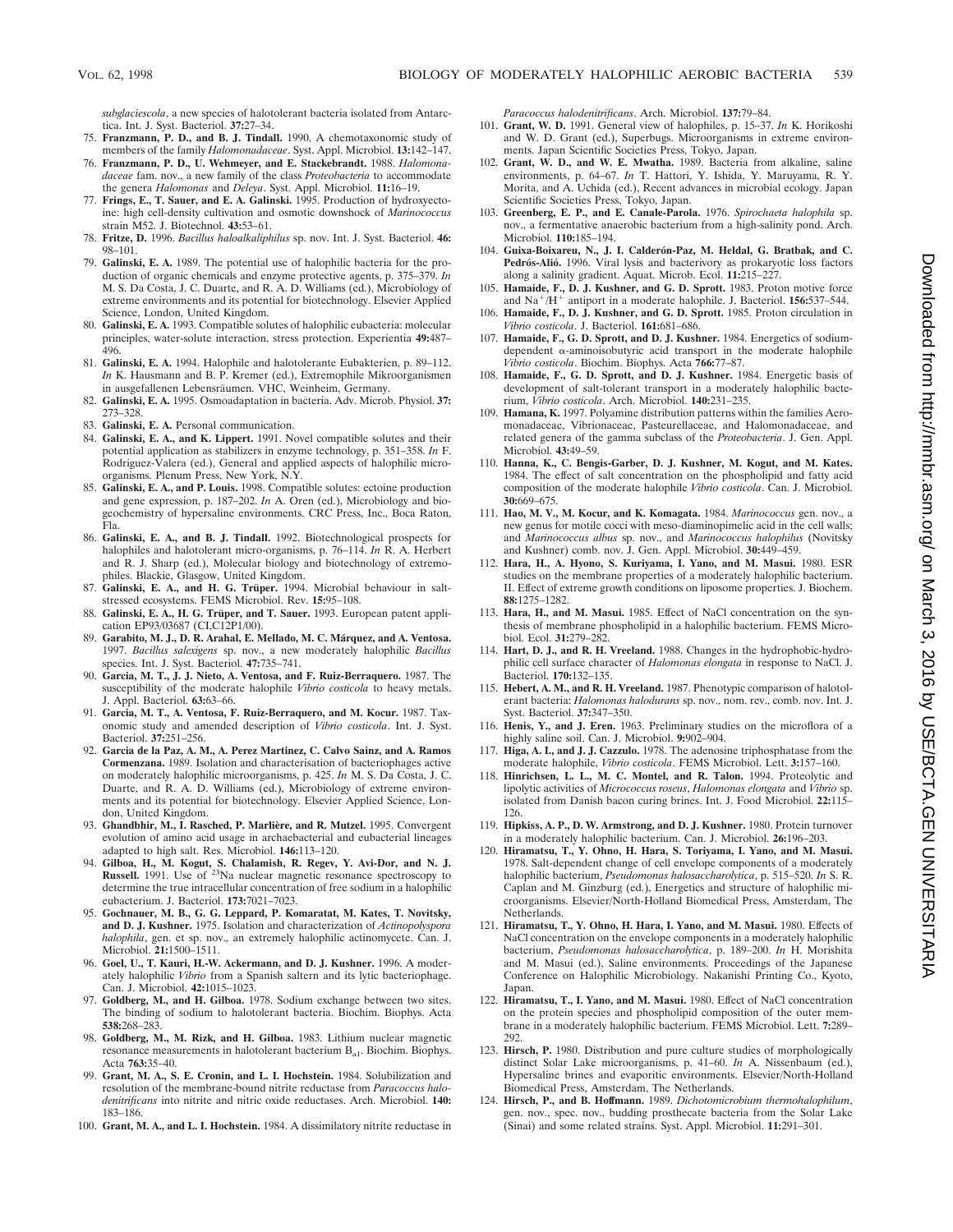- 125. **Hochman, A., A. Nissany, and M. Amizur.** 1988. Nitrate reduction and assimilation by a moderately halophilic, halotolerant bacterium  $Ba<sub>1</sub>$ . Biochim. Biophys. Acta **965:**82–89.
- 126. **Hochstein, L. I., and G. A. Tomlinson.** 1984. The growth of *Paracoccus halodenitrificans* in a defined medium. Can. J. Microbiol. **30:**837–840.
- 127. **Hof, T.** 1935. Investigations concerning bacterial life in strong brines. Rev. Trav. Bot. Neerl. **32:**92–171.
- 128. **Huval, J. H., R. Latta, R. Wallace, D. J. Kushner, and R. H. Vreeland.** 1995. Description of two new species of *Halomonas*: *Halomonas israelensis* sp. nov. and *Halomonas canadensis* sp. nov. Can. J. Microbiol. **41:**1124–1131.
- 129. **Hyono, A., S. Kuriyama, H. Hara, I. Yano, and M. Masui.** 1979. Thick viscous structures in the lipid membranes of a moderately halophilic Gramnegative bacterium. FEBS Lett. **103:**192–196.
- 130. **Hyono, A., S. Kuriyama, H. Hara, I. Yano, and M. Masui.** 1980. ESR studies on the membrane properties of a moderately halophilic bacterium. I. Physical properties of lipid bilayers in whole cells. J. Biochem. **88:**1267– 1274.
- 131. **Imhoff, J., and F. Rodriguez-Valera.** 1984. Betaine is the main compatible solute of halophilic eubacteria. J. Bacteriol. **160:**478–479.
- 132. **Imhoff, J. F.** 1986. Osmoregulation and compatible solutes in eubacteria. FEMS Microbiol. Rev. **39:**57–66.
- 133. **Imhoff, J. F.** 1993. Osmotic adaptation in halophilic and halotolerant microorganisms, p. 211–253. *In* R. H. Vreeland and L. I. Hochstein (ed.), The biology of halophilic bacteria. CRC Press, Inc., Boca Raton, Fla.
- 134. **Inbar, L., and A. Lapidot.** 1988. The structure and biosynthesis of new tetrahydropyrimidine derivatives in actinomycin D producer *Streptomyces* parvulus. Use of <sup>13</sup>C and <sup>15</sup>N-labeled L-glutamate and <sup>13</sup>C and <sup>15</sup>N NMR spectroscopy. J. Biol. Chem. **263:**16014–16022.
- 135. **James, S. R., S. J. Dobson, P. D. Franzmann, and T. A. McMeekin.** 1990. *Halomonas meridiana*, a new species of extremely halotolerant bacteria isolated from Antarctic saline lakes. Syst. Appl. Microbiol. **13:**270–278.
- 136. **Javor, B. J.** 1989. Hypersaline environments. Microbiology and biogeochemistry. Springer-Verlag KG, Berlin, Germany.
- 137. **Johnson, K. G., P. H. Lanthier, and M. B. Gochnauer.** 1986. Studies of two strains of *Actinopolyspora halophila*, an extremely halophilic actinomycete. Arch. Microbiol. **143:**370–378.
- 138. **Kamekura, M.** 1986. Production and function of enzymes of eubacterial halophiles. FEMS Microbiol. Rev. **39:**145–150.
- 139. **Kamekura, M., S. Bardo´cz, P. Anderson, R. Wallace, and D. J. Kushner.** 1986. Polyamines in moderately and extremely halophilic bacteria. Biochim. Biophys. Acta **880:**204–208.
- 140. **Kamekura, M., T. Hamakawa, and H. Onishi.** 1982. Application of halophilic nuclease H of *Micrococcus varians* subsp. *halophilus* to commercial production of flavoring agent 5'-GMP. Appl. Environ. Microbiol. 44:994-995.
- 141. **Kamekura, M., and D. J. Kushner.** 1984. Effect of chloride and glutamate ions on in vitro protein synthesis by the moderate halophile *Vibrio costicola*. J. Bacteriol. **160:**385–390.
- 142. **Kamekura, M., and H. Onishi.** 1974. Halophilic nuclease from a moderately halophilic *Micrococcus varians*. J. Bacteriol. **119:**339–344.
- 143. **Kamekura, M., and H. Onishi.** 1976. Effect of magnesium and some nutrients on the growth and nuclease formation of a moderate halophile, *Micrococcus varians* var. *halophilus*. Can. J. Microbiol. **22:**1567–1576.
- 144. **Kamekura, M., and H. Onishi.** 1978. Flocculation and adsorption of enzymes during growth of a moderate halophile, *Micrococcus varians* var. *halophilus*. Can. J. Microbiol. **24:**703–709.
- 145. **Kamekura, M., and H. Onishi.** 1978. Properties of the halophilic nuclease of a moderate halophile, *Micrococcus varians* subsp. *halophilus*. J. Bacteriol. **133:**59–65.
- 146. **Kamekura, M., and H. Onishi.** 1982. Cell-associated cations of the moderate halophile *Micrococcus varians* ssp. *halophilus* grown in media of high concentrations of LiCl, NaCl, KCl, RbCl, or CsCl. Can. J. Microbiol. **28:** 155–161.
- 147. **Kamekura, M., and H. Onishi.** 1983. Inactivation of nuclease H of the moderate halophile *Micrococcus varians* ssp. *halophilus* during cultivation in the presence of salting-in type salts. Can. J. Microbiol. **29:**46–51.
- 148. **Kamekura, M., R. Wallace, A. R. Hipkiss, and D. J. Kushner.** 1985. Growth of *Vibrio costicola* and other moderate halophiles in a chemically defined minimal medium. Can. J. Microbiol. **31:**870–872.
- 149. **Karamanou, S., and P. Katinakis.** 1988. Heat shock proteins in the moderately halophilic bacterium *Deleya halophila*: protective effect of high salt concentration against thermal shock. Ann. Microbiol. **139:**505–514.
- 150. **Katinakis, P.** 1989. The pattern of protein synthesis induced by heat-shock of the moderately halophilic bacterium *Chromobacterium marismortui*: protective effect of high salt concentration against the thermal shock. Microbiologica **12:**61–67.
- 151. **Kauri, T., H.-W. Ackermann, U. Goel, and D. J. Kushner.** 1991. A bacteriophage of a moderately halophilic bacterium. Arch. Microbiol. **156:**435– 438.
- 152. **Ken-Dror, S., and Y. Avi-Dor.** 1985. Regulation of respiration by Na<sup>+</sup> and K<sup>+</sup> in the halotolerant bacterium Ba<sub>1</sub>. Arch. Biochem. Biophys. 234:238-245.
- 153. **Ken-Dror, S., J. K. Lanyi, B. Schobert, B. Silver, and Y. Avi-Dor.** 1986. An NADH:quinone oxidoreductase of the halotolerant bacterium  $Ba<sub>1</sub>$  is specifically dependent on sodium ions. Arch. Biochem. Biophys. **244:**766–772.
- 154. **Ken-Dror, S., R. Preger, and Y. Avi-Dor.** 1986. Functional characterization of the uncoupler-insensitive  $Na^+$  pump of the halotolerant bacterium,  $Ba_1$ . Arch. Biochem. Biophys. **244:**122–127.
- 155. **Ken-Dror, S., R. Preger, and Y. Avi-Dor.** 1986. Role of betaine in the control of respiration and osmoregulation of a halotolerant bacterium. FEMS Microbiol. Rev. **39:**115–120.
- 156. **Ken-Dror, S., R. Shnaiderman, and Y. Avi-Dor.** 1984. Uncoupler-stimulated Na<sup>+</sup> pump and its possible role in the halotolerant bacterium, Ba<sub>1</sub>. Arch. Biochem. Biophys. **229:**640–649.
- 157. **Khire, J. M.** 1994. Production of moderately halophilic amylase by newly isolated *Micrococcus* sp. 4 from a salt pan. Lett. Appl. Microbiol. **19:**210– 212.
- 158. **Kobayashi, T., M. Kamekura, W. Kanlayakrit, and H. Onishi.** 1986. Production, purification, and characterization of an amylase from the moderate halophile, *Micrococcus varians* subspecies *halophilus*. Microbios **46:**165– 177.
- 159. **Kocur, M.** 1984. Genus *Paracoccus* Davis 1969, 384al, p. 399–402. *In* N. R. Krieg and J. G. Holt (ed.), Bergey's manual of systematic bacteriology, vol. 1. The Williams & Wilkins Co., Baltimore, Md.
- 160. **Kogut, M.** 1991. The "true" intracellular environment of moderately halophilic eubacteria, p. 217–224. *In* F. Rodriguez-Valera (ed.), General and applied aspects of halophilic microorganisms. Plenum Press, New York, N.Y.
- 161. **Kogut, M., and W. M. Madira.** 1978. Dihydrostreptomycin as a probe to study the effects of salt concentration during growth on cell constituents in a moderate halophile, p. 521–527. *In* S. R. Caplan and M. Ginzburg (ed.), Energetics and structure of halophilic microorganisms. Elsevier/North Holland Biomedical Press, Amsterdam, The Netherlands.
- 162. **Kogut, M., J. R. Mason, and N. J. Russell.** 1992. Isolation of salt-sensitive mutants of the moderately halophilic eubacterium *Vibrio costicola*. Curr. Microbiol. **24:**325–328.
- 163. **Kogut, M., and N. J. Russell.** 1984. The growth and phospholipid composition of a moderately halophilic bacterium during adaptation to changes in salinity. Curr. Microbiol. **10:**95–98.
- 164. Krahe, M., G. Antranikian, and H. Märkl. 1996. Fermentation of extremophilic microorganisms. FEMS Microbiol. Rev. **18:**271–285.
- 165. **Kuchta, T., and N. J. Russell.** 1994. Glycinebetaine stimulates, but NaCl inhibits, fatty acid biosynthesis in the moderately halophilic eubacterium HX. Arch. Microbiol. **161:**234–238.
- 166. **Kunte, H. J., and E. A. Galinski.** 1995. Transposon mutagenesis in halophilic eubacteria: conjugal transfer and insertion of transposon Tn*5* and Tn*1732* in *Halomonas elongata*. FEMS Microbiol. Lett. **128:**293–299.
- 167. **Kuriyama, S., H. Hara, T. Hiramatsu, A. Hyono, I. Yano, and M. Masui.** 1982. ESR studies on the lipid bilayers of separated outer and cytoplasmic membranes of a moderately halophilic bacterium. Can. J. Microbiol. **60:** 830–837.
- 168. **Kushner, D. J.** 1978. Life in high salt and solute concentrations: halophilic bacteria, p. 317–368. *In* D. J. Kushner (ed.), Microbial life in extreme environments. Academic Press, Ltd., London, United Kingdom.
- Kushner, D. J. 1986. Molecular adaptation of enzymes, metabolic systems and transport systems in halophilic bacteria. FEMS Microbiol. Rev. **39:**121– 127.
- 170. **Kushner, D. J.** 1988. What is the "true" internal environment of halophilic and other bacteria? Can. J. Microbiol. **34:**482–486.
- 171. **Kushner, D. J.** 1989. Halophilic bacteria: life in and out of salt, p. 60–64. *In* T. Hattori, Y. Ishida, Y. Maruyama, R. Y. Morita, and A. Uchida (ed.), Recent advances in microbial ecology. Japan Scientific Societies Press, Tokyo, Japan.
- 172. **Kushner, D. J.** 1989. Halophilic bacteria: their life in and out of salt, p. 280– 288. *In* M. S. Da Costa, J. C. Duarte, and R. A. D. Williams (ed.), Microbiology of extreme environments and its potential for biotechnology. Elsevier Applied Science, London, United Kingdom.
- 173. **Kushner, D. J.** 1991. Halophiles of all kinds: what are they up to now and where do they come from? p. 63–71. *In* F. Rodriguez-Valera (ed.), General and applied aspects of halophilic microorganisms. Plenum Press, New York, N.Y.
- 174. **Kushner, D. J.** 1993. Growth and nutrition of halophilic bacteria, p. 87–103. *In* R. H. Vreeland and L. I. Hochstein (ed.), The biology of halophilic bacteria. CRC Press, Inc., Boca Raton, Fla.
- 175. **Kushner, D. J., F. Hamaide, and R. A. MacLeod.** 1983. Development of salt-resistant active transport in a moderately halophilic bacterium. J. Bacteriol. **153:**1163–1171.
- 176. **Kushner, D. J., and M. Kamekura.** 1988. Physiology of halophilic eubacteria, p. 109–138. *In* F. Rodriguez-Valera (ed.), Halophilic bacteria, vol. I. CRC Press, Inc., Boca Raton, Fla.
- 177. **Lanyi, J. K.** 1974. Salt-dependent properties of proteins from extremely halophilic bacteria. Bacteriol. Rev. **38:**272–290.
- LeFevre, E., and L. A. Round. 1919. A preliminary report upon some halophilic bacteria. J. Bacteriol. **4:**177–182.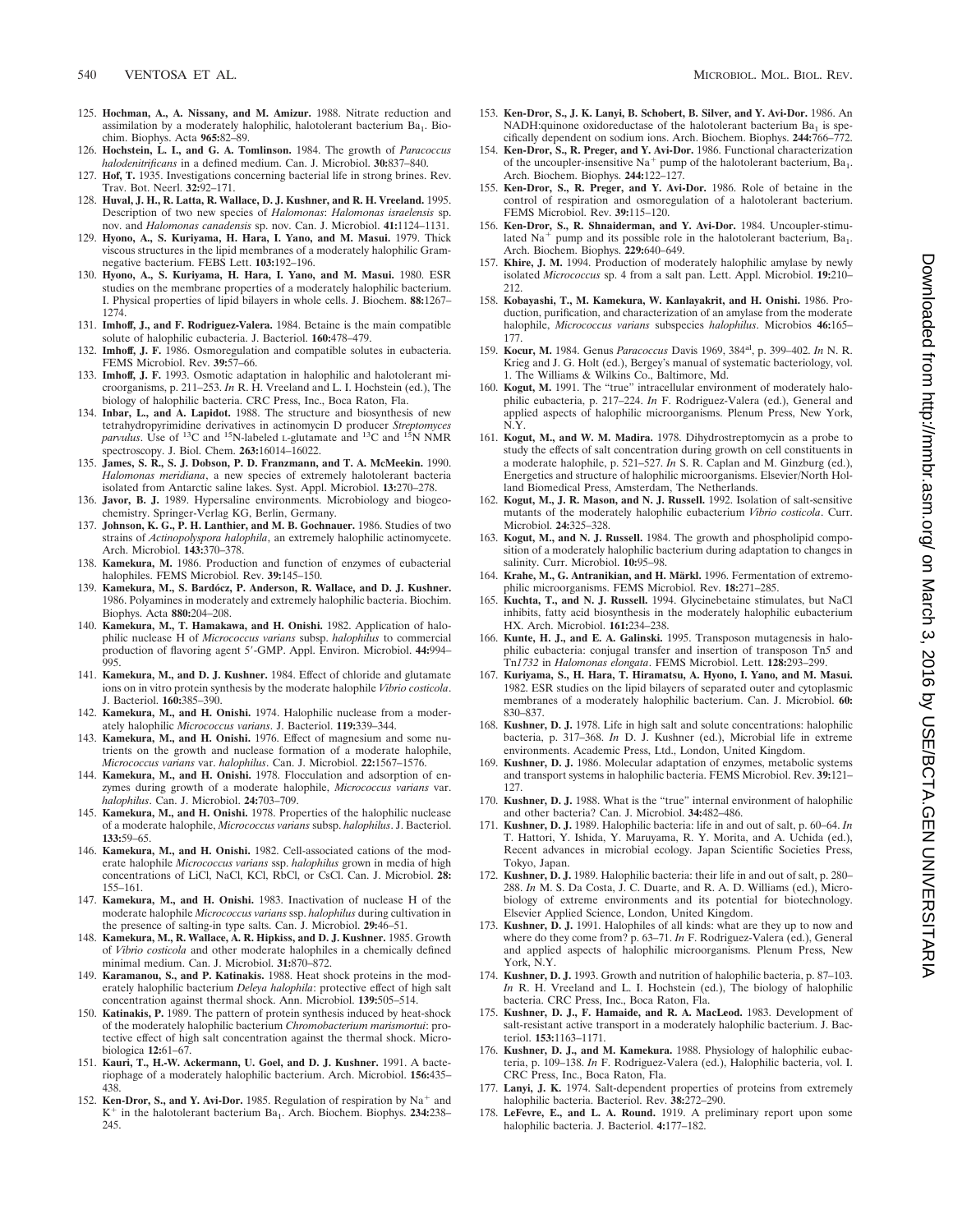- 179. **Lippert, K., and E. A. Galinski.** 1992. Enzyme stabilization by ectoine-type compatible solutes: protection against heating, freezing and drying. Appl. Microbiol. Biotechnol. **37:**61–65.
- 180. **Louis, P., and E. A. Galinski.** 1997. Characterization of genes for the biosynthesis of the compatible solute ectoine from *Marinococcus halophilus* and osmoregulated expression in *Escherichia coli*. Microbiology **143:**1141– 1149.
- 181. Louis, P., H. G. Trüper, and E. A. Galinski. 1994. Survival of *Escherichia coli* during drying and storage in the presence of compatible solutes. Appl. Microbiol. Biotechnol. **41:**648–688.
- 182. **Lowe, S. E., M. K. Jain, and J. G. Zeikus.** 1993. Biology, ecology, and biotechnological applications of anaerobic bacteria adjusted to environmental stresses in temperature, pH, salinity, or substrates. Microbiol. Rev. **57:**451–509.
- 183. **MacLeod, R. A.** 1986. Salt requirements for membrane transport and solute retention in some moderate halophiles. FEMS Microbiol. Rev. **39:**109–113.
- 184. MacLeod, R. A. 1991. Is the Na<sup>+</sup>-activated NADH-quinone-acceptor oxidoreductase in marine bacteria and moderate halophiles a primary electrogenic Na<sup>+</sup> pump? p. 97-106. *In* F. Rodriguez-Valera (ed.), General and applied aspects of halophilic microorganisms. Plenum Press, New York, N.Y.
- 185. **Maltseva, O., C. McGowan, R. Fulthorpe, and P. Oriel.** 1996. Degradation of 2,4-dichlorophenoxyacetic acid by haloalkaliphilic bacteria. Microbiology **142:**1115–1122.
- 186. **Mancinelli, R. L., S. Cronin, and L. I. Hochstein.** 1986. The purification and properties of a cd-cytochrome nitrite reductase from *Paracoccus halodenitrificans*. Arch. Microbiol. **145:**202–208.
- 187. **Marquez, M. C., A. Ventosa, and F. Ruiz-Berraquero.** 1987. A taxonomic study of heterotrophic halophilic and non-halophilic bacteria from a solar saltern. J. Gen. Microbiol. **133:**45–56.
- 188. **Marquez, M. C., A. Ventosa, and F. Ruiz-Berraquero.** 1990. *Marinococcus hispanicus*, a new species of moderately halophilic gram-positive cocci. Int. J. Syst. Bacteriol. **40:**165–169.
- 189. **Ma´rquez, M. C., A. Ventosa, and F. Ruiz-Berraquero.** 1992. Phenotypic and chemotaxonomic characterization of *Marinococcus halophilus*. Syst. Appl. Microbiol. **15:**63–69.
- 190. **Martin, E. L., T. Duryea-Rice, R. H. Vreeland, L. Hilsabeck, and C. Davis.** 1983. Effects of NaCl on the uptake of  $\alpha$ -[<sup>14</sup>C]aminoisobutyric acid by the halotolerant bacterium *Halomonas elongata*. Can. J. Microbiol. **29:**1424– 1429.
- 191. Martínez-Murcia, A. J., S. G. Acinas, and F. Rodriguez-Valera. 1995. Evaluation of prokaryotic diversity by restrictase digestion of 16S rDNA directly amplified from hypersaline environments. FEMS Microbiol. Ecol. **17:**247– 256.
- 192. **Masui, M., and S. Wada.** 1973. Intracellular concentrations of  $Na^+$ ,  $K^+$  and Cl<sup>-</sup> of a moderately halophilic bacterium. Can. J. Microbiol. **19:**1181–1186.
- 193. **Matheson, A. T., G. D. Sprott, I. J. McDonald, and H. Tessier.** 1976. Some properties of an unidentified halophile: growth characteristics, internal salt concentration, and morphology. Can. J. Microbiol. **22:**780–786.
- 194. **Matheson, A. T., M. Yaguchi, R. N. Nazar, L. P. Visentin, and G. E. Willick.** 1978. The structure of ribosomes from moderate and extreme halophilic bacteria, p. 481–500. *In* S. R. Caplan and M. Ginzburg (ed.), Energetics and structure of halophilic microorganisms. Elsevier/North-Holland Biomedical Press, Amsterdam, The Netherlands.
- 195. **McMeekin, T. A., and P. D. Franzmann.** 1988. Effect of temperature on the growth rates of halotolerant and halophilic bacteria isolated from Antarctic saline lakes. Polar Biol. **8:**281–285.
- 196. **McMeekin, T. A., P. D. Nichols, S. D. Nichols, A. Juhasz, and P. D. Franzmann.** 1993. Biology and biotechnological potential of halotolerant bacteria from Antarctic saline lakes. Experientia **49:**1042–1046.
- 197. **Mellado, E.** Unpublished results.
- 198. **Mellado, E., J. A. Asturias, J. J. Nieto, K. N. Timmis, and A. Ventosa.** 1995. Characterization of the basic replicon of pCM1, a narrow-host-range plasmid from the moderate halophile *Chromohalobacter marismortui*. J. Bacteriol. **177:**3433–3450.
- 199. **Mellado, E., M. T. Garcia, J. J. Nieto, S. Kaplan, and A. Ventosa.** 1997. Analysis of the genome of *Vibrio costicola*: pulsed-field gel electrophoretic analysis of genome size and plasmid-content. Syst. Appl. Microbiol. **20:**20– 26.
- 200. **Mellado, E., E. R. B. Moore, J. J. Nieto, and A. Ventosa.** 1995. Phylogenetic inferences and taxonomic consequences of 16S ribosomal DNA sequence comparison of *Chromohalobacter marismortui*, *Volcaniella eurihalina*, and *Deleya salina* and reclassification of *V. eurihalina* as *Halomonas eurihalina* comb. nov. Int. J. Syst. Bacteriol. **45:**712–716.
- 201. **Mellado, E., E. R. B. Moore, J. J. Nieto, and A. Ventosa.** 1996. Analysis of 16S rRNA gene sequences of *Vibrio costicola* strains: description of *Salinivibrio costicola* gen. nov., comb. nov. Int. J. Syst. Bacteriol. **46:**817–821.
- 202. **Mellado, E., J. J. Nieto, and A. Ventosa.** 1995. Construction of novel shuttle vectors for use between moderately halophilic bacteria and *Escherichia coli*. Plasmid **34:**157–164.
- 203. **Miguelez, E., and D. J. Gilmour.** 1994. Regulation of cell volume in the salt

tolerant bacterium *Halomonas elongata*. Lett. Appl. Microbiol. **19:**363–365.

- 204. **Miller, J. M., S. J. Dobson, P. D. Franzmann, and T. A. McMeekin.** 1994. Reevaluating the classification of *Paracoccus halodenitrificans* with sequence comparisons of 16S ribosomal DNA. Int. J. Syst. Bacteriol. **44:**360– 361.
- 205. **Miller, K. J.** 1985. Effects of temperature and sodium chloride concentrations on the phospholipid and fatty acid composition of a halotolerant *Planococcus* sp. J. Bacteriol. **162:**263–270.
- Miller, K. J. 1986. Effects of monovalent and divalent salts on the phospholipid and fatty acid compositions of a halotolerant *Planococcus* sp. Appl. Environ. Microbiol. **52:**580–582.
- 207. **Miller, K. J., and S. Leschine.** 1984. A halotolerant *Planococcus* from Antarctic dry valleys. Curr. Microbiol. **11:**205–210.
- 208. **Min-Yu, L., H. Ono, and M. Takano.** 1993. Gene cloning of ectoine synthase from *Halomonas* sp. Annu. Rep. Int. Cent. Coop. Res. Biotechnol. Jpn. **16:**193–200.
- 209. **Mojica, F. J. M., E. Cisneros, C. Ferrer, F. Rodriguez-Valera, and G. Juez.** 1997. Osmotically induced response in representatives of halophilic prokaryotes: the bacterium *Halomonas elongata* and the archaeon *Haloferax volcanii*. J. Bacteriol. **179:**5471–5481.
- 210. **Monteoliva-Sanchez, M., M. R. Ferrer, A. Ramos-Cormenzana, E. Quesada, and M. Monteoliva.** 1988. Cellular fatty acid composition of *Deleya halophila*: effect of growth temperature and salt concentration. J. Gen. Microbiol. **134:**199–203.
- 211. **Monteoliva-Sanchez, M., and A. Ramos-Cormenzana.** 1986. Effect of growth temperature and salt concentration on the fatty acid composition of *Flavobacterium halmephilum* CCM2831. FEMS Microbiol. Lett. **33:**51–54.
- 212. **Monteoliva-Sanchez, M., and A. Ramos-Cormenzana.** 1987. Cellular fatty acid composition in moderately halophilic Gram-negative rods. J. Appl. Bacteriol. **62:**361–366.
- 213. **Monteoliva-Sanchez, M., and A. Ramos-Cormenzana.** 1987. Cellular fatty acid composition of *Planococcus halophilus* NRCC 14033 as affected by growth temperature and salt concentration. Curr. Microbiol. **15:**133–136.
- 214. **Monteoliva-Sanchez, M., A. Ramos-Cormenzana, and N. J. Russell.** 1993. The effect of salinity and compatible solutes on the biosynthesis of cyclopropane fatty acids in *Pseudomonas halosaccharolytica*. J. Gen. Microbiol. **139:**1877–1884.
- 215. **Monteoliva-Sanchez, M., A. Ventosa, and A. Ramos-Cormenzana.** 1989. Cellular fatty acid composition of moderately halophilic cocci. Syst. Appl. Microbiol. **12:**141–144.
- 216. **Morishita, H.** 1978. Control by episome on salt-resistance in bacteria, p. 431–439. *In* H. Noda (ed.), Origin of life. Japan Scientific Societies Press, Tokyo, Japan.
- 217. **Morishita, H.** 1978. Genetic regulation on salt resistance in halophilic bacteria, p. 599–606. *In* S. R. Caplan and M. Ginzburg (ed.), Energetics and structure of halophilic microorganisms. Elsevier/North-Holland Biomedical Press, Amsterdam, The Netherlands.
- 218. **Mota, R. R., M. C. Ma´rquez, D. A. Arahal, E. Mellado, and A. Ventosa.** 1997. Polyphasic taxonomy of *Nesterenkonia halobia*. Int. J. Syst. Bacteriol. **47:**1231–1235.
- 219. **Mullakhanbhai, M. F., and H. Larsen.** 1975. *Halobacterium volcanii* spec. nov., a Dead Sea halobacterium with a moderate salt requirement. Arch. Microbiol. **104:**207–214.
- 220. **Mylona, P., and P. Katinakis.** 1992. Oxidative stress in the moderately halophilic bacterium *Deleya halophila*: effect of NaCl concentration. Experientia **48:**54–57.
- 221. **Nicolaus, B., F. Marsiglia, E. Esposito, L. Lama, A. Trincone, G. di Prisco, A. Gambacorta, M. J. Valderrama, and W. D. Grant.** 1992. Isolation of extremely halotolerant cocci from Antarctica. FEMS Microbiol. Lett. **99:** 145–150.
- 222. **Nieto, J. J.** 1991. The response of halophilic bacteria to heavy metals, p. 173–179. *In* F. Rodriguez-Valera (ed.), General and applied aspects of halophilic microorganisms. Plenum Press, New York, N.Y. 223. **Nieto, J. J., R. Fernandez-Castillo, M. T. Garcia, E. Mellado, and A.**
- **Ventosa.** 1993. Survey of antimicrobial susceptibility of moderately halophilic eubacteria and extremely halophilic aerobic archaeobacteria: utilization of antimicrobial resistance as a genetic marker. Syst. Appl. Microbiol. **16:**352–360.
- 224. **Nieto, J. J., R. Ferna´ndez-Castillo, M. C. Ma´rquez, A. Ventosa, E. Quesada, and F. Ruiz-Berraquero.** 1989. Survey of metal tolerance in moderately halophilic eubacteria. Appl. Environ. Microbiol. **55:**2385–2390.
- 225. **Nikolayev, Y. A., and N. I. Matveyeva.** 1990. Energization of alanine transport compared in the moderate halophilic bacterium *Vibrio costicola* and the halotolerant bacterium *Micrococcus varians* at different pH. Mikrobiologiya **59:**933–937.
- 226. **Nikolayev, Y. A., N. I. Matveyeva, and V. K. Plakunov.** 1990. The properties of amino acid transport systems in some weak and temperate halophiles as well as in halotolerant bacteria. Mikrobiologiya **59:**213–221.
- 227. **Novitsky, T. J., and D. J. Kushner.** 1975. Influence of temperature and salt concentration on the growth of a facultatively halophilic "*Micrococcus*" sp. Can. J. Microbiol. **21:**107–110.
- 228. **Novitsky, T. J., and D. J. Kushner.** 1976. *Planococcus halophilus* sp. nov., a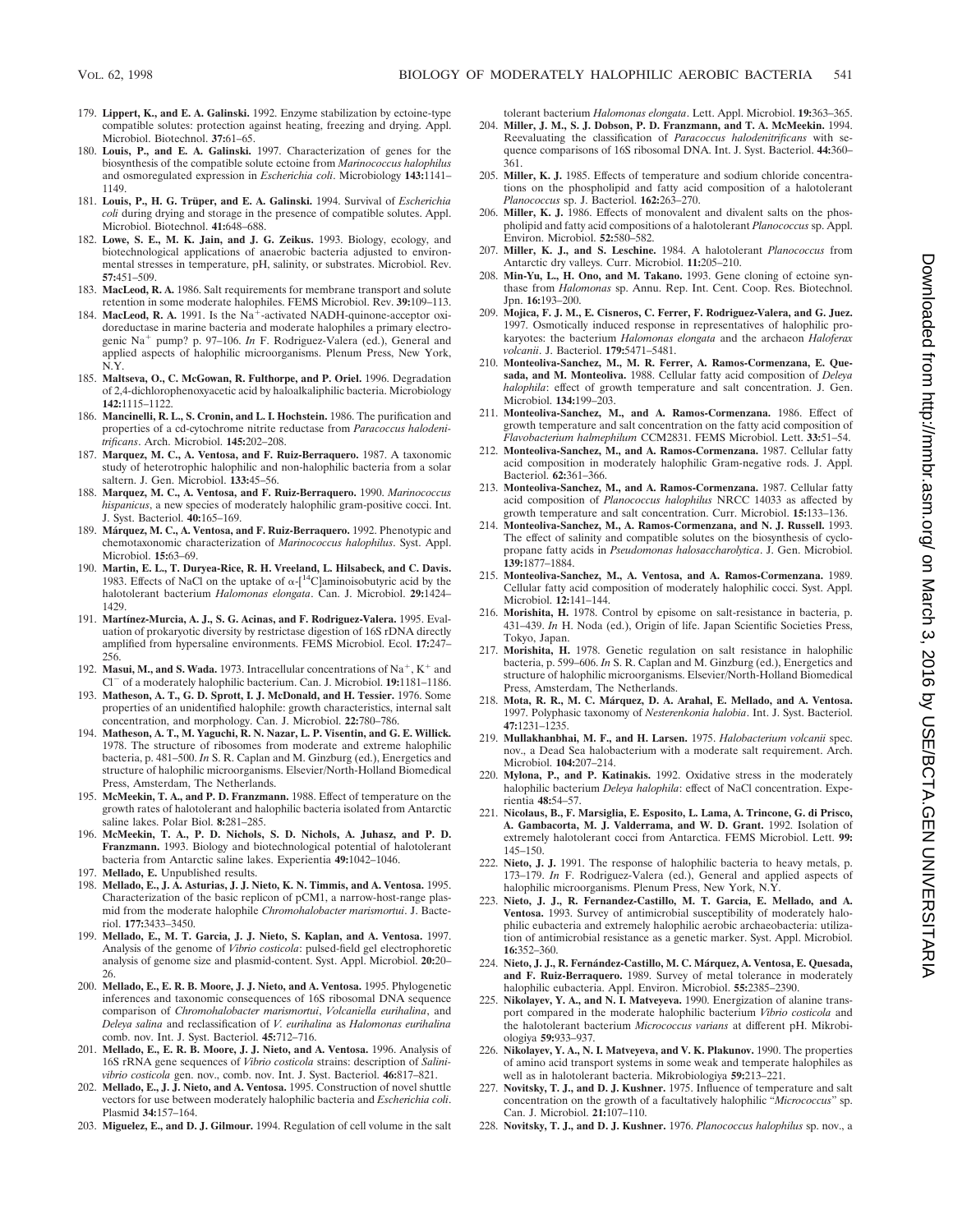facultatively halophilic coccus. Int. J. Syst. Bacteriol. **26:**53–57.

- 229. **Ohno, Y., H. Hara, S. Toriyama, I. Yano, and M. Masui.** 1980. Biosynthesis of glucophospholipids in *Pseudomonas halosaccharolytica*, p. 181–187. *In* H. Morishita and M. Masui (ed.), Saline environments. Proceedings of the Japanese Conference on Halophilic Microbiology. Nakanishi Printing Co., Kyoto, Japan.
- 230. **Ohno, Y., I. Yano, T. Hiramatsu, and M. Masui.** 1976. Lipids and fatty acids of a moderately halophilic bacterium, no. 101. Biochim. Biophys. Acta **424:** 337–350.
- 231. **Ohno, Y., I. Yano, and M. Masui.** 1979. Effect of NaCl concentration and temperature on phospholipid and fatty acid composition of a moderately halophilic bacterium *Pseudomonas halosaccharolytica*. J. Biochem. **85:**413– 421.
- 232. **Ollivier, B., P. Caumette, J.-L. Garcia, and R. A. Mah.** 1994. Anaerobic bacteria from hypersaline environments. Microbiol. Rev. **58:**27–38.
- 233. **Onishi, H.** 1972. Halophilic amylase from a moderately halophilic *Micrococcus*. J. Bacteriol. **109:**570–574.
- 234. **Onishi, H.** 1972. Salt response of amylase produced in media of different NaCl or KCl concentrations by a moderately halophilic *Micrococcus*. Can. J. Microbiol. **18:**1617–1620.
- 235. **Onishi, H., H. Fuchi, K. Konomi, O. Hidaka, and M. Kamekura.** 1980. Isolation and distribution of a variety of halophilic bacteria and their classification by salt-response. Agric. Biol. Chem. **44:**1253–1258.
- 236. **Onishi, H., and O. Hidaka.** 1978. Purification and properties of amylase produced by a moderately halophilic *Acinetobacter* sp. Can. J. Microbiol. **24:** 1017–1023.
- 237. **Onishi, H., and M. Kamekura.** 1972. *Micrococcus halobius* sp. nov. Int. J. Syst. Bacteriol. **22:**233–236.
- 238. **Onishi, H., T. Kobayashi, N. Morita, and M. Baba.** 1984. Effect of salt concentration on the cadmium tolerance of a moderately halophilic cadmium tolerant *Pseudomonas* sp. Agric. Biol. Chem. **48:**2441–2448.
- 239. **Onishi, H., T. Mori, S. Takeuchi, K. Tani, T. Kobayashi, and M. Kamekura.** 1983. Halophilic nuclease of a moderately halophilic *Bacillus* sp.: production, purification and characteristics. Appl. Environ. Microbiol. **45:**  $24 - 30.$
- 240. **Onishi, H., and K. Sonoda.** 1979. Purification and some properties of an extracellular amylase from a moderate halophile, *Micrococcus halobius*. Appl. Environ. Microbiol. **38:**616–620.
- 241. **Onishi, H., H. Yokoi, and M. Kamekura.** 1991. An application of a bioreactor with flocculated cells of halophilic *Micrococcus varians* subsp. *halophilus* which preferentially adsorbed halophilic nuclease H to 5'-nucleotide production, p. 341–349. *In* F. Rodriguez-Valera (ed.), General and applied aspects of halophilic microorganisms. Plenum Press, New York, N.Y.
- 242. **Oren, A.** 1988. The microbial ecology of the Dead Sea. Adv. Microb. Ecol. **10:**193–229.
- 243. **Oren, A.** 1990. Estimation of the contribution of halobacteria to the bacterial biomass and activity in a solar saltern by the use of bile salts. FEMS Microbiol. Ecol. **73:**41–48.
- 244. **Oren, A.** 1990. The use of protein synthesis inhibitors in the estimation of the contribution of halophilic archaebacteria to bacterial activity in hypersaline environments. FEMS Microbiol. Ecol. **73:**187–192.
- 245. **Oren, A.** 1990. Thymidine incorporation in saltern ponds of different salinities: estimation of in situ growth rates of halophilic archaeobacteria and eubacteria. Microb. Ecol. **19:**43–51.
- 246. **Oren, A.** 1991. Estimation of the contribution of archaebacteria and eubacteria to the bacterial biomass and activity in hypersaline ecosystems: novel approaches, p. 25–31. *In* F. Rodriguez-Valera (ed.), General and applied aspects of halophilic bacteria. Plenum Press, New York, N.Y.
- 247. **Oren, A.** 1993. Ecology of extremely halophilic microorganisms, p. 25–53. *In* R. H. Vreeland and L. I. Hochstein (ed.), The biology of halophilic bacteria. CRC Press, Inc., Boca Raton, Fla.
- 248. **Oren, A.** 1995. Comment on Convergent evolution of amino acid usage in archaebacterial and eubacterial lineages adapted to high salt (M. Ghandbhir *et al*., Res. Microbiol. **146:**113–120, 1995). Res. Microbiol. **146:**805– 806.
- 249. **Oren, A., G. Bratbak, and M. Heldal.** 1997. Occurrence of virus-like particles in the Dead Sea. Extremophiles **1:**143–149.
- 250. **Oren, A., P. Gurevich, M. Azachi, and Y. Henis.** 1992. Microbial degradation of pollutants at high salt concentrations. Biodegradation **3:**387–398.
- 251. **Oren, A., P. Gurevich, M. Azachi, and Y. Henis.** 1993. Microbial degradation of pollutants at high salt concentrations, p. 263–274. *In* E. Rosenberg (ed.), Microorganisms to combat pollution. Kluwer Academic Publishers, Dordrecht, The Netherlands.
- 252. **Oren, A., M. Heldal, and S. Norland.** 1997. X-ray microanalysis of intracellular ions in the anaerobic halophilic eubacterium *Haloanaerobium praevalens*. Can. J. Microbiol. **43:**588–592.
- 253. **Paster, B. J., F. E. Dewhirst, W. G. Weisburg, L. A. Tordoff, G. J. Fraser, R. B. Hespell, T. B. Stanton, L. Zablen, L. Mandelco, and C. R. Woese.** 1991. Phylogenetic analysis of the spirochetes. J. Bacteriol. **173:**6101–6109.
- 254. **Peerbaye, Y., and D. J. Kushner.** 1993. Effects of penicillin on a moderately halophilic bacterium, *Vibrio costicola*. Curr. Microbiol. **26:**229–232.
- 255. **Peleg, E., and A. Tietz.** 1971. Glycolipids of a halotolerant moderately

halophilic bacterium. FEMS Microbiol. Lett. **15:**309–312.

- 256. **Peleg, E., and A. Tietz.** 1973. Phospholipids of a moderately halophilic halotolerant bacterium. Isolation and identification of glucosylphosphatidylglycerol. Biochim. Biophys. Acta **306:**368–379.
- 257. **Peleg, E., A. Tietz, and I. Friedberg.** 1980. Effects of salts and ionophores on proline transport in a moderately halotolerant bacterium. Biochim. Biophys. Acta **595:**118–128.
- 258. **Pe´rez, M. E., M. J. Montes, V. Be´jar, E. Quesada, and C. Ruiz.** 1997. Efecto del polisacárido V2-7 de *Halomonas eurihalina* cepa F2-7 sobre linfocitos humanos, abstr. 222. *In* Abstracts del XVI Congreso de la Sociedad Española de Microbiologia.
- 259. Peters, P., E. A. Galinski, and H. G. Trüper. 1990. The biosynthesis of ectoine. FEMS Microbiol. Lett. **71:**157–162.
- 260. **Pfiffner, S. M., M. J. McInerney, G. E. Jenneman, and R. M. Knapp.** 1986. Isolation of halotolerant, thermotolerant, facultative polymer-producing bacteria and characterization of the exopolymer. Appl. Environ. Microbiol. **51:**1224–1229.
- 261. **Post, J. F.** 1977. The microbial ecology of the Great Salt Lake. Microb. Ecol. **3:**143–165.
- 262. **Prado, B., A. Del Moral, E. Quesada, R. Rı´os, M. Monteoliva-Sanchez, V. Campos, and A. Ramos-Cormenzana.** 1991. Numerical taxonomy of moderately halophilic Gram-negative rods isolated from the Salar de Atacama, Chile. Syst. Appl. Microbiol. **14:**275–281.
- 263. **Quesada, E., V. Bejar, and C. Calvo.** 1993. Exopolysaccharide production by *Volcaniella eurihalina*. Experientia **49:**1037–1041.
- 264. **Quesada, E., V. Bejar, M. J. Valderrama, and A. Ramos-Cormenzana.** 1987. Growth characteristics and salt requirement of *Deleya halophila* in a defined medium. Curr. Microbiol. **16:**21–25.
- 265. **Quesada, E., V. Bejar, M. J. Valderrama, A. Ventosa, and A. Ramos-Cormenzana.** 1985. Isolation and characterization of moderately halophilic nonmotile rods from different saline habitats. Microbiologia SEM **1:**89–96.
- 266. **Quesada, E., M. J. Valderrama, V. Bejar, A. Ventosa, M. C. Gutierrez, F. Ruiz-Berraquero, and A. Ramos-Cormenzana.** 1990. *Volcaniella eurihalina* gen. nov., sp. nov., a moderately halophilic nonmotile gram-negative rod. Int. J. Syst. Bacteriol. **40:**261–267.
- 267. **Quesada, E., A. Ventosa, F. Rodriguez-Valera, L. Megias, and A. Ramos-Cormenzana.** 1983. Numerical taxonomy of moderately halophilic gramnegative bacteria from hypersaline soils. J. Gen. Microbiol. **129:**2649–2657.
- 268. **Quesada, E., A. Ventosa, F. Rodriguez-Valera, and A. Ramos-Cormenzana.** 1982. Types and properties of some bacteria isolated from hypersaline soils. J. Appl. Microbiol. **53:**155–161.
- 269. **Quesada, E., A. Ventosa, F. Ruiz-Berraquero, and A. Ramos-Cormenzana.** 1984. *Deleya halophila*, a new species of moderately halophilic bacteria. Int. J. Syst. Bacteriol. **34:**287–292.
- 270. **Quevedo-Sarmiento, J., A. Del Moral, M. R. Ferrer, and A. Ramos-Cormenzana.** 1988. Antibiotic-resistant moderately halophilic Gram negative rods from hypersaline waters. Chemosphere **17:**2233–2242.
- 271. **Quevedo-Sarmiento, J., A. Del Moral, M. R. Ferrer, and A. Ramos-Cormenzana.** 1989. Antibiotic-resistant moderately halophilic Gram negative motile rods from hypersaline waters, p. 423. *In* M. S. Da Costa, J. C. Duarte, and R. A. D. Williams (ed.), Microbiology of extreme environments and its potential for biotechnology. Elsevier Applied Science, London, United Kingdom.
- 272. **Rafaeli-Eshkol, D.** 1968. Studies on halotolerance in a moderately halophilic bacterium. Effect of growth conditions on salt resistance of the respiratory system. Biochem. J. **109:**679–685.
- 273. **Rafaeli-Eshkol, D., and Y. Avi-Dor.** 1968. Studies on halotolerance in a moderately halophilic bacterium. Effect of betaine on salt resistance of the respiratory system. Biochem. J. **109:**687–691.
- 274. **Ramos-Cormenzana, A.** 1989. Ecological distribution and biotechnological potential of halophilic microorganisms, p. 289–309. *In* M. S. Da Costa, J. C. Duarte, and R. A. D. Williams (ed.), Microbiology of extreme environments and its potential for biotechnology. Elsevier Applied Science, London, United Kingdom.
- 275. **Ramos-Cormenzana, A.** 1991. Halophilic organisms and the environment, p. 15–24. *In* F. Rodriguez-Valera (ed.), General and applied aspects of halophilic microorganisms. Plenum Press, New York, N.Y.
- 276. **Ramos-Cormenzana, A.** 1993. Ecology of moderately halophilic bacteria, p. 55–86. *In* R. H. Vreeland and L. I. Hochstein (ed.), The biology of halophilic bacteria. CRC Press, Inc., Boca Raton, Fla.
- 277. **Regev, R., I. Peri, H. Gilboa, and Y. Avi-Dor.** 1990. 13C NMR study of the interrelation between synthesis and uptake of compatible solutes in two moderately halophilic eubacteria. Arch. Biochem. Biophys. **278:**106–112.
- 278. Ríos, M. Unpublished results.
- 279. **Rivadeneyra, M. A., R. Delgado, A. Del Moral, M. R. Ferrer, and A. Ramos-Cormenzana.** 1994. Precipitation of calcium carbonate by *Vibrio* spp. from an inland saltern. FEMS Microbiol. Ecol. **13:**197–204.
- 280. **Rivadeneyra, M. A., R. Delgado, E. Quesada, and A. Ramos-Cormenzana.** 1989. Does the high  $Mg^{2+}$  content inhibit the CaCO<sub>3</sub> precipitation by *Deleya halophila*? p. 418. *In* M. S. Da Costa, J. C. Duarte, and R. A. D. Williams (ed.), Microbiology of extreme environments and its potential for biotechnology. Elsevier Applied Science, London, United Kingdom.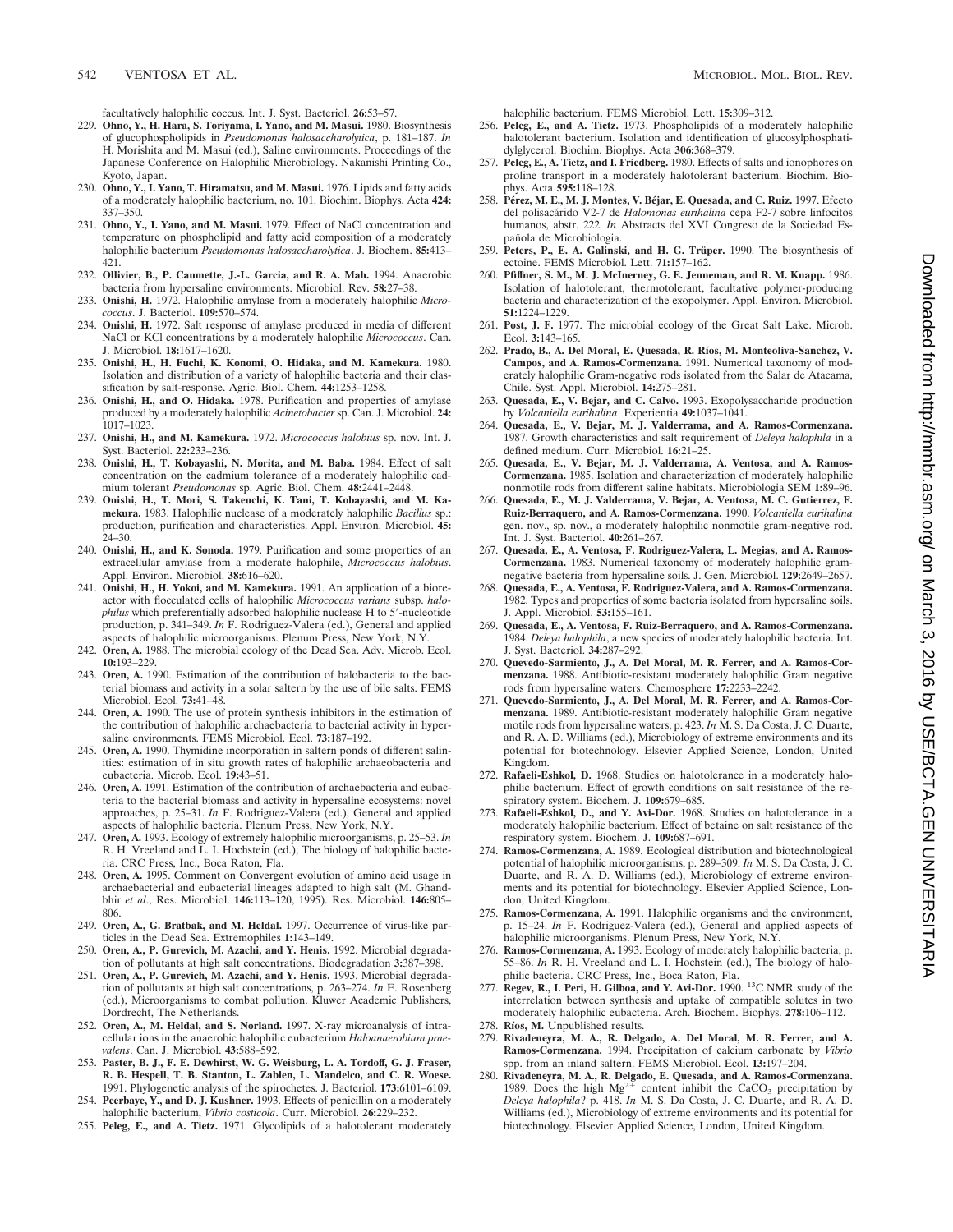- 281. **Rivadeneyra, M. A., R. Delgado, E. Quesada, and A. Ramos-Cormenzana.** 1991. Precipitation of calcium carbonate by *Deleya halophila* in media containing NaCl as sole salt. Curr. Microbiol. **22:**185–190.
- 282. **Rivadeneyra, M. A., A. Ramos-Cormenzana, G. Delgado, and R. Delgado.** 1996. Process of carbonate precipitation by *Deleya halophila*. Curr. Microbiol. **32:**308–313.
- 283. **Robinson, J.** 1952. The effects of salts on the nitratase and lactic dehydrogenase of *Micrococcus halodenitrificans*. Can. J. Bot. **30:**155–163.
- 284. **Rodriguez-Valera, F.** 1986. The ecology and taxonomy of aerobic chemoorganotrophic halophilic eubacteria. FEMS Microbiol. Rev. **39:**17–22.
- 285. **Rodriguez-Valera, F.** 1988. Characteristics and microbial ecology of hypersaline environments, p. 3–30. *In* F. Rodriguez-Valera (ed.), Halophilic bacteria, vol. 1. CRC Press, Inc., Boca Raton, Fla.
- 286. **Rodriguez-Valera, F., A. Ventosa, G. Juez, and J. F. Imhoff.** 1985. Variation of environmental features and microbial populations with salt concentrations in a multi-pond saltern. Microb. Ecol. **11:**107–115.
- 287. **Rodriguez-Valera, F., F. Ruiz-Berraquero, and A. Ramos-Cormenzana.** 1980. Behaviour of mixed populations of halophilic bacteria in continuous cultures. Can. J. Microbiol. **26:**1259–1263.
- 288. **Rodriguez-Valera, F., F. Ruiz-Berraquero, and A. Ramos-Cormenzana.** 1981. Characteristics of the heterotrophic bacterial populations in hypersaline environments of different salt concentrations. Microb. Ecol. **7:**235– 243.
- 289. Rölling, W. F. M., and H. van Verseveld. 1996. Characterization of Tet*ragenococcus halophila* populations in Indonesian soy mash (kecap) fermentation. Appl. Environ. Microbiol. **62:**1203–1207.
- 290. **Romano, I., B. Nicolaus, L. Lama, M. C. Manca, and A. Gambacorta.** 1996. Characterization of a haloalkalophilic strictly aerobic bacterium, isolated from Pantelleria island. Syst. Appl. Microbiol. **19:**326–333.
- 291. **Rosenberg, A.** 1983. *Pseudomonas halodurans* sp. nov., a halotolerant bacterium. Arch. Microbiol. **136:**117–123.
- 292. **Ruan, J.-S., A. M. Al-Tai, Z.-H. Zhou, and L.-H. Qu.** 1994. *Actinopolyspora iraquiensis* sp. nov., a new halophilic actinomycete isolated from soil. Int. J. Syst. Bacteriol. **44:**759–763.
- 293. **Russell, N. J.** 1989. Adaptive modifications in membranes of halotolerant and halophilic microorganisms. J. Bioenerg. Biomembr. **21:**93–113.
- 294. **Russell, N. J.** 1993. Lipids of halophilic and halotolerant microorganisms, p. 163–210. *In* R. H. Vreeland and L. I. Hochstein (ed.), The biology of halophilic bacteria. CRC Press, Boca Raton, Fla.
- 295. **Russell, N. J., R. Adams, J. Bygraves, and M. Kogut.** 1986. Cell envelope phospholipid changes in a moderate halophile during phenotypic adaptation to altered salinity and osmotic stress. FEMS Microbiol. Rev. **39:**103– 107.
- 296. **Russell, N. J., and M. Kogut.** 1985. Haloadaptation: salt sensing and cellenvelope changes. Microbiol. Sci. **2:**345–350.
- 297. **Russell, N. J., M. Kogut, and M. Kates.** 1985. Phospholipid biosynthesis in the moderately halophilic bacterium *Vibrio costicola* during adaptation to changing salt concentrations. J. Gen. Microbiol. **131:**781–789.
- 298. **Sadler, M., M. McAninch, R. Alico, and L. I. Hochstein.** 1980. The intracellular  $Na^+$  and  $K^+$  composition of the moderately halophilic bacterium, *Paracoccus halodenitrificans*. Can. J. Microbiol. **26:**496–502.
- 299. **Sakhnini, A., and H. Gilboa.** 1993. Double quantum sodium NMR studies of the halotolerant Ba<sub>1</sub> bacterium. Biophys. Chem. 46:21-25.
- 300. **Salvarrey, M. S., J. J. B. Cannata, and J. J. Cazzulo.** 1989. Phosphoenolpyruvate carboxykinase from the moderate halophile *Vibrio costicola*. Purification, physicochemical properties and the effect of univalent-cation salts. Biochem. J. **260:**221–230.
- 301. **Salvarrey, M. S., and J. J. Cazzulo.** 1980. Some properties of the NADPspecific malic enzyme from the moderate halophile *Vibrio costicola*. Can. J. Microbiol. **26:**50–57.
- 302. **Salvarrey, M. S., J. J. Cazzulo, and J. J. B. Cannata.** 1995. Effects of divalent cations and nucleotides on the  $^{14}CO_2$ -oxaloacetate exchange catalyzed by the phosphoenol pyruvate carboxykinase from the moderate halophile, *Vibrio costicola*. Biochem. Mol. Biol. Int. **36:**1225–1234.
- 303. **Sa´nchez Amat, A., and F. Torrella.** 1989. Isolation and characterization of marine and salt pond halophylic bdellovibrios. Can. J. Microbiol. **35:**771– 778.
- 304. **Satomi, M., B. Kimura, M. Mizoi, T. Sato, and T. Fujii.** 1997. *Tetragenococcus muriaticus* sp. nov., a new moderately halophilic lactic acid bacterium isolated from fermented squid liver sauce. Int. J. Syst. Bacteriol. **47:** 832–836.
- 305. **Sauer, T., and E. A. Galinski.** Bacterial milking: a novel bioprocess for production of compatible solutes. Biotechnol. Bioeng., in press.
- 306. **Severin, J., A. Wohlfarth, and E. A. Galinski.** 1992. The predominant role of recently discovered tetrahydropyrimidines for the osmoadaptation of halophilic eubacteria. J. Gen. Microbiol. **138:**1629–1638.
- 307. **Shah, V. H., and J. D. H. De Sa.** 1964. Studies on halotolerant and halophilic bacteria. I. Isolation and salt response. Indian J. Exp. Biol. **2:**181–184.
- 308. **Shindler, D. B., R. M. Wydro, and D. J. Kushner.** 1977. Cell-bound cations of the moderately halophilic bacterium *Vibrio costicola*. J. Bacteriol. **130:** 698–703.
- 309. **Shkedy-Vinkler, C., and Y. Avi-Dor.** 1975. Betaine-induced stimulation of

respiration at high osmolarities in a halotolerant bacterium. Biochem. J. **150:**219–226.

- 310. **Shnaiderman, R., and Y. Avi-Dor.** 1982. The uptake and extrusion of salts by the halotolerant bacterium, Ba<sub>1</sub>. Arch. Biochem. Biophys. 213:177-185.
- 311. **Simon, R. D., A. Abeliovich, and S. Belkin.** 1994. A novel terrestrial halophilic environment: the phylloplane of *Atriplex halinus*, a salt-excreting plant. FEMS Microbiol. Ecol. **14:**99–110.
- 312. **Skerman, V. B. D., V. McGowan, and P. H. A. Sneath (ed.).** 1980. Approved list of bacterial names. Int. J. Syst. Bacteriol. **30:**225–420.
- 313. **Skerratt, J. H., P. D. Nichols, C. A. Mancuso, S. R. James, S. J. Dobson, T. A. McMeekin, and H. Burton.** 1991. The phospholipid ester-linked fatty acid composition of members of the family *Halomonadaceae* and genus *Flavobacterium*: a chemotaxonomic guide. Syst. Appl. Microbiol. **14:**8–13.
- 314. **Smith, F. B.** 1938. An investigation of a taint in rib bones of bacon. The determination of halophilic vibrios (n. spp.). Proc. R. Soc. Queensl. **49:**29– 52.
- 315. **Spring, S., W. Ludwig, M. C. Marquez, A. Ventosa, and K.-H. Schleifer.** 1996. *Halobacillus* gen nov., with descriptions of *Halobacillus litoralis* sp. nov. and *Halobacillus trueperi* sp. nov., and transfer of *Sporosarcina halophila* to *Halobacillus halophilus* comb. nov. Int. J. Syst. Bacteriol. **46:**492– 496.
- 316. **Stackebrandt, E., C. Koch, O. Gvozdiak, and P. Schumann.** 1995. Taxonomic dissection of the genus *Micrococcus*: *Kocuria* gen. nov., *Nesterenkonia* gen. nov., *Kytococcus* gen. nov., *Dermacoccus* gen. nov. and *Micrococcus* Cohn 1987 gen. emend. Int. J. Syst. Bacteriol. **45:**682–692.
- 317. **Stern, N., and A. Tietz.** 1973. Glycolipids of a halotolerant, moderately halophilic bacterium. I. The effect of growth medium and age of culture on lipid composition. Biochim. Biophys. Acta **296:**130–135.
- 318. **Stern, N., and A. Tietz.** 1973. Glycolipids of a halotolerant, moderately halophilic bacterium. II. Biosynthesis of glucuronosyldiglyceride by cell-free particles. Biochim. Biophys. Acta **296:**136–144.
- 319. **Stern, N., and A. Tietz.** 1978. Glycolipids of a halotolerant, moderately halophilic bacterium. Biosynthesis of glucosylphosphatidylglycerol by cellfree particles. Biochim. Biophys. Acta **530:**357–366.
- 320. **Sutton, G. C., P. J. Quinn, and N. J. Russell.** 1990. The effect of salinity on the composition of fatty acid double bond isomers and *sn*-1/*sn*-2 positional distribution in membrane phospholipids of a moderately halophilic eubacterium. Curr. Microbiol. **20:**43–46.
- 321. **Sutton, G. C., N. J. Russell, and P. J. Quinn.** 1990. The effect of salinity on the phase behaviour of purified phosphatidylethanolamine and phosphatidylglycerol isolated from a moderately halophilic eubacterium. Chem. Phys. Lipids **56:**135–147.
- 322. **Sutton, G. C., N. J. Russell, and P. J. Quinn.** 1991. The effect of salinity on the phase behaviour of total lipid extracts and binary mixtures of the major phospholipids isolated from a moderately halophilic eubacterium. Biochim. Biophys. Acta **1061:**235–246.
- 323. **Tao, T., N. Yasuda, H. Ono, A. Shinmyo, and M. Takano.** 1992. Purification and characterization of 2,4-diaminobutyric acid transaminase from *Halomonas* sp. Annu. Rep. Int. Centre Coop. Res. Biotechnol. Jpn. **15:**187–199.
- 324. **Tegos, G., C. Vargas, G. Vartholomatos, A. Perysinakis, J. J. Nieto, A. Ventosa, and C. Drainas.** 1997. Identification of a promoter region on the *Halomonas elongata* cryptic plasmid pHE1 employing the *inaZ* reporter gene of *Pseudomonas syringae*. FEMS Microbiol. Lett. **154:**45–51.
- 325. **Thomas, T., and E. A. Galinski.** 1996. Anaerobic high-cell-density (HCD) fermentation and cyclic production of compatible solutes with halophilic, denitrifying bacteria, abstr. 192. *In* Abstracts of the First International Congress on Extremophiles.
- 326. **Thongthai, C., and P. Suntinanalert.** 1991. Halophiles in Thai fish sauce (nam pla), p. 381–388. *In* F. Rodriguez-Valera (ed.), General and applied aspects of halophilic microorganisms. Plenum Press, New York, N.Y.
- 327. **Tindall, B. J.** 1988. Prokaryotic life in the alkaline, saline, athalassic environment, p. 31–67. *In* F. Rodriguez-Valera (ed.) Halophilic bacteria, vol. I. CRC Press, Inc., Boca Raton, Fla.
- 328. **Tokuda, H., and T. Unemoto.** 1983. Growth of a marine *Vibrio alginolyticus* and moderately halophilic *V. costicola* becomes uncoupler resistant when<br>the respiration-dependent Na<sup>+</sup> pump functions. J. Bacteriol. **156:**636–643.
- 329. Trüper, H. G., and E. A. Galinski. 1986. Concentrated brines as habitats for microorganisms. Experientia **42:**1182–1187.
- 330. Trüper, H. G., J. Severin, A. Wohlfarth, E. Müller, and E. A. Galinski. 1991. Halophily, taxonomy, phylogeny and nomenclature, p. 3–7. *In* F. Rodriguez-Valera (ed.), General and applied aspects of halophilic microorganisms. Plenum Press, New York, N.Y.
- 331. **Uchida, K., and C. Kanbe.** 1993. Occurrence of bacteriophages lytic for *Pediococcus halophilus*, a halophilic lactic-acid bacterium, in soy sauce fermentation. J. Gen. Appl. Microbiol. **39:**429–437.
- Udagawa, T., T. Unemoto, and H. Tokuda. 1986. Generation of Na<sup>+</sup> electrochemical potential by the Na<sup>+</sup>-motive NADH oxidase and Na<sup>+</sup>/H<sup>+</sup> antiport system of a moderately halophilic *Vibrio costicola*. J. Biol. Chem. **261:**2616–2622.
- 333. **Unemoto, T., A. Akagawa, and M. Hayashi.** 1993. Correlation between the respiration-driven  $N\overline{a}^+$  pump and  $N\overline{a}^+$ -dependent amino acid transport in moderately halophilic bacteria. J. Gen. Microbiol. **139:**2779–2782.